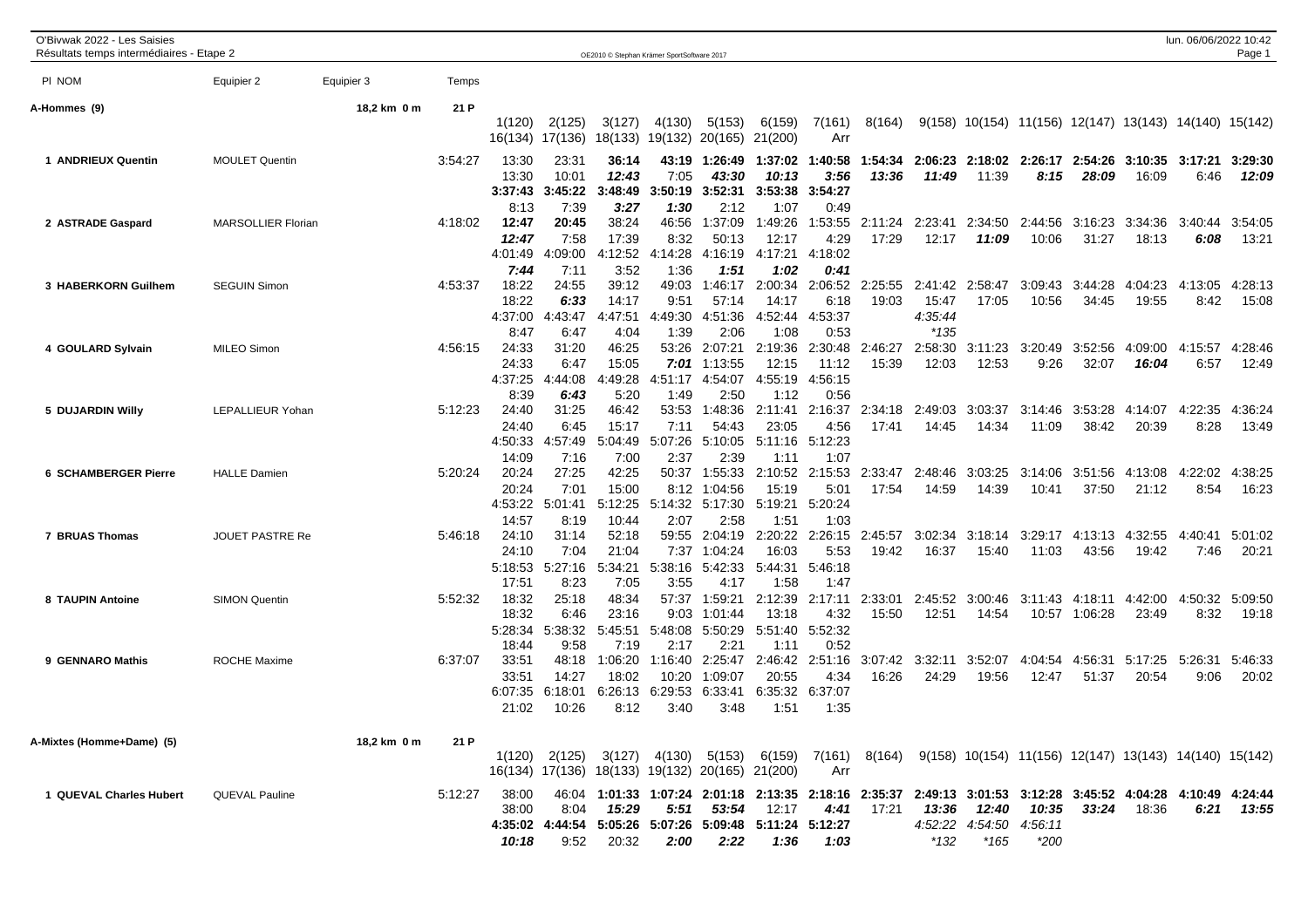| O'Bivwak 2022 - Les Saisies<br>Résultats temps intermédiaires - Etape 2 |                         |             |         |                                    |                                   | OE2010 © Stephan Krämer SportSoftware 2017 |                                     |                                               |                                        |                                     |                                     |                                     |                  |                                                          |                  |                          | lun. 06/06/2022 10:42    | Page 2           |
|-------------------------------------------------------------------------|-------------------------|-------------|---------|------------------------------------|-----------------------------------|--------------------------------------------|-------------------------------------|-----------------------------------------------|----------------------------------------|-------------------------------------|-------------------------------------|-------------------------------------|------------------|----------------------------------------------------------|------------------|--------------------------|--------------------------|------------------|
| PI NOM                                                                  | Equipier 2              | Equipier 3  | Temps   |                                    |                                   |                                            |                                     |                                               |                                        |                                     |                                     |                                     |                  |                                                          |                  |                          |                          |                  |
| A-Mixtes (Homme+Dame) (5)                                               |                         | 18,2 km 0 m | 21 P    |                                    | (suite)                           |                                            |                                     |                                               |                                        |                                     |                                     |                                     |                  |                                                          |                  |                          |                          |                  |
|                                                                         |                         |             |         | 1(120)                             | 2(125)<br>16(134) 17(136)         | 3(127)                                     | 4(130)                              | 5(153)<br>18(133) 19(132) 20(165) 21(200)     | 6(159)                                 | 7(161)<br>Arr                       | 8(164)                              |                                     |                  | 9(158) 10(154) 11(156) 12(147) 13(143) 14(140) 15(142)   |                  |                          |                          |                  |
| 2 RAYMOND Raphael                                                       | <b>COUSSEINS Magaly</b> |             | 6:12:56 | 33:53<br>33:53<br>5:48:19<br>15:33 | 44:32<br>10:39<br>5:56:21<br>8:02 | 1:04:45<br>20:13<br>6:04:04<br>7:43        | 1:14:14<br>9:29<br>6:06:34<br>2:30  | 2:15:43<br>1:01:29<br>6:09:14<br>2:40         | 2:31:17<br>15:34<br>6:11:14<br>2:00    | 2:36:33<br>5:16<br>6:12:56<br>1:42  | 2:56:06<br>19:33                    | 3:12:41<br>16:35                    | 3:31:14<br>18:33 | 3:45:10<br>13:56                                         | 4:29:20<br>44:10 | 5:00:37<br>31:17         | 5:17:48<br>17:11         | 5:32:46<br>14:58 |
| 3 BLANPAIN Marine                                                       | <b>MAILLARD Ludovic</b> |             | 6:12:59 | 34:16<br>34:16<br>5:47:14<br>16:56 | 44:17<br>10:01<br>5:56:01<br>8:47 | 1:03:49<br>19:32<br>6:03:59<br>7:58        | 1:14:12<br>10:23<br>6:06:27<br>2:28 | 2:17:17<br>1:03:05<br>6:09:13<br>2:46         | 2:32:25<br>15:08<br>6:11:08<br>1:55    | 2:43:45<br>11:20<br>6:12:59<br>1:51 | 3:00:54<br>17:09                    | 3:19:17<br>18:23                    | 3:36:53<br>17:36 | 3:52:02<br>15:09                                         | 45:15            | 4:37:17 5:01:04<br>23:47 | 5:13:52<br>12:48         | 5:30:18<br>16:26 |
| 4 VAN WETTER Renaud                                                     | RASQUINET Vaness        |             | 6:13:00 | 39:48<br>39:48<br>5:47:01<br>11:31 | 47:33<br>7:45<br>5:55:57<br>8:56  | 1:07:34<br>20:01<br>7:37                   | 8:14<br>6:03:34 6:06:10<br>2:36     | 1:15:48 2:22:58<br>1:07:10<br>6:09:06<br>2:56 | 2:35:01<br>12:03<br>6:11:20<br>2:14    | 2:40:15<br>5:14<br>6:13:00<br>1:40  | 20:58                               | 3:01:13 3:16:22<br>15:09            | 3:33:09<br>16:47 | 3:46:31<br>13:22                                         | 4:42:47<br>56:16 | 17:56                    | 5:00:43 5:19:29<br>18:46 | 5:35:30<br>16:01 |
| <b>DEDIEU Cedric</b>                                                    | <b>MENARD Camille</b>   |             | bandon  | 33:10<br>33:10<br>$- - - - -$      | 47:35<br>14:25<br>$- - - - -$     | 1:07:08<br>19:33<br>4:37:53<br>1:07:01     | 1:14:34<br>4:41:51<br>3:58          | 3:20:01<br>7:26 2:05:27<br>4:46:39<br>4:48    | -----<br>4:48:35<br>1:56               | 4:50:01<br>1:26                     |                                     |                                     | 3:30:52<br>10:51 |                                                          |                  |                          |                          |                  |
| B-Dames (3)                                                             |                         | 15,9 km 0 m | 20 P    | 1(121)                             | 2(125)<br>16(136) 17(133)         | 3(127)                                     | 4(130)<br>18(132) 19(165)           | 5(153)<br>20(200)                             | 6(159)<br>Arr                          | 7(161)                              | 8(158)                              |                                     |                  | $9(154)$ 10(156) 11(145) 12(143) 13(140) 14(142) 15(135) |                  |                          |                          |                  |
| 1 CRETE Juliette                                                        | RABILLOUD Chloe         |             | 6:19:31 | 31:13<br>31:13<br>6:02:01<br>10:15 | 36:49<br>5:36<br>6:10:58<br>8:57  | 1:01:26<br>24:37<br>6:13:35<br>2:37        | 1:08:07<br>6:41<br>6:16:33<br>2:58  | 2:20:04<br>1:11:57<br>6:18:27<br>1:54         | 2:38:52<br>18:48<br>6:19:31<br>1:04    | 7:50                                | 2:46:42 3:12:27<br>25:45            | 3:30:26<br>17:59                    | 3:49:01<br>18:35 | 4:27:31<br>38:30                                         | 4:46:51<br>19:20 | 5:14:09<br>27:18         | 5:31:17<br>17:08         | 5:51:46<br>20:29 |
| <b>FAUCON Celine</b>                                                    | <b>BREUGNOT Julia</b>   |             | bandon  | $\frac{1}{2}$<br>$---$             | 31:03<br>31:03<br>$\frac{1}{2}$   | -----                                      | ----- 1:11:50<br>40:47              | 2:41:37<br>1:29:47<br>-----                   | 3:04:56<br>23:19<br>5:49:45<br>1:38:12 | 3:12:03<br>7:07                     | 3:27:52<br>15:49<br>1:00:24<br>*128 | 3:51:10<br>23:18<br>5:04:50<br>*148 | 4:11:33<br>20:23 |                                                          |                  |                          |                          |                  |
| <b>WHITTAKER Manon</b>                                                  | PRUVOT Cathie           |             | bandon  |                                    |                                   |                                            |                                     |                                               |                                        |                                     |                                     |                                     |                  |                                                          |                  |                          |                          |                  |
| B-Hommes (31)                                                           |                         | 15,9 km 0 m | 20 P    | 1(121)<br>16(136)                  | 2(125)<br>17(133)                 | 3(127)<br>18(132)                          | 4(130)<br>19(165)                   | 5(153)<br>20(200)                             | 6(159)<br>Arr                          | 7(161)                              | 8(158)                              |                                     |                  | $9(154)$ 10(156) 11(145) 12(143) 13(140) 14(142) 15(135) |                  |                          |                          |                  |
| 1 LAFARGE Alexandre                                                     | <b>PAILLE Amaury</b>    |             | 4:15:24 | 15:43<br>15:43<br>4:04:20<br>6:59  | 21:00<br>5:17<br>4:09:13<br>4:53  | 35:41<br>14:41<br>4:10:51<br>1:38          | 43:09<br>7:28<br>4:13:11<br>2:20    | 1:46:52<br>1:03:43<br>4:14:30<br>1:19         | 1:59:31<br>12:39<br>4:15:24<br>0:54    | 2:05:15<br>5:44                     | 2:15:09<br>9:54                     | 2:28:29<br>13:20                    | 2:39:03<br>10:34 | 3:09:41<br>30:38                                         | 3:18:54<br>9:13  | 8:36                     | 3:27:30 3:46:16<br>18:46 | 3:57:21<br>11:05 |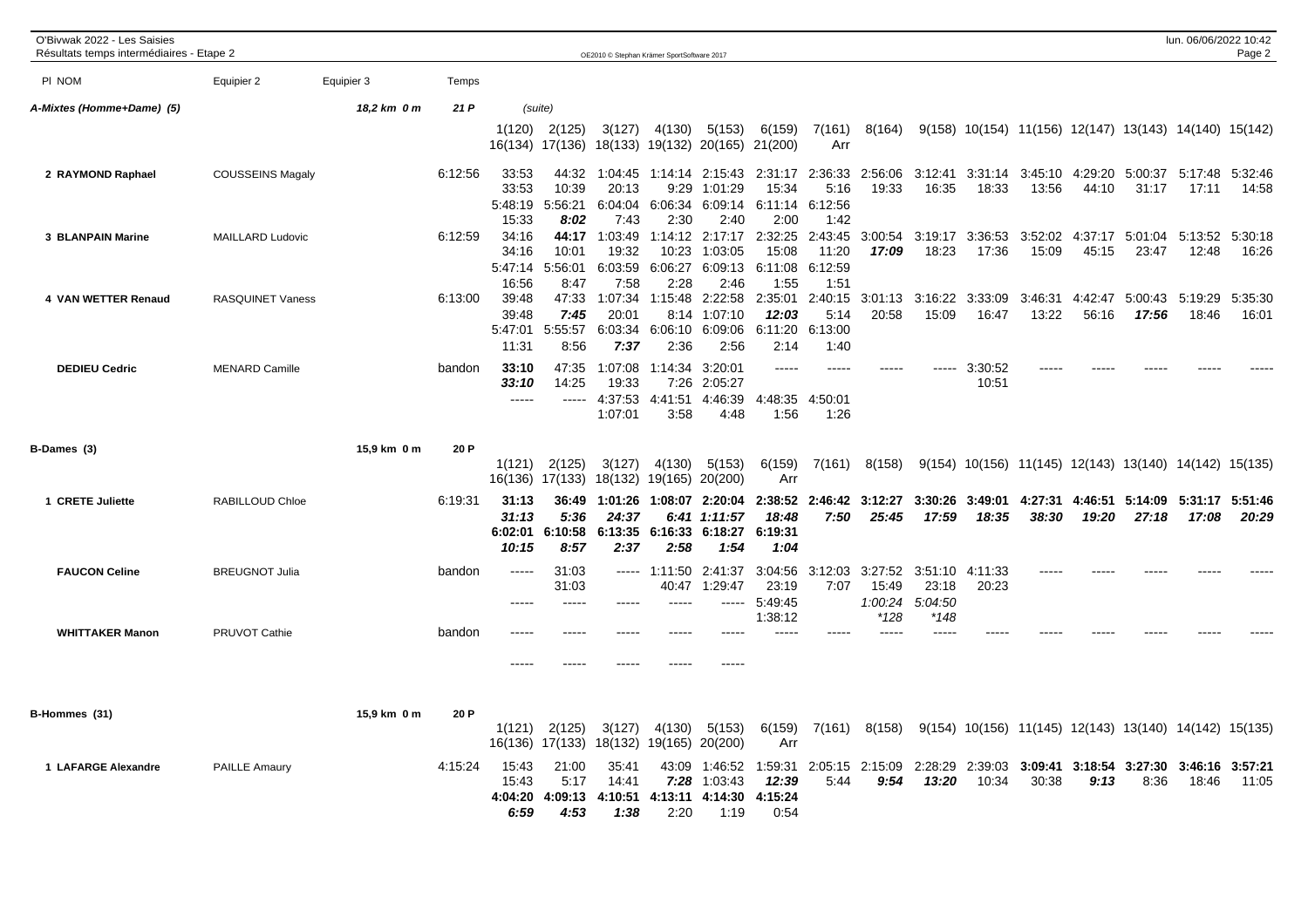| O'Bivwak 2022 - Les Saisies<br>Résultats temps intermédiaires - Etape 2 |                          |             |         |                                            |                                          |                                           | OE2010 © Stephan Krämer SportSoftware 2017              |                                             |                                             |                                                                                                       |                  |                  |                                          |                                                          |                  |                          | lun. 06/06/2022 10:42 | Page 3           |
|-------------------------------------------------------------------------|--------------------------|-------------|---------|--------------------------------------------|------------------------------------------|-------------------------------------------|---------------------------------------------------------|---------------------------------------------|---------------------------------------------|-------------------------------------------------------------------------------------------------------|------------------|------------------|------------------------------------------|----------------------------------------------------------|------------------|--------------------------|-----------------------|------------------|
| PI NOM                                                                  | Equipier 2               | Equipier 3  | Temps   |                                            |                                          |                                           |                                                         |                                             |                                             |                                                                                                       |                  |                  |                                          |                                                          |                  |                          |                       |                  |
| B-Hommes (31)                                                           |                          | 15,9 km 0 m | 20 P    |                                            | (suite)                                  |                                           |                                                         |                                             |                                             |                                                                                                       |                  |                  |                                          |                                                          |                  |                          |                       |                  |
|                                                                         |                          |             |         | 1(121)                                     | 2(125)<br>16(136) 17(133)                | 3(127)                                    | 4(130)<br>18(132) 19(165) 20(200)                       | 5(153)                                      | 6(159)<br>Arr                               | 7(161)                                                                                                | 8(158)           |                  |                                          | $9(154)$ 10(156) 11(145) 12(143) 13(140) 14(142) 15(135) |                  |                          |                       |                  |
| 2 ANDRE Costin                                                          | <b>CHABOT Thomas</b>     |             | 4:21:30 | 12:43<br>12:43<br>4:09:53<br>7:01          | 15:28<br>2:45<br>:15:14<br>5:21          | 29:57<br>14:29<br>4:16:58<br>1:44         | 38:07<br>8:10<br>4:19:19<br>2:21                        | 1:33:22<br>55:15<br>4:20:36<br>1:17         | 1:50:27<br>17:05<br>4:21:30<br>0:54         | 1:55:41<br>5:14                                                                                       | 12:44            | 14:31            | 2:08:25 2:22:56 2:36:22 3:11:17<br>13:26 | 34:55                                                    | 13:17            | 3:24:34 3:34:23<br>9:49  | 3:52:46<br>18:23      | 4:02:52<br>10:06 |
| 3 VIS Iwan                                                              | <b>VIS Arthur</b>        |             | 4:45:14 | 15:10<br>15:10<br>4:30:56<br>7:03          | 18:44<br>3:34<br>4:37:25<br>6:29         | 40:24<br>21:40<br>4:39:16<br>1:51         | 52:10<br>11:46<br>4:42:44<br>3:28                       | 1:57:16<br>1:05:06<br>4:44:23<br>1:39       | 2:11:50<br>14:34<br>4:45:14<br>0:51         | 2:18:01<br>6:11                                                                                       | 2:31:14<br>13:13 | 2:48:33<br>17:19 | 2:59:38<br>11:05                         | 3:34:12<br>34:34                                         | 3:45:21<br>11:09 | 3:53:57<br>8:36          | 4:13:57<br>20:00      | 4:23:53<br>9:56  |
| 4 VERCAUTEREN Antoine                                                   | VANDERSTAPPEN N          |             | 4:53:58 | 27:55<br>27:55<br>4:41:23<br>10:47         | 31:38<br>3:43<br>4:47:31<br>6:08         | 48:50<br>17:12<br>4:49:27<br>1:56         | 57:16<br>8:26<br>4:51:49<br>2:22                        | 2:01:19<br>1:04:03<br>4:53:05<br>1:16       | 2:16:06<br>14:47<br>4:53:58<br>0:53         | 2:21:38<br>5:32                                                                                       | 2:38:04<br>16:26 | 2:52:01<br>13:57 | 3:02:49<br>10:48                         | 3:38:01<br>35:12                                         | 3:48:52<br>10:51 | 4:03:39<br>14:47         | 4:19:04<br>15:25      | 4:30:36<br>11:32 |
| 5 JOURDANA Sylvain                                                      | <b>JEANNOT Quentin</b>   |             | 5:06:37 | 12:24<br>12:24<br>4:55:38                  | 15:45<br>3:21<br>5:00:38                 | 30:05<br>14:20<br>5:02:20                 | 40:24<br>10:19<br>5:04:37                               | 2:16:42<br>1:36:18<br>5:05:49               | 2:47:23<br>30:41<br>5:06:37                 | 2:52:08<br>4:45                                                                                       | 3:06:09<br>14:01 | 3:19:49<br>13:40 | 3:29:49<br>10:00                         | 3:59:50<br>30:01                                         | 14:18            | 4:14:08 4:22:39<br>8:31  | 4:39:19<br>16:40      | 4:48:05<br>8:46  |
| 6 RICHARD Mael                                                          | <b>RICHARD Axel</b>      |             | 5:08:08 | 7:33<br>31:38<br>31:38<br>4:55:25          | 5:00<br>35:27<br>3:49<br>5:01:04         | 1:42<br>57:00<br>21:33                    | 2:17<br>1:08:42<br>11:42<br>5:03:12 5:05:45 5:07:14     | 1:12<br>2:17:36<br>1:08:54                  | 0:48<br>2:34:17<br>16:41<br>5:08:08         | 2:39:44<br>5:27                                                                                       | 2:52:32<br>12:48 | 3:09:09<br>16:37 | 3:21:17<br>12:08                         | 3:57:14<br>35:57                                         | 4:08:55<br>11:41 | 4:18:11<br>9:16          | 4:35:10<br>16:59      | 4:47:02<br>11:52 |
| 7 COURSON Hubert                                                        | <b>COURSON Robin</b>     |             | 5:09:27 | 8:23<br>28:31<br>28:31<br>4:57:44          | 5:39<br>31:43<br>3:12<br>5:02:55         | 2:08<br>51:56<br>20:13<br>5:04:54         | 2:33<br>1:02:19<br>10:23<br>5:07:12                     | 1:29<br>2:19:18<br>1:16:59<br>5:08:29       | 0:54<br>2:34:20<br>15:02<br>5:09:27         | 2:39:24<br>5:04                                                                                       | 2:51:10<br>11:46 | 3:06:55<br>15:45 | 3:21:38<br>14:43                         | 3:58:49<br>37:11                                         | 4:10:35<br>11:46 | 4:20:33<br>9:58          | 4:36:52<br>16:19      | 4:49:05<br>12:13 |
| 8 FIORINA Laurent                                                       | <b>GHIBAUDO William</b>  |             | 5:11:58 | 8:39<br>26:09<br>26:09<br>4:58:50          | 5:11<br>29:54<br>3:45<br>5:05:03         | 1:59<br>50:32<br>20:38<br>5:07:03         | 2:18<br>59:06<br>8:34<br>5:09:37                        | 1:17<br>2:10:44<br>1:11:38<br>5:10:59       | 0:58<br>2:25:56<br>15:12<br>5:11:58         | 2:31:22<br>5:26                                                                                       | 2:44:22<br>13:00 | 2:59:18<br>14:56 | 3:21:20<br>22:02                         | 3:52:31<br>31:11                                         | 13:11            | 4:05:42 4:17:41<br>11:59 | 4:33:53<br>16:12      | 4:51:05<br>17:12 |
| 9 BOUILLOZ Benjamin                                                     | <b>DELINSELLE Julien</b> |             | 5:15:48 | 7:45<br>23:31<br>23:31<br>5:00:42<br>10:24 | 6:13<br>27:23<br>3:52<br>5:08:03<br>7:21 | 2:00<br>47:31<br>20:08<br>5:10:49<br>2:46 | 2:34<br>56:21<br>8:50<br>5:13:39<br>2:50                | 1:22<br>1:56:17<br>59:56<br>5:14:50<br>1:11 | 0:59<br>2:12:23<br>16:06<br>5:15:48<br>0:58 | 2:17:44<br>5:21                                                                                       | 2:36:35<br>18:51 | 2:51:30<br>14:55 | 3:04:08<br>12:38                         | 3:49:41<br>45:33                                         | 4:04:19<br>14:38 | 4:20:08<br>15:49         | 4:36:31<br>16:23      | 4:50:18<br>13:47 |
| 10 CHEREL Ludovic                                                       | <b>CHEREL Titouan</b>    |             | 5:15:58 | 20:48<br>20:48<br>5:00:47<br>9:53          | 26:11<br>5:23<br>5:07:57<br>7:10         | 48:21<br>22:10<br>5:11:03<br>3:06         | 58:36<br>10:15<br>5:13:36<br>2:33                       | 2:12:54<br>1:14:18<br>5:14:56<br>1:20       | 2:28:38<br>15:44<br>5:15:58<br>1:02         | 2:34:29<br>5:51                                                                                       | 2:49:40<br>15:11 | 3:08:06<br>18:26 | 3:21:10<br>13:04                         | 3:57:34<br>36:24                                         | 4:11:08<br>13:34 | 4:22:25<br>11:17         | 4:40:33<br>18:08      | 4:50:54<br>10:21 |
| <b>11 THOMAS Augustin</b>                                               | <b>GIRARD Alexandre</b>  |             | 5:22:13 | 24:59<br>24:59<br>12:40                    | 28:41<br>3:42<br>10:11                   | 48:46<br>20:05<br>2:48                    | 5:03:22 5:13:33 5:16:21 5:19:28 5:21:00 5:22:13<br>3:07 | 8:43 1:05:41<br>1:32                        | 16:35<br>1:13                               | 57:29 2:03:10 2:19:45 2:25:47 2:42:13 2:59:11 3:14:27 3:57:30 4:09:06 4:19:55 4:35:46 4:50:42<br>6:02 | 16:26            | 16:58            | 15:16                                    | 43:03                                                    | 11:36            | 10:49                    |                       |                  |
| 12 GARIBAL Florian                                                      | ROCHAS Pablo             |             | 5:26:30 | 15:33<br>15:33<br>15:34                    | 19:03<br>3:30<br>9:36                    | 35:11<br>16:08<br>2:49                    | 5:06:18 5:15:54 5:18:43 5:22:42 5:24:48 5:26:30<br>3:59 | 8:26 1:11:59<br>2:06                        | 15:40<br>1:42                               | 43:37 1:55:36 2:11:16 2:17:07 2:41:59 2:59:30 3:13:42 3:52:03 4:07:42 4:19:11 4:35:28 4:50:44         |                  |                  |                                          | 5:51  24:52  17:31  14:12  38:21  15:39  11:29           |                  |                          | 16:17 15:16           |                  |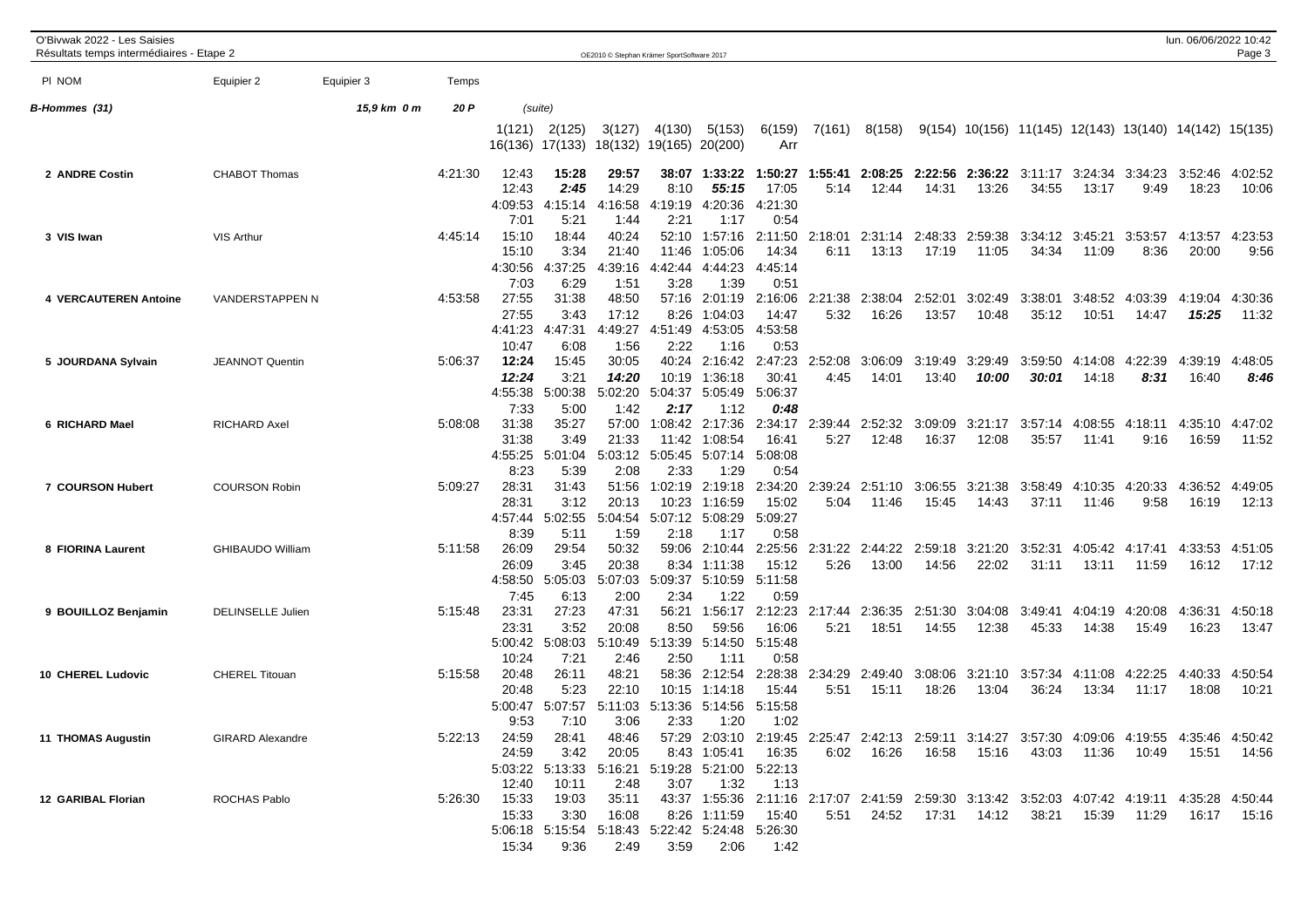| O'Bivwak 2022 - Les Saisies<br>Résultats temps intermédiaires - Etape 2 |                         |             |         |                                             |                                          | OE2010 © Stephan Krämer SportSoftware 2017 |                                     |                                                       |                                             |                  |                                     |                                     |                  |                                                          |                          |                  | lun. 06/06/2022 10:42 | Page 4           |
|-------------------------------------------------------------------------|-------------------------|-------------|---------|---------------------------------------------|------------------------------------------|--------------------------------------------|-------------------------------------|-------------------------------------------------------|---------------------------------------------|------------------|-------------------------------------|-------------------------------------|------------------|----------------------------------------------------------|--------------------------|------------------|-----------------------|------------------|
| PI NOM                                                                  | Equipier 2              | Equipier 3  | Temps   |                                             |                                          |                                            |                                     |                                                       |                                             |                  |                                     |                                     |                  |                                                          |                          |                  |                       |                  |
|                                                                         |                         |             | 20 P    |                                             |                                          |                                            |                                     |                                                       |                                             |                  |                                     |                                     |                  |                                                          |                          |                  |                       |                  |
| B-Hommes (31)                                                           |                         | 15,9 km 0 m |         | 1(121)                                      | (suite)<br>2(125)<br>16(136) 17(133)     | 3(127)                                     | 4(130)<br>18(132) 19(165) 20(200)   | 5(153)                                                | 6(159)<br>Arr                               | 7(161)           | 8(158)                              |                                     |                  | $9(154)$ 10(156) 11(145) 12(143) 13(140) 14(142) 15(135) |                          |                  |                       |                  |
| 13 MENA Louison                                                         | <b>ARNAULT Gaby</b>     |             | 5:34:20 | 20:31<br>20:31<br>5:18:47                   | 32:21<br>11:50<br>5:27:18                | 54:17<br>21:56<br>5:29:38                  | 1:06:27<br>12:10<br>5:32:00         | 2:21:38<br>1:15:11<br>5:33:27                         | 2:36:39<br>15:01<br>5:34:20                 | 2:42:37<br>5:58  | 2:56:25<br>13:48                    | 3:13:17<br>16:52                    | 3:26:55<br>13:38 | 4:05:34<br>38:39                                         | 4:20:06<br>14:32         | 4:34:05<br>13:59 | 4:53:21<br>19:16      | 5:06:37<br>13:16 |
| 14 DUPUIS Romain                                                        | <b>DUPUIS Bertrand</b>  |             | 5:49:00 | 12:10<br>31:54<br>31:54<br>5:32:11          | 8:31<br>35:41<br>3:47<br>5:40:57         | 2:20<br>56:25<br>20:44<br>5:43:31          | 2:22<br>1:08:10<br>11:45<br>5:46:35 | 1:27<br>2:22:16<br>1:14:06<br>5:48:03                 | 0:53<br>2:46:03<br>23:47<br>5:49:00         | 2:51:26<br>5:23  | 3:05:16<br>13:50                    | 3:20:40<br>15:24                    | 3:32:55<br>12:15 | 4:14:40<br>41:45                                         | 4:31:44 4:44:48<br>17:04 | 13:04            | 5:02:16<br>17:28      | 5:22:01<br>19:45 |
| 15 FABER Joris                                                          | <b>LARATO Paul</b>      |             | 5:49:42 | 10:10<br>15:45<br>15:45<br>5:35:04          | 8:46<br>19:18<br>3:33<br>5:42:20         | 2:34<br>34:44<br>15:26<br>5:44:45          | 3:04<br>43:17<br>8:33<br>5:47:32    | 1:28<br>1:55:48<br>1:12:3'<br>5:48:35                 | 0:57<br>2:11:46<br>15:58<br>5:49:42         | 2:17:35<br>5:49  | 2:44:01<br>26:26                    | 3:12:12<br>28:11                    | 3:25:52<br>13:40 | 4:11:06<br>45:14                                         | 4:24:01<br>12:55         | 4:37:22<br>13:21 | 4:55:30<br>18:08      | 5:21:52<br>26:22 |
| <b>16 CATHO Ulysse</b>                                                  | <b>BOUSSEAU Stephan</b> |             | 6:14:39 | 13:12<br>19:02<br>19:02<br>6:00:00<br>10:14 | 7:16<br>25:03<br>6:01<br>6:06:56<br>6:56 | 2:25<br>47:58<br>22:55<br>6:09:12<br>2:16  | 2:47<br>58:23<br>10:25<br>3:10      | 1:03<br>2:12:08<br>1:13:45<br>6:12:22 6:13:38<br>1:16 | 1:07<br>2:31:33<br>19:25<br>6:14:39<br>1:01 | 2:37:00<br>5:27  | 2:50:18<br>13:18                    | 3:07:33<br>17:15                    | 3:21:03<br>13:30 | 4:06:26<br>45:23                                         | 4:31:50<br>25:24         | 4:44:18<br>12:28 | 5:36:11<br>51:53      | 5:49:46<br>13:35 |
| 17 CHASLOT-DENIZE Cedric                                                | <b>CHASLOT-DENIZE E</b> |             | 6:16:26 | 17:14<br>17:14<br>5:59:44<br>22:43          | 22:25<br>5:11<br>6:08:01<br>8:17         | 40:33<br>18:08<br>6:10:54<br>2:53          | 56:45<br>16:12<br>6:13:40<br>2:46   | 2:09:13<br>1:12:28<br>6:15:23<br>1:43                 | 2:29:53<br>20:40<br>6:16:26<br>1:03         | 2:36:41<br>6:48  | 2:51:27<br>14:46                    | 3:08:29<br>17:02                    | 3:26:52<br>18:23 | 4:10:17<br>43:25                                         | 4:23:55<br>13:38         | 4:45:03<br>21:08 | 5:11:35<br>26:32      | 5:37:01<br>25:26 |
| 18 HAIMAD Mbark                                                         | <b>LACAND Anthony</b>   |             | 6:18:22 | 31:05<br>31:05<br>6:01:27<br>11:21          | 35:12<br>4:07<br>6:09:40<br>8:13         | 59:56<br>24:44<br>6:12:21<br>2:41          | 1:10:46<br>10:50<br>6:15:12<br>2:51 | 2:24:22<br>1:13:36<br>6:17:09<br>1:57                 | 2:46:08<br>21:46<br>6:18:22<br>1:13         | 2:51:06<br>4:58  | 3:05:06<br>14:00                    | 3:21:28<br>16:22                    | 3:38:38<br>17:10 | 4:24:15<br>45:37                                         | 4:54:35<br>30:20         | 5:18:26<br>23:51 | 5:35:06<br>16:40      | 5:50:06<br>15:00 |
| 19 CHERMETTE Nathan                                                     | <b>LACROIX Martin</b>   |             | 7:06:50 | 38:41<br>38:41<br>6:43:52<br>21:13          | 42:50<br>4:09<br>6:53:44<br>9:52         | 1:04:05<br>21:15<br>6:57:25<br>3:41        | 1:13:13<br>9:08<br>7:00:47<br>3:22  | 2:40:28<br>1:27:15<br>7:05:26<br>4:39                 | 3:10:37<br>30:09<br>7:06:50<br>1:24         | 3:16:16<br>5:39  | 3:31:13<br>14:57                    | 3:49:47<br>18:34                    | 4:06:37<br>16:50 | 4:57:42<br>51:05                                         | 5:18:34<br>20:52         | 5:35:17<br>16:43 | 5:58:53<br>23:36      | 6:22:39<br>23:46 |
| <b>VAUTIER Dominique</b>                                                | <b>LESAGE Arnaud</b>    |             | pm      | 30:51<br>30:51<br>5:00:19<br>10:05          | 34:27<br>3:36<br>5:09:20<br>9:01         | 56:23<br>21:56<br>5:18:22<br>9:02          | 1:07:19<br>10:56<br>5:21:34<br>3:12 | 2:26:34<br>1:19:15<br>5:23:35<br>2:01                 | 2:48:03<br>21:29<br>5:25:08<br>1:33         | 2:52:37<br>4:34  | $- - - - -$                         | 3:09:32<br>16:55                    | 3:20:58<br>11:26 | 3:55:29<br>34:31                                         | 4:08:47<br>13:18         | 4:18:50<br>10:03 | 4:39:02<br>20:12      | 4:50:14<br>11:12 |
| <b>ADRION Denis</b>                                                     | <b>ADRION Hugo</b>      |             | pm      | 36:32<br>36:32<br>$\cdots$                  | 41:01<br>4:29<br>5:33:52<br>29:49        | 1:03:45<br>22:44<br>5:36:59<br>3:07        | 1:16:53<br>13:08<br>5:41:11<br>4:12 | 2:32:20<br>1:15:27<br>5:43:14<br>2:03                 | 2:54:46<br>22:26<br>5:44:47<br>1:33         | 3:00:11<br>5:25  | 3:13:20<br>13:09                    | 3:30:35<br>17:15                    | 3:46:03<br>15:28 | 4:29:58<br>43:55                                         | 4:49:15<br>19:17         | 5:04:03<br>14:48 |                       |                  |
| <b>ROUSSEAU Malo</b>                                                    | <b>CRUMIERE Gabriel</b> |             | pm      | 5:35:11<br>12:58                            | 28:51<br>28:51<br>5:42:23<br>7:12        | $- - - - -$<br>5:44:46<br>2:23             | 58:18<br>29:27<br>5:47:51<br>3:05   | 2:14:23<br>1:16:05<br>5:49:19<br>1:28                 | 2:32:34<br>18:11<br>5:50:29<br>1:10         | 2:45:23<br>12:49 | 2:57:39<br>12:16<br>22:05<br>$*123$ | 3:13:24<br>15:45<br>47:57<br>$*128$ | 3:27:15<br>13:51 | 4:10:16<br>43:01                                         | 4:30:13 4:47:48<br>19:57 | 17:35            | 5:06:50<br>19:02      | 5:22:13<br>15:23 |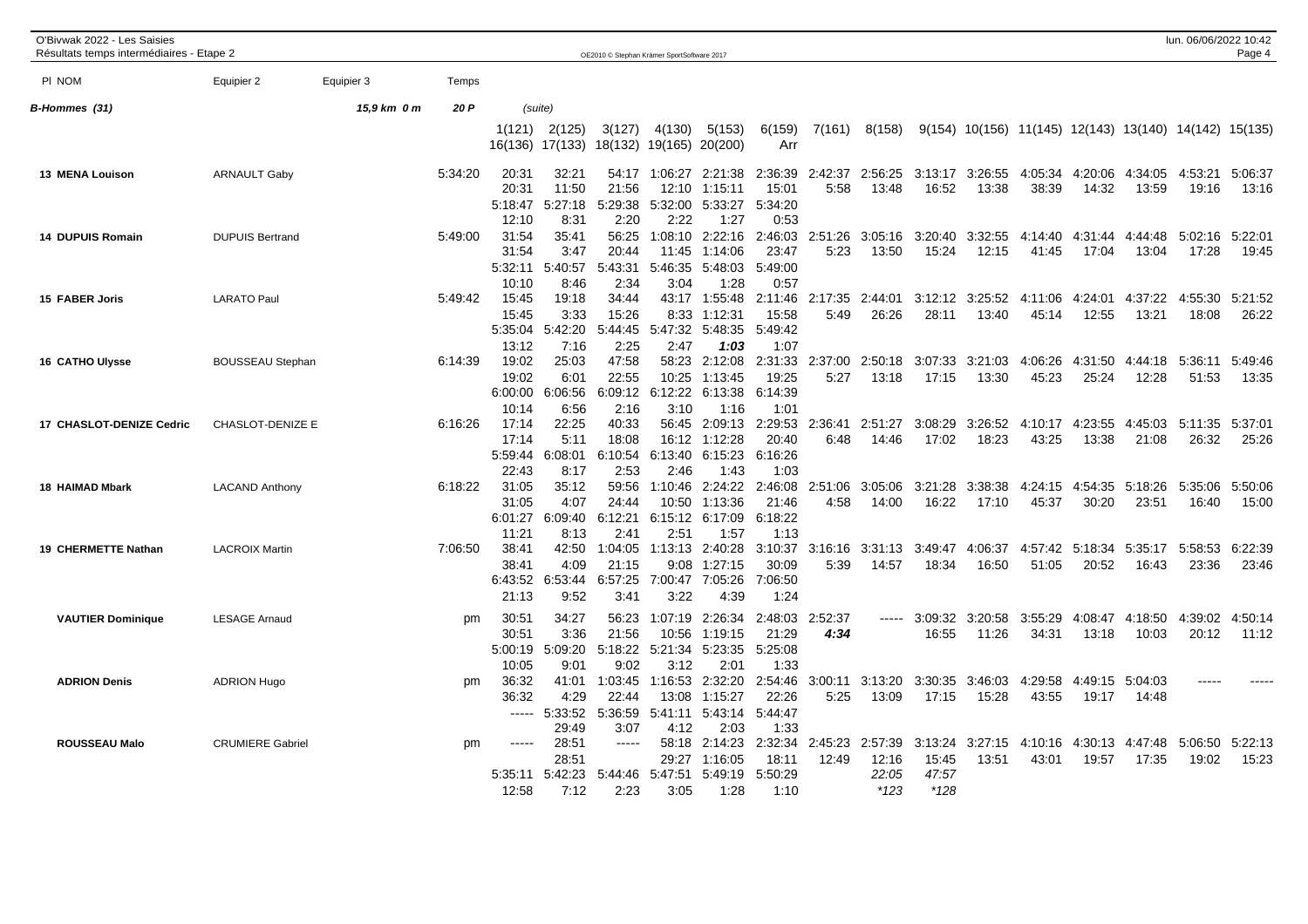| O'Bivwak 2022 - Les Saisies<br>Résultats temps intermédiaires - Etape 2 |                          |             |        |                                    |                                            | OE2010 © Stephan Krämer SportSoftware 2017 |                                           |                                       |                                        |                  |                  |                  |                  |                                                          |                  |                  | lun. 06/06/2022 10:42 | Page 5           |
|-------------------------------------------------------------------------|--------------------------|-------------|--------|------------------------------------|--------------------------------------------|--------------------------------------------|-------------------------------------------|---------------------------------------|----------------------------------------|------------------|------------------|------------------|------------------|----------------------------------------------------------|------------------|------------------|-----------------------|------------------|
| PI NOM                                                                  | Equipier 2               | Equipier 3  | Temps  |                                    |                                            |                                            |                                           |                                       |                                        |                  |                  |                  |                  |                                                          |                  |                  |                       |                  |
| B-Hommes (31)                                                           |                          | 15,9 km 0 m | 20 P   | (suite)                            |                                            |                                            |                                           |                                       |                                        |                  |                  |                  |                  |                                                          |                  |                  |                       |                  |
|                                                                         |                          |             |        | 1(121)                             | 2(125)<br>16(136) 17(133)                  | 3(127)<br>18(132)                          | 4(130)<br>19(165)                         | 5(153)<br>20(200)                     | 6(159)<br>Arr                          | 7(161)           | 8(158)           |                  |                  | $9(154)$ 10(156) 11(145) 12(143) 13(140) 14(142) 15(135) |                  |                  |                       |                  |
| <b>FERROT Loic</b>                                                      | <b>COCHETEUX Marvin</b>  |             | pm     | 18:46<br>18:46<br>6:00:02<br>11:26 | 25:11<br>6:25<br>$\qquad \qquad - - - - -$ | 47:57<br>22:46<br>6:09:29<br>9:27          | 58:49<br>10:52<br>6:12:15<br>2:46         | 2:15:34<br>1:16:45<br>6:13:42<br>1:27 | 2:33:45<br>18:11<br>6:14:40<br>0:58    | 2:40:01<br>6:16  | 2:53:59<br>13:58 | 3:15:22<br>21:23 | 3:45:25<br>30:03 | 4:39:56<br>54:31                                         | 4:53:30<br>13:34 | 5:08:28<br>14:58 | 5:31:20<br>22:52      | 5:48:36<br>17:16 |
| <b>FOURNIER Alexis</b>                                                  | CHASSAGNE Benja          |             | bandon | 55:19<br>55:19<br>-----            | 1:00:31<br>5:12                            | 1:37:59<br>37:28<br>-----                  | -----<br>$- - - - -$                      | -----<br>2:51:10                      | 2:53:19                                |                  |                  |                  |                  |                                                          |                  |                  |                       |                  |
| <b>DEUEZ Florian</b>                                                    | <b>JOSSON Thomas</b>     |             | bandon | 44:05<br>44:05<br>$\cdots$         | 1:07:55<br>23:50<br>4:44:29                | 1:39:15<br>31:20<br>4:49:02                | 1:54:49<br>15:34<br>4:53:50               | 1:13:11<br>$\frac{1}{2}$              | 2:09<br>$\frac{1}{2}$<br>$--- 4:57:25$ |                  |                  |                  |                  | 3:30:13<br>1:35:24                                       | 3:55:16<br>25:03 | 4:22:12<br>26:56 |                       |                  |
| <b>WARCHOL Alexandre</b>                                                | <b>FIETTE Christophe</b> |             | bandon | 33:09<br>33:09<br>$\frac{1}{2}$    | 22:17<br>50:44<br>17:35<br>$\frac{1}{2}$   | 4:33<br>1:12:48<br>22:04<br>$\frac{1}{2}$  | 4:48<br>1:24:27<br>11:39<br>$\frac{1}{2}$ | 2:53:44<br>1:29:17<br>-----           | 3:35<br>3:14:21<br>20:37<br>5:18:22    | 3:21:43<br>7:22  | 3:38:59<br>17:16 | 4:02:19<br>23:20 | 4:23:29<br>21:10 |                                                          |                  |                  |                       |                  |
| <b>BAUD Loic</b>                                                        | <b>BAUD Quentin</b>      |             | bandon | 29:04<br>29:04<br>-----            | 34:51<br>5:47<br>$\cdots$                  | 57:15<br>22:24<br>-----                    | 1:09:52<br>12:37<br>-----                 | 2:35:29<br>1:25:37<br>-----           | 54:53<br>2:54:25<br>18:56<br>5:22:59   | 3:00:22<br>5:57  | 3:13:49<br>13:27 | 3:34:47<br>20:58 | 3:50:13<br>15:26 | 4:47:22<br>57:09                                         | 4:59:09<br>11:47 | 5:09:30<br>10:21 |                       |                  |
| <b>BLOT Corentin</b>                                                    | PILLOUD Pierre Edou      |             | bandon | 33:03<br>33:03<br>$\frac{1}{2}$    | 43:04<br>10:01<br>$\frac{1}{2}$            | 1:01:53<br>18:49<br>$\frac{1}{2}$          | 1:15:33<br>13:40<br>-----                 | 2:35:20<br>1:19:47<br>-----           | 13:29<br>2:54:38<br>19:18<br>6:06:00   | 3:02:40<br>8:02  | 3:17:17<br>14:37 | 3:34:26<br>17:09 | 3:47:02<br>12:36 | 4:50:22<br>1:03:20                                       | 5:17:45<br>27:23 |                  |                       |                  |
| <b>DECLERCQ Florent</b>                                                 | <b>VERRAEST Thibaut</b>  |             | bandon | 43:52<br>43:52<br>-----            | :08:36<br>24:44<br>$- - - - -$             | :39:07<br>30:31<br>----                    | 1:54:27<br>15:20                          | 3:41:44<br>1:47:17<br>-----           | 48:15<br>4:07:52<br>26:08<br>6:08:24   | 4:19:09<br>11:17 | 4:44:09<br>25:00 | 5:09:29<br>25:20 |                  |                                                          |                  | 5:48:44<br>39:15 |                       |                  |
| <b>FERRE N Gore-Joakim</b>                                              | <b>THIEMANN Romain</b>   |             | bandon | -----<br>-----                     | $\frac{1}{2}$<br>$- - - - -$               | -----                                      | -----                                     | -----                                 | 19:40                                  |                  |                  |                  |                  |                                                          |                  |                  |                       |                  |
| <b>FERLIN Guillaume</b>                                                 | <b>MINGAS Adrien</b>     |             | bandon | 40:03<br>40:03<br>$- - - - -$      | 47:11<br>7:08<br>$- - - - - -$             | 1:07:53<br>20:42<br>$- - - - -$            | 1:21:06<br>13:13<br>$- - - - -$           | -----<br>$- - - - -$                  |                                        |                  |                  |                  |                  |                                                          |                  |                  |                       |                  |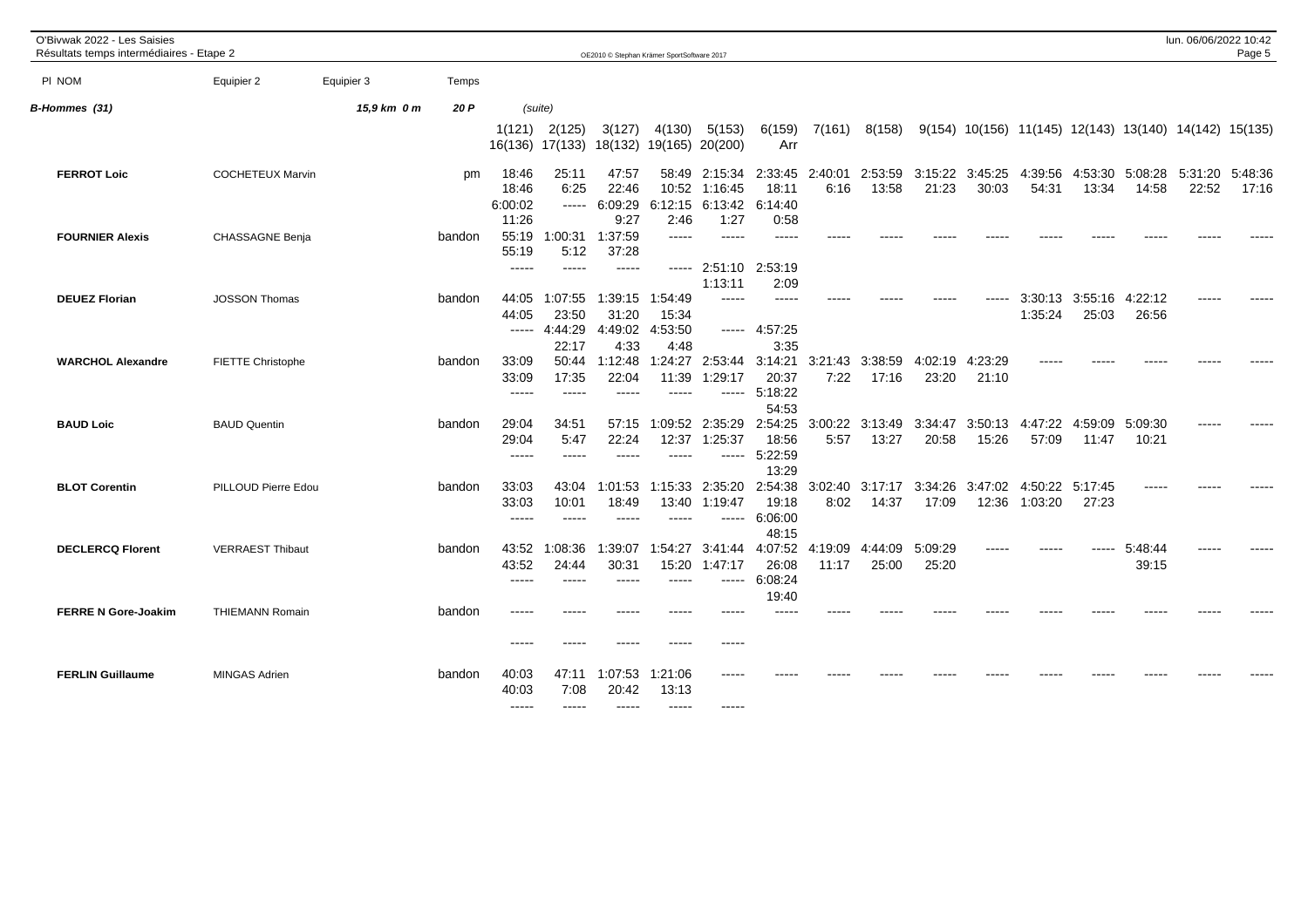| O'Bivwak 2022 - Les Saisies<br>Résultats temps intermédiaires - Etape 2 |                           |             |         |                   |                           |                  | OE2010 © Stephan Krämer SportSoftware 2017 |                                                                                                         |                  |                 |                  |                         |                                                        |                  |                  |                  | lun. 06/06/2022 10:42 | Page 6           |
|-------------------------------------------------------------------------|---------------------------|-------------|---------|-------------------|---------------------------|------------------|--------------------------------------------|---------------------------------------------------------------------------------------------------------|------------------|-----------------|------------------|-------------------------|--------------------------------------------------------|------------------|------------------|------------------|-----------------------|------------------|
| PI NOM                                                                  | Equipier 2                | Equipier 3  | Temps   |                   |                           |                  |                                            |                                                                                                         |                  |                 |                  |                         |                                                        |                  |                  |                  |                       |                  |
| B-Mixtes (Homme+Dame) (23)                                              |                           | 15,9 km 0 m | 20 P    |                   |                           |                  |                                            |                                                                                                         |                  |                 |                  |                         |                                                        |                  |                  |                  |                       |                  |
|                                                                         |                           |             |         | 1(121)<br>16(136) | 2(125)<br>17(133) 18(132) | 3(127)           | 4(130)<br>19(165)                          | 5(153)<br>20(200)                                                                                       | 6(159)<br>Arr    | 7(161)          | 8(158)           |                         | 9(154) 10(156) 11(145) 12(143) 13(140) 14(142) 15(135) |                  |                  |                  |                       |                  |
| 1 GASTINEAU Guillaume                                                   | <b>DURAND Marion</b>      |             | 5:02:13 | 29:01             | 32:38                     | 47:48            | 56:47                                      | 1:57:08                                                                                                 | 2:12:38          | 2:19:48         | 2:34:32          | 2:50:28                 | 3:03:57                                                | 3:37:15          | 3:50:10          | 4:04:53          | 4:21:02 4:33:43       |                  |
|                                                                         |                           |             |         | 29:01             | 3:37                      | 15:10            | 8:59                                       | 1:00:21                                                                                                 | 15:30            | 7:10            | 14:44            | 15:56                   | 13:29                                                  | 33:18            | 12:55            | 14:43            | 16:09                 | 12:41            |
|                                                                         |                           |             |         | 4:47:01<br>13:18  | 4:54:53<br>7:52           | 4:57:26<br>2:33  | 4:59:58<br>2:32                            | $5:01:19$ $5:02:13$<br>1:21                                                                             | 0:54             |                 |                  |                         |                                                        |                  |                  |                  |                       |                  |
| 2 SOGNO Martin                                                          | <b>GOURRAT Agathe</b>     |             | 5:04:26 | 16:25             | 19:46                     | 35:25            | 45:25                                      | 1:50:58                                                                                                 | 2:10:21          | 2:16:51         | 2:30:58          | 2:49:07                 | 3:05:43                                                | 3:44:03          | 3:57:10          | 4:09:47          | 4:28:23               | 4:41:19          |
|                                                                         |                           |             |         | 16:25<br>4:51:42  | 3:21<br>:57:07<br>4       | 15:39<br>4:59:11 | 10:00<br>5:01:45                           | 1:05:33<br>5:03:25                                                                                      | 19:23<br>5:04:26 | 6:30            | 14:07            | 18:09                   | 16:36                                                  | 38:20            | 13:07            | 12:37            | 18:36                 | 12:56            |
|                                                                         |                           |             |         | 10:23             | 5:25                      | 2:04             | 2:34                                       | 1:40                                                                                                    | 1:01             |                 |                  |                         |                                                        |                  |                  |                  |                       |                  |
| 3 PRUD HOMME Mael                                                       | <b>RENOUF Sophie</b>      |             | 5:17:22 | 28:25             | 31:45                     | 50:06            |                                            | 57:55 2:18:56                                                                                           | 2:33:18          | 2:41:21         | 2:53:46          | 3:09:57                 | 3:21:59                                                | 3:56:08          | 4:10:46          | 4:22:01          | 4:37:15               | 4:49:54          |
|                                                                         |                           |             |         | 28:25<br>5:00:50  | 3:20<br>5:09:11           | 18:21<br>5:11:40 | 5:14:35                                    | 7:49 1:21:01<br>5:16:15                                                                                 | 14:22<br>5:17:22 | 8:03            | 12:25            | 16:11                   | 12:02                                                  | 34:09            | 14:38            | 11:15            | 15:14                 | 12:39            |
|                                                                         |                           |             |         | 10:56             | 8:21                      | 2:29             | 2:55                                       | 1:40                                                                                                    | 1:07             |                 |                  |                         |                                                        |                  |                  |                  |                       |                  |
| 4 DELENNE Camilla                                                       | <b>DELENNE Tommy</b>      |             | 5:19:17 | 28:17<br>28:17    | 32:18<br>4:01             | 58:26<br>26:08   | 1:08:00<br>9:34                            | 2:27:43<br>1:19:43                                                                                      | 2:43:59<br>16:16 | 2:48:51<br>4:52 | 3:01:47<br>12:56 | 3:18:13<br>16:26        | 3:30:15<br>12:02                                       | 4:12:07<br>41:52 | 4:23:34<br>11:27 | 4:32:31<br>8:57  | 4:50:18<br>17:47      | 5:00:43<br>10:25 |
|                                                                         |                           |             |         | 5:08:10           | 5:12:41                   | 5:14:39          | 5:16:57                                    | 5:18:15                                                                                                 | 5:19:17          |                 |                  |                         |                                                        |                  |                  |                  |                       |                  |
|                                                                         |                           |             |         | 7:27              | 4:31                      | 1:58             | 2:18                                       | 1:18                                                                                                    | 1:02             |                 |                  |                         |                                                        |                  |                  |                  |                       |                  |
| 5 NEUILLY Bertrand                                                      | <b>NEUILLY Lea</b>        |             | 5:35:18 | 25:18<br>25:18    | 28:57<br>3:39             | 54:21<br>25:24   | 1:04:49<br>10:28                           | 2:17:47<br>1:12:58                                                                                      | 2:34:58<br>17:11 | 2:39:39<br>4:41 | 2:52:58<br>13:19 | 3:09:55<br>16:57        | 3:22:42<br>12:47                                       | 4:05:21<br>42:39 | 4:18:03<br>12:42 | 4:30:16<br>12:13 | 4:50:09<br>19:53      | 5:03:05<br>12:56 |
|                                                                         |                           |             |         | 5:18:54           | 5:27:35                   | 5:29:58          | 5:32:33                                    | 5:34:12                                                                                                 | 5:35:18          |                 |                  |                         |                                                        |                  |                  |                  |                       |                  |
| <b>6 ROCHET Antonine</b>                                                | <b>GLORIEUX Quentin</b>   |             | 5:43:58 | 15:49<br>18:10    | 8:41<br>25:05             | 2:23<br>48:06    | 2:35<br>58:52                              | 1:39<br>2:19:00                                                                                         | 1:06<br>2:35:10  | 2:40:54         | 2:54:50          | 3:12:49                 | 3:27:42                                                | 4:06:14          | 4:22:45          | 4:36:36          | 4:56:08               | 5:14:31          |
|                                                                         |                           |             |         | 18:10             | 6:55                      | 23:01            | 10:46                                      | 1:20:08                                                                                                 | 16:10            | 5:44            | 13:56            | 17:59                   | 14:53                                                  | 38:32            | 16:31            | 13:51            | 19:32                 | 18:23            |
|                                                                         |                           |             |         | 5:27:20           | 5:36:25                   | 5:38:54          | 5:41:29                                    | 5:42:45                                                                                                 | 5:43:58          |                 |                  |                         |                                                        |                  |                  |                  |                       |                  |
| 7 CAYEUX Amelie                                                         | <b>TACK Franck</b>        |             | 6:17:18 | 12:49<br>32:20    | 9:05<br>40:41             | 2:29<br>1:02:24  | 2:35<br>1:14:44                            | 1:16<br>2:32:57                                                                                         | 1:13<br>2:50:06  | 2:56:00         | 3:10:56          | 3:29:53                 | 3:45:20                                                | 4:26:41          | 4:47:23          | 5:07:45          | 5:28:40               | 5:49:30          |
|                                                                         |                           |             |         | 32:20             | 8:21                      | 21:43            | 12:20                                      | 1:18:13                                                                                                 | 17:09            | 5:54            | 14:56            | 18:57                   | 15:27                                                  | 41:21            | 20:42            | 20:22            | 20:55                 | 20:50            |
|                                                                         |                           |             |         | 6:01:04<br>11:34  | 6:09:38<br>8:34           | 6:11:58<br>2:20  | 6:14:33<br>2:35                            | 6:16:00<br>1:27                                                                                         | 6:17:18<br>1:18  |                 |                  |                         |                                                        |                  |                  |                  |                       |                  |
| 8 VIGNY Johanne                                                         | <b>BOUCLIER Fabien</b>    |             | 6:17:46 | 18:16             | 23:51                     | 46:45            | 56:40                                      | 2:26:23                                                                                                 | 2:48:05          | 2:55:46         | 3:11:58          | 3:32:30                 | 3:49:15                                                | 4:44:38          |                  | 5:01:34 5:18:00  | 5:35:40               | 5:50:15          |
|                                                                         |                           |             |         | 18:16             | 5:35                      | 22:54            | 9:55                                       | 1:29:43                                                                                                 | 21:42            | 7:41            | 16:12            | 20:32                   | 16:45                                                  | 55:23            | 16:56            | 16:26            | 17:40                 | 14:35            |
|                                                                         |                           |             |         | 6:00:34<br>10:19  | 6:09:20<br>8:46           | 6:11:45<br>2:25  | 2:50                                       | 6:14:35 6:16:21<br>1:46                                                                                 | 6:17:46<br>1:25  |                 |                  |                         |                                                        |                  |                  |                  |                       |                  |
| 9 BETRISEY Matmat                                                       | <b>DEBERDT Kathelijne</b> |             | 6:18:18 | 32:23             | 39:28                     | 59:44            | 1:08:39                                    | 2:18:12                                                                                                 | 2:47:55          | 2:54:03         | 3:08:31          | 3:28:16                 | 3:45:21                                                | 4:33:11          | 4:53:59          | 5:17:58          | 5:35:14               | 5:49:52          |
|                                                                         |                           |             |         | 32:23<br>6:00:54  | 7:05<br>6:09:37           | 20:16            | 8:55<br>6:12:22 6:15:17                    | 1:09:33<br>6:17:01                                                                                      | 29:43<br>6:18:18 | 6:08            | 14:28            | 19:45                   | 17:05                                                  | 47:50            | 20:48            | 23:59            | 17:16                 | 14:38            |
|                                                                         |                           |             |         | 11:02             | 8:43                      | 2:45             | 2:55                                       | 1:44                                                                                                    | 1:17             |                 |                  |                         |                                                        |                  |                  |                  |                       |                  |
| 10 TEYSSEDRE Marie                                                      | <b>DESBREST Romain</b>    |             | 6:22:37 | 32:40             | 40:23                     |                  |                                            | 1:01:13 1:10:09 2:55:39 3:13:40 3:20:23 3:35:33 4:04:09 4:15:00 4:53:17 5:03:41 5:22:20 5:40:02 5:53:53 |                  |                 |                  |                         |                                                        |                  |                  |                  |                       |                  |
|                                                                         |                           |             |         | 32:40             | 7:43<br>6:07:45 6:14:00   | 20:50            | 6:16:28 6:19:37                            | 8:56 1:45:30<br>6:21:29                                                                                 | 18:01<br>6:22:37 | 6:43            | 15:10            | 28:36                   | 10:51                                                  | 38:17            | 10:24            | 18:39            | 17:42                 | 13:51            |
|                                                                         |                           |             |         | 13:52             | 6:15                      | 2:28             | 3:09                                       | 1:52                                                                                                    | 1:08             |                 |                  |                         |                                                        |                  |                  |                  |                       |                  |
| <b>CRETE Angelique</b>                                                  | <b>SONNECK William</b>    |             | pm      | -----             | 37:03                     |                  | $--- 1:15:19$                              | $- - - - -$                                                                                             |                  |                 |                  |                         |                                                        |                  | 3:02:08          |                  |                       |                  |
|                                                                         |                           |             |         |                   | 37:03                     |                  | 38:16                                      | 3:29:10 3:33:10 3:38:01 3:40:19 3:42:27                                                                 |                  |                 |                  | 1:06:19 2:39:30 3:18:50 |                                                        |                  | 1:46:49          |                  |                       |                  |
|                                                                         |                           |             |         |                   | 27:02                     | 4:00             | 4:51                                       | 2:18                                                                                                    | 2:08             |                 | $*128$           | $*148$                  | $*137$                                                 |                  |                  |                  |                       |                  |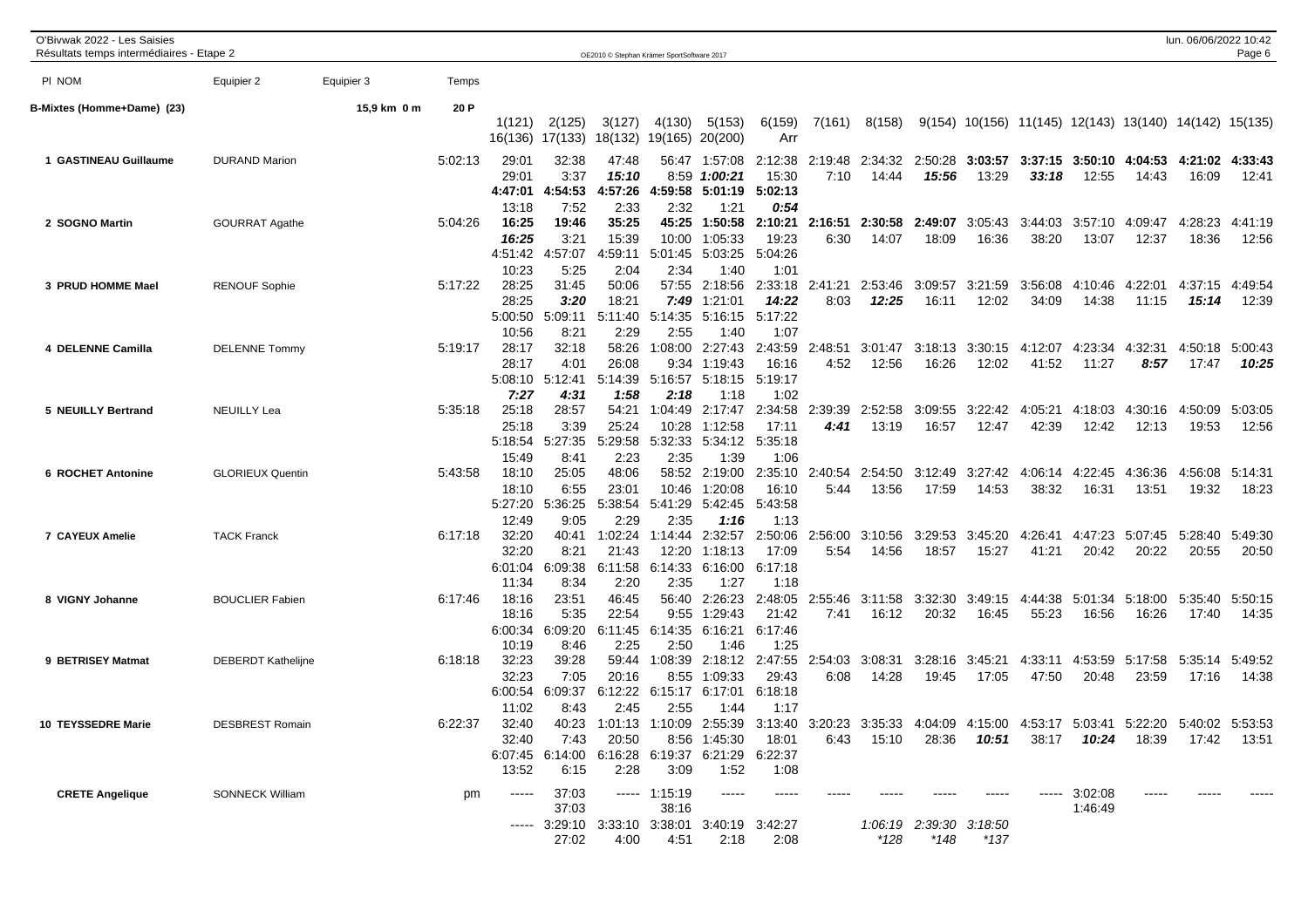| O'Bivwak 2022 - Les Saisies<br>Résultats temps intermédiaires - Etape 2 |                         |             |        |                                 |                                 | OE2010 © Stephan Krämer SportSoftware 2017 |                                     |                                       |                                     |                  |                             |                             |                             |                                                          |                    |                  | lun. 06/06/2022 10:42 | Page 7           |
|-------------------------------------------------------------------------|-------------------------|-------------|--------|---------------------------------|---------------------------------|--------------------------------------------|-------------------------------------|---------------------------------------|-------------------------------------|------------------|-----------------------------|-----------------------------|-----------------------------|----------------------------------------------------------|--------------------|------------------|-----------------------|------------------|
| PI NOM                                                                  | Equipier 2              | Equipier 3  | Temps  |                                 |                                 |                                            |                                     |                                       |                                     |                  |                             |                             |                             |                                                          |                    |                  |                       |                  |
| <b>B-Mixtes (Homme+Dame) (23)</b>                                       |                         | 15,9 km 0 m | 20 P   | (suite)                         |                                 |                                            |                                     |                                       |                                     |                  |                             |                             |                             |                                                          |                    |                  |                       |                  |
|                                                                         |                         |             |        | 1(121)<br>16(136) 17(133)       | 2(125)                          | 3(127)<br>18(132)                          | 4(130)<br>19(165)                   | 5(153)<br>20(200)                     | 6(159)<br>Arr                       | 7(161)           | 8(158)                      |                             |                             | $9(154)$ 10(156) 11(145) 12(143) 13(140) 14(142) 15(135) |                    |                  |                       |                  |
| <b>WANIN Arnaud</b>                                                     | <b>HURTREZ Heloise</b>  |             | pm     | -----                           | 36:55<br>36:55                  | -----                                      | 1:14:48<br>37:53                    |                                       |                                     |                  |                             |                             |                             |                                                          | 3:01:35<br>1:46:47 |                  |                       |                  |
|                                                                         |                         |             |        | $\cdots$                        | 3:29:12<br>27:37                | 3:33:14<br>4:02                            | 3:38:06<br>4:52                     | 3:40:34<br>2:28                       | 3:42:32<br>1:58                     |                  | 1:05:52<br>*128             | 2:39:59<br>*148             | 3:18:48<br>*137             |                                                          |                    |                  |                       |                  |
| <b>GINTZBURGER Colas</b>                                                | <b>LAMM Hannah</b>      |             | pm     | 20:23<br>20:23<br>6:09:18       | 23:56<br>3:33<br>$-----1$       | 48:04<br>24:08<br>6:18:43                  | 57:16<br>9:12<br>6:21:33            | 2:24:50<br>1:27:34<br>6:22:55         | 2:42:59<br>18:09<br>6:23:57         | 2:49:15<br>6:16  | 3:03:09<br>13:54            | 3:24:32<br>21:23            | 3:55:08<br>30:36            | -----                                                    | 5:03:19<br>1:08:11 | 5:17:46<br>14:27 | 5:40:39<br>22:53      | 5:57:58<br>17:19 |
| <b>CATHO Heloise</b>                                                    | RASTELLO Sebastien      |             | bandon | 11:20<br>32:01<br>32:01         | 39:53<br>7:52                   | 9:25<br>59:51<br>19:58                     | 2:50<br>1:09:53<br>10:02            | 1:22<br>2:35:40<br>1:25:47            | 1:02<br>2:55:04<br>19:24            | 3:01:36<br>6:32  | 3:18:08<br>16:32            | 3:39:46<br>21:38            | 4:02:04<br>22:18            | 5:02:35<br>1:00:31                                       |                    |                  |                       |                  |
|                                                                         |                         |             |        | $----$                          | $--- -$                         | $--- -$                                    |                                     | -----                                 | 5:26:32<br>23:57                    |                  |                             |                             |                             |                                                          |                    |                  |                       |                  |
| <b>LELOUP Marine</b>                                                    | <b>SERSIRON Pierre</b>  |             | bandon | 28:19<br>28:19<br>$---$         | 33:08<br>4:49                   | 54:42<br>21:34<br>5:41:22                  | 1:04:51<br>10:09<br>5:45:59         | 2:26:09<br>1:21:18<br>5:48:10         | 2:44:05<br>17:56<br>5:49:40         | 2:50:30<br>6:25  | 3:05:10<br>14:40            | 3:27:00<br>21:50            | 3:41:56<br>14:56            | 4:26:34<br>44:38                                         | 4:41:36<br>15:02   | 4:55:08<br>13:32 |                       |                  |
| <b>SOLTYSIAK Charlotte</b>                                              | <b>SOLTYSIAK Alexis</b> |             | bandon | 36:01<br>36:01<br>$---$         | 41:35<br>5:34<br>$- - - - -$    | 46:14<br>1:04:28<br>22:53<br>$\frac{1}{2}$ | 4:37<br>1:15:31<br>11:03<br>5:46:53 | 2:11<br>2:47:45<br>1:32:14<br>5:49:05 | 1:30<br>3:09:55<br>22:10<br>5:51:02 | 3:17:13<br>7:18  | 3:33:51<br>16:38            | 3:56:18<br>22:27            | 4:15:54<br>19:36            | 5:09:31<br>53:37                                         |                    |                  |                       |                  |
| <b>BERLAND Marine</b>                                                   | <b>JOVET Tanguy</b>     |             | bandon | 32:06<br>32:06                  | 37:52<br>5:46                   | 59:22<br>21:30                             | 37:22<br>1:08:37<br>9:15            | 2:12<br>2:35:05<br>1:26:28            | 1:57<br>2:54:45<br>19:40            | 3:01:32<br>6:47  | 3:17:48<br>16:16            | 3:39:11<br>21:23            | 3:58:09<br>18:58            | 4:58:43<br>1:00:34                                       | 5:17:34<br>18:51   |                  |                       |                  |
|                                                                         |                         |             |        | $\frac{1}{2}$                   | $--- - - -$                     | 5:42:23<br>24:49                           | 5:48:07<br>5:44                     | 5:50:31<br>2:24                       | 5:52:33<br>2:02                     |                  |                             |                             |                             |                                                          |                    |                  |                       |                  |
| <b>DELENNE Joanna</b>                                                   | VIGOUROUX Hugo          |             | bandon | 39:17<br>39:17<br>-----         | 50:38<br>11:21<br>$\frac{1}{2}$ | 1:15:56<br>25:18<br>-----                  | 1:29:38<br>13:42<br>-----           | 3:04:43<br>1:35:05<br>$- - - - -$     | 3:25:20<br>20:37<br>7:58:16         | 3:33:46<br>8:26  | 3:51:23<br>17:37<br>2:09:01 | 4:16:28<br>25:05<br>2:39:05 | 4:40:34<br>24:06<br>2:47:01 | 4:04:12                                                  | 4:27:00            | 4:42:03          | 5:02:43               | 5:58:32          |
|                                                                         |                         |             |        | 6:12:32<br>*49                  | 6:29:19<br>$*48$                | 7:02:24<br>*37                             | 7:18:25<br>*32                      | 7:34:26<br>*34                        | 3:17:42<br>7:45:18<br>*38           | 7:51:38<br>$*41$ | $*54$<br>7:55:24<br>$*100$  | $*115$                      | $*118$                      | *102                                                     | $*104$             | $*103$           | *101                  | $*53$            |
| <b>GIRAUD Marion</b>                                                    | <b>PELTIE Bertrand</b>  |             | bandon | -----<br>$---$                  | $\frac{1}{2}$<br>$---$          | -----                                      | -----                               | -----<br>-----                        | -----                               | $\frac{1}{2}$    | -----                       |                             |                             |                                                          |                    |                  |                       |                  |
| <b>PRUNIER Geoffrey</b>                                                 | <b>AIGON Pauline</b>    |             | bandon | 38:19<br>38:19<br>$---$         | 47:22<br>9:03<br>$\frac{1}{2}$  | 1:14:44<br>27:22<br>-----                  | 1:23:53<br>9:09<br>-----            | 2:39:55<br>1:16:02<br>-----           | 3:01:27<br>21:32                    | 3:09:28<br>8:01  |                             |                             |                             |                                                          |                    |                  |                       |                  |
| <b>MANIERE Louis</b>                                                    | <b>GARDON Benedicte</b> |             | bandon | 42:05<br>42:05<br>$\frac{1}{2}$ | 48:25<br>6:20<br>$\frac{1}{2}$  | 1:12:51<br>24:26<br>$\frac{1}{2}$          | 1:27:11<br>14:20<br>$---$           | -----                                 |                                     |                  |                             |                             |                             |                                                          |                    |                  |                       |                  |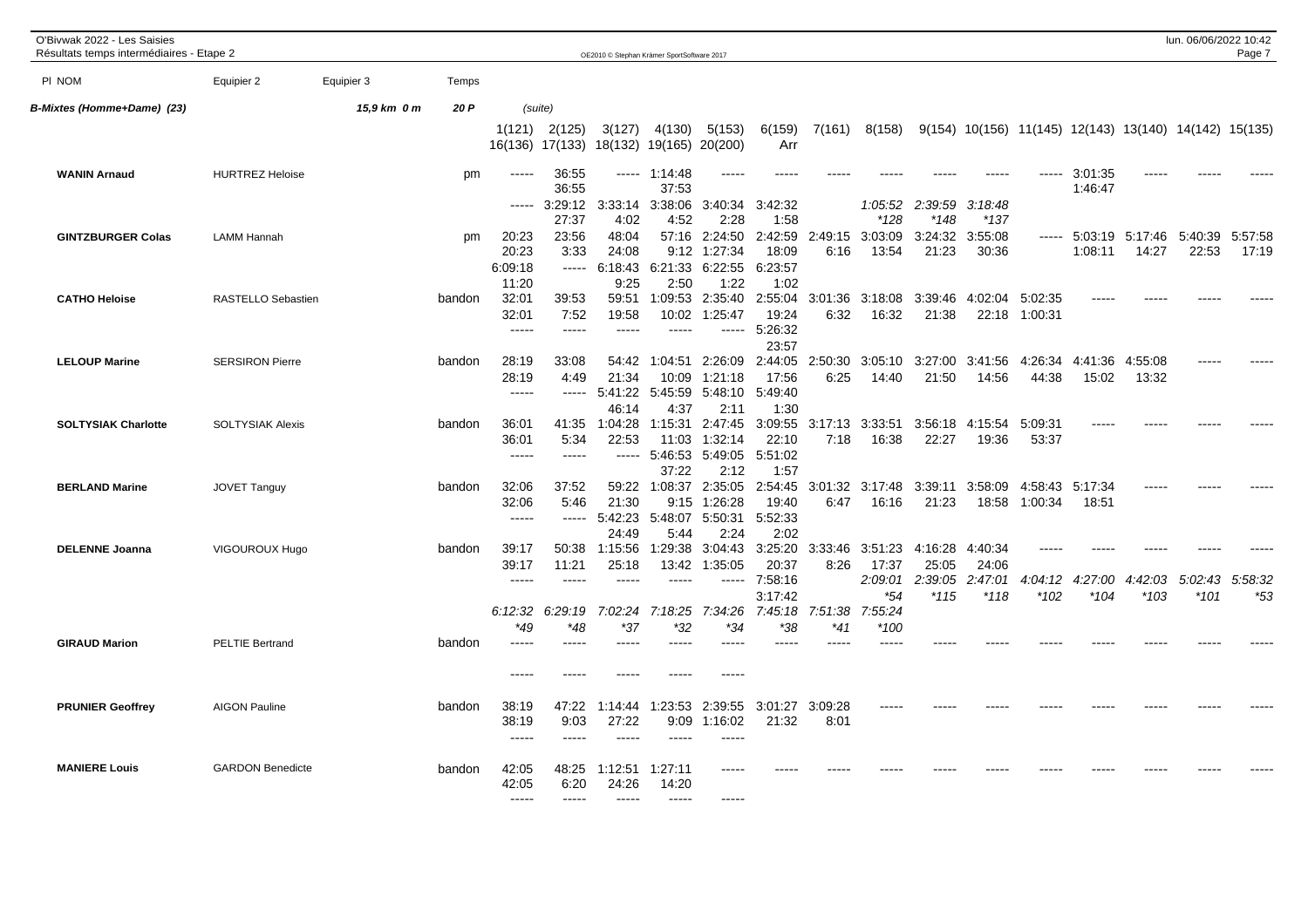| O'Bivwak 2022 - Les Saisies<br>Résultats temps intermédiaires - Etape 2 |                         |             |         |                                   |                                                         |         | OE2010 © Stephan Krämer SportSoftware 2017 |                          |                 |                  |                  |                  |                  |                                                          |                  |                 | lun. 06/06/2022 10:42 | Page 8          |
|-------------------------------------------------------------------------|-------------------------|-------------|---------|-----------------------------------|---------------------------------------------------------|---------|--------------------------------------------|--------------------------|-----------------|------------------|------------------|------------------|------------------|----------------------------------------------------------|------------------|-----------------|-----------------------|-----------------|
| PI NOM                                                                  | Equipier 2              | Equipier 3  | Temps   |                                   |                                                         |         |                                            |                          |                 |                  |                  |                  |                  |                                                          |                  |                 |                       |                 |
| <b>B-Mixtes (Homme+Dame) (23)</b>                                       |                         | 15,9 km 0 m | 20 P    |                                   | (suite)<br>$1(121)$ $2(125)$<br>16(136) 17(133) 18(132) | 3(127)  | 4(130)<br>19(165)                          | 5(153)<br>20(200)        | 6(159)<br>Arr   | 7(161)           | 8(158)           |                  |                  | $9(154)$ 10(156) 11(145) 12(143) 13(140) 14(142) 15(135) |                  |                 |                       |                 |
| <b>FROMENTON Cedric</b>                                                 | <b>FROMENTON Helene</b> |             | bandon  |                                   | ----                                                    |         |                                            | -----                    |                 |                  |                  |                  |                  |                                                          |                  |                 |                       |                 |
| <b>GIBELIN Nicolas</b>                                                  | <b>TOQUE Aurelie</b>    |             | bandon  | $- - - - -$<br>-----              | $\frac{1}{2}$                                           | -----   |                                            | -----<br>-----<br>-----  |                 |                  |                  |                  |                  |                                                          |                  |                 |                       |                 |
| C-Jeune+ Vétéran (11)                                                   |                         | 14,1 km 0 m | 16 P    | 1(125)<br>16(200)                 | 2(128)<br>Arr                                           | 3(130)  | 4(153)                                     | 5(159)                   | 6(161)          | 7(158)           | 8(154)           |                  |                  | $9(156)$ 10(148) 11(143) 12(137) 13(133) 14(132) 15(165) |                  |                 |                       |                 |
| 1 PARZYCH Mickael                                                       | LE BORGNE-CASTIL        |             | 4:25:16 | 16:27<br>16:27<br>4:24:22<br>1:36 | 37:37<br>21:10<br>4:25:16<br>0:54                       | 46:40   | 2:01:29<br>$9:03$ 1:14:49                  | 2:18:59<br>17:30         | 2:24:50<br>5:51 | 2:39:08<br>14:18 | 2:56:39<br>17:31 | 3:12:35<br>15:56 | 3:49:59<br>37:24 | 4:00:19<br>10:20                                         | 4:12:16<br>11:57 | 4:18:04<br>5:48 | 4:20:11<br>2:07       | 4:22:46<br>2:35 |
| 2 PERRIN Nans                                                           | <b>PERRIN Liv</b>       |             | 4:25:39 | 16:27<br>16:27<br>4:24:29<br>2:01 | 36:03<br>19:36<br>4:25:39<br>1:10                       | 45:34   | 2:01:17<br>9:31 1:15:43                    | 2:16:34<br>15:17         | 2:24:04<br>7:30 | 2:38:32<br>14:28 | 2:56:26<br>17:54 | 3:09:25<br>12:59 | 3:46:29<br>37:04 | 3:56:56<br>10:27                                         | 4:09:16<br>12:20 | 4:16:48<br>7:32 | 4:19:07<br>2:19       | 4:22:28<br>3:21 |
| 3 PARZYCH Jean Michel                                                   | PARZYCH Tom             |             | 4:31:41 | 17:45<br>17:45<br>4:30:39<br>1:25 | 35:14<br>17:29<br>4:31:41<br>1:02                       | 44:38   | 1:59:46<br>9:24 1:15:08                    | 2:15:15<br>15:29         | 2:22:16<br>7:01 | 2:36:17<br>14:01 | 2:53:52<br>17:35 | 3:10:00<br>16:08 | 3:53:21<br>43:21 | 4:03:37<br>10:16                                         | 4:14:28<br>10:51 | 4:21:52<br>7:24 | 4:24:57<br>3:05       | 4:29:14<br>4:17 |
| 4 LAROSE Eric                                                           | <b>LAROSE Antoine</b>   |             | 4:35:33 | 20:59<br>20:59<br>4:34:28<br>1:34 | 39:19<br>18:20<br>4:35:33<br>1:05                       | 57:51   | 2:05:29<br>18:32 1:07:38                   | 2:23:26<br>17:57         | 2:29:14<br>5:48 | 2:46:15<br>17:01 | 3:03:42<br>17:27 | 3:16:42<br>13:00 | 3:57:30<br>40:48 | 4:08:14<br>10:44                                         | 4:20:30<br>12:16 | 4:27:39<br>7:09 | 4:30:10<br>2:31       | 4:32:54<br>2:44 |
| 5 BOILEAU Cyril                                                         | <b>BOILEAU Allan</b>    |             | 4:51:41 | 16:45<br>16:45<br>4:50:56<br>1:25 | 39:55<br>23:10<br>4:51:41<br>0:45                       | 53:57   | 2:00:32<br>14:02 1:06:35                   | 2:19:24<br>18:52         | 2:25:50<br>6:26 | 2:47:46<br>21:56 | 3:06:30<br>18:44 | 3:27:35<br>21:05 | 4:11:51<br>44:16 | 4:24:22<br>12:31                                         | 4:38:02<br>13:40 | 4:45:40<br>7:38 | 4:47:21<br>1:41       | 4:49:31<br>2:10 |
| <b>6 JANOD Francois</b>                                                 | JANOD Jeromine          |             | 5:12:17 | 21:50<br>21:50<br>1:29            | 41:50<br>20:00<br>5:11:12 5:12:17<br>1:05               | 54:43   | 2:23:07<br>12:53 1:28:24                   | 2:40:29<br>17:22         | 2:46:57<br>6:28 | 3:02:45<br>15:48 | 3:25:31<br>22:46 | 3:44:29<br>18:58 | 4:33:51<br>49:22 | 4:47:35<br>13:44                                         | 4:57:37<br>10:02 | 5:04:01<br>6:24 | 5:06:51<br>2:50       | 5:09:43<br>2:52 |
| <b>7 MARTIN Pascal</b>                                                  | <b>MARTIN Laura</b>     |             | 5:34:13 | 33:18<br>33:18<br>5:33:08<br>1:42 | 56:56<br>23:38<br>5:34:13<br>1:05                       | 1:06:51 | 9:55 1:23:37                               | 2:30:28 2:53:33<br>23:05 | 3:00:02<br>6:29 | 3:14:48<br>14:46 | 3:35:56<br>21:08 | 3:55:26<br>19:30 | 56:00            | 4:51:26 5:03:32<br>12:06                                 | 5:17:54<br>14:22 | 5:25:51<br>7:57 | 5:28:38<br>2:47       | 5:31:26<br>2:48 |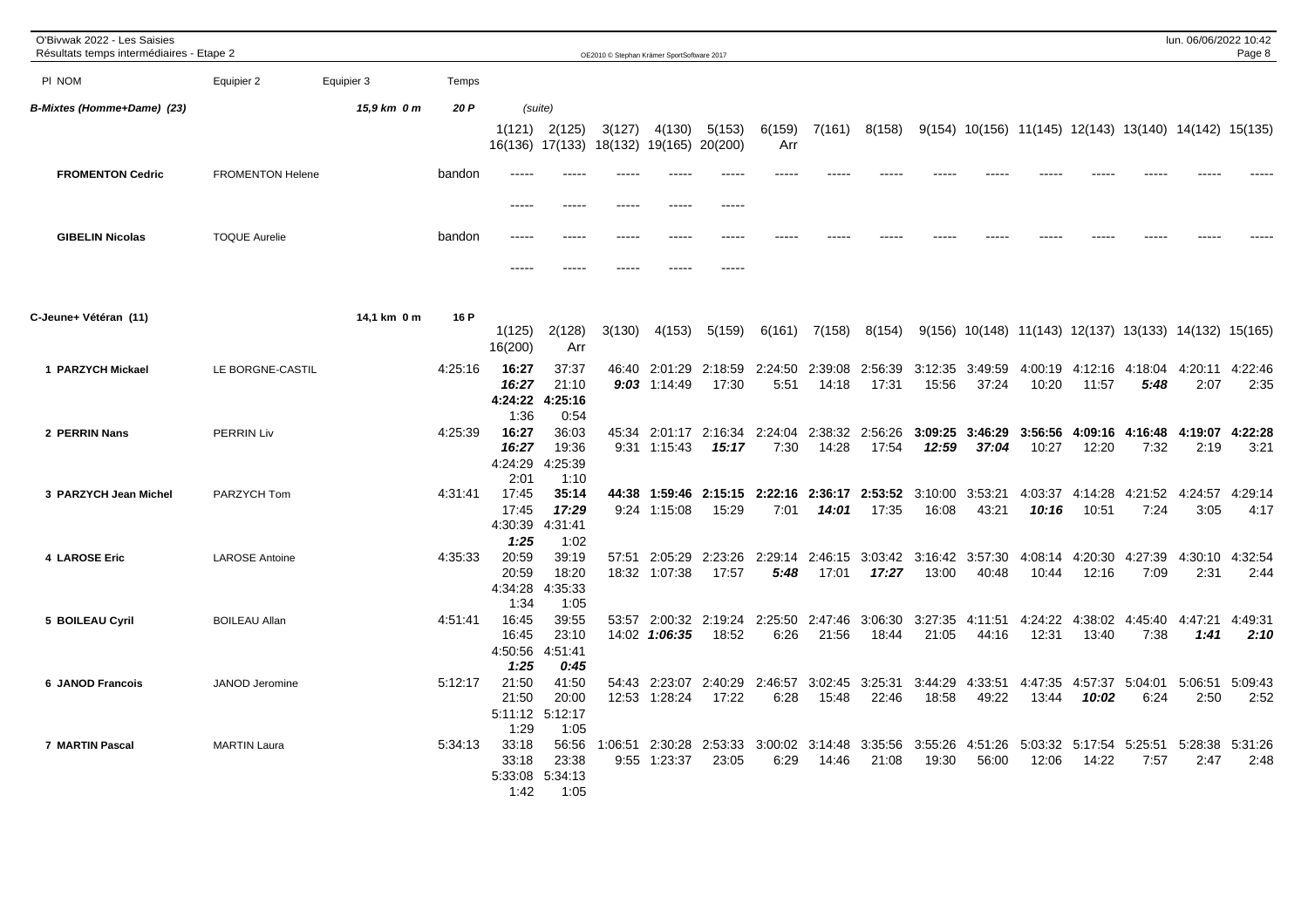| O'Bivwak 2022 - Les Saisies<br>Résultats temps intermédiaires - Etape 2 |                          |             |         |                                   |                                           |                | OE2010 © Stephan Krämer SportSoftware 2017 |                                  |                 |                  |                          |                  |                          |                                                                      |                          |                          | lun. 06/06/2022 10:42   | Page 9                  |
|-------------------------------------------------------------------------|--------------------------|-------------|---------|-----------------------------------|-------------------------------------------|----------------|--------------------------------------------|----------------------------------|-----------------|------------------|--------------------------|------------------|--------------------------|----------------------------------------------------------------------|--------------------------|--------------------------|-------------------------|-------------------------|
| PI NOM                                                                  | Equipier 2               | Equipier 3  | Temps   |                                   |                                           |                |                                            |                                  |                 |                  |                          |                  |                          |                                                                      |                          |                          |                         |                         |
| C-Jeune+ Vétéran (11)                                                   |                          | 14,1 km 0 m | 16 P    |                                   | (suite)                                   |                |                                            |                                  |                 |                  |                          |                  |                          |                                                                      |                          |                          |                         |                         |
|                                                                         |                          |             |         | 1(125)<br>16(200)                 | 2(128)<br>Arr                             | 3(130)         | 4(153)                                     | 5(159)                           | 6(161)          | 7(158)           | 8(154)                   |                  |                          | $9(156)$ $10(148)$ $11(143)$ $12(137)$ $13(133)$ $14(132)$ $15(165)$ |                          |                          |                         |                         |
| 8 TROCHUT Severin                                                       | <b>TROCHUT Nathael</b>   |             | 5:34:38 | 24:15<br>24:15<br>5:33:14<br>1:39 | 55:11<br>30:56<br>5:34:38<br>1:24         | 1:06:24        | 2:29:31<br>11:13 1:23:07                   | 2:49:34<br>20:03                 | 2:56:06<br>6:32 | 3:11:43<br>15:37 | 3:31:32<br>19:49         | 3:50:17<br>18:45 | 4:48:29<br>58:12         | 5:01:33<br>13:04                                                     | 5:18:19<br>16:46         | 5:26:00<br>7:41          | 2:43                    | 5:28:43 5:31:35<br>2:52 |
| 9 CHEVALIER Cedric                                                      | <b>CHEVALIER Satine</b>  |             | 6:04:19 | 30:33<br>30:33<br>6:02:38<br>2:08 | 55:53<br>25:20<br>6:04:19<br>1:41         |                | 1:07:02 2:43:23<br>11:09 1:36:21           | 3:07:26<br>24:03                 | 3:14:36<br>7:10 | 3:30:13<br>15:37 | 3:53:11<br>22:58         | 4:13:26<br>20:15 | 5:09:53<br>56:27         | 5:25:33<br>15:40                                                     | 15:39                    | 5:41:12 5:51:49<br>10:37 | 5:56:06<br>4:17         | 6:00:30<br>4:24         |
| 10 MORER Richard                                                        | <b>MORER Yann</b>        |             | 6:08:28 | 22:53<br>22:53<br>6:07:06<br>2:40 | 46:28<br>23:35<br>6:08:28<br>1:22         |                | 57:06 2:33:15<br>10:38 1:36:09             | 2:57:38<br>24:23                 | 3:04:57<br>7:19 | 3:28:54<br>23:57 | 3:54:12<br>25:18         | 4:10:48<br>16:36 | 5:10:00<br>59:12         | 5:26:06<br>16:06                                                     | 5:41:22<br>15:16         | 5:55:58<br>14:36         | 5:59:40<br>3:42         | 6:04:26<br>4:46         |
| <b>TRAMOLAY Sebastien</b>                                               | <b>TRAMOLAY Soko</b>     |             | pm      | $- - - - -$<br>2:34               | 45:48<br>45:48<br>6:09:27 6:12:04<br>2:37 | 56:28<br>10:40 | 2:22:46<br>1:26:18<br>22:21<br>*123        | 2:40:25<br>17:39                 | 2:47:07<br>6:42 | 3:04:50<br>17:43 | 3:36:13<br>31:23         | 4:00:39<br>24:26 | 1:00:34                  | 5:01:13 5:17:21<br>16:08                                             | 5:38:31<br>21:10         | 5:54:05<br>15:34         | 6:00:36<br>6:31         | 6:06:53<br>6:17         |
| C-Junior (3)                                                            |                          | 14,1 km 0 m | 16 P    | 1(125)<br>16(200)                 | 2(128)<br>Arr                             | 3(130)         | 4(153)                                     | 5(159)                           | 6(161)          | 7(158)           | 8(154)                   |                  |                          | 9(156) 10(148) 11(143) 12(137) 13(133) 14(132) 15(165)               |                          |                          |                         |                         |
| 1 BRUNEL Nathan                                                         | <b>CARLE Odin</b>        |             | 4:39:02 | 18:21<br>18:21<br>4:38:15<br>1:44 | 34:56<br>16:35<br>4:39:02<br>0:47         |                | 10:16 1:15:57                              | 45:12 2:01:09 2:23:56<br>22:47   | 2:30:37<br>6:41 | 2:44:43<br>14:06 | 3:07:39<br>22:56         | 13:19            | 3:20:58 3:57:28<br>36:30 | 10:47                                                                | 4:08:15 4:22:38<br>14:23 | 8:24                     | 4:31:02 4:32:56<br>1:54 | 4:36:31<br>3:35         |
| 2 TRAMOLAY Leonard                                                      | <b>HENNEQUIN Titouan</b> |             | 4:48:25 | 23:03<br>23:03<br>4:47:43<br>1:20 | 48:16<br>25:13<br>4:48:25<br>0:42         | 57:11          | $8:55$ 1:21:53                             | 2:19:04 2:34:28 2:45:47<br>15:24 | 11:19           | 11:41            | 2:57:28 3:15:42<br>18:14 | 3:30:14<br>14:32 | 4:13:52<br>43:38         | 4:25:00<br>11:08                                                     | 4:35:26<br>10:26         | 4:41:46<br>6:20          | 4:43:44<br>1:58         | 4:46:23<br>2:39         |
| 3 LEROY Manon                                                           | <b>LOCATELLI Louane</b>  |             | 6:02:32 | 32:39<br>32:39<br>6:01:28<br>1:56 | 58:59<br>26:20<br>6:02:32<br>1:04         | 1:14:35        | 15:36 1:36:37                              | 2:51:12 3:12:37<br>21:25         | 3:19:12<br>6:35 | 3:35:16<br>16:04 | 3:57:59<br>22:43         | 18:43            | 4:16:42 5:09:24<br>52:42 | 5:28:59<br>19:35                                                     | 5:43:45<br>14:46         | 5:53:01<br>9:16          | 5:56:07<br>3:06         | 5:59:32<br>3:25         |
| C-Dames (22)                                                            |                          | 14,1 km 0 m | 16 P    | 1(125)<br>16(200)                 | 2(128)<br>Arr                             | 3(130)         | 4(153)                                     | 5(159)                           | 6(161)          | 7(158)           | 8(154)                   |                  |                          | 9(156) 10(148) 11(143) 12(137) 13(133) 14(132) 15(165)               |                          |                          |                         |                         |
| 1 KONIECZNY Vanessa                                                     | <b>TROCHUT Melissa</b>   |             | 4:44:35 | 20:06<br>20:06<br>1:27            | 44:11<br>24:05<br>4:43:29 4:44:35<br>1:06 | 54:16          | 2:09:29<br>10:05 1:15:13                   | 2:28:48<br>19:19                 | 2:36:05<br>7:17 | 2:51:35<br>15:30 | 3:09:20<br>17:45         | 3:25:14<br>15:54 | 4:07:59<br>42:45         | 4:19:16<br>11:17                                                     | 4:31:30<br>12:14         | 4:37:24<br>5:54          | 4:39:31<br>2:07         | 4:42:02<br>2:31         |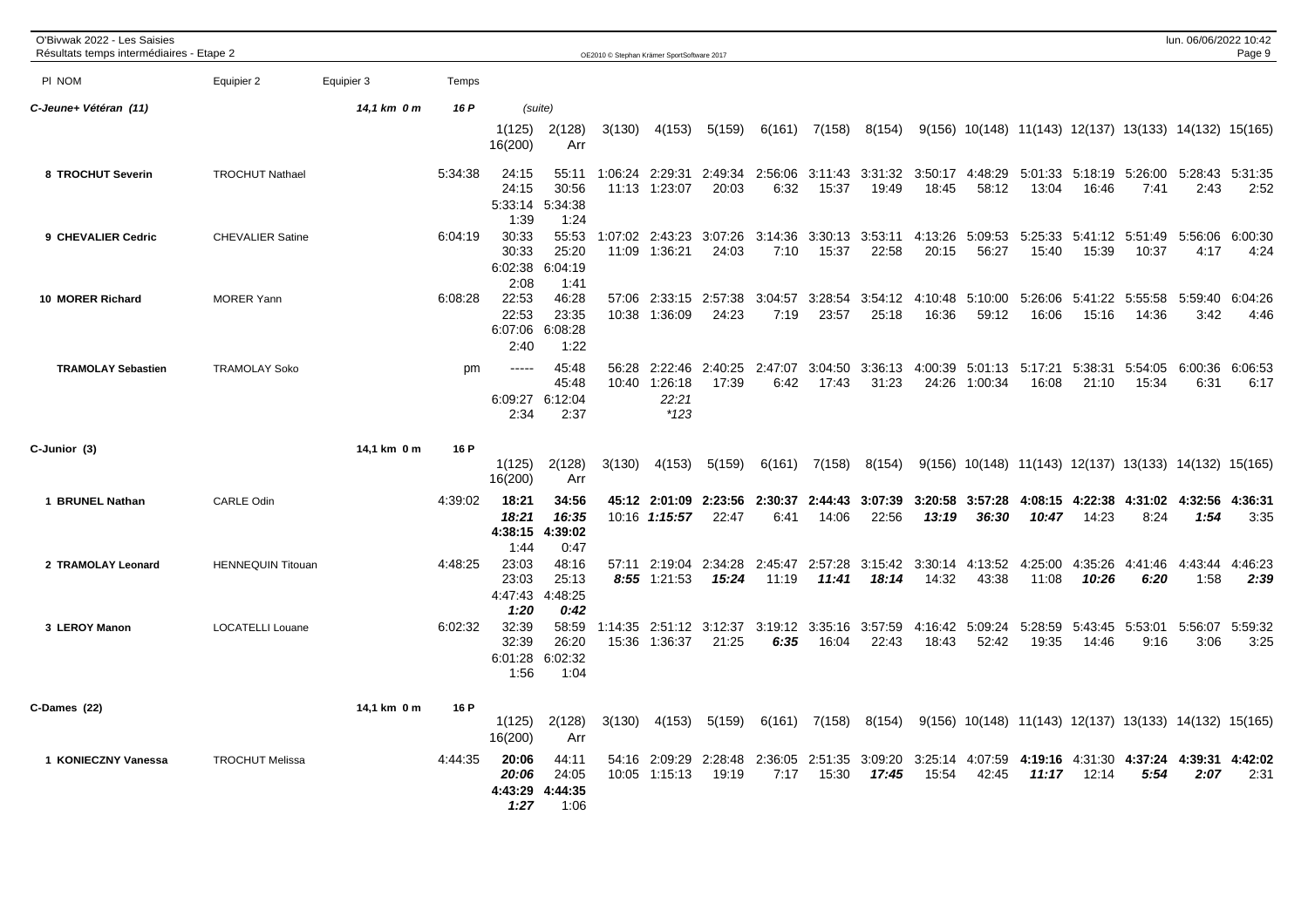| O'Bivwak 2022 - Les Saisies<br>Résultats temps intermédiaires - Etape 2 |                         |             |         |                                               |                                           |                  | OE2010 © Stephan Krämer SportSoftware 2017 |                                        |                  |                  |                          |                  |                                          |                                                          |                  |                                  | lun. 06/06/2022 10:42 | Page 10         |
|-------------------------------------------------------------------------|-------------------------|-------------|---------|-----------------------------------------------|-------------------------------------------|------------------|--------------------------------------------|----------------------------------------|------------------|------------------|--------------------------|------------------|------------------------------------------|----------------------------------------------------------|------------------|----------------------------------|-----------------------|-----------------|
| PI NOM                                                                  | Equipier 2              | Equipier 3  | Temps   |                                               |                                           |                  |                                            |                                        |                  |                  |                          |                  |                                          |                                                          |                  |                                  |                       |                 |
| C-Dames (22)                                                            |                         | 14,1 km 0 m | 16 P    |                                               | (suite)                                   |                  |                                            |                                        |                  |                  |                          |                  |                                          |                                                          |                  |                                  |                       |                 |
|                                                                         |                         |             |         | 1(125)<br>16(200)                             | 2(128)<br>Arr                             | 3(130)           | 4(153)                                     | 5(159)                                 | 6(161)           | 7(158)           | 8(154)                   |                  |                                          | $9(156)$ 10(148) 11(143) 12(137) 13(133) 14(132) 15(165) |                  |                                  |                       |                 |
| 2 VULLIET Coline                                                        | <b>CHEDIN Sylvie</b>    |             | 4:44:59 | 23:08<br>23:08<br>4:44:03<br>1:29             | 41:41<br>18:33<br>4:44:59<br>0:56         |                  | 11:19 1:13:18                              | 53:00 2:06:18 2:23:16 2:29:36<br>16:58 | 6:20             | 15:56            | 2:45:32 3:03:29<br>17:57 | 3:20:19<br>16:50 | 4:05:52 4:19:57<br>45:33                 | 14:05                                                    | 11:28            | 4:31:25 4:38:03<br>6:38          | 4:40:10<br>2:07       | 4:42:34<br>2:24 |
| 3 GAUDILLAT Maelle                                                      | <b>MERCIER Leslie</b>   |             | 4:56:49 | 28:43<br>28:43<br>1:29                        | 48:12<br>19:29<br>4:55:41 4:56:49<br>1:08 |                  | 57:22 2:21:58<br>$9:10$ 1:24:36            | 2:39:38<br>17:40                       | 2:45:41<br>6:03  | 2:59:57<br>14:16 | 3:19:31<br>19:34         | 3:34:41<br>15:10 | 4:16:50<br>42:09                         | 4:30:41<br>13:51                                         | 4:42:20<br>11:39 | 4:49:04<br>6:44                  | 4:51:39<br>2:35       | 4:54:12<br>2:33 |
| 4 CLERC Caroline                                                        | <b>GONET Janick</b>     |             | 5:11:01 | 28:23<br>28:23<br>5:09:49 5:11:01<br>1:38     | 48:21<br>19:58<br>1:12                    | 1:01:30          | 2:24:58<br>13:09 1:23:28                   | 2:44:09<br>19:11                       | 2:49:57<br>5:48  | 3:03:41<br>13:44 | 3:24:05<br>20:24         | 3:38:21<br>14:16 | 4:29:14<br>50:53                         | 4:40:40<br>11:26                                         | 4:54:08<br>13:28 | 5:02:13<br>8:05                  | 5:05:01<br>2:48       | 5:08:11<br>3:10 |
| 5 ELIAS Pauline                                                         | BLANC-TRANCHANT         |             | 5:17:16 | 23:42<br>23:42<br>1:53                        | 46:20<br>22:38<br>5:15:51 5:17:16<br>1:25 |                  | 58:00 2:22:33<br>11:40 1:24:33             | 2:43:27<br>20:54                       | 2:49:33<br>6:06  | 3:05:24<br>15:51 | 3:25:08<br>19:44         | 3:41:48<br>16:40 | 4:30:32<br>48:44                         | 4:42:39<br>12:07                                         | 4:59:19<br>16:40 | 5:07:20<br>8:01                  | 5:10:08<br>2:48       | 5:13:58<br>3:50 |
| 6 ARNOULD Marie                                                         | <b>BOYER Romane</b>     |             | 5:55:19 | 40:21<br>40:21<br>5:54:08<br>1:55             | 1:04:04<br>23:43<br>5:55:19<br>1:11       |                  | 1:12:09 2:41:33<br>$8:05$ 1:29:24          | 3:08:46<br>27:13                       | 3:15:48<br>7:02  | 3:30:35<br>14:47 | 3:50:33<br>19:58         | 4:07:11<br>16:38 | 5:05:04<br>57:53                         | 5:22:01<br>16:57                                         | 5:38:41<br>16:40 | 5:47:05<br>8:24                  | 5:49:25<br>2:20       | 5:52:13<br>2:48 |
| 7 DEPOORTERE Camille                                                    | <b>NIQUET Marion</b>    |             | 5:56:14 | 36:25<br>36:25<br>5:54:38<br>1:50             | 1:05:55<br>29:30<br>5:56:14<br>1:36       | 1:20:45          | 2:46:49<br>14:50 1:26:04                   | 3:08:30<br>21:41                       | 3:15:07<br>6:37  | 3:29:59<br>14:52 | 3:49:36<br>19:37         | 4:10:55<br>21:19 | 4:59:59<br>49:04                         | 5:21:08<br>21:09                                         | 5:38:54<br>17:46 | 5:47:15<br>8:21                  | 5:49:53<br>2:38       | 5:52:48<br>2:55 |
| 8 VIARD Laurane                                                         | <b>GATTAZ Lucie</b>     |             | 6:01:47 | 52:02<br>52:02<br>6:00:35<br>1:43             | 1:15:54<br>23:52<br>6:01:47<br>1:12       |                  | 1:27:02 2:57:20<br>11:08 1:30:18           | 3:18:56<br>21:36                       | 3:26:16<br>7:20  | 3:42:27<br>16:11 | 4:04:06<br>21:39         | 4:23:59<br>19:53 | 5:09:45<br>45:46                         | 5:28:21<br>18:36                                         | 5:43:41<br>15:20 | 5:53:01<br>9:20                  | 5:55:45<br>2:44       | 5:58:52<br>3:07 |
| 9 DURIX--MURIS Liv                                                      | <b>DENIAU Thaina</b>    |             | 6:08:21 | 27:11<br>27:11<br>6:07:06<br>2:07             | 55:42<br>28:31<br>6:08:21<br>1:15         |                  | 1:06:53 2:40:05<br>11:11 1:33:12           | 3:03:45<br>23:40                       | 3:19:02<br>15:17 | 3:34:48<br>15:46 | 3:59:13<br>24:25         | 4:22:27<br>23:14 | 5:09:47<br>47:20                         | 5:27:49<br>18:02                                         | 5:42:25<br>14:36 | 5:55:52<br>13:27                 | 5:59:57<br>4:05       | 6:04:59<br>5:02 |
| 10 ORY Aline                                                            | <b>DELORME</b> Marine   |             |         | 7:08:23 1:01:06<br>1:01:06<br>7:06:55<br>1:35 | 1:26:09<br>25:03<br>7:08:23<br>1:28       | 1:42:04<br>15:55 | 3:06:27<br>1:24:23                         | 3:29:15 3:35:46<br>22:48               | 6:31             | 3:52:46<br>17:00 | 4:15:44<br>22:58         | 4:32:35          | 6:19:26<br>16:51 1:46:51                 | 17:41                                                    | 13:43            | 6:37:07 6:50:50 6:58:41<br>7:51  | 7:01:17<br>2:36       | 7:05:20<br>4:03 |
| 11 CURT Nathalie                                                        | <b>FALCONNET Lysian</b> |             | 7:43:58 | 53:43<br>53:43<br>7:42:26<br>1:56             | 1:30:53<br>37:10<br>7:43:58<br>1:32       | 1:47:01<br>16:08 | 3:23:49<br>1:36:48                         | 3:55:33<br>31:44                       | 4:07:13<br>11:40 | 16:57            | 4:24:10 4:46:20<br>22:10 |                  | 5:06:32 6:20:13 6:38:29<br>20:12 1:13:41 | 18:16                                                    | 42:37            | 7:21:06 7:32:51 7:36:19<br>11:45 | 3:28                  | 7:40:30<br>4:11 |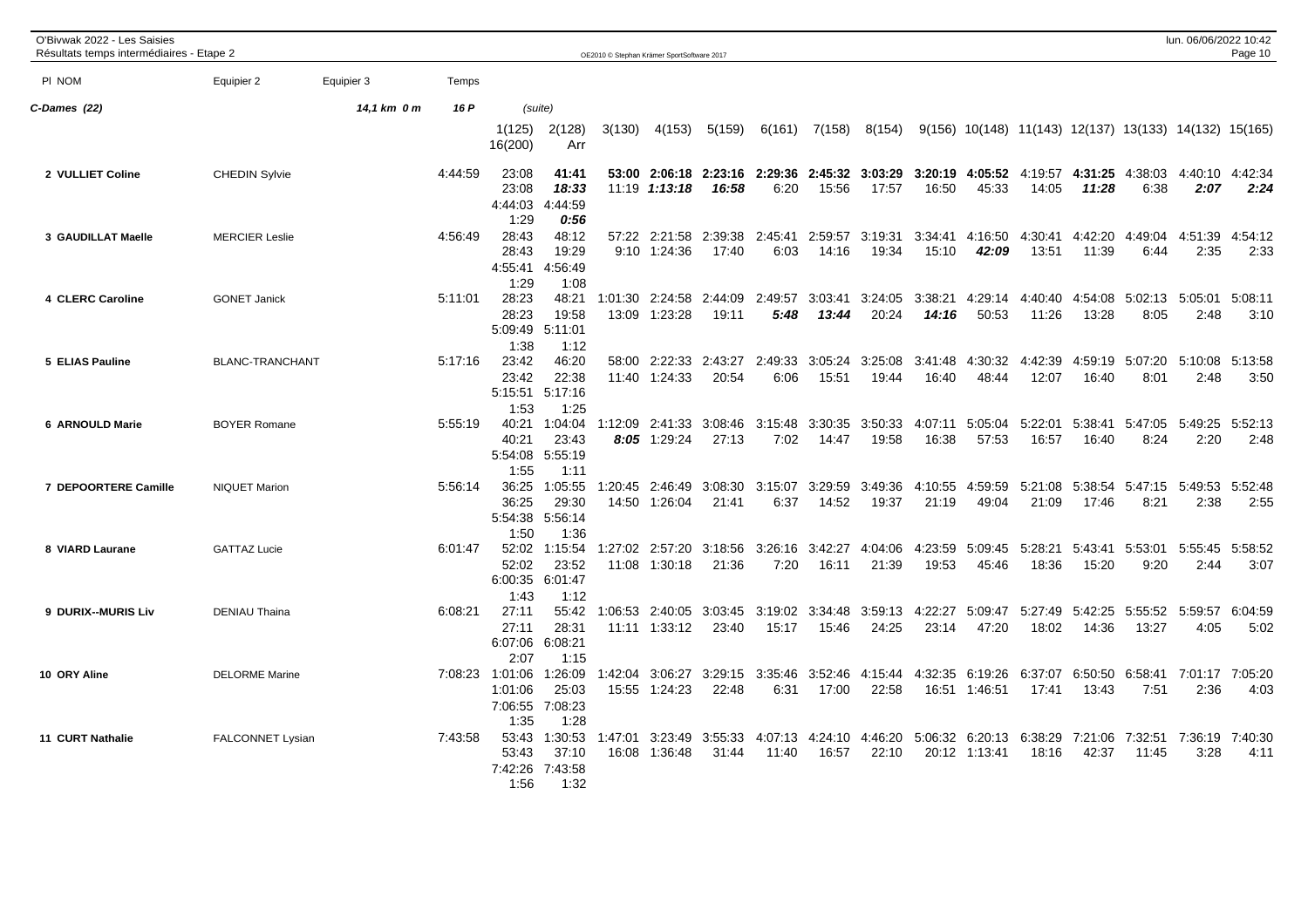| O'Bivwak 2022 - Les Saisies<br>Résultats temps intermédiaires - Etape 2 |                          |             |         |                                    |                                                    |                  | OE2010 © Stephan Krämer SportSoftware 2017 |                          |                  |                  |                  |                    |                          |                                                        |                          |                        | lun. 06/06/2022 10:42 | Page 11         |
|-------------------------------------------------------------------------|--------------------------|-------------|---------|------------------------------------|----------------------------------------------------|------------------|--------------------------------------------|--------------------------|------------------|------------------|------------------|--------------------|--------------------------|--------------------------------------------------------|--------------------------|------------------------|-----------------------|-----------------|
| PI NOM                                                                  | Equipier 2               | Equipier 3  | Temps   |                                    |                                                    |                  |                                            |                          |                  |                  |                  |                    |                          |                                                        |                          |                        |                       |                 |
| C-Dames (22)                                                            |                          | 14,1 km 0 m | 16 P    |                                    | (suite)                                            |                  |                                            |                          |                  |                  |                  |                    |                          |                                                        |                          |                        |                       |                 |
|                                                                         |                          |             |         | 1(125)<br>16(200)                  | 2(128)<br>Arr                                      | 3(130)           | 4(153)                                     | 5(159)                   | 6(161)           | 7(158)           | 8(154)           |                    |                          | 9(156) 10(148) 11(143) 12(137) 13(133) 14(132) 15(165) |                          |                        |                       |                 |
| <b>BOSSON Marine</b>                                                    | <b>BERNARD Caroline</b>  |             | pm      | 29:41<br>29:41<br>2:40             | 55:00<br>25:19<br>6:55:05 6:56:45<br>1:40          | 1:07:53<br>12:53 | 2:38:56<br>1:31:03                         | 3:09:18<br>30:22         | 3:20:06<br>10:48 | 3:37:42<br>17:36 | 3:59:16<br>21:34 | 4:24:18            | 5:51:10<br>25:02 1:26:52 | 6:06:55<br>15:45                                       |                          | $--- 6:44:33$<br>37:38 | 6:48:05<br>3:32       | 6:52:25<br>4:20 |
| <b>MARTIN Maelys</b>                                                    | <b>CROUTE Solene</b>     |             |         | bandon 1:09:39<br>1:09:39<br>----- | 1:39:04<br>29:25<br>3:53:44<br>1:58:33             | 1:55:11<br>16:07 |                                            |                          |                  |                  |                  |                    |                          |                                                        |                          |                        |                       |                 |
| <b>PENY Penelope</b>                                                    | <b>TIZZONI Clarisse</b>  |             | bandon  | 43:36                              | 43:36 1:10:10<br>26:34<br>$--- 4:49:36$<br>3:23:45 | 1:25:51<br>15:41 |                                            |                          |                  |                  |                  |                    |                          |                                                        |                          |                        |                       |                 |
| <b>CATHERINE Nina</b>                                                   | <b>HUMBERT Emma</b>      |             | bandon  | 1:07:46 1:41:02<br>1:07:46         | 33:16<br>$--- 5:54:45$<br>1:03:51                  | 1:54:10<br>13:08 | -----                                      | 4:12:05<br>2:17:55       | 4:20:02<br>7:57  | -----            | 4:50:54<br>30:52 |                    |                          |                                                        |                          |                        |                       |                 |
| <b>LE GUYADEC Gabrielle</b>                                             | PALAPRAT Oriane          |             | bandon  | 40:19<br>40:19<br>2:54             | 1:06:31<br>26:12<br>6:00:15 6:02:35<br>2:20        |                  | 1:15:53 2:51:03<br>9:22 1:35:10            | 3:13:52<br>22:49         | 3:21:39<br>7:47  | 3:38:49<br>17:10 | 4:01:51<br>23:02 | 4:23:12<br>21:21   |                          |                                                        |                          |                        | 5:51:41<br>1:28:29    | 5:57:21<br>5:40 |
| <b>ANDRIOT Severine</b>                                                 | <b>PONT Emma</b>         |             | bandon  | 25:32<br>25:32<br>2:29             | 1:03:17<br>37:45<br>6:11:37 6:13:50<br>2:13        | 1:12:29<br>9:12  |                                            |                          |                  |                  |                  | 4:17:28<br>3:04:59 | 5:12:11<br>54:43         | 19:04                                                  | 5:31:15 5:47:19<br>16:04 | 5:59:26<br>12:07       | 6:03:58<br>4:32       | 6:09:08<br>5:10 |
| <b>PAUL Melody</b>                                                      | <b>LESUEUR Charlotte</b> |             | bandon  | 49:08<br>49:08<br>7:42:26<br>1:57  | 1:25:31<br>36:23<br>7:44:00<br>1:34                | 1:39:39<br>14:08 | 3:23:55<br>1:44:16                         | 3:55:41<br>31:46         | 4:07:20<br>11:39 | 4:23:58<br>16:38 | 4:46:03<br>22:05 | 5:06:37<br>20:34   | 6:19:34<br>1:12:57       | 6:38:36<br>19:02                                       | 7:20:47<br>42:11         | 7:32:53<br>12:06       | 7:36:10<br>3:17       | 7:40:29<br>4:19 |
| <b>RUMIN Sophie</b>                                                     | <b>RUMIN Charlotte</b>   |             | bandon  | 44:44<br>44:44<br>$\frac{1}{2}$    | 1:11:36<br>26:52                                   | 1:29:05<br>17:29 |                                            |                          |                  |                  |                  |                    |                          |                                                        |                          |                        | 4:13:30<br>2:44:25    |                 |
| <b>MAGAT-SAUNIER Armelle</b>                                            | <b>GJURASEVIC Claire</b> |             | bandon  | ----                               |                                                    |                  |                                            |                          |                  |                  |                  |                    |                          |                                                        |                          |                        |                       |                 |
| <b>FRANCE Laurine</b>                                                   | <b>SERVAS Nolwenn</b>    |             | bandon  | -----<br>$- - - - -$               |                                                    |                  |                                            |                          |                  |                  |                  |                    |                          |                                                        |                          |                        |                       |                 |
| nc ROCHETTE Claire                                                      | PRADIGNAC Cecile         |             | 6:10:23 | 40:40<br>40:40                     | 1:06:13<br>25:33<br>6:08:49 6:10:23                | 1:14:29          | 2:52:02<br>8:16 1:37:33                    | 3:10:32 3:17:10<br>18:30 | 6:38             | 3:33:05<br>15:55 | 3:55:14<br>22:09 | 4:15:39<br>20:25   | 5:09:57<br>54:18         | 5:33:08<br>23:11                                       | 5:47:41 5:57:33<br>14:33 | 9:52                   | 6:01:35<br>4:02       | 6:06:38<br>5:03 |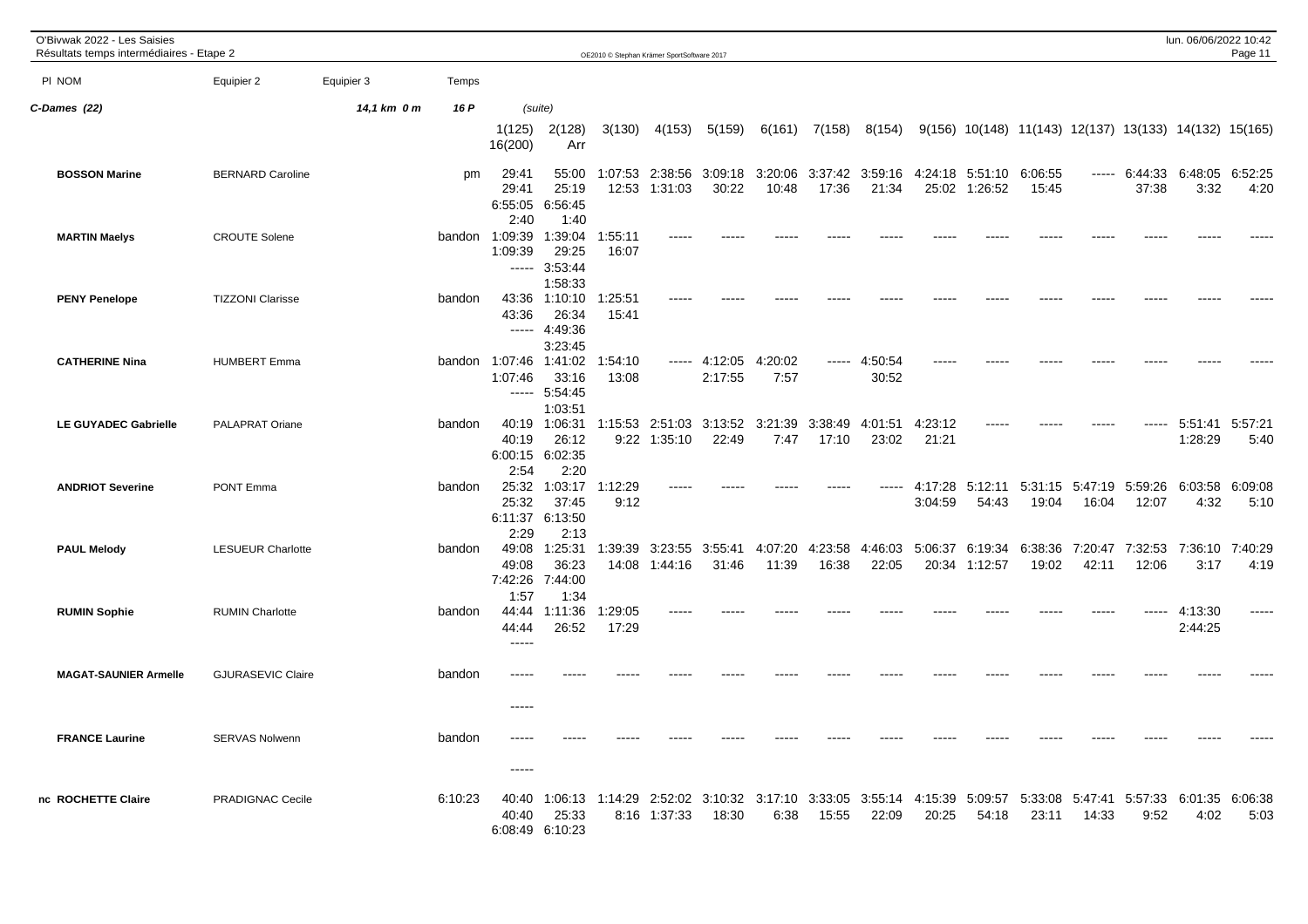| O'Bivwak 2022 - Les Saisies<br>Résultats temps intermédiaires - Etape 2 |                           |             |         |                                   |                                   | OE2010 © Stephan Krämer SportSoftware 2017 |                                  |                          |                         |                                  |                                  |                  |                          |                                                          |                          |                         | lun. 06/06/2022 10:42   | Page 12                 |
|-------------------------------------------------------------------------|---------------------------|-------------|---------|-----------------------------------|-----------------------------------|--------------------------------------------|----------------------------------|--------------------------|-------------------------|----------------------------------|----------------------------------|------------------|--------------------------|----------------------------------------------------------|--------------------------|-------------------------|-------------------------|-------------------------|
| PI NOM                                                                  | Equipier 2                | Equipier 3  | Temps   |                                   |                                   |                                            |                                  |                          |                         |                                  |                                  |                  |                          |                                                          |                          |                         |                         |                         |
| C-Dames (22)                                                            |                           | 14,1 km 0 m | 16 P    | (suite)                           |                                   |                                            |                                  |                          |                         |                                  |                                  |                  |                          |                                                          |                          |                         |                         |                         |
|                                                                         |                           |             |         | 1(125)<br>16(200)<br>2:11         | 2(128)<br>Arr<br>1:34             | 3(130)                                     | 4(153)                           | 5(159)                   | 6(161)                  | 7(158)                           | 8(154)                           |                  |                          | 9(156) 10(148) 11(143) 12(137) 13(133) 14(132) 15(165)   |                          |                         |                         |                         |
|                                                                         |                           |             |         |                                   |                                   |                                            |                                  |                          |                         |                                  |                                  |                  |                          |                                                          |                          |                         |                         |                         |
| C-Hommes (47)                                                           |                           | 14,1 km 0 m | 16 P    | 1(125)<br>16(200)                 | 2(128)<br>Arr                     | 3(130)                                     | 4(153)                           | 5(159)                   | 6(161)                  |                                  | 7(158) 8(154)                    |                  |                          | $9(156)$ 10(148) 11(143) 12(137) 13(133) 14(132) 15(165) |                          |                         |                         |                         |
| 1 ODILE Nicolas                                                         | <b>ODILE Jules</b>        |             | 3:46:12 | 17:55<br>17:55<br>3:45:31<br>1:13 | 34:41<br>16:46<br>3:46:12<br>0:41 | 7:51                                       | 42:32 1:33:03<br>50:31           | 1:47:59<br>14:56         | 2:02:30<br>14:31        | 11:40                            | 2:14:10 2:27:24<br>13:14         | 12:38            | 2:40:02 3:10:38<br>30:36 | 13:14                                                    | 3:23:52 3:34:08<br>10:16 | 3:40:08<br>6:00         | 3:42:03<br>1:55         | 3:44:18<br>2:15         |
| 2 SEIMBILLE Denis                                                       | <b>SCHUMACHER Tho</b>     |             | 4:23:33 | 31:55<br>31:55<br>4:22:41<br>1:17 | 48:27<br>16:32<br>4:23:33<br>0:52 |                                            | 57:12 1:58:49<br>8:45 1:01:37    | 2:13:09<br>14:20         | 7:08                    | 2:20:17 2:34:32 2:55:36<br>14:15 | 21:04                            | 3:11:00<br>15:24 | 3:48:26<br>37:26         | 3:59:29<br>11:03                                         | 4:10:44 4:17:14<br>11:15 | 6:30                    | 1:58                    | 4:19:12 4:21:24<br>2:12 |
| 3 GREFF Nicolas                                                         | <b>BEGUINOT Alain</b>     |             | 4:24:40 | 28:58<br>28:58<br>4:23:38<br>1:50 | 47:15<br>18:17<br>4:24:40<br>1:02 |                                            | 53:35 1:57:09<br>6:20 1:03:34    | 2:12:27<br>15:18         | 6:29                    | 2:18:56 2:31:06<br>12:10         | 2:46:48<br>15:42                 | 3:00:35<br>13:47 | 3:37:23<br>36:48         | 3:46:16<br>8:53                                          | 19:54                    | 4:06:10 4:11:35<br>5:25 | 4:18:59<br>7:24         | 4:21:48<br>2:49         |
| 4 BLONDEAU-TOINY Celian                                                 | <b>BLONDEAU Lenaic</b>    |             | 4:38:27 | 13:53<br>13:53<br>4:37:33<br>1:51 | 42:12<br>28:19<br>4:38:27<br>0:54 |                                            | 53:30 2:02:12<br>11:18 1:08:42   | 2:20:59<br>18:47         | 2:27:32<br>6:33         | 2:43:52<br>16:20                 | 3:01:40<br>17:48                 | 3:14:37<br>12:57 | 3:56:43<br>42:06         | 4:07:16<br>10:33                                         | 4:20:51<br>13:35         | 4:29:35<br>8:44         | 4:31:48<br>2:13         | 4:35:42<br>3:54         |
| 5 WINTENBERGER Olivier                                                  | <b>CHEVALIER Thibault</b> |             | 4:43:41 | 34:25<br>34:25<br>4:42:36<br>3:29 | 56:15<br>21:50<br>4:43:41<br>1:05 |                                            | 1:08:46 2:15:26<br>12:31 1:06:40 | 2:32:31<br>17:05         | 8:57                    | 13:04                            | 2:41:28 2:54:32 3:11:44<br>17:12 | 3:26:34<br>14:50 | 39:08                    | 4:05:42 4:15:27 4:27:15 4:33:50<br>9:45                  | 11:48                    | 6:35                    | 4:36:09<br>2:19         | 4:39:07<br>2:58         |
| 6 ROUSSEL Damien                                                        | ROUSSEL Pierre Loui       |             | 4:47:15 | 24:24<br>24:24<br>4:46:19<br>1:25 | 46:12<br>21:48<br>4:47:15<br>0:56 |                                            | 55:53 2:12:44<br>9:41 1:16:51    | 2:28:30<br>15:46         | 5:45                    | 2:34:15 2:49:01<br>14:46         | 3:09:25<br>20:24                 | 3:22:28<br>13:03 | 4:00:34<br>38:06         | 4:13:53<br>13:19                                         | 4:30:37<br>16:44         | 4:38:22<br>7:45         | 2:09                    | 4:40:31 4:44:54<br>4:23 |
| 7 HENRIO Ludovic                                                        | PREVOSTO Virgile          |             | 4:48:34 | 27:09<br>27:09<br>4:47:40<br>1:38 | 46:52<br>19:43<br>4:48:34<br>0:54 |                                            | 55:45 2:05:56<br>8:53 1:10:11    | 2:23:34<br>17:38         | 2:29:29<br>5:55         | 2:55:31<br>26:02                 | 3:11:47<br>16:16                 | 3:25:37<br>13:50 | 4:11:13<br>45:36         | 4:23:00<br>11:47                                         | 11:26                    | 4:34:26 4:40:53<br>6:27 | 4:43:09<br>2:16         | 4:46:02<br>2:53         |
| 8 RADAL Thomas                                                          | DE CERTAINES Her          |             | 4:48:37 | 24:11<br>24:11<br>4:47:47<br>1:14 | 43:29<br>19:18<br>4:48:37<br>0:50 | 52:20                                      | 8:51 1:06:22                     | 1:58:42 2:18:00<br>19:18 | 2:28:40<br>10:40        | 2:45:45<br>17:05                 | 3:04:33<br>18:48                 | 3:24:13<br>19:40 | 39:41                    | 4:03:54 4:15:48<br>11:54                                 | 4:31:09<br>15:21         | 4:41:56<br>10:47        | 4:44:14 4:46:33<br>2:18 | 2:19                    |
| 9 LONGA Laurent                                                         | <b>VERT Christian</b>     |             | 4:48:49 | 29:24<br>29:24<br>4:47:53<br>1:24 | 53:42<br>24:18<br>4:48:49<br>0:56 | 1:02:18                                    | 2:30:27<br>8:36 1:28:09          | 19:07                    | 2:49:34 2:54:32<br>4:58 | 3:06:46<br>12:14                 | 3:23:53<br>17:07                 | 13:55            | 36:29                    | 3:37:48 4:14:17 4:24:50<br>10:33                         | 4:35:54 4:41:58<br>11:04 | 6:04                    | 1:59                    | 4:43:57 4:46:29<br>2:32 |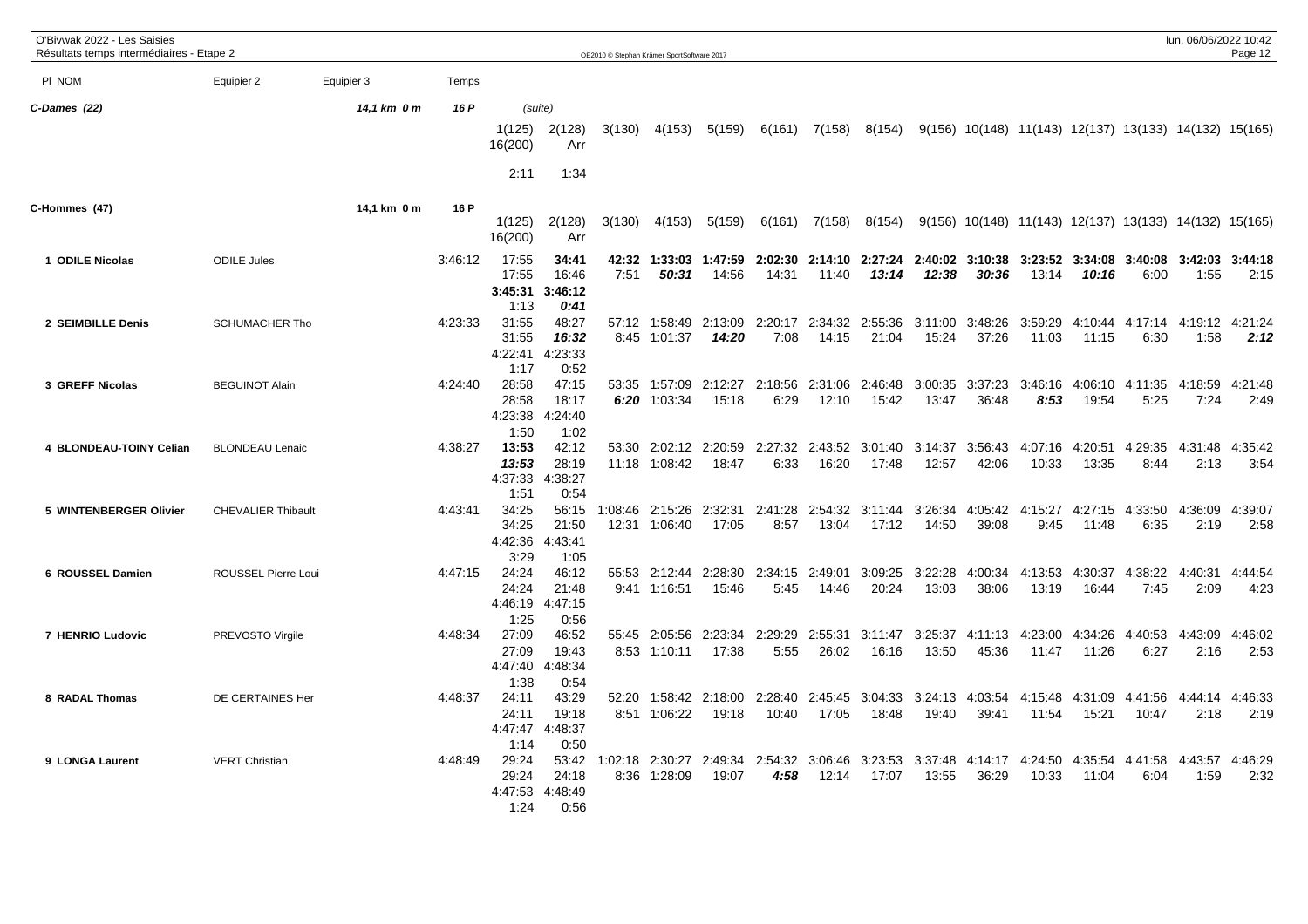| O'Bivwak 2022 - Les Saisies<br>Résultats temps intermédiaires - Etape 2 |                          |             |         |                                   |                                                       | OE2010 © Stephan Krämer SportSoftware 2017 |                                 |                                                                                                                        |                         |                  |                          |                  |                  |                  |                          |                                                          | lun. 06/06/2022 10:42 | Page 13         |
|-------------------------------------------------------------------------|--------------------------|-------------|---------|-----------------------------------|-------------------------------------------------------|--------------------------------------------|---------------------------------|------------------------------------------------------------------------------------------------------------------------|-------------------------|------------------|--------------------------|------------------|------------------|------------------|--------------------------|----------------------------------------------------------|-----------------------|-----------------|
| PI NOM                                                                  | Equipier 2               | Equipier 3  | Temps   |                                   |                                                       |                                            |                                 |                                                                                                                        |                         |                  |                          |                  |                  |                  |                          |                                                          |                       |                 |
| C-Hommes (47)                                                           |                          | 14,1 km 0 m | 16 P    |                                   | (suite)                                               |                                            |                                 |                                                                                                                        |                         |                  |                          |                  |                  |                  |                          |                                                          |                       |                 |
|                                                                         |                          |             |         | 1(125)<br>16(200)                 | 2(128)<br>Arr                                         | 3(130)                                     | 4(153)                          | 5(159)                                                                                                                 | 6(161)                  | 7(158)           | 8(154)                   |                  |                  |                  |                          | $9(156)$ 10(148) 11(143) 12(137) 13(133) 14(132) 15(165) |                       |                 |
| 10 GENISSEL Olivier                                                     | <b>GENISSEL Thibault</b> |             | 4:48:52 | 39:03<br>39:03<br>4:47:45<br>1:40 | 56:54<br>17:51<br>4:48:52<br>1:07                     |                                            | 1:06:14 2:18:18<br>9:20 1:12:04 | 18:38                                                                                                                  | 2:36:56 2:43:27<br>6:31 | 14:53            | 2:58:20 3:16:55<br>18:35 | 3:31:28<br>14:33 | 4:12:08<br>40:40 | 12:04            | 4:24:12 4:35:05<br>10:53 | 4:40:13 4:42:23<br>5:08                                  | 2:10                  | 4:46:05<br>3:42 |
| 11 CHOTARD Philippe                                                     | AIT ARAB Ali             |             | 4:49:20 | 27:03<br>27:03<br>4:48:20<br>1:48 | 45:57<br>18:54<br>4:49:20<br>1:00                     |                                            | 55:30 2:12:49<br>9:33 1:17:19   | 2:30:43 2:36:47<br>17:54                                                                                               | 6:04                    | 2:50:39<br>13:52 | 3:08:43<br>18:04         | 3:22:16<br>13:33 | 4:07:45<br>45:29 | 4:18:29<br>10:44 | 4:34:20<br>15:51         | 4:41:22<br>7:02                                          | 4:43:24<br>2:02       | 4:46:32<br>3:08 |
| <b>12 GAUFILLET Pierre</b>                                              | <b>MASSON Philippe</b>   |             | 4:52:05 | 19:31<br>19:31<br>4:51:02<br>1:32 | 44:36<br>25:05<br>4:52:05<br>1:03                     |                                            | 59:45 2:16:25<br>15:09 1:16:40  | 16:15                                                                                                                  | 2:32:40 2:41:16<br>8:36 | 13:27            | 2:54:43 3:12:39<br>17:56 | 3:27:08<br>14:29 | 4:13:22<br>46:14 | 4:24:41<br>11:19 | 4:37:17<br>12:36         | 4:44:11<br>6:54                                          | 4:46:50<br>2:39       | 4:49:30<br>2:40 |
| 13 GRANGEOT Romain                                                      | ROCHAS Jonathan          |             | 4:53:02 | 29:39<br>29:39<br>4:51:57<br>1:21 | 50:02<br>20:23<br>4:53:02<br>1:05                     | 58:28                                      | 2:23:37<br>8:26 1:25:09         | 2:38:16<br>14:39                                                                                                       | 2:43:36<br>5:20         | 14:10            | 2:57:46 3:16:19<br>18:33 | 3:31:30<br>15:11 | 4:14:26<br>42:56 | 4:25:32<br>11:06 | 4:37:56<br>12:24         | 4:45:34<br>7:38                                          | 4:47:51<br>2:17       | 4:50:36<br>2:45 |
| 14 MEJEAN Paul                                                          | <b>ALAIZE Julian</b>     |             | 4:56:19 | 32:30<br>32:30<br>4:55:25<br>1:12 | 56:44<br>24:14<br>4:56:19<br>0:54                     | 1:07:12<br>10:28                           | 2:22:20<br>1:15:08              | 2:39:34<br>17:14                                                                                                       | 2:45:53<br>6:19         | 2:59:06<br>13:13 | 3:18:17<br>19:11         | 3:37:55<br>19:38 | 4:18:18<br>40:23 | 4:31:39<br>13:21 | 4:42:38<br>10:59         | 4:49:15<br>6:37                                          | 4:51:40<br>2:25       | 4:54:13<br>2:33 |
| <b>15 BUSSY Clement</b>                                                 | <b>GANDON Thomas</b>     |             | 4:58:45 | 24:21<br>24:21<br>4:57:31<br>1:24 | 47:19<br>22:58<br>4:58:45<br>1:14                     |                                            | 55:10 2:18:58<br>7:51 1:23:48   | 2:41:12 2:47:36<br>22:14                                                                                               | 6:24                    | 13:58            | 3:01:34 3:24:32<br>22:58 | 3:38:36<br>14:04 | 4:21:09<br>42:33 | 4:31:54<br>10:45 | 4:43:59<br>12:05         | 4:50:56<br>6:57                                          | 4:53:14<br>2:18       | 4:56:07<br>2:53 |
| <b>16 BANULS Thomas</b>                                                 | <b>BANULS Romain</b>     |             | 5:06:32 | 30:48<br>30:48<br>5:05:41<br>1:16 | 50:05<br>19:17<br>5:06:32<br>0:51                     |                                            | 56:43 2:51:56<br>6:38 1:55:13   | 3:08:18<br>16:22                                                                                                       | 3:13:40<br>5:22         | 3:24:20<br>10:40 | 3:42:42<br>18:22         | 3:56:40<br>13:58 | 4:32:05<br>35:25 | 4:42:19<br>10:14 | 4:53:22 5:00:11<br>11:03 | 6:49                                                     | 5:01:55<br>1:44       | 5:04:25<br>2:30 |
| <b>17 LAVENANT Victor</b>                                               | <b>LAVENANT Hugues</b>   |             | 5:07:09 | 30:44<br>30:44<br>5:05:45<br>1:35 | 59:10<br>28:26<br>5:07:09<br>1:24                     | 1:08:44                                    | 2:27:59<br>9:34 1:19:15         | 2:47:46<br>19:47                                                                                                       | 2:53:20<br>5:34         | 3:05:53<br>12:33 | 3:23:49<br>17:56         | 3:43:23<br>19:34 | 4:28:57<br>45:34 | 4:39:34<br>10:37 | 4:54:28<br>14:54         | 4:59:41<br>5:13                                          | 5:01:38<br>1:57       | 5:04:10<br>2:32 |
| <b>18 MALET Christophe</b>                                              | <b>MASSERON Sebastie</b> |             | 5:08:30 | 34:23<br>34:23<br>5:07:18<br>1:44 | 56:01<br>21:38<br>5:08:30<br>1:12                     | 1:06:39                                    | 10:38 1:18:23                   | 2:25:02 2:43:22 2:50:05<br>18:20                                                                                       | 6:43                    | 15:44            | 3:05:49 3:24:57<br>19:08 | 3:40:15<br>15:18 | 4:22:47<br>42:32 | 4:37:40<br>14:53 | 4:52:06<br>14:26         | 5:00:08 5:02:38<br>8:02                                  | 2:30                  | 5:05:34<br>2:56 |
| 19 GAUDIN Mathias                                                       | <b>MERLE Kevin</b>       |             | 5:09:03 | 2:03                              | 27:52 47:30<br>27:52 19:38<br>5:07:48 5:09:03<br>1:15 |                                            | $9:53$ 1:26:47 15:58            | 57:23 2:24:10 2:40:08 2:45:48 2:59:00 3:20:03 3:36:45 4:20:45 4:33:21 4:51:13 4:58:49 5:00:53 5:05:45                  |                         |                  | 5:40  13:12  21:03       |                  | 16:42 44:00      | 12:36            | 17:52                    | 7:36                                                     | 2:04                  | 4:52            |
| 20 PAUL Antoine                                                         | <b>AMICE William</b>     |             |         | 5:12:18 32:20<br>32:20<br>1:23    | 25:13<br>5:11:07 5:12:18<br>1:11                      |                                            | 9:11 1:15:41                    | 57:33 1:06:44 2:22:25 2:39:23 2:45:32 3:01:08 3:21:05 3:38:50 4:25:03 4:38:25 4:53:08 5:02:01 5:05:10 5:09:44<br>16:58 |                         | 6:09 15:36       | 19:57                    | 17:45            | 46:13            |                  |                          | 8:53                                                     | 3:09                  | 4:34            |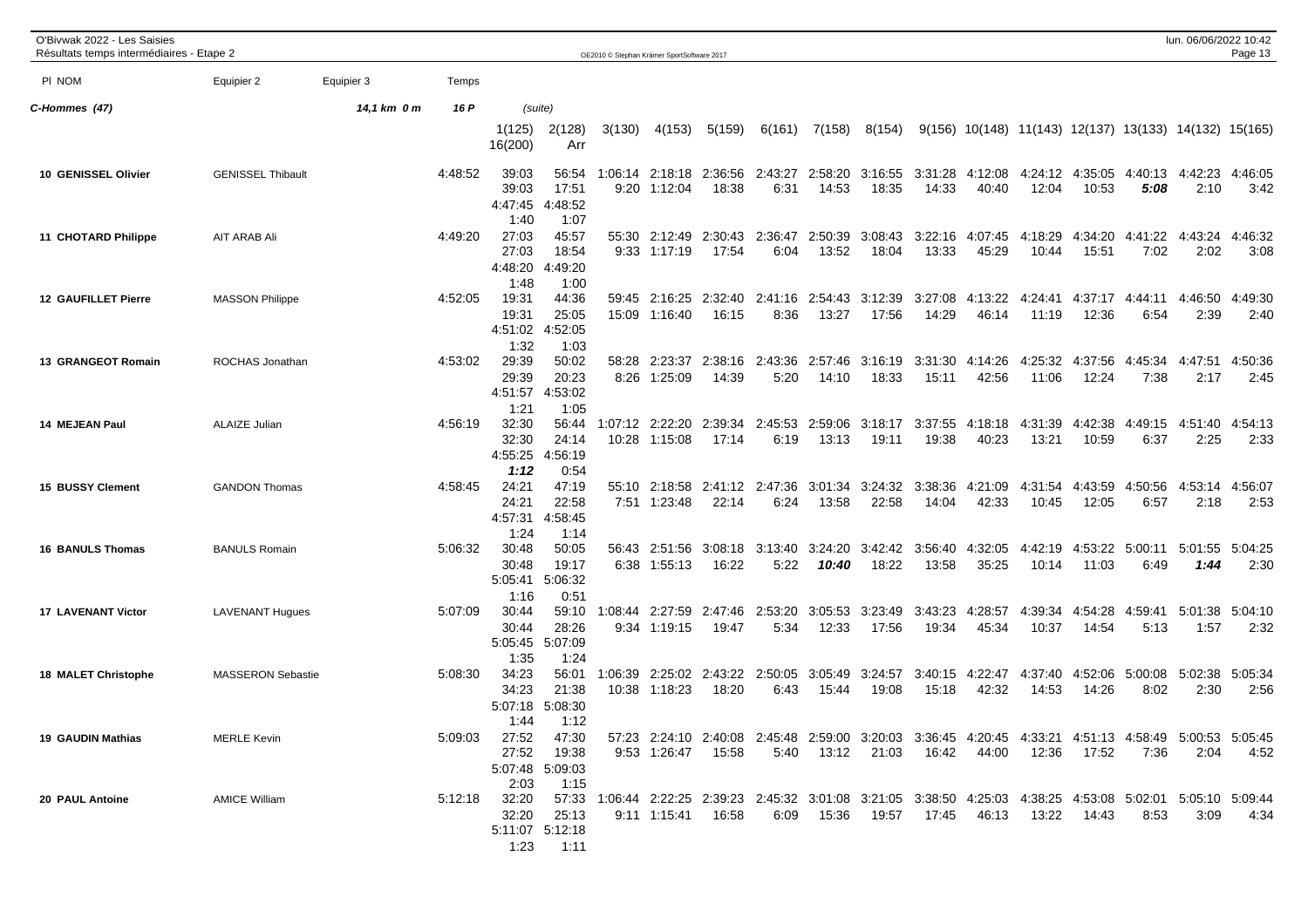| O'Bivwak 2022 - Les Saisies<br>Résultats temps intermédiaires - Etape 2 |                          |             |         |                                                                                                                               |                                             |         | OE2010 © Stephan Krämer SportSoftware 2017 |                                                                                                                                              |                 |                  |                          |                  |                                                        |                  |                          |                         | lun. 06/06/2022 10:42                   | Page 14         |
|-------------------------------------------------------------------------|--------------------------|-------------|---------|-------------------------------------------------------------------------------------------------------------------------------|---------------------------------------------|---------|--------------------------------------------|----------------------------------------------------------------------------------------------------------------------------------------------|-----------------|------------------|--------------------------|------------------|--------------------------------------------------------|------------------|--------------------------|-------------------------|-----------------------------------------|-----------------|
| PI NOM                                                                  | Equipier 2               | Equipier 3  | Temps   |                                                                                                                               |                                             |         |                                            |                                                                                                                                              |                 |                  |                          |                  |                                                        |                  |                          |                         |                                         |                 |
| C-Hommes (47)                                                           |                          | 14,1 km 0 m | 16 P    |                                                                                                                               | (suite)                                     |         |                                            |                                                                                                                                              |                 |                  |                          |                  |                                                        |                  |                          |                         |                                         |                 |
|                                                                         |                          |             |         | 1(125)<br>16(200)                                                                                                             | 2(128)<br>Arr                               | 3(130)  | 4(153)                                     | 5(159)                                                                                                                                       | 6(161)          | 7(158)           | 8(154)                   |                  | 9(156) 10(148) 11(143) 12(137) 13(133) 14(132) 15(165) |                  |                          |                         |                                         |                 |
| 21 LIOCHON Vivien                                                       | <b>GAUDIN Nicolas</b>    |             | 5:24:21 | 26:03<br>26:03<br>5:23:23<br>1:46                                                                                             | 51:51<br>25:48<br>5:24:21<br>0:58           | 1:06:30 | 2:29:49<br>14:39 1:23:19                   | 2:49:14 2:55:54<br>19:25                                                                                                                     | 6:40            | 14:40            | 3:10:34 3:31:09<br>20:35 | 3:48:27<br>17:18 | 4:33:28<br>45:01                                       | 4:46:27<br>12:59 | 15:19                    | 12:49                   | 5:01:46 5:14:35 5:18:27 5:21:37<br>3:52 | 3:10            |
| 22 FALLONE Nicolas                                                      | SAINT-CAST Thibaut       |             | 5:32:09 | 23:18<br>23:18<br>5:31:08<br>1:45                                                                                             | 43:12<br>19:54<br>5:32:09<br>1:01           | 54:29   | 2:21:24<br>11:17 1:26:55                   | 2:46:20<br>24:56                                                                                                                             | 2:51:58<br>5:38 | 15:14            | 3:07:12 3:25:47<br>18:35 | 3:49:08<br>23:21 | 4:34:54<br>45:46                                       | 4:49:17<br>14:23 | 5:15:10<br>25:53         | 5:23:35<br>8:25         | 5:25:55<br>2:20                         | 5:29:23<br>3:28 |
| 23 VERVIER Frederic                                                     | <b>HERVE Corentin</b>    |             | 5:32:54 | 23:56<br>23:56<br>5:31:38<br>2:05                                                                                             | 48:53<br>24:57<br>5:32:54<br>1:16           | 56:37   | 2:25:43<br>7:44 1:29:06                    | 2:47:41<br>21:58                                                                                                                             | 2:53:56<br>6:15 | 3:08:22<br>14:26 | 3:32:58<br>24:36         | 3:51:18<br>18:20 | 4:43:03<br>51:45                                       | 4:55:09<br>12:06 | 5:11:33<br>16:24         | 5:21:59<br>10:26        | 5:25:24<br>3:25                         | 5:29:33<br>4:09 |
| 24 LEFEVRE Alexandre                                                    | LE MEZO Mathieu          |             | 5:44:59 | 30:27<br>30:27<br>5:43:32<br>1:58                                                                                             | 53:49<br>23:22<br>5:44:59<br>1:27           | 1:03:01 | 2:29:46<br>9:12 1:26:45                    | 2:50:33<br>20:47                                                                                                                             | 3:00:13<br>9:40 | 3:17:05<br>16:52 | 3:35:35<br>18:30         | 3:55:12<br>19:37 | 4:48:09<br>52:57                                       | 13:05            | 5:01:14 5:23:09<br>21:55 | 5:34:29<br>11:20        | 5:37:40 5:41:34<br>3:11                 | 3:54            |
| 25 BOLEAT Baptiste                                                      | <b>BOLEAT Paul</b>       |             | 5:45:29 | 41:41<br>41:41<br>5:44:26<br>1:35                                                                                             | 1:03:47<br>22:06<br>5:45:29<br>1:03         | 1:12:37 | 2:43:30<br>8:50 1:30:53                    | 3:09:44<br>26:14                                                                                                                             | 3:15:57<br>6:13 | 3:30:18<br>14:21 | 3:49:52<br>19:34         | 4:05:13<br>15:21 | 4:52:41<br>47:28                                       | 5:09:21<br>16:40 | 5:26:04<br>16:43         | 5:36:50<br>10:46        | 5:39:43<br>2:53                         | 5:42:51<br>3:08 |
| 26 HUREAU Fabrice                                                       | <b>PELLETIER Gregory</b> |             | 5:52:06 | 50:48<br>50:48<br>5:50:50<br>1:47                                                                                             | 1:12:39<br>21:51<br>5:52:06<br>1:16         | 1:21:05 | 2:29:38<br>8:26 1:08:33                    | 2:48:00 2:54:08<br>18:22                                                                                                                     | 6:08            | 3:08:48<br>14:40 | 3:51:50<br>43:02         | 4:09:32<br>17:42 | 4:59:43<br>50:11                                       | 5:16:47<br>17:04 | 5:33:00<br>16:13         | 5:42:39<br>9:39         | 5:45:32<br>2:53                         | 5:49:03<br>3:31 |
| 27 ZIFFEL Francois                                                      | <b>JACOB Alexandre</b>   |             | 5:53:28 | 29:31<br>29:31<br>5:52:38<br>1:54                                                                                             | 55:58<br>26:27<br>5:53:28<br>0:50           |         | 1:06:52 2:52:27<br>10:54 1:45:35           | 3:12:43<br>20:16                                                                                                                             | 3:19:34<br>6:51 | 3:41:15<br>21:41 | 4:02:34<br>21:19         | 4:22:53<br>20:19 | 5:09:13<br>46:20                                       | 5:22:21<br>13:08 | 5:36:14<br>13:53         | 5:44:59<br>8:45         | 5:47:51<br>2:52                         | 5:50:44<br>2:53 |
| 28 MAURAS Benjamin                                                      | <b>HARTER Maxime</b>     |             | 6:01:32 | 56:08<br>56:08<br>6:00:26<br>1:46                                                                                             | 1:17:21<br>21:13<br>6:01:32<br>1:06         | 1:29:25 | 2:47:42<br>12:04 1:18:17                   | 3:09:15<br>21:33                                                                                                                             | 3:15:52<br>6:37 | 3:30:57<br>15:05 | 3:50:41<br>19:44         | 4:08:23<br>17:42 | 5:06:18<br>57:55                                       | 5:27:01<br>20:43 | 5:41:06<br>14:05         | 5:52:28<br>11:22        | 5:55:37<br>3:09                         | 5:58:40<br>3:03 |
| 29 BRULE Guillaume                                                      | <b>LECOMTE Thomas</b>    |             | 6:03:57 | 42:44<br>42:44<br>6:02:41<br>2:09                                                                                             | 1:10:25<br>27:41<br>6:03:57<br>1:16         |         | 1:31:30 2:48:53<br>21:05 1:17:23           | 3:12:19 3:19:06<br>23:26                                                                                                                     | 6:47            | 3:35:06<br>16:00 | 3:55:01<br>19:55         | 4:13:18<br>18:17 | 5:10:52<br>57:34                                       | 5:30:11<br>19:19 | 13:59                    | 5:44:10 5:53:51<br>9:41 | 5:57:08<br>3:17                         | 6:00:32<br>3:24 |
| 30 LOGE Paul                                                            | LE BIGOT Ludovic         |             | 6:10:36 | 2:11                                                                                                                          | 36:35 25:08<br>6:09:10 6:10:36<br>1:26      |         |                                            | 36:35 1:01:43 1:11:45 2:38:46 2:59:24 3:06:37 3:24:17 3:52:20 4:11:38 5:06:28 5:31:12 5:47:24 5:58:22 6:02:25 6:06:59<br>10:02 1:27:01 20:38 |                 |                  | 7:13  17:40  28:03       |                  | 19:18  54:50  24:44  16:12  10:58                      |                  |                          |                         |                                         | 4:03 4:34       |
| 31 DUFRENOY Olivier                                                     | THEVENART Johann         |             |         | 6:17:56 36:13 1:02:07 1:11:05 2:40:25 3:03:04 3:10:33 3:28:35 3:49:33 4:10:21 5:02:12 5:34:11 5:53:13 6:05:37 6:09:26 6:13:59 | 36:13 25:54<br>6:16:16 6:17:56<br>2:17 1:40 |         | 8:58 1:29:20                               | 22:39                                                                                                                                        |                 | 7:29 18:02       | 20:58                    | 20:48            | 51:51                                                  | 31:59            | 19:02                    | 12:24                   |                                         | $3:49$ $4:33$   |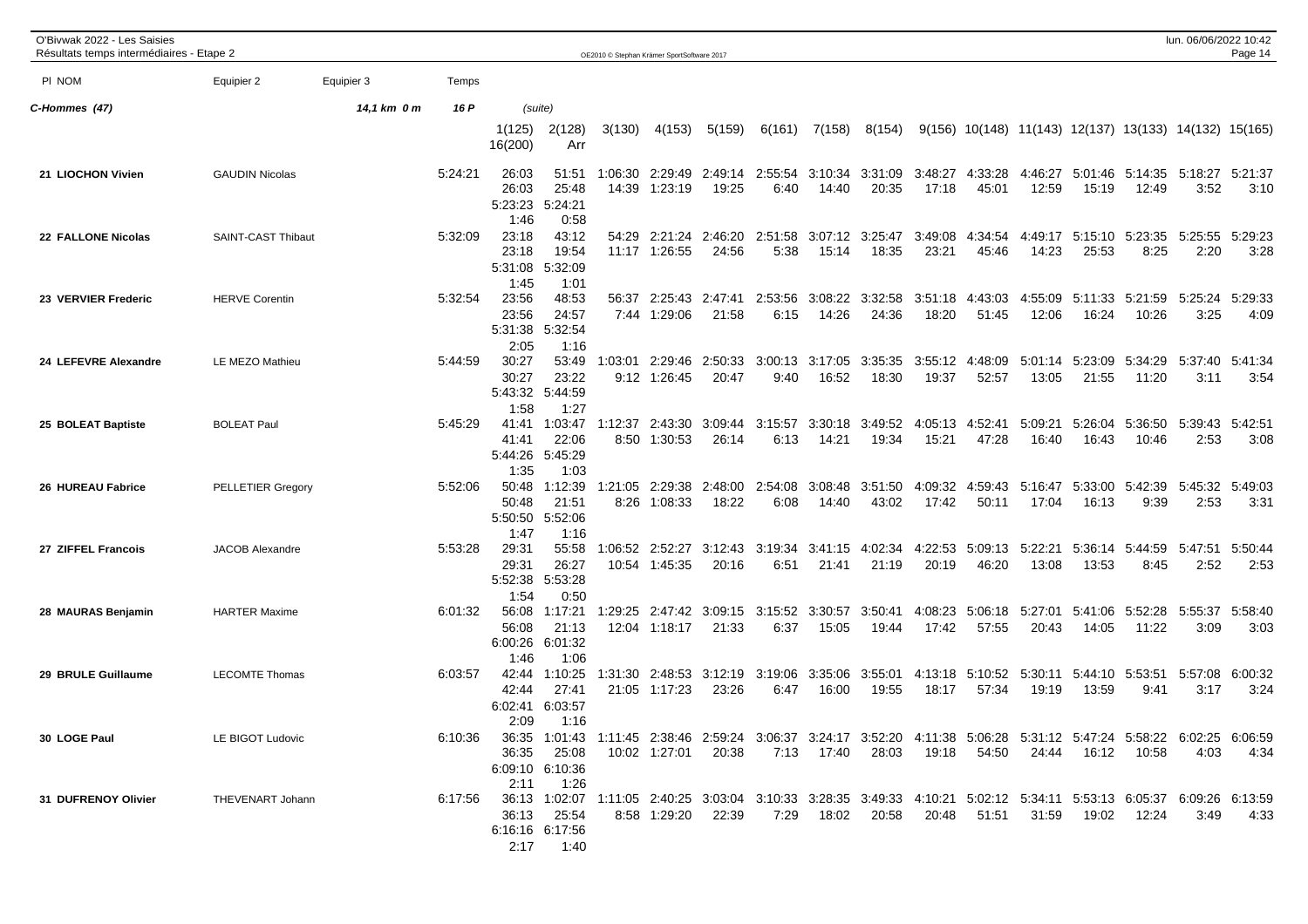| O'Bivwak 2022 - Les Saisies<br>Résultats temps intermédiaires - Etape 2 |                         |             |         |                                       |                                                                           |                  | OE2010 © Stephan Krämer SportSoftware 2017  |                          |                 |                  |                                  |                  |                          |                                                        |                  |                                 | lun. 06/06/2022 10:42           | Page 15            |
|-------------------------------------------------------------------------|-------------------------|-------------|---------|---------------------------------------|---------------------------------------------------------------------------|------------------|---------------------------------------------|--------------------------|-----------------|------------------|----------------------------------|------------------|--------------------------|--------------------------------------------------------|------------------|---------------------------------|---------------------------------|--------------------|
| PI NOM                                                                  | Equipier 2              | Equipier 3  | Temps   |                                       |                                                                           |                  |                                             |                          |                 |                  |                                  |                  |                          |                                                        |                  |                                 |                                 |                    |
| C-Hommes (47)                                                           |                         | 14,1 km 0 m | 16 P    |                                       | (suite)                                                                   |                  |                                             |                          |                 |                  |                                  |                  |                          |                                                        |                  |                                 |                                 |                    |
|                                                                         |                         |             |         | 1(125)<br>16(200)                     | 2(128)<br>Arr                                                             | 3(130)           | 4(153)                                      | 5(159)                   | 6(161)          | 7(158)           | 8(154)                           |                  |                          | 9(156) 10(148) 11(143) 12(137) 13(133) 14(132) 15(165) |                  |                                 |                                 |                    |
| 32 PEILLON Eric                                                         | <b>FRELOT Nathan</b>    |             | 6:23:40 | 1:03:04<br>1:03:04<br>6:22:29<br>1:51 | 1:23:16<br>20:12<br>6:23:40<br>1:11                                       | 1:34:06          | 3:02:45<br>10:50 1:28:39                    | 3:28:36<br>25:51         | 3:35:21<br>6:45 | 15:50            | 3:51:11 4:18:48<br>27:37         | 16:30            | 4:35:18 5:29:41<br>54:23 | 5:45:06 6:04:41<br>15:25                               | 19:35            | 10:23                           | 6:15:04 6:17:44<br>2:40         | 6:20:38<br>2:54    |
| 33 DEUTSCH Matthias                                                     | <b>ROMANET Leo</b>      |             | 6:23:42 | 35:21<br>35:21<br>6:21:54<br>1:22     | 1:00:02<br>24:41<br>6:23:42<br>1:48                                       |                  | 1:10:19 2:41:17<br>10:17 1:30:58            | 3:10:25<br>29:08         | 3:17:48<br>7:23 | 3:33:27<br>15:39 | 17:48                            |                  | 22:17 1:02:11            | 3:51:15 4:13:32 5:15:43 5:36:55 5:59:43<br>21:12       | 22:48            | 13:40                           | 6:13:23 6:15:55 6:20:32<br>2:32 | 4:37               |
| 34 DIDELOT Ludovic                                                      | <b>DIDELOT Nathan</b>   |             | 6:56:04 | 40:16<br>40:16<br>6:52                | 59:54<br>19:38<br>6:54:00 6:56:04<br>2:04                                 | 1:11:10<br>11:16 | 2:56:18<br>1:45:08                          | 3:20:55<br>24:37         | 3:29:02<br>8:07 | 3:50:31<br>21:29 | 4:12:57<br>22:26                 | 4:31:50<br>18:53 | 5:50:59<br>1:19:09       | 6:06:28<br>15:29                                       | 6:24:09<br>17:41 | 6:35:14<br>11:05                | 6:39:37<br>4:23                 | 6:47:08<br>7:31    |
| <b>REZE Baptiste</b>                                                    | <b>HUYGHE Guillaume</b> |             | pm      | 38:58<br>38:58<br>4:10:50<br>2:13     | 1:02:19<br>23:21<br>4:12:34<br>1:44                                       | 1:10:14          | 7:55 1:10:50                                | 2:21:04 2:48:42<br>27:38 |                 |                  | 3:09:34<br>20:52                 |                  |                          |                                                        | 3:49:21<br>39:47 | 3:59:30<br>10:09                | 4:03:48<br>4:18                 | 4:08:37<br>4:49    |
| <b>TOURTELIER Louan</b>                                                 | <b>LEGAIT Antoine</b>   |             | pm      | 19:35<br>19:35<br>2:48                | $---$<br>5:39:48 5:41:31<br>1:43                                          | 54:13            | 2:25:32<br>34:38 1:31:19<br>39:15<br>$*127$ | 2:42:06<br>16:34         | 2:50:22<br>8:16 | 3:07:24<br>17:02 | 3:30:48<br>23:24                 | 3:49:49<br>19:01 | 4:43:37<br>53:48         | 4:59:17<br>15:40                                       | 18:39            | 5:17:56 5:26:35 5:32:29<br>8:39 | 5:54                            | 5:37:00<br>4:31    |
| <b>MARECHAL Camille</b>                                                 | <b>MARECHAL Justin</b>  |             | pm      | -----<br>1:38                         | 1:08:02  1:20:52  2:43:34<br>1:08:02<br>6:16:02 6:16:50<br>0:48           |                  | 12:50 1:22:42<br>40:08<br>$*123$            | 3:07:08<br>23:34         | 3:14:50<br>7:42 | 14:27            | 3:29:17 3:47:45 4:04:59<br>18:28 | 17:14            | 47:06                    | 4:52:05 5:29:32<br>37:27                               | 21:40            | 17:40                           | 5:51:12 6:08:52 6:11:06<br>2:14 | 6:14:24<br>3:18    |
| <b>PARDO Pierre-Emmauel</b>                                             | <b>DIANOUX Vincent</b>  |             | bandon  | 31:09<br>31:09                        | 53:38<br>22:29<br>$--- 5:29:15$<br>40:12                                  | 11:05            | 1:04:43 2:25:21<br>1:20:38                  | 2:47:31<br>22:10         | 2:55:40<br>8:09 | 14:44            | 3:10:24 3:31:06<br>20:42         | 3:49:56<br>18:50 | 4:35:42<br>45:46         | 4:49:03<br>13:21                                       |                  |                                 |                                 |                    |
| <b>CAUMARTIN Gauthier</b>                                               | LAPERSONNE Jere         |             | bandon  | 33:15<br>33:15<br>2:28                | 54:47<br>21:32<br>5:46:43 5:48:40<br>1:57                                 | 1:07:21<br>12:34 | 2:38:59<br>1:31:38                          | 3:04:28<br>25:29         | 7:30            | 17:09            | 3:11:58 3:29:07 3:51:39<br>22:32 | 4:13:02<br>21:23 | $- - - - -$              |                                                        |                  | -----                           |                                 | 5:44:15<br>1:31:13 |
| <b>CORBI Francois</b>                                                   | <b>ANDRE Stephane</b>   |             | bandon  | 45:37                                 | 45:37 1:15:36<br>29:59<br>$--- 5:49:06$<br>1:03:18                        | 1:32:29          | 3:02:39<br>16:53 1:30:10                    | 3:27:47<br>25:08         | 3:34:35<br>6:48 | 22:51            | 3:57:26 4:18:30<br>21:04         | 4:45:48<br>27:18 |                          |                                                        |                  |                                 |                                 |                    |
| <b>BONIVIN Jordan</b>                                                   | <b>CAZALY Colin</b>     |             | bandon  | 59:16<br>2:22                         | 59:16 1:21:11 1:31:28 2:56:07 3:15:55<br>21:55<br>6:01:04 6:03:00<br>1:56 |                  | 10:17 1:24:39                               | 19:48                    | 3:23:03<br>7:08 | 17:52            | 3:40:55 4:04:03<br>23:08         | 4:24:30<br>20:27 | $\frac{1}{2}$            |                                                        | -----            |                                 | 5:53:40 5:58:42<br>1:29:10      | 5:02               |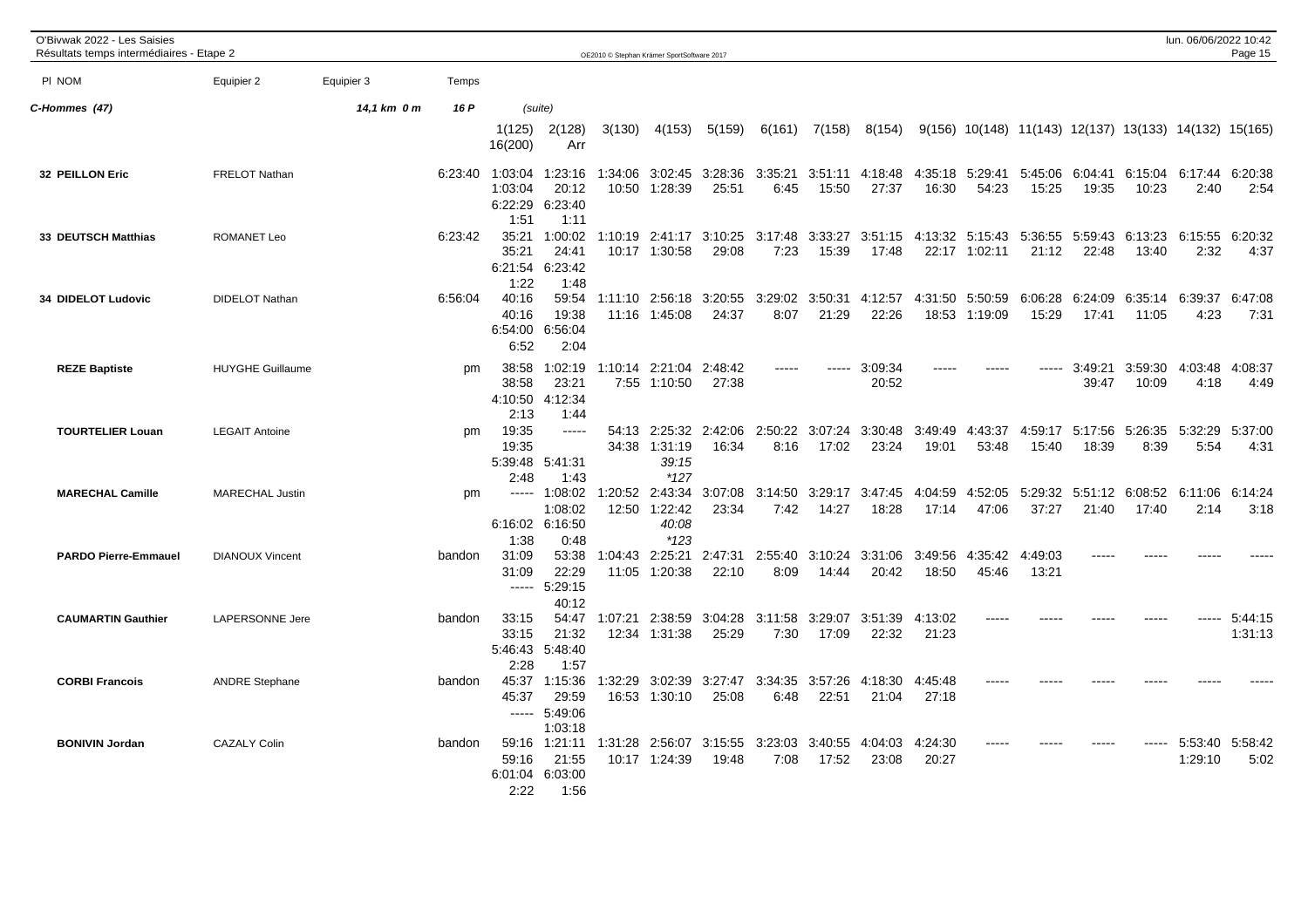| O'Bivwak 2022 - Les Saisies<br>Résultats temps intermédiaires - Etape 2 |                        |             |         |                                   |                                            |                  | OE2010 © Stephan Krämer SportSoftware 2017 |                                    |                 |                   |                          |                                                  |                    |                  |       |                                                                      | lun. 06/06/2022 10:42 | Page 16         |
|-------------------------------------------------------------------------|------------------------|-------------|---------|-----------------------------------|--------------------------------------------|------------------|--------------------------------------------|------------------------------------|-----------------|-------------------|--------------------------|--------------------------------------------------|--------------------|------------------|-------|----------------------------------------------------------------------|-----------------------|-----------------|
| PI NOM                                                                  | Equipier 2             | Equipier 3  | Temps   |                                   |                                            |                  |                                            |                                    |                 |                   |                          |                                                  |                    |                  |       |                                                                      |                       |                 |
| C-Hommes (47)                                                           |                        | 14,1 km 0 m | 16 P    |                                   | (suite)                                    |                  |                                            |                                    |                 |                   |                          |                                                  |                    |                  |       |                                                                      |                       |                 |
|                                                                         |                        |             |         | 1(125)<br>16(200)                 | 2(128)<br>Arr                              | 3(130)           | 4(153)                                     | 5(159)                             | 6(161)          | 7(158)            | 8(154)                   |                                                  |                    |                  |       | 9(156) 10(148) 11(143) 12(137) 13(133) 14(132) 15(165)               |                       |                 |
| <b>GRUSELLE Wilfried</b>                                                | <b>CLEMENT Thierry</b> |             | bandon  | 46:09<br>46:09                    | 1:16:03<br>29:54<br>$--- 6:19:15$<br>6:39  | 1:29:11<br>13:08 | 3:07:34<br>1:38:23                         | 3:45:28<br>37:54                   | 3:53:22<br>7:54 | 4:10:06<br>16:44  | 4:30:12<br>20:06         | 4:52:18<br>22:06                                 |                    |                  |       |                                                                      | 6:12:36<br>1:20:18    | -----           |
| <b>DOUBLE Vincent</b>                                                   | <b>GREA Matteo</b>     |             | bandon  | 31:05<br>31:05                    | 57:41<br>26:36<br>$--- 6:34:20$<br>2:14:32 |                  | 1:07:49 2:51:08<br>10:08 1:43:19           | 3:17:48<br>26:40                   | 3:25:44<br>7:56 | 3:45:59<br>20:15  | 4:19:48<br>33:49         |                                                  |                    |                  |       |                                                                      |                       |                 |
| <b>PETITEAU Johan</b>                                                   | <b>DANET Gautier</b>   |             | bandon  | 38:15<br>38:15<br>$\frac{1}{2}$   | 1:06:11<br>27:56                           | 1:14:51          | 3:19:45<br>8:40 2:04:54                    | 3:38:24<br>18:39                   | 3:45:00<br>6:36 | 3:59:16<br>14:16  | 4:18:51<br>19:35         | 4:35:28<br>16:37                                 | 6:21:36<br>1:46:08 | 6:38:39<br>17:03 |       |                                                                      |                       |                 |
| <b>NARKISSIAN Maxime</b>                                                | <b>DIBLING Olivier</b> |             | bandon  | -----                             |                                            |                  |                                            |                                    |                 |                   |                          |                                                  |                    |                  |       |                                                                      |                       |                 |
| <b>THIVIYANATHAN Annoyan</b>                                            | <b>KABA Teo</b>        |             | bandon  | -----                             |                                            |                  |                                            |                                    |                 |                   |                          |                                                  |                    |                  |       |                                                                      |                       |                 |
| <b>BURNICHON Baptiste</b>                                               | FERRARI-BOYER AI       |             | bandon  | 38:13<br>38:13<br>$- - - - -$     | 1:00:48<br>22:35                           | 1:11:04          | 2:31:17<br>10:16 1:20:13                   | 2:51:16<br>19:59                   | 2:58:16<br>7:00 | 3:12:47<br>14:31  | 3:35:43<br>22:56         | 3:54:52<br>19:09                                 | 4:48:07<br>53:15   | 5:02:12<br>14:05 | ----  |                                                                      |                       |                 |
| C-Mixtes (Homme+Dame) (52)                                              |                        | 14,1 km 0 m | 16 P    | 1(125)<br>16(200)                 | 2(128)<br>Arr                              | 3(130)           | 4(153)                                     | 5(159)                             |                 | $6(161)$ $7(158)$ | 8(154)                   |                                                  |                    |                  |       | $9(156)$ $10(148)$ $11(143)$ $12(137)$ $13(133)$ $14(132)$ $15(165)$ |                       |                 |
| 1 DROIN Solene                                                          | PASCAL Benjamin        |             | 3:47:35 | 17:10<br>17:10<br>3:46:31<br>1:38 | 32:30<br>15:20<br>3:47:35<br>1:04          | 7:57             | 40:27 1:37:40<br>57:13                     | 15:01                              | 5:11            | 12:05             | 15:21                    | 1:52:41 1:57:52 2:09:57 2:25:18 2:39:09<br>13:51 | 34:55              | 8:52             | 11:06 | 3:14:04 3:22:56 3:34:02 3:40:06 3:42:17 3:44:53<br>6:04              | 2:11                  | 2:36            |
| 2 JOURJON Julien                                                        | <b>PADEL Karine</b>    |             | 3:57:02 | 19:20<br>19:20<br>3:55:40<br>1:30 | 38:28<br>19:08<br>3:57:02<br>1:22          |                  | 44:50 1:44:59<br>6:22 1:00:09              | 2:03:16 2:11:48<br>18:17           | 8:32            | 12:41             | 2:24:29 2:39:53<br>15:24 | 2:52:00<br>12:07                                 | 3:26:53<br>34:53   | 8:52             | 9:02  | 3:35:45 3:44:47 3:49:48 3:51:40<br>5:01                              | 1:52                  | 3:54:10<br>2:30 |
| 3 ANDRIEUX Xavier                                                       | ROUSSEL Anne           |             | 4:07:10 | 18:06<br>18:06<br>1:45            | 35:32<br>17:26<br>4:05:19 4:07:10<br>1:51  | 44:54<br>9:22    | 56:17                                      | 1:41:11  1:58:25  2:03:47<br>17:14 | 5:22            | 11:43             | 2:15:30 2:31:26<br>15:56 | 2:47:52<br>16:26                                 | 3:27:57<br>40:05   | 13:46            | 10:12 | 3:41:43 3:51:55 3:58:05 4:00:05<br>6:10                              | 2:00                  | 4:03:34<br>3:29 |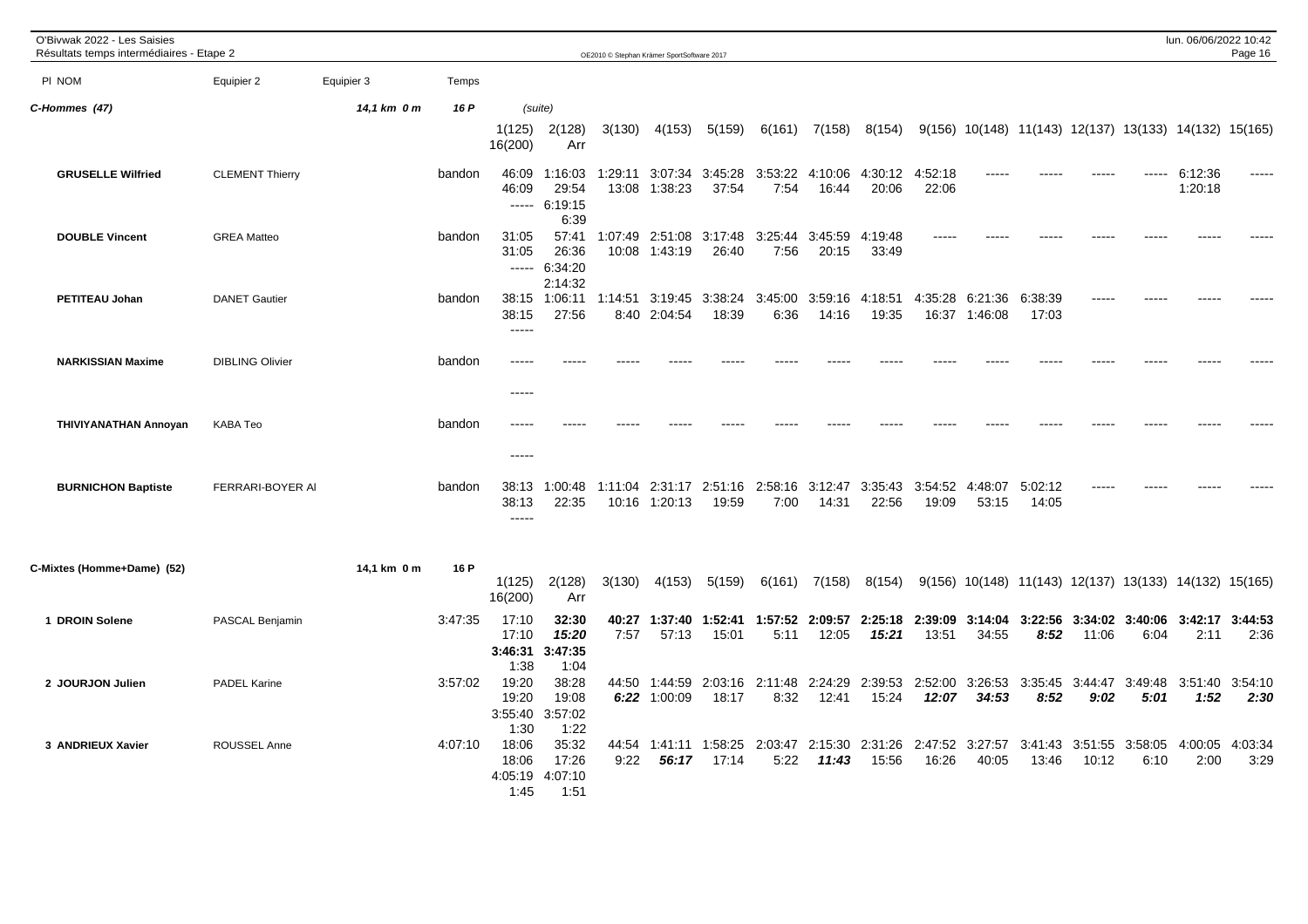| O'Bivwak 2022 - Les Saisies<br>Résultats temps intermédiaires - Etape 2 |                          |             |         |                                           |                                   | OE2010 C Stephan Krämer SportSoftware 2017 |                                                     |                                        |                 |                          |                          |                          |                          |                                                                                                                     |                                      |                         | lun. 06/06/2022 10:42             | Page 17         |
|-------------------------------------------------------------------------|--------------------------|-------------|---------|-------------------------------------------|-----------------------------------|--------------------------------------------|-----------------------------------------------------|----------------------------------------|-----------------|--------------------------|--------------------------|--------------------------|--------------------------|---------------------------------------------------------------------------------------------------------------------|--------------------------------------|-------------------------|-----------------------------------|-----------------|
| PI NOM                                                                  | Equipier 2               | Equipier 3  | Temps   |                                           |                                   |                                            |                                                     |                                        |                 |                          |                          |                          |                          |                                                                                                                     |                                      |                         |                                   |                 |
| C-Mixtes (Homme+Dame) (52)                                              |                          | 14,1 km 0 m | 16 P    |                                           | (suite)                           |                                            |                                                     |                                        |                 |                          |                          |                          |                          |                                                                                                                     |                                      |                         |                                   |                 |
|                                                                         |                          |             |         | 1(125)<br>16(200)                         | 2(128)<br>Arr                     | 3(130)                                     | 4(153)                                              | 5(159)                                 | 6(161)          | 7(158)                   | 8(154)                   |                          |                          | $9(156)$ 10(148) 11(143) 12(137) 13(133) 14(132) 15(165)                                                            |                                      |                         |                                   |                 |
| 4 BORDET Pierre                                                         | <b>DUBOIS Anne-Lise</b>  |             | 4:13:52 | 18:06<br>18:06<br>4:12:53<br>1:47         | 36:30<br>18:24<br>4:13:52<br>0:59 |                                            | 10:10 1:08:52                                       | 46:40 1:55:32 2:11:34 2:16:57<br>16:02 | 5:23            | 2:30:21<br>13:24         | 16:03                    | 2:46:24 2:59:24<br>13:00 | 36:23                    | 3:35:47 3:45:45 3:57:39<br>9:58                                                                                     | 11:54                                | 7:21                    | 4:05:00  4:07:32  4:11:06<br>2:32 | 3:34            |
| <b>5 VANNIER Emie</b>                                                   | AINSEBA Zakary           |             | 4:27:30 | 16:55<br>16:55<br>4:26:24<br>1:30         | 33:18<br>16:23<br>4:27:30<br>1:06 | 41:05                                      | 1:46:39<br>7:47 1:05:34                             | 2:04:40<br>18:01                       | 2:09:54<br>5:14 | 2:23:29<br>13:35         | 2:40:23<br>16:54         | 14:19                    | 2:54:42 3:37:11<br>42:29 | 3:55:17<br>18:06                                                                                                    | 4:10:40<br>15:23                     | 4:18:35<br>7:55         | 4:22:07<br>3:32                   | 4:24:54<br>2:47 |
| 6 VUILLEMARD Jeremy                                                     | <b>VUILLEMARD Marie</b>  |             | 4:32:19 | 25:42<br>25:42<br>4:31:14<br>1:28         | 46:09<br>20:27<br>4:32:19<br>1:05 |                                            | 56:56 2:09:20<br>10:47 1:12:24<br>4:01:37<br>$*146$ | 2:27:49<br>18:29                       | 2:33:12<br>5:23 | 15:04                    | 2:48:16 3:05:38<br>17:22 | 3:19:13<br>13:35         | 3:57:30<br>38:17         | 4:07:01<br>9:31                                                                                                     | 11:44                                | 4:18:45 4:24:46<br>6:01 | 4:27:07<br>2:21                   | 4:29:46<br>2:39 |
| <b>7 PETINON Christine</b>                                              | PETINON Guy              |             | 4:32:25 | 32:10<br>32:10<br>4:31:21<br>1:38         | 52:56<br>20:46<br>4:32:25<br>1:04 |                                            | 1:00:16 2:07:53<br>7:20 1:07:37                     | 2:23:43<br>15:50                       | 2:29:19<br>5:36 | 2:41:52 2:59:01<br>12:33 | 17:09                    | 3:12:53<br>13:52         | 3:52:44<br>39:51         | 4:05:08<br>12:24                                                                                                    | 4:18:33<br>13:25                     | 4:24:56<br>6:23         | 4:27:10<br>2:14                   | 4:29:43<br>2:33 |
| 8 MORLON Marie                                                          | <b>MORLON Jean-Franc</b> |             | 4:37:13 | 30:35<br>30:35<br>4:35:58<br>1:41         | 50:34<br>19:59<br>4:37:13<br>1:15 | 57:27                                      | 2:06:00<br>6:53 1:08:33                             | 2:24:27<br>18:27                       | 2:29:32<br>5:05 | 2:42:56<br>13:24         | 2:59:26<br>16:30         | 3:12:07<br>12:41         | 3:54:15<br>42:08         | 4:06:28<br>12:13                                                                                                    | 4:20:31<br>14:03                     | 4:28:35<br>8:04         | 4:30:55<br>2:20                   | 4:34:17<br>3:22 |
| 9 BOISSONNET Nicolas                                                    | <b>BOISSONNET Lilou</b>  |             | 4:49:24 | 29:48<br>29:48<br>4:48:32<br>1:17         | 49:27<br>19:39<br>4:49:24<br>0:52 | 56:49                                      | 2:27:17<br>7:22 1:30:28                             | 2:42:10 2:47:57<br>14:53               | 5:47            | 3:00:08<br>12:11         | 3:16:23<br>16:15         | 3:30:18<br>13:55         | 4:11:27<br>41:09         | 4:23:46<br>12:19                                                                                                    | 4:34:44   4:41:49   4:43:59<br>10:58 | 7:05                    | 2:10                              | 4:47:15<br>3:16 |
| 10 LOUISON Bruno                                                        | <b>BERNAUD Claire</b>    |             | 4:49:56 | 25:15<br>25:15<br>4:48:50<br>1:49         | 46:48<br>21:33<br>4:49:56<br>1:06 |                                            | 55:48 2:17:06<br>$9:00$ 1:21:18                     | 2:33:35<br>16:29                       | 2:39:16<br>5:41 | 2:51:37<br>12:21         | 3:10:00<br>18:23         | 3:26:18<br>16:18         | 4:11:56<br>45:38         | 4:22:52<br>10:56                                                                                                    | 4:34:12 4:41:11<br>11:20             | 6:59                    | 4:43:48<br>2:37                   | 4:47:01<br>3:13 |
| <b>11 BALLAS Valentin</b>                                               | <b>BALLAS Fanny</b>      |             | 4:50:12 | 24:05<br>24:05<br>4:49:14<br>1:45         | 49:29<br>25:24<br>4:50:12<br>0:58 | 56:39                                      | 2:11:43<br>7:10 1:15:04                             | 2:31:07<br>19:24                       | 2:36:51<br>5:44 | 2:57:29<br>20:38         | 3:15:54<br>18:25         | 3:29:47<br>13:53         | 4:14:38<br>44:51         | 4:24:33<br>9:55                                                                                                     | 4:35:22<br>10:49                     | 4:42:01<br>6:39         | 4:44:19<br>2:18                   | 4:47:29<br>3:10 |
| <b>12 DELINSELLE Charlotte</b>                                          | <b>DIRAISON Gael</b>     |             | 4:52:16 | 24:13<br>24:13<br>4:51:12 4:52:16<br>1:37 | 46:44<br>22:31<br>1:04            | 57:36                                      | 10:52 1:19:23                                       | 2:16:59 2:34:31<br>17:32               | 2:39:48<br>5:17 | 13:50                    | 2:53:38 3:12:23<br>18:45 | 3:28:51<br>16:28         | 4:12:18<br>43:27         | 4:23:12 4:36:27<br>10:54                                                                                            | 13:15                                | 4:43:56 4:46:47<br>7:29 | 2:51                              | 4:49:35<br>2:48 |
| 13 HENNO Aurelien                                                       | <b>AUSSOURD Marie</b>    |             | 4:52:57 | 26:59<br>4:51:53 4:52:57<br>1:13          | 22:49<br>1:04                     |                                            | 10:27 1:22:36                                       | 15:11                                  |                 |                          | 5:06  14:45  19:25       | 14:52 42:22              |                          | 26:59 49:48 1:00:15 2:22:51 2:38:02 2:43:08 2:57:53 3:17:18 3:32:10 4:14:32 4:25:21 4:37:03 4:45:20 4:47:49 4:50:40 |                                      | 8:17                    | 2:29                              | 2:51            |
| <b>14 GRANJON Cecile</b>                                                | <b>GRANJON Dominiqu</b>  |             | 4:55:00 | 34:43<br>34:43<br>4:53:52 4:55:00<br>1:53 | 24:06<br>1:08                     |                                            | 10:57 1:12:37 18:18                                 |                                        |                 |                          | 6:35  13:24  18:32       | 16:46                    | 38:59                    | 58:49 1:09:46 2:22:23 2:40:41 2:47:16 3:00:40 3:19:12 3:35:58 4:14:57 4:26:50 4:39:18 4:46:34 4:49:05 4:51:59       |                                      | 7:16                    | 2:31                              | 2:54            |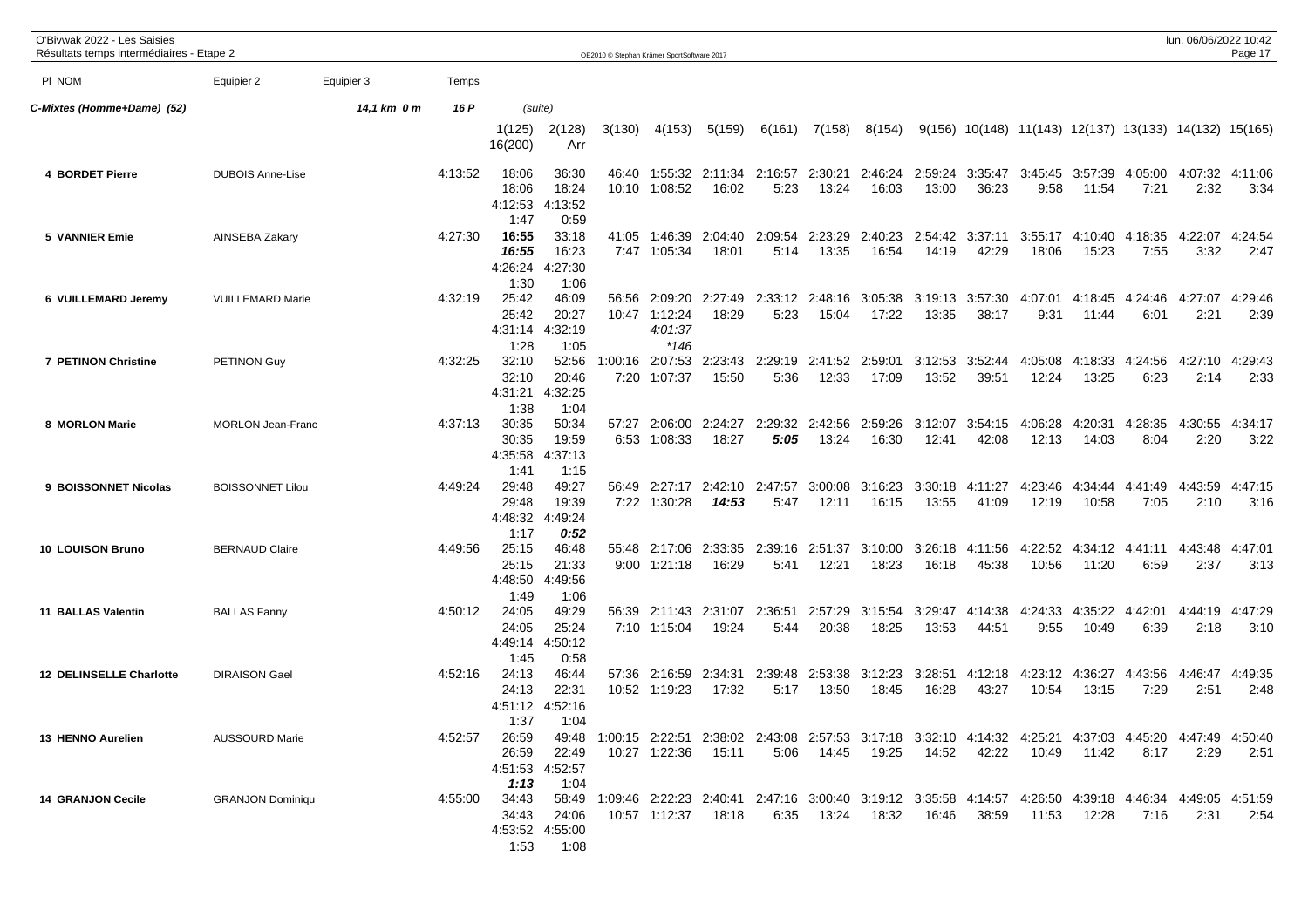| O'Bivwak 2022 - Les Saisies<br>Résultats temps intermédiaires - Etape 2 |                         |             |         |                                                                                                                                        |                                                       |                  | OE2010 © Stephan Krämer SportSoftware 2017 |                                                                                                       |                                         |                          |                  |                  |                  |                                                          |                          |                                         | lun. 06/06/2022 10:42   | Page 18         |
|-------------------------------------------------------------------------|-------------------------|-------------|---------|----------------------------------------------------------------------------------------------------------------------------------------|-------------------------------------------------------|------------------|--------------------------------------------|-------------------------------------------------------------------------------------------------------|-----------------------------------------|--------------------------|------------------|------------------|------------------|----------------------------------------------------------|--------------------------|-----------------------------------------|-------------------------|-----------------|
| PI NOM                                                                  | Equipier 2              | Equipier 3  | Temps   |                                                                                                                                        |                                                       |                  |                                            |                                                                                                       |                                         |                          |                  |                  |                  |                                                          |                          |                                         |                         |                 |
| C-Mixtes (Homme+Dame) (52)                                              |                         | 14,1 km 0 m | 16 P    |                                                                                                                                        | (suite)                                               |                  |                                            |                                                                                                       |                                         |                          |                  |                  |                  |                                                          |                          |                                         |                         |                 |
|                                                                         |                         |             |         | 1(125)<br>16(200)                                                                                                                      | 2(128)<br>Arr                                         | 3(130)           | 4(153)                                     | 5(159)                                                                                                | 6(161)                                  | 7(158)                   | 8(154)           |                  |                  | $9(156)$ 10(148) 11(143) 12(137) 13(133) 14(132) 15(165) |                          |                                         |                         |                 |
| 15 DUVAL Angelique                                                      | <b>LIMON Benoit</b>     |             | 5:04:36 | 35:24<br>35:24<br>5:03:31<br>1:27                                                                                                      | 1:00:30<br>25:06<br>5:04:36<br>1:05                   | 10:21            | 1:10:51 2:29:04<br>1:18:13                 | 21:35                                                                                                 | 2:50:39 2:57:17 3:11:49 3:29:49<br>6:38 | 14:32                    | 18:00            | 3:45:43<br>15:54 | 4:26:36<br>40:53 | 4:37:22<br>10:46                                         | 4:49:42<br>12:20         | 4:56:09<br>6:27                         | 4:58:29<br>2:20         | 5:02:04<br>3:35 |
| <b>16 SALETTE Arnaud</b>                                                | <b>SALAGER Estelle</b>  |             | 5:05:18 | 31:34<br>31:34<br>5:04:04<br>1:49                                                                                                      | 56:19<br>24:45<br>5:05:18<br>1:14                     | 1:06:16          | 2:20:58<br>$9:57$ 1:14:42                  | 2:42:16 2:49:18<br>21:18                                                                              | 7:02                                    | 3:04:43<br>15:25         | 3:23:11<br>18:28 | 3:37:27<br>14:16 | 4:20:40<br>43:13 | 4:33:46<br>13:06                                         | 4:47:42<br>13:56         | 4:56:01<br>8:19                         | 4:58:43<br>2:42         | 5:02:15<br>3:32 |
| 17 SEVEQUE Matthieu                                                     | KOLMERSCHLAG Lis        |             | 5:12:07 | 27:01<br>27:01<br>5:11:02 5:12:07<br>2:06                                                                                              | 46:15<br>19:14<br>1:05                                |                  | 56:17 2:16:37<br>10:02 1:20:20             | 2:35:57<br>19:20                                                                                      | 2:42:01<br>6:04                         | 2:59:52<br>17:51         | 3:19:41<br>19:49 | 3:36:17<br>16:36 | 4:17:07<br>40:50 | 4:43:48<br>26:41                                         | 4:55:42<br>11:54         | 5:03:07<br>7:25                         | 5:05:41<br>2:34         | 5:08:56<br>3:15 |
| <b>18 BREGNAC Olivier</b>                                               | <b>BREGNAC Aurore</b>   |             | 5:15:44 | 19:38<br>19:38<br>5:14:24<br>2:27                                                                                                      | 38:45<br>19:07<br>5:15:44<br>1:20                     |                  | 52:52 2:15:46<br>14:07 1:22:54             | 2:39:14<br>23:28                                                                                      | 2:45:26<br>6:12                         | 3:06:54<br>21:28         | 3:32:51<br>25:57 | 3:46:42<br>13:51 | 4:32:41<br>45:59 | 4:44:32<br>11:51                                         | 4:57:04<br>12:32         | 5:06:01<br>8:57                         | 5:08:27 5:11:57<br>2:26 | 3:30            |
| <b>19 PERRIER Emilie</b>                                                | FRAGNOL Leo             |             | 5:20:41 | 36:05<br>36:05<br>5:19:39<br>1:56                                                                                                      | 1:00:08<br>24:03<br>5:20:41<br>1:02                   | 1:08:41          | 2:33:00<br>8:33 1:24:19                    | 2:50:42 2:57:38<br>17:42                                                                              | 6:56                                    | 3:12:36<br>14:58         | 3:33:01<br>20:25 | 3:49:30<br>16:29 | 4:34:05<br>44:35 | 4:47:11<br>13:06                                         | 5:01:24<br>14:13         | 5:12:00    5:14:41    5:17:43<br>10:36  | 2:41                    | 3:02            |
| 20 DUCHENE Elodie                                                       | <b>RAISON Romain</b>    |             | 5:27:45 | 32:14<br>32:14<br>5:26:39<br>1:41                                                                                                      | 1:01:34<br>29:20<br>5:27:45<br>1:06                   | 1:11:30          | 9:56 1:18:52                               | 2:30:22 2:50:30 2:57:10<br>20:08                                                                      | 6:40                                    | 3:12:32 3:34:31<br>15:22 | 21:59            | 3:51:55<br>17:24 | 4:43:23<br>51:28 | 13:19                                                    | 14:56                    | 4:56:42 5:11:38 5:19:11 5:21:53<br>7:33 | 2:42                    | 5:24:58<br>3:05 |
| 21 PAGET Emma                                                           | <b>BRAHIER Jonathan</b> |             | 5:33:57 | 26:13<br>26:13<br>5:32:42 5:33:57<br>2:02                                                                                              | 51:33<br>25:20<br>1:15                                | 1:04:18<br>12:45 | 2:32:43<br>1:28:25                         | 2:52:54<br>20:11                                                                                      | 2:59:05<br>6:11                         | 3:13:46<br>14:41         | 3:32:13<br>18:27 | 3:48:10<br>15:57 | 4:33:10<br>45:00 | 4:49:24<br>16:14                                         | 5:16:33<br>27:09         | 5:24:40<br>8:07                         | 5:27:23<br>2:43         | 5:30:40<br>3:17 |
| 22 GIRE Florie                                                          | <b>GIRE Sylvain</b>     |             | 5:34:39 | 32:26<br>32:26<br>5:33:23<br>1:41                                                                                                      | 59:16<br>26:50<br>5:34:39<br>1:16                     | 12:16            | 1:11:32 2:35:00<br>1:23:28                 | 2:53:41<br>18:41                                                                                      | 3:00:19<br>6:38                         | 3:16:50<br>16:31         | 3:37:24<br>20:34 | 3:56:55<br>19:31 | 4:49:16<br>52:21 | 5:04:08<br>14:52                                         | 5:17:34 5:25:55<br>13:26 | 8:21                                    | 5:28:45<br>2:50         | 5:31:42<br>2:57 |
| 23 FRAIN COMBANAIRE Clara                                               | <b>JAYLES Romain</b>    |             | 5:38:39 | 33:33<br>33:33<br>5:37:13<br>2:07                                                                                                      | 55:55<br>22:22<br>5:38:39<br>1:26                     | 1:06:49          | 2:34:35<br>10:54 1:27:46                   | 2:54:32 3:01:50<br>19:57                                                                              | 7:18                                    | 3:19:01<br>17:11         | 3:39:35<br>20:34 | 3:55:42<br>16:07 | 4:50:23<br>54:41 | 5:01:53<br>11:30                                         | 17:10                    | 5:19:03 5:29:19 5:32:03<br>10:16        | 2:44                    | 5:35:06<br>3:03 |
| 24 PFLIEGER Oceane                                                      | <b>ARNOULD Louis</b>    |             | 5:54:17 | 2:12                                                                                                                                   | 25:41 46:22<br>25:41 20:41<br>5:52:27 5:54:17<br>1:50 |                  | 9:25 1:31:37 22:21                         | 55:47 2:27:24 2:49:45 2:57:05 3:17:29 3:41:43 4:03:29 4:52:11 5:15:30 5:30:30 5:41:15 5:45:27 5:50:15 |                                         |                          |                  |                  |                  | 7:20  20:24  24:14  21:46  48:42  23:19  15:00  10:45    |                          |                                         |                         | 4:12 4:48       |
| 25 DUCAS Louis                                                          | <b>DUCAS Melie</b>      |             |         | 6:01:51 41:26 1:09:42 1:21:22 2:47:35 3:12:28 3:20:18 3:38:08 3:59:24 4:18:49 5:11:15 5:26:32 5:42:00 5:52:56 5:56:08 5:59:03<br>41:26 | 28:16<br>6:00:47 6:01:51<br>1:44 1:04                 |                  |                                            | 11:40 1:26:13 24:53                                                                                   |                                         | 7:50  17:50  21:16       |                  |                  |                  |                                                          |                          | 10:56                                   | 3:12                    | 2:55            |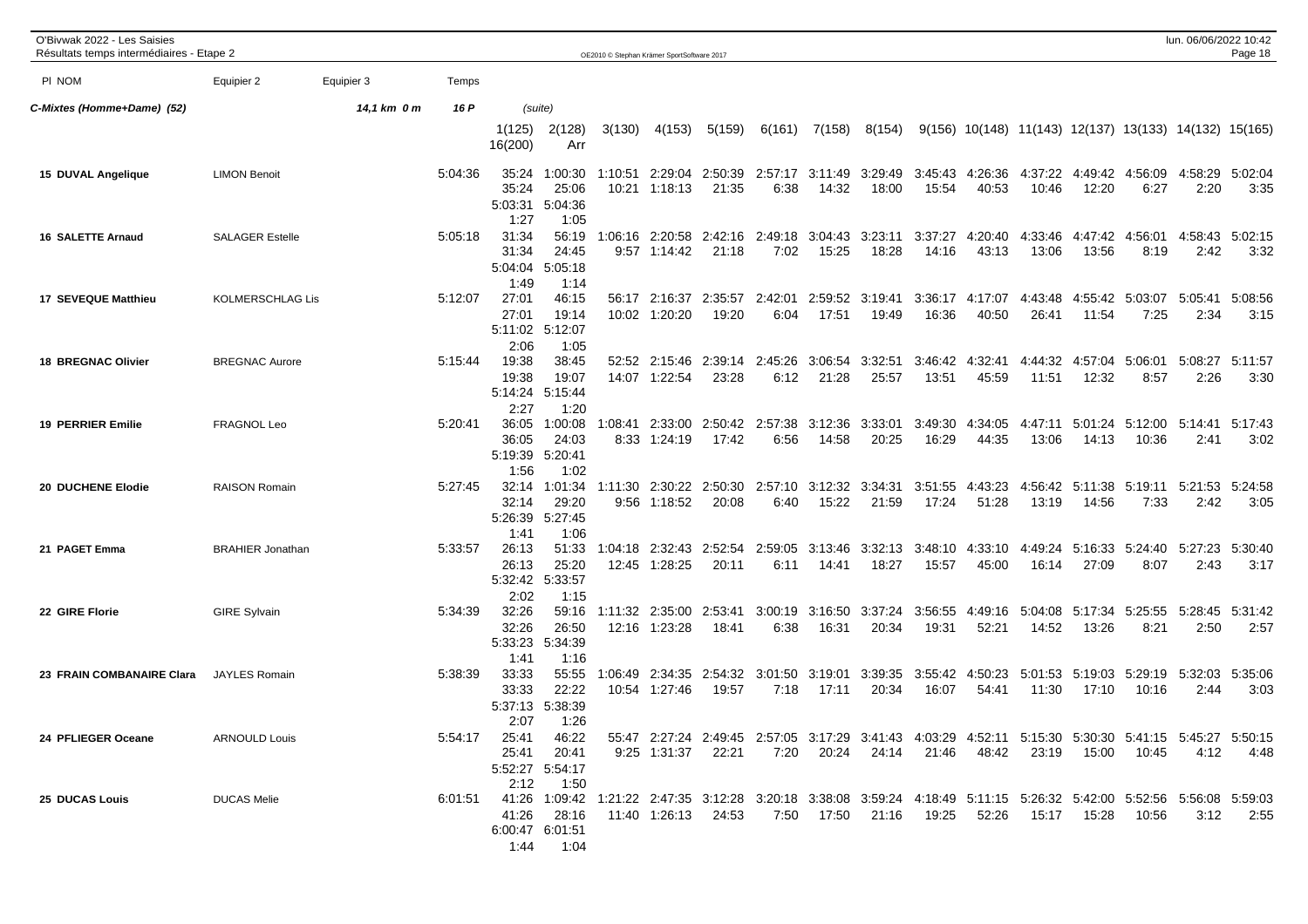| O'Bivwak 2022 - Les Saisies<br>Résultats temps intermédiaires - Etape 2 |                          |             |         |                                   |                                                |                  | OE2010 © Stephan Krämer SportSoftware 2017 |                                                                                                                     |                  |                  |                                          |                  |                    |                                                          |                  |                          | lun. 06/06/2022 10:42                           | Page 19         |
|-------------------------------------------------------------------------|--------------------------|-------------|---------|-----------------------------------|------------------------------------------------|------------------|--------------------------------------------|---------------------------------------------------------------------------------------------------------------------|------------------|------------------|------------------------------------------|------------------|--------------------|----------------------------------------------------------|------------------|--------------------------|-------------------------------------------------|-----------------|
| PI NOM                                                                  | Equipier 2               | Equipier 3  | Temps   |                                   |                                                |                  |                                            |                                                                                                                     |                  |                  |                                          |                  |                    |                                                          |                  |                          |                                                 |                 |
| C-Mixtes (Homme+Dame) (52)                                              |                          | 14,1 km 0 m | 16 P    |                                   | (suite)                                        |                  |                                            |                                                                                                                     |                  |                  |                                          |                  |                    |                                                          |                  |                          |                                                 |                 |
|                                                                         |                          |             |         | 1(125)<br>16(200)                 | 2(128)<br>Arr                                  | 3(130)           | 4(153)                                     | 5(159)                                                                                                              | 6(161)           | 7(158)           | 8(154)                                   |                  |                    | $9(156)$ 10(148) 11(143) 12(137) 13(133) 14(132) 15(165) |                  |                          |                                                 |                 |
| 26 GRALL Louise                                                         | <b>GRALL Pierre</b>      |             | 6:02:24 | 31:58<br>31:58<br>6:01:18<br>1:56 | 57:07<br>25:09<br>6:02:24<br>1:06              | 1:07:43<br>10:36 | 2:49:54<br>1:42:11<br>55:25<br>*127        | 3:11:58<br>22:04                                                                                                    | 6:57             | 15:30            | 3:18:55 3:34:25 3:54:47 4:13:50<br>20:22 | 19:03            | 5:09:23<br>55:33   | 5:25:59<br>16:36                                         | 5:40:49<br>14:50 | 5:52:38<br>11:49         | 5:56:30<br>3:52                                 | 5:59:22<br>2:52 |
| 27 FOL Thierry                                                          | FOL-RIBET Helene         |             | 6:05:30 | 35:18<br>35:18<br>6:03:53<br>2:28 | 58:46<br>23:28<br>6:05:30<br>1:37              | 1:10:59          | 2:43:46<br>12:13 1:32:47                   | 3:08:16<br>24:30                                                                                                    | 3:15:18<br>7:02  | 3:33:56<br>18:38 | 3:57:08<br>23:12                         | 4:17:15<br>20:07 | 5:11:10<br>53:55   | 5:25:36<br>14:26                                         | 5:41:46<br>16:10 | 12:26                    | 5:54:12 5:57:54 6:01:25<br>3:42                 | 3:31            |
| 28 MONOT Apolline                                                       | MASMIQUEL Theo           |             | 6:10:45 | 42:55<br>42:55<br>6:09:25<br>2:38 | 1:06:48<br>23:53<br>6:10:45<br>1:20            | 1:18:31          | 2:39:04<br>11:43 1:20:33                   | 3:01:06<br>22:02                                                                                                    | 3:10:16<br>9:10  | 3:28:47<br>18:31 | 3:53:00<br>24:13                         | 4:10:46<br>17:46 | 5:00:12<br>49:26   | 5:16:28 5:47:38<br>16:16                                 | 31:10            | 5:57:49<br>10:11         | 6:02:30<br>4:41                                 | 6:06:47<br>4:17 |
| 29 ARMAND Manon                                                         | <b>LENAERTS Olivier</b>  |             | 6:10:52 | 31:29<br>31:29<br>6:09:35<br>2:03 | 1:00:22<br>28:53<br>6:10:52<br>1:17            |                  | 12:26 1:38:12                              | 1:12:48  2:51:00  3:14:11<br>23:11                                                                                  | 3:21:34<br>7:23  | 3:36:32<br>14:58 | 3:58:17<br>21:45                         | 4:18:06<br>19:49 | 5:10:11<br>52:05   | 5:30:57<br>20:46                                         | 5:47:21<br>16:24 | 12:41                    | 6:00:02 6:03:57<br>3:55                         | 6:07:32<br>3:35 |
| 30 BAILLET Laetitia                                                     | <b>BAILLET Arnaud</b>    |             | 6:22:03 | 36:23<br>36:23<br>6:20:27<br>1:54 | 1:04:36<br>28:13<br>6:22:03<br>1:36            | 1:13:39          | 2:52:08<br>9:03 1:38:29                    | 3:15:29<br>23:21                                                                                                    | 3:22:46<br>7:17  | 3:39:49<br>17:03 | 4:02:57<br>23:08                         | 4:22:47<br>19:50 | 5:19:49<br>57:02   | 5:35:05<br>15:16                                         | 5:59:10<br>24:05 | 12:02                    | 6:11:12 6:14:54 6:18:33<br>3:42                 | 3:39            |
| 31 BIGOT Pierre                                                         | <b>BIGOT Jeanne</b>      |             | 6:22:50 | 29:34<br>29:34<br>6:21:24<br>2:20 | 1:02:15<br>32:41<br>6:22:50<br>1:26            |                  | 9:00 1:41:07                               | 1:11:15 2:52:22 3:17:04<br>24:42                                                                                    | 3:24:22<br>7:18  | 3:40:43<br>16:21 | 4:03:32<br>22:49                         | 4:23:54<br>20:22 | 5:19:38<br>55:44   | 15:02                                                    | 25:12            | 11:48                    | 5:34:40 5:59:52 6:11:40 6:15:10 6:19:04<br>3:30 | 3:54            |
| 32 BEDAGUE Charlotte                                                    | <b>GIGNOUX Alizee</b>    |             | 6:24:43 | 35:11<br>35:11<br>2:06            | 59:43<br>24:32<br>6:23:02 6:24:43<br>1:41      |                  | 1:10:05 2:41:28<br>10:22 1:31:23           | 3:10:22<br>28:54                                                                                                    | 3:17:42<br>7:20  | 3:33:18<br>15:36 | 3:54:37<br>21:19                         | 4:13:55<br>19:18 | 5:15:38<br>1:01:43 | 5:36:57<br>21:19                                         | 5:59:57<br>23:00 | 6:13:26<br>13:29         | 6:16:57<br>3:31                                 | 6:20:56<br>3:59 |
| 33 BOUCLIER Valerie                                                     | <b>VIGNY Serge</b>       |             | 6:32:49 | 32:05<br>32:05<br>6:30:41<br>2:12 | 1:01:03<br>28:58<br>6:32:49<br>2:08            | 1:09:57          | 2:44:52<br>8:54 1:34:55                    | 3:11:29<br>26:37                                                                                                    | 3:23:59<br>12:30 | 3:40:13<br>16:14 | 4:04:01<br>23:48                         | 4:26:21<br>22:20 | 5:31:16<br>1:04:55 | 5:49:39<br>18:23                                         | 6:07:38<br>17:59 | 6:19:12 6:23:27<br>11:34 | 4:15                                            | 6:28:29<br>5:02 |
| 34 GEORGES Jean-Yves                                                    | <b>GRAS Fanny</b>        |             | 6:35:40 | 43:44<br>43:44<br>6:33:51<br>2:26 | 1:09:59<br>26:15<br>6:35:40<br>1:49            | 1:21:41          | 2:52:11<br>11:42 1:30:30                   | 3:13:38 3:20:29<br>21:27                                                                                            | 6:51             | 3:36:16<br>15:47 | 3:57:16<br>21:00                         | 4:16:19<br>19:03 | 5:06:58<br>50:39   | 5:44:26<br>37:28                                         | 6:11:49<br>27:23 | 11:06                    | 6:22:55 6:26:53 6:31:25<br>3:58                 | 4:32            |
| 35 VAUPRE Solenn                                                        | <b>SALOMON Claire</b>    |             | 6:41:02 | 1:19                              | 25:40 28:34<br>6:39:50 6:41:02<br>1:12         |                  | 14:02 1:47:18 30:11                        | 25:40 54:14 1:08:16 2:55:34 3:25:45 3:34:29 3:57:51 4:23:34 4:52:53 5:50:41 6:02:19 6:17:39 6:30:52 6:34:31 6:38:31 |                  | 8:44 23:22 25:43 |                                          |                  |                    | 29:19 57:48 11:38 15:20 13:13                            |                  |                          | 3:39                                            | 4:00            |
| <b>36 TAURISSON Claire</b>                                              | <b>FOURNIER Sebastie</b> |             |         | 6:41:31 22:30<br>22:30            | 48:28<br>25:58<br>6:40:14 6:41:31<br>1:40 1:17 |                  | 9:06 2:23:48 25:45                         | 57:34 3:21:22 3:47:07 3:54:05 4:10:30 4:28:31 4:49:01 5:46:27 6:01:36 6:18:34 6:32:49 6:35:48 6:38:34               |                  | 6:58 16:25       | 18:01                                    | 20:30            | 57:26              | 15:09                                                    | 16:58            | 14:15                    | 2:59                                            | 2:46            |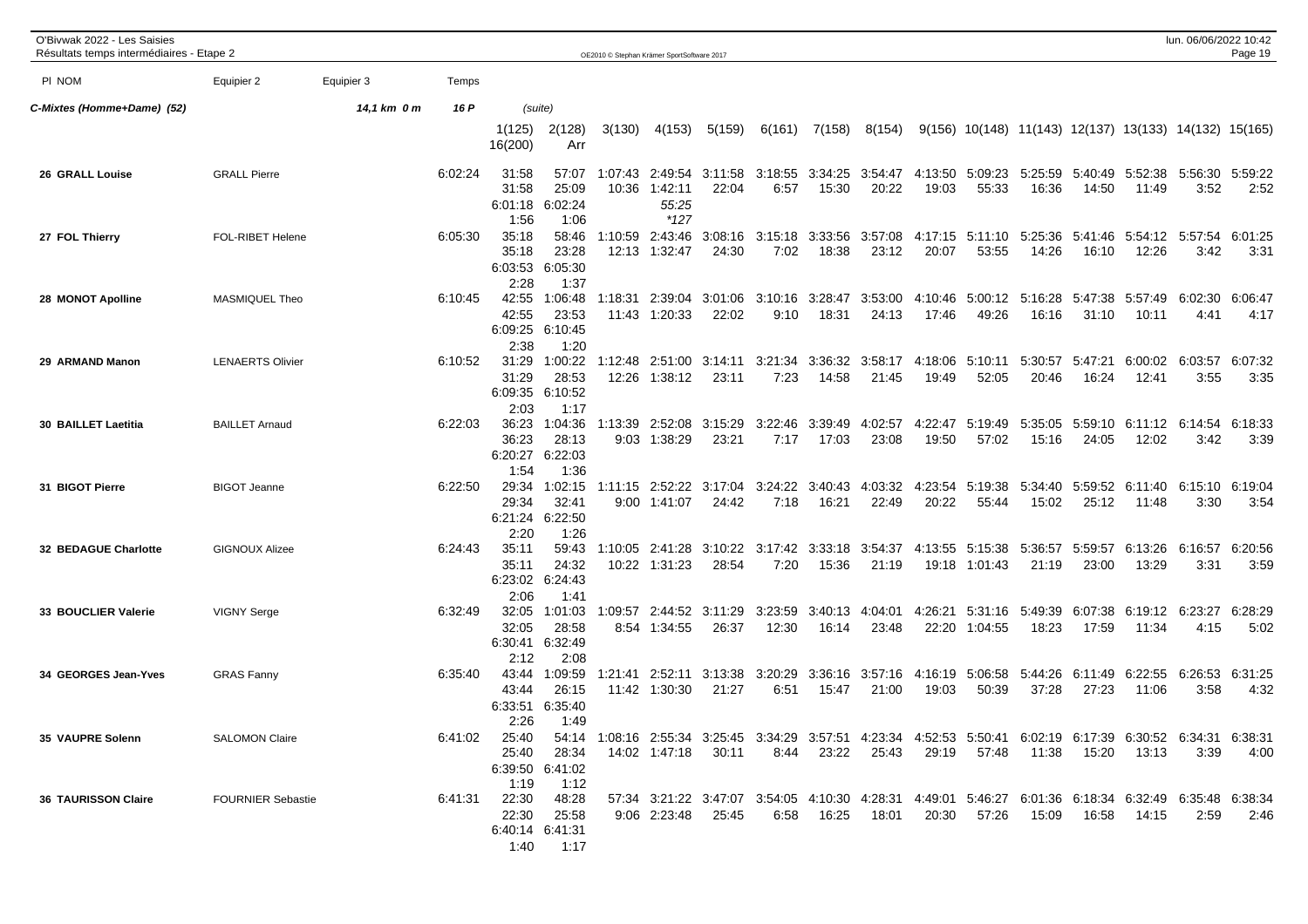| O'Bivwak 2022 - Les Saisies<br>Résultats temps intermédiaires - Etape 2 |                          |             |         |                                           |                                                |                  | OE2010 © Stephan Krämer SportSoftware 2017    |                  |                 |                  |                  |                  |                                  |                  |                          |                                                          | lun. 06/06/2022 10:42 | Page 20         |
|-------------------------------------------------------------------------|--------------------------|-------------|---------|-------------------------------------------|------------------------------------------------|------------------|-----------------------------------------------|------------------|-----------------|------------------|------------------|------------------|----------------------------------|------------------|--------------------------|----------------------------------------------------------|-----------------------|-----------------|
| PI NOM                                                                  | Equipier 2               | Equipier 3  | Temps   |                                           |                                                |                  |                                               |                  |                 |                  |                  |                  |                                  |                  |                          |                                                          |                       |                 |
| C-Mixtes (Homme+Dame) (52)                                              |                          | 14,1 km 0 m | 16 P    | (suite)                                   |                                                |                  |                                               |                  |                 |                  |                  |                  |                                  |                  |                          |                                                          |                       |                 |
|                                                                         |                          |             |         | 1(125)<br>16(200)                         | 2(128)<br>Arr                                  | 3(130)           | 4(153)                                        | 5(159)           | 6(161)          | 7(158)           | 8(154)           |                  |                                  |                  |                          | $9(156)$ 10(148) 11(143) 12(137) 13(133) 14(132) 15(165) |                       |                 |
| 37 PELLETIER Genevieve                                                  | PELLETIER Luc            |             | 7:08:31 | 28:45<br>28:45<br>7:06:53<br>1:44         | 56:50<br>28:05<br>7:08:31<br>1:38              |                  | 1:05:45 3:18:35<br>8:55 2:12:50               | 3:41:17<br>22:42 | 3:47:29<br>6:12 | 4:00:32<br>13:03 | 4:18:20<br>17:48 |                  | 4:34:15 6:20:50<br>15:55 1:46:35 | 6:36:42<br>15:52 | 6:50:52 6:58:33<br>14:10 | 7:41                                                     | 7:01:10<br>2:37       | 7:05:09<br>3:59 |
| 38 CHOLET Benjamin                                                      | <b>GOURDON Aurelie</b>   |             | 7:43:17 | 41:58<br>41:58<br>7:41:36<br>2:05         | 1:08:36<br>26:38<br>7:43:17<br>1:41            | 1:21:55          | 3:14:41<br>13:19 1:52:46                      | 3:43:59<br>29:18 | 3:52:53<br>8:54 | 4:16:16<br>23:23 | 4:41:34<br>25:18 | 5:12:24<br>30:50 | 6:33:07<br>1:20:43               | 6:55:54<br>22:47 | 7:14:20<br>18:26         | 7:27:11<br>12:51                                         | 7:33:36<br>6:25       | 7:39:31<br>5:55 |
| <b>DUFRENE Maud</b>                                                     | <b>TROCQ Tanguy</b>      |             | pm      | -----<br>4:55:22                          | 44:59<br>44:59<br>4:56:27                      | 55:07            | 2:02:43<br>10:08 1:07:36<br>27:21             | 2:20:48<br>18:05 | 2:26:58<br>6:10 | 2:46:17<br>19:19 | 3:04:47<br>18:30 | 3:31:06<br>26:19 | 4:11:04<br>39:58                 | 4:24:08<br>13:04 | 4:37:51<br>13:43         | 4:48:46<br>10:55                                         | 4:51:39<br>2:53       | 4:54:04<br>2:25 |
| <b>LAPERGUE Fabrice</b>                                                 | <b>LAPERGUE Florence</b> |             | pm      | 1:18<br>47:56<br>47:56<br>4:54:42         | 1:05<br>1:15:45<br>27:49<br>4:56:33            | 1:29:39          | $*123$<br>3:21:31<br>13:54 1:51:52<br>4:10:42 |                  |                 |                  |                  |                  |                                  |                  |                          |                                                          | 4:47:10<br>1:25:39    | 4:52:03<br>4:53 |
| <b>BOUCE Angelique</b>                                                  | <b>BOULARAN Paul</b>     |             | pm      | 2:39<br>33:39<br>33:39<br>6:29:16<br>2:43 | 1:51<br>59:01<br>25:22<br>6:31:04              | 1:10:33          | *149<br>3:28:39<br>11:32 2:18:06              |                  |                 |                  | 3:55:40<br>27:01 | 4:16:17<br>20:37 | 5:10:54<br>54:37                 | 5:39:46<br>28:52 | 25:36                    | 6:05:22 6:17:10<br>11:48                                 | 6:21:40<br>4:30       | 6:26:33<br>4:53 |
| <b>LACHAT Nathalie</b>                                                  | <b>GERARD Christian</b>  |             | bandon  | 35:52<br>35:52<br>-----                   | 1:48<br>1:03:03<br>27:11<br>2:25:20<br>1:07:32 | 1:17:48<br>14:45 |                                               |                  |                 |                  |                  |                  |                                  |                  |                          |                                                          |                       |                 |
| <b>BERLAND Alizee</b>                                                   | PALLY Adrien             |             | bandon  | 45:49<br>4:06:13 4:07:34<br>2:05          | 45:49 1:15:27<br>29:38<br>1:21                 | 1:29:13<br>13:46 | $\frac{1}{2}$                                 | -----            |                 | -----            | -----            | -----            | 3:12:00<br>1:42:47               | 3:30:28<br>18:28 | 3:45:59<br>15:31         | 3:56:04<br>10:05                                         | 3:59:44<br>3:40       | 4:04:08<br>4:24 |
| <b>DEGORS Marine</b>                                                    | <b>DUCOMBS Guillaume</b> |             | bandon  | 45:46<br>45:46<br>4:06:10<br>2:03         | 1:15:51<br>30:05<br>4:07:34<br>1:24            | 1:29:08<br>13:17 |                                               |                  |                 |                  |                  |                  | 3:12:04<br>1:42:56               | 3:30:09<br>18:05 | 3:45:50<br>15:41         | 3:56:00<br>10:10                                         | 3:59:44<br>3:44       | 4:04:07<br>4:23 |
| <b>ZENEVRE Manuel</b>                                                   | <b>JOUCLA Patricia</b>   |             | bandon  | 31:37<br>31:37<br>4:33:23<br>2:41         | 56:38<br>25:01<br>4:35:30<br>2:07              | 1:07:32<br>10:54 |                                               |                  |                 |                  |                  |                  |                                  |                  |                          |                                                          | 4:25:01<br>3:17:29    | 4:30:42<br>5:41 |
| <b>NABONNE Philippe</b>                                                 | <b>NABONNE Sylvie</b>    |             | bandon  | 57:20<br>57:20<br>-----                   | 1:35:27<br>38:07<br>5:21:26<br>26:55           | 1:58:23<br>22:56 |                                               |                  |                 |                  |                  |                  | 4:08:00<br>2:09:37               | 4:36:58<br>28:58 | 4:54:31<br>17:33         |                                                          |                       |                 |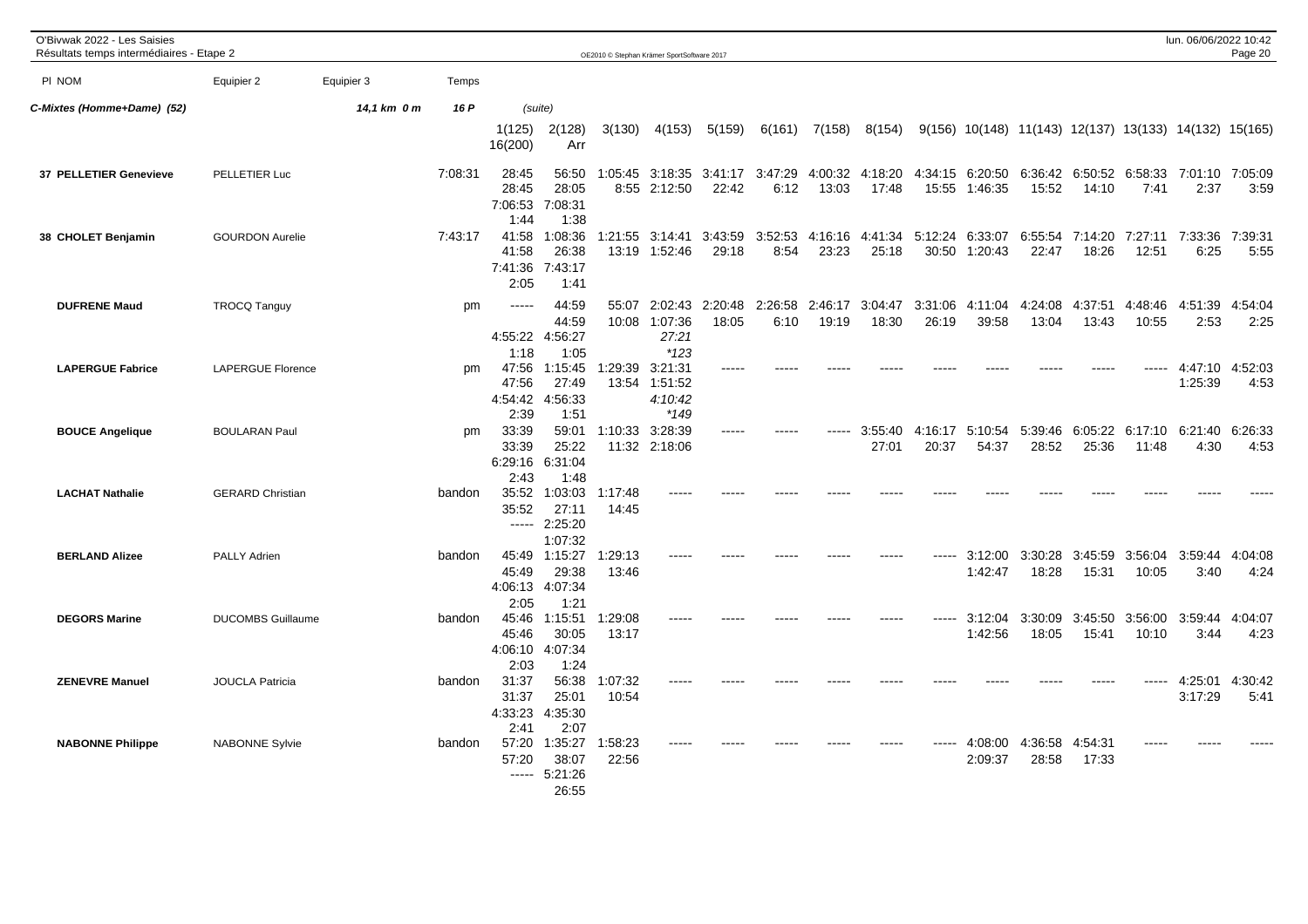| O'Bivwak 2022 - Les Saisies<br>Résultats temps intermédiaires - Etape 2 |                           |             |         |                                   |                                                  |                  | OE2010 © Stephan Krämer SportSoftware 2017 |                          |                  |                  |                         |                          |                    |                                                        |                          |                         | lun. 06/06/2022 10:42 | Page 21         |
|-------------------------------------------------------------------------|---------------------------|-------------|---------|-----------------------------------|--------------------------------------------------|------------------|--------------------------------------------|--------------------------|------------------|------------------|-------------------------|--------------------------|--------------------|--------------------------------------------------------|--------------------------|-------------------------|-----------------------|-----------------|
| PI NOM                                                                  | Equipier 2                | Equipier 3  | Temps   |                                   |                                                  |                  |                                            |                          |                  |                  |                         |                          |                    |                                                        |                          |                         |                       |                 |
| C-Mixtes (Homme+Dame) (52)                                              |                           | 14,1 km 0 m | 16 P    | 1(125)<br>16(200)                 | (suite)<br>2(128)<br>Arr                         | 3(130)           | 4(153)                                     | 5(159)                   | 6(161)           | 7(158)           | 8(154)                  |                          |                    | 9(156) 10(148) 11(143) 12(137) 13(133) 14(132) 15(165) |                          |                         |                       |                 |
| <b>SCATOLI Paolo</b>                                                    | <b>LISON Marie Pierre</b> |             | bandon  | 57:23<br>57:23                    | 1:35:10<br>37:47<br>$--- 5:21:32$<br>26:59       | 1:58:26<br>23:16 |                                            |                          |                  |                  |                         | -----                    | 4:07:57<br>2:09:31 | 4:36:53<br>28:56                                       | 4:54:33<br>17:40         |                         |                       |                 |
| <b>LOSCUL Benoist</b>                                                   | <b>MEIGNIEN Marie</b>     |             | bandon  | 45:17                             | 45:17 1:12:58<br>27:41<br>$--- 5:29:50$<br>57:02 |                  | 1:25:01 2:56:54<br>12:03 1:31:53           | 3:21:04<br>24:10         | 3:29:31<br>8:27  | 3:46:51<br>17:20 | 4:13:06<br>26:15        | 4:32:48<br>19:42         |                    |                                                        |                          |                         |                       |                 |
| <b>GEORGET Clement</b>                                                  | <b>LEPINE Hanae</b>       |             | bandon  | 45:12                             | 45:12 1:13:16<br>28:04<br>$--- 5:29:53$<br>56:47 |                  | 1:24:56 2:57:38<br>11:40 1:32:42           | 3:21:16 3:29:26<br>23:38 | 8:10             | 3:46:48<br>17:22 | 4:13:03<br>26:15        | 4:33:06<br>20:03         | $\frac{1}{2}$      |                                                        |                          |                         |                       |                 |
| <b>FRANCOISE Lucas</b>                                                  | <b>BERLAND Noeline</b>    |             | bandon  | 39:40<br>39:40                    | 1:08:08<br>28:28<br>$--- 6:13:04$<br>2:17:01     |                  | 1:21:12 3:13:46<br>13:04 1:52:34           | 3:41:12 3:56:03<br>27:26 | 14:51            | -----            |                         |                          |                    |                                                        |                          |                         |                       |                 |
| <b>PARISOT Claire</b>                                                   | DU TERTRE Wallera         |             | bandon  | 32:09<br>32:09<br>$--- -$         | 56:42<br>24:33                                   | 1:07:34<br>10:52 |                                            |                          |                  |                  |                         |                          |                    |                                                        |                          |                         |                       |                 |
| <b>LAURENT Guillaume</b>                                                | <b>LAURENT Flavie</b>     |             | bandon  | ----<br>$\frac{1}{2}$             |                                                  |                  |                                            |                          |                  |                  |                         |                          |                    |                                                        |                          |                         |                       |                 |
| D-Dames (54)                                                            |                           | 12,1 km 0 m | 16 P    | 1(123)<br>16(200)                 | 2(126)<br>Arr                                    | 3(129)           | 4(131)                                     | 5(139)                   | 6(144)           | 7(152)           | 8(155)                  |                          |                    | 9(151) 10(150) 11(146) 12(137) 13(133) 14(132) 15(165) |                          |                         |                       |                 |
| 1 LARUE Alice                                                           | RAUTURIER Camille         |             | 3:20:06 | 21:22<br>21:22<br>3:19:01<br>1:35 | 35:00<br>13:38<br>3:20:06<br>1:05                | 46:51<br>11:51   | 1:08:29<br>21:38                           | 1:30:53<br>22:24         | 1:40:32<br>9:39  | 18:40            | 1:59:12 2:05:35<br>6:23 | 2:16:16<br>10:41         | 25:17              | 2:41:33 2:52:35 3:05:13 3:11:57<br>11:02               | 12:38                    | 6:44                    | 3:14:27<br>2:30       | 3:17:26<br>2:59 |
| 2 BASSET Fiona                                                          | <b>BASSET Tess</b>        |             | 3:25:25 | 23:12<br>23:12<br>3:24:28<br>1:44 | 34:09<br>10:57<br>3:25:25<br>0:57                | 11:29            | 45:38 1:07:57 1:31:34<br>22:19             | 23:37                    | 1:42:22<br>10:48 | 16:02            | 1:58:24 2:04:47<br>6:23 | 2:15:11<br>10:24         | 28:03              | 2:43:14 2:55:16<br>12:02                               | 14:18                    | 3:09:34 3:16:59<br>7:25 | 3:19:33<br>2:34       | 3:22:44<br>3:11 |
| 3 LOCATELLI Murielle                                                    | POCHET Albane             |             | 3:29:57 | 31:21<br>31:21<br>1:28            | 40:35<br>9:14<br>3:28:58 3:29:57<br>0:59         | 11:12            | 51:47 1:12:08<br>20:21                     | 1:31:35 1:43:46<br>19:27 | 12:11            | 19:00            | 2:02:46 2:09:09<br>6:23 | 2:24:22 2:51:13<br>15:13 | 26:51              | 3:01:33<br>10:20                                       | 3:15:08 3:21:33<br>13:35 | 6:25                    | 3:24:24<br>2:51       | 3:27:30<br>3:06 |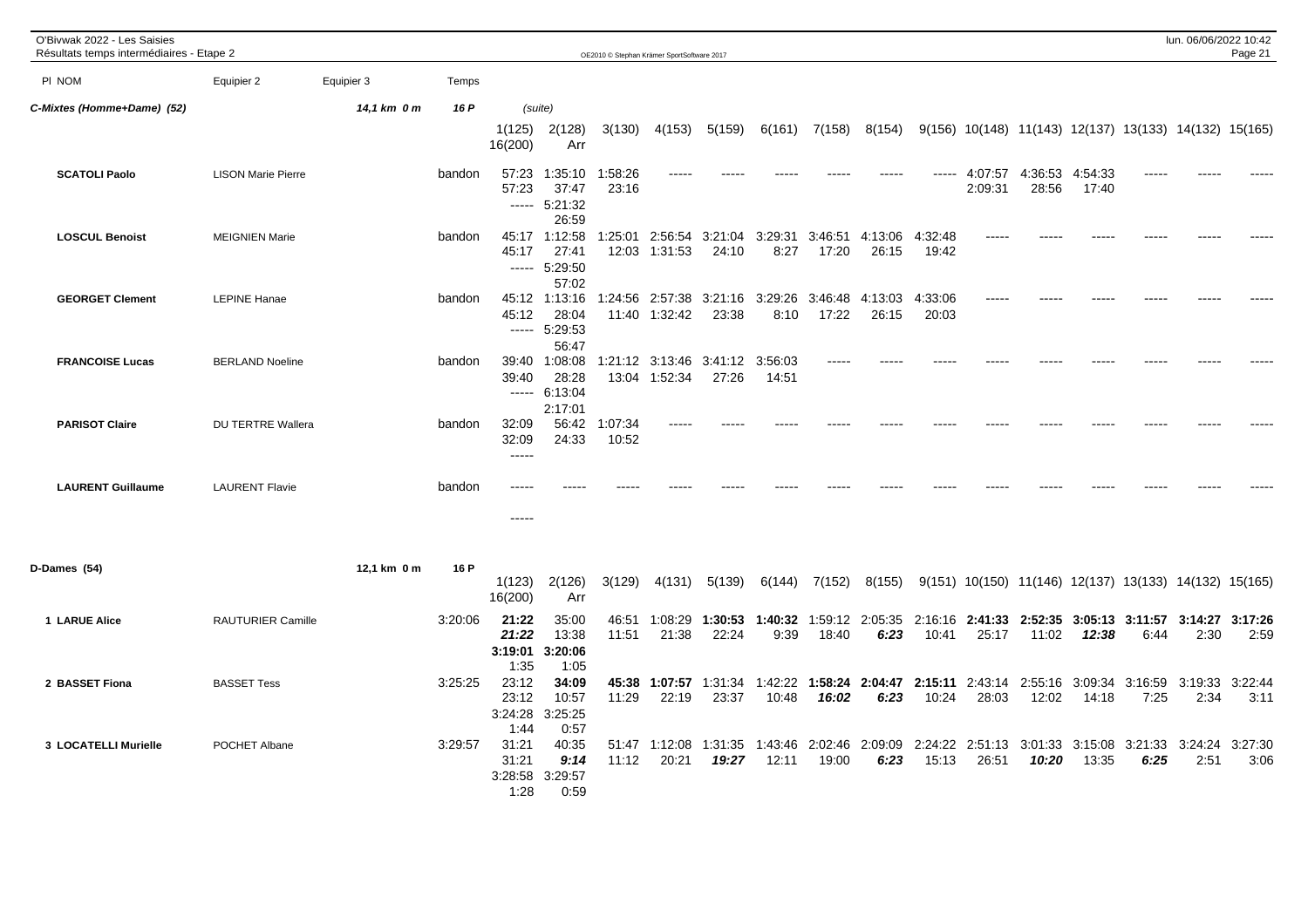| O'Bivwak 2022 - Les Saisies<br>Résultats temps intermédiaires - Etape 2 |                          |             |         |                                                                                                                                                |                                             |                  | OE2010 © Stephan Krämer SportSoftware 2017 |                                                                                                                                      |                                                 |                  |                         |                    |                  |                                                          |                  |                          | lun. 06/06/2022 10:42 | Page 22         |
|-------------------------------------------------------------------------|--------------------------|-------------|---------|------------------------------------------------------------------------------------------------------------------------------------------------|---------------------------------------------|------------------|--------------------------------------------|--------------------------------------------------------------------------------------------------------------------------------------|-------------------------------------------------|------------------|-------------------------|--------------------|------------------|----------------------------------------------------------|------------------|--------------------------|-----------------------|-----------------|
| PI NOM                                                                  | Equipier 2               | Equipier 3  | Temps   |                                                                                                                                                |                                             |                  |                                            |                                                                                                                                      |                                                 |                  |                         |                    |                  |                                                          |                  |                          |                       |                 |
| D-Dames (54)                                                            |                          | 12,1 km 0 m | 16 P    |                                                                                                                                                | (suite)                                     |                  |                                            |                                                                                                                                      |                                                 |                  |                         |                    |                  |                                                          |                  |                          |                       |                 |
|                                                                         |                          |             |         | 1(123)<br>16(200)                                                                                                                              | 2(126)<br>Arr                               | 3(129)           | 4(131)                                     | 5(139)                                                                                                                               | 6(144)                                          | 7(152)           | 8(155)                  |                    |                  | $9(151)$ 10(150) 11(146) 12(137) 13(133) 14(132) 15(165) |                  |                          |                       |                 |
| 4 MEYER Aude                                                            | <b>MEYER Coralline</b>   |             | 3:37:41 | 30:04<br>30:04<br>3:36:27<br>1:46                                                                                                              | 46:10<br>16:06<br>3:37:41<br>1:14           | 55:27<br>9:17    | 1:16:01<br>20:34                           | 21:52                                                                                                                                | 1:37:53 1:47:08 2:05:22 2:11:45 2:22:51<br>9:15 | 18:14            | 6:23                    | 11:06              | 24:21            | 2:47:12 2:57:58 3:21:50 3:29:00 3:31:32<br>10:46         | 23:52            | 7:10                     | 2:32                  | 3:34:41<br>3:09 |
| 5 CONTAMIN Lauriane                                                     | <b>GABRIE Marylou</b>    |             | 3:40:17 | 27:54<br>27:54<br>3:39:10<br>1:50                                                                                                              | 40:31<br>12:37<br>3:40:17<br>1:07           | 54:16<br>13:45   | 1:18:47<br>24:31                           | 1:42:08<br>23:21                                                                                                                     | 1:52:51<br>10:43                                | 2:11:25<br>18:34 | 2:19:32<br>8:07         | 2:29:10<br>9:38    | 2:56:04<br>26:54 | 3:09:11<br>13:07                                         | 3:24:06<br>14:55 | 3:31:28<br>7:22          | 3:34:02<br>2:34       | 3:37:20<br>3:18 |
| 6 GRANJON Isaline                                                       | <b>GRANJON Noemie</b>    |             | 3:44:24 | 29:57<br>29:57<br>3:43:23<br>2:04                                                                                                              | 43:19<br>13:22<br>3:44:24<br>1:01           | 52:24<br>9:05    | 1:15:18<br>22:54                           | 1:39:37<br>24:19                                                                                                                     | 1:48:48<br>9:11                                 | 2:10:32<br>21:44 | 2:16:56<br>6:24         | 2:27:14<br>10:18   | 2:54:58<br>27:44 | 3:10:48<br>15:50                                         | 3:26:41<br>15:53 | 3:35:07<br>8:26          | 3:37:42<br>2:35       | 3:41:19<br>3:37 |
| 7 GOVIN Amandine                                                        | <b>GOVIN Marion</b>      |             | 3:53:29 | 50:47<br>50:47<br>3:52:33<br>1:16                                                                                                              | 1:01:25<br>10:38<br>3:53:29<br>0:56         | 1:10:59<br>9:34  | 1:31:09<br>20:10                           | 1:53:18<br>22:09                                                                                                                     | 2:05:17<br>11:59                                | 19:47            | 2:25:04 2:33:14<br>8:10 | 2:43:47<br>10:33   | 3:13:15<br>29:28 | 3:25:05<br>11:50                                         | 3:39:51<br>14:46 | 3:46:55<br>7:04          | 3:48:43<br>1:48       | 3:51:17<br>2:34 |
| 8 LETERME Elise                                                         | <b>LETERME Augustine</b> |             | 4:00:13 | 35:35<br>35:35<br>3:59:00<br>1:42                                                                                                              | 48:51<br>13:16<br>4:00:13<br>1:13           | 58:50<br>9:59    | 1:22:52<br>24:02                           | 1:48:12<br>25:20                                                                                                                     | 1:58:40<br>10:28                                | 2:19:39<br>20:59 | 2:30:42<br>11:03        | 2:44:18<br>13:36   | 3:14:40<br>30:22 | 3:29:10<br>14:30                                         | 3:43:57<br>14:47 | 3:51:46<br>7:49          | 3:54:05<br>2:19       | 3:57:18<br>3:13 |
| 9 BIGOT Violaine                                                        | <b>DEFRANCA Marie</b>    |             | 4:05:50 | 36:22<br>36:22<br>4:04:38<br>1:50                                                                                                              | 50:14<br>13:52<br>4:05:50<br>1:12           | 1:05:34<br>15:20 | 1:26:26<br>20:52                           | 1:50:03<br>23:37                                                                                                                     | 2:05:26<br>15:23                                | 2:24:47<br>19:21 | 2:32:50<br>8:03         | 2:42:51<br>10:01   | 3:16:38<br>33:47 | 3:30:33<br>13:55                                         | 3:45:28<br>14:55 | 3:56:13 3:59:15<br>10:45 | 3:02                  | 4:02:48<br>3:33 |
| 10 COLOMBIER Alexia                                                     | <b>CROUTZ Alex</b>       |             | 4:07:32 | 28:38<br>28:38<br>4:06:03<br>1:42                                                                                                              | 41:38<br>13:00<br>4:07:32<br>1:29           | 10:43            | 52:21 1:16:03<br>23:42<br>3:51:08<br>*132  | 1:41:33<br>25:30                                                                                                                     | 1:56:14<br>14:41                                | 2:17:41<br>21:27 | 2:28:23<br>10:42        | 2:38:42<br>10:19   | 3:07:41<br>28:59 | 3:22:16<br>14:35                                         | 3:39:06<br>16:50 | 3:57:23<br>18:17         | 4:00:40<br>3:17       | 4:04:21<br>3:41 |
| 11 LE GALL Lenaig                                                       | <b>ZUBER Guillemette</b> |             | 4:09:19 | 39:24<br>39:24<br>4:07:45<br>1:53                                                                                                              | 54:11<br>14:47<br>4:09:19<br>1:34           | 1:03:52<br>9:41  | 1:25:42<br>21:50                           | 1:49:55<br>24:13                                                                                                                     | 2:07:09<br>17:14                                | 2:26:54<br>19:45 | 2:37:14<br>10:20        | 2:49:39<br>12:25   | 3:18:05<br>28:26 | 3:32:45<br>14:40                                         | 16:29            | 3:49:14 3:58:19<br>9:05  | 4:01:41<br>3:22       | 4:05:52<br>4:11 |
| <b>12 MARTEL Marianne</b>                                               | <b>CARITEY Lucie</b>     |             | 4:14:46 | 26:16<br>26:16<br>4:13:35<br>1:59                                                                                                              | 39:15<br>12:59<br>4:14:46<br>1:11           | 50:56<br>11:41   | 1:16:54<br>25:58                           | 1:45:44<br>28:50                                                                                                                     | 2:03:53<br>18:09                                | 2:25:58<br>22:05 | 2:34:21<br>8:23         | 2:49:14<br>14:53   | 3:22:22<br>33:08 | 3:37:20<br>14:58                                         | 17:51            | 3:55:11 4:04:53<br>9:42  | 4:07:43<br>2:50       | 4:11:36<br>3:53 |
| <b>13 BRUNEL Alice</b>                                                  | <b>RENY Camille</b>      |             |         | 4:20:24 44:36 1:03:59 1:15:38 1:39:53 2:00:12 2:13:32 2:30:28 2:38:05 2:51:12 3:25:42 3:40:30 4:00:08 4:10:15 4:13:05 4:17:13<br>44:36<br>1:30 | 19:23<br>4:18:43 4:20:24<br>1:41            | 11:39            | 24:15                                      | 20:19                                                                                                                                |                                                 |                  |                         | 7:37  13:07  34:30 |                  | 14:48                                                    | 19:38            | 10:07                    | 2:50                  | 4:08            |
| <b>14 BRONCHART Magali</b>                                              | <b>HECQUET Emilie</b>    |             | 4:20:51 | 37:02                                                                                                                                          | 37:02 18:56<br>4:19:42 4:20:51<br>1:53 1:09 | 12:28            | 24:06                                      | 55:58 1:08:26 1:32:32 1:57:14 2:13:12 2:34:43 2:43:03 2:57:57 3:29:21 3:44:28 4:01:34 4:10:42 4:14:11 4:17:49<br>24:42  15:58  21:31 |                                                 |                  |                         | 8:20  14:54  31:24 |                  |                                                          | 15:07  17:06     | 9:08                     | 3:29                  | 3:38            |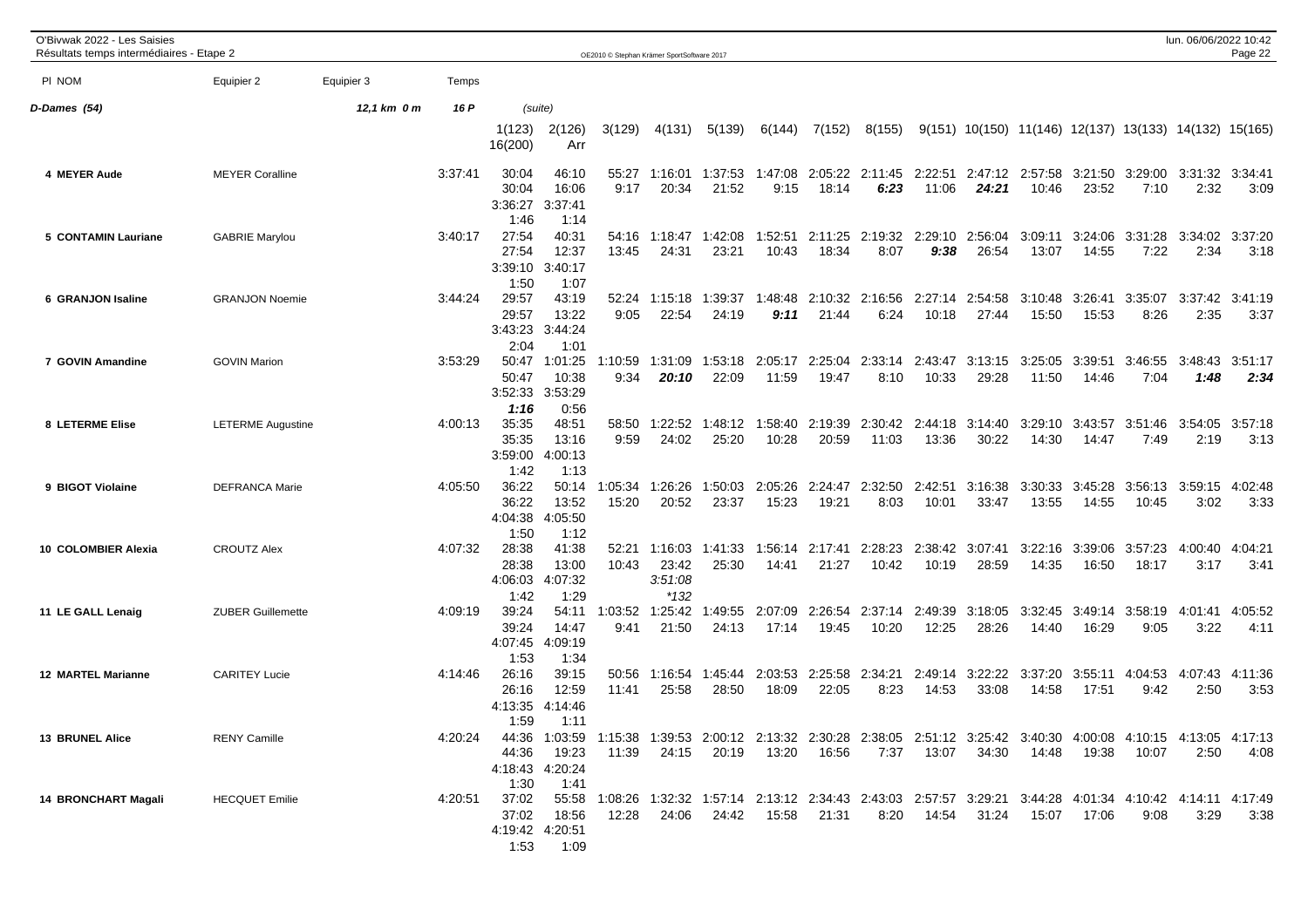| O'Bivwak 2022 - Les Saisies<br>Résultats temps intermédiaires - Etape 2 |                          |             |         |                                   |                                           | OE2010 © Stephan Krämer SportSoftware 2017 |                  |                                                                                                                                |                  |                  |                          |                                          |                  |                                                        |                  |                                  | lun. 06/06/2022 10:42   | Page 23         |
|-------------------------------------------------------------------------|--------------------------|-------------|---------|-----------------------------------|-------------------------------------------|--------------------------------------------|------------------|--------------------------------------------------------------------------------------------------------------------------------|------------------|------------------|--------------------------|------------------------------------------|------------------|--------------------------------------------------------|------------------|----------------------------------|-------------------------|-----------------|
| PI NOM                                                                  | Equipier 2               | Equipier 3  | Temps   |                                   |                                           |                                            |                  |                                                                                                                                |                  |                  |                          |                                          |                  |                                                        |                  |                                  |                         |                 |
| D-Dames (54)                                                            |                          | 12,1 km 0 m | 16 P    |                                   | (suite)                                   |                                            |                  |                                                                                                                                |                  |                  |                          |                                          |                  |                                                        |                  |                                  |                         |                 |
|                                                                         |                          |             |         | 1(123)<br>16(200)                 | 2(126)<br>Arr                             | 3(129)                                     | 4(131)           | 5(139)                                                                                                                         | 6(144)           | 7(152)           | 8(155)                   |                                          |                  | 9(151) 10(150) 11(146) 12(137) 13(133) 14(132) 15(165) |                  |                                  |                         |                 |
| <b>15 BERTOIA Marie Pierre</b>                                          | <b>LAGORS Floriane</b>   |             | 4:21:09 | 44:40<br>44:40<br>4:19:53<br>2:08 | 1:04:14<br>19:34<br>4:21:09<br>1:16       | 1:12:38<br>8:24                            | 1:34:53<br>22:15 | 2:00:00<br>25:07                                                                                                               | 13:36            | 18:31            | 7:48                     | 2:13:36 2:32:07 2:39:55 2:55:10<br>15:15 | 3:22:30<br>27:20 | 3:35:51<br>13:21                                       | 23:25            | 3:59:16 4:10:27<br>11:11         | 4:13:06 4:17:45<br>2:39 | 4:39            |
| <b>16 MIGNOT Elsa</b>                                                   | <b>MARTELAT Anne</b>     |             | 4:31:18 | 36:12<br>36:12<br>4:29:55<br>2:11 | 50:09<br>13:57<br>4:31:18<br>1:23         | 1:01:02<br>10:53                           | 1:24:29<br>23:27 | 1:52:46<br>28:17                                                                                                               | 2:08:49<br>16:03 | 2:33:02<br>24:13 | 2:42:34<br>9:32          | 2:58:25<br>15:51                         | 3:34:41<br>36:16 | 3:49:55<br>15:14                                       | 4:09:26<br>19:31 | 4:20:26<br>11:00                 | 4:23:50<br>3:24         | 4:27:44<br>3:54 |
| 17 MOREL Dominique                                                      | JALALE Mahjouba          |             | 4:32:34 | 36:18<br>36:18<br>4:31:17<br>1:47 | 52:34<br>16:16<br>4:32:34<br>1:17         | 1:02:52<br>10:18                           | 1:31:21<br>28:29 | 2:01:52<br>30:31                                                                                                               | 2:18:45<br>16:53 | 2:41:28<br>22:43 | 2:54:46<br>13:18         | 3:09:41<br>14:55                         | 3:41:11<br>31:30 | 3:55:38<br>14:27                                       | 17:06            | 4:12:44   4:21:26<br>8:42        | 4:24:21<br>2:55         | 4:29:30<br>5:09 |
| 18 COHEN Camila                                                         | <b>CHANAL Cloe</b>       |             | 4:38:56 | 30:01<br>30:01<br>4:37:27<br>2:02 | 46:07<br>16:06<br>4:38:56<br>1:29         | 58:51<br>12:44                             | 1:23:19<br>24:28 | 1:52:18<br>28:59                                                                                                               | 2:10:07<br>17:49 | 2:37:44<br>27:37 | 2:48:04<br>10:20         | 3:03:52<br>15:48                         | 3:38:54<br>35:02 | 3:54:34<br>15:40                                       | 4:14:00<br>19:26 | 4:26:06<br>12:06                 | 4:30:53<br>4:47         | 4:35:25<br>4:32 |
| 19 RAGOUGNEAU Angeline                                                  | CHASSAGNEUX Aga          |             | 4:39:35 | 30:43<br>30:43<br>4:38:17<br>1:55 | 46:42<br>15:59<br>4:39:35<br>1:18         | 57:15<br>10:33                             | 1:22:51<br>25:36 | 1:50:39<br>27:48                                                                                                               | 2:13:27<br>22:48 | 2:36:38<br>23:11 | 2:53:47<br>17:09         | 3:10:33<br>16:46                         | 3:41:07<br>30:34 | 3:57:22<br>16:15                                       | 4:17:58<br>20:36 | 4:28:57<br>10:59                 | 4:32:37<br>3:40         | 4:36:22<br>3:45 |
| 20 VAULEON Mathilde                                                     | <b>JAN Marion</b>        |             | 4:40:00 | 30:50<br>30:50<br>4:37:47<br>1:49 | 42:20<br>11:30<br>4:40:00<br>2:13         | 53:26<br>11:06                             | 1:18:19<br>24:53 | 1:48:18<br>29:59                                                                                                               | 1:59:46<br>11:28 | 2:21:29<br>21:43 | 10:43                    | 2:32:12 2:46:08<br>13:56                 | 3:21:04<br>34:56 | 3:38:23<br>17:19                                       | 4:12:35<br>34:12 | 4:25:16<br>12:41                 | 4:29:45<br>4:29         | 4:35:58<br>6:13 |
| 21 BIGOT Pauline                                                        | LE GRAET Awen            |             | 4:43:44 | 28:16<br>28:16<br>4:42:31<br>2:03 | 44:02<br>15:46<br>4:43:44<br>1:13         | 54:36<br>10:34                             | 1:24:04<br>29:28 | 1:59:43<br>35:39                                                                                                               | 2:16:51<br>17:08 | 24:22            | 2:41:13 2:52:11<br>10:58 | 3:10:14<br>18:03                         | 3:40:56<br>30:42 | 3:57:20<br>16:24                                       | 4:21:03<br>23:43 | 4:31:58<br>10:55                 | 4:36:14<br>4:16         | 4:40:28<br>4:14 |
| 22 HAGEN Camille                                                        | <b>VALDENAIRE Morga</b>  |             | 4:50:37 | 43:48<br>43:48<br>4:49:13<br>2:07 | 58:58<br>15:10<br>4:50:37<br>1:24         | 1:12:23<br>13:25                           | 1:39:50<br>27:27 | 2:06:03<br>26:13                                                                                                               | 2:26:34<br>20:31 | 2:50:35<br>24:01 | 2:59:40<br>9:05          | 3:14:03<br>14:23                         | 3:50:46<br>36:43 | 4:07:39<br>16:53                                       | 4:28:27<br>20:48 | 4:39:08<br>10:41                 | 4:43:11<br>4:03         | 4:47:06<br>3:55 |
| 23 CAUCHARD Anne                                                        | <b>GUILLERME Aurelie</b> |             | 4:55:06 | 46:15<br>46:15<br>4:53:48<br>1:58 | 1:01:18<br>15:03<br>4:55:06<br>1:18       | 1:12:42<br>11:24                           | 1:38:18<br>25:36 | 2:11:09<br>32:51                                                                                                               | 2:29:17<br>18:08 | 21:15            | 2:50:32 2:59:48<br>9:16  | 3:18:33<br>18:45                         | 3:51:34<br>33:01 | 4:07:52<br>16:18                                       | 26:41            | 4:34:33 4:44:42 4:48:09<br>10:09 | 3:27                    | 4:51:50<br>3:41 |
| 24 ASLAHE Isabelle                                                      | <b>REVAUX Sophie</b>     |             | 4:56:07 | 46:31<br>1:51                     | 18:48<br>4:54:28 4:56:07<br>1:39          | 11:31                                      | 26:06            | 46:31 1:05:19 1:16:50 1:42:56 2:11:26 2:25:11 2:47:28 2:56:37 3:12:31 3:41:43 3:58:49 4:32:14 4:45:33 4:49:09 4:52:37<br>28:30 | 13:45            | 22:17            | 9:09                     | 15:54                                    | 29:12            | 17:06                                                  | 33:25            | 13:19                            | 3:36                    | 3:28            |
| 25 LEROY Celine                                                         | PLAGNOL Fabienne         |             | 4:58:02 | 30:06<br>30:06<br>2:36            | 44:33<br>14:27<br>4:55:50 4:58:02<br>2:12 | 12:20                                      | 30:58            | 56:53 1:27:51 1:56:01 2:09:54 2:35:16 2:45:36 3:00:35 3:43:41 4:03:07 4:27:43 4:41:51 4:47:12 4:53:14<br>28:10                 | 13:53            | 25:22            | 10:20                    | 14:59                                    | 43:06            | 19:26                                                  | 24:36            | 14:08                            | 5:21                    | 6:02            |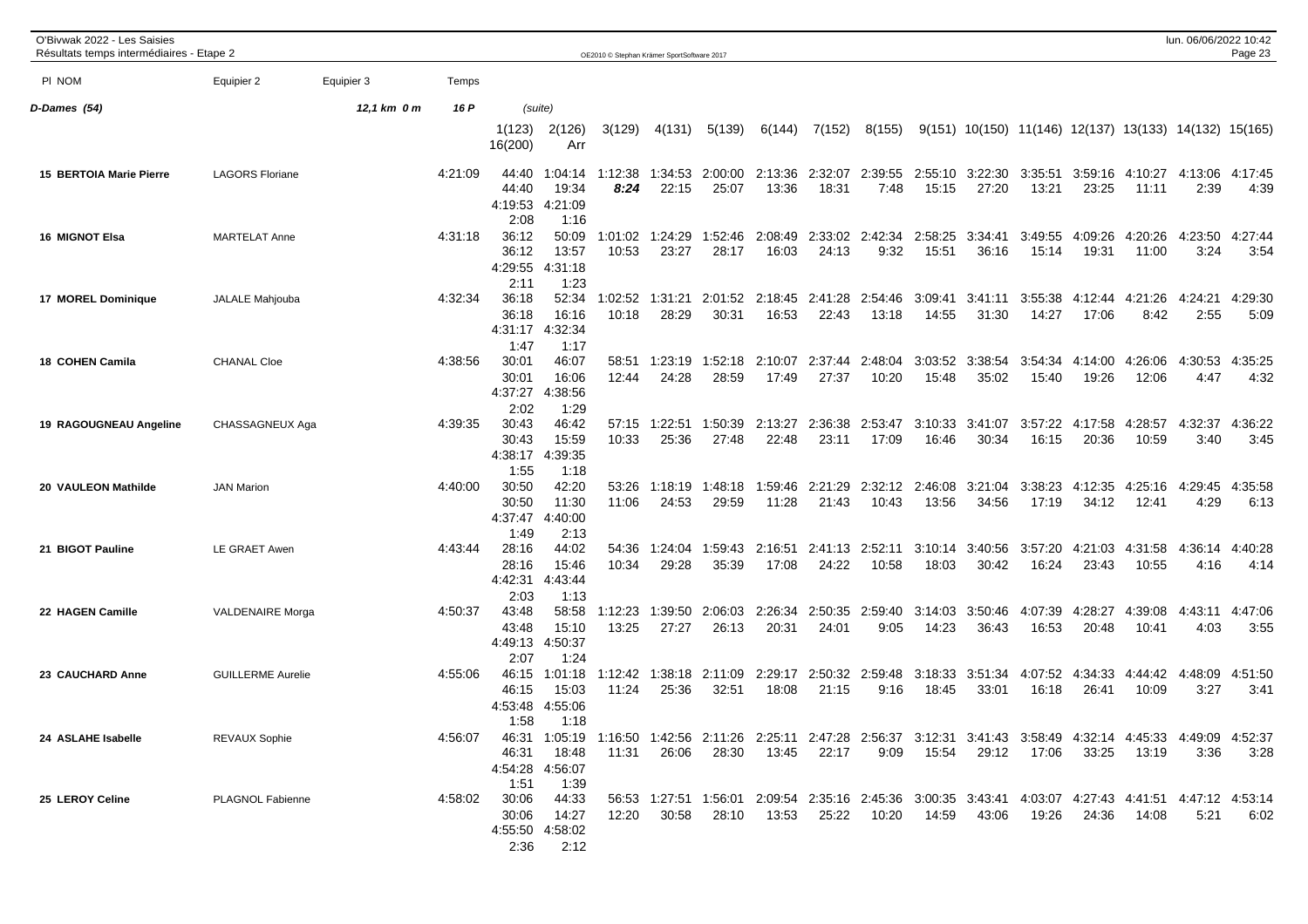| O'Bivwak 2022 - Les Saisies<br>Résultats temps intermédiaires - Etape 2 |                         |             |         |                                   |                                             | OE2010 C Stephan Krämer SportSoftware 2017 |                          |                                                                                                                                |                          |                  |                          |                  |                  |                                                          |                  |                                  | lun. 06/06/2022 10:42           | Page 24         |
|-------------------------------------------------------------------------|-------------------------|-------------|---------|-----------------------------------|---------------------------------------------|--------------------------------------------|--------------------------|--------------------------------------------------------------------------------------------------------------------------------|--------------------------|------------------|--------------------------|------------------|------------------|----------------------------------------------------------|------------------|----------------------------------|---------------------------------|-----------------|
| PI NOM                                                                  | Equipier 2              | Equipier 3  | Temps   |                                   |                                             |                                            |                          |                                                                                                                                |                          |                  |                          |                  |                  |                                                          |                  |                                  |                                 |                 |
| D-Dames (54)                                                            |                         | 12,1 km 0 m | 16 P    |                                   | (suite)                                     |                                            |                          |                                                                                                                                |                          |                  |                          |                  |                  |                                                          |                  |                                  |                                 |                 |
|                                                                         |                         |             |         | 1(123)<br>16(200)                 | 2(126)<br>Arr                               | 3(129)                                     | 4(131)                   | 5(139)                                                                                                                         | 6(144)                   | 7(152)           | 8(155)                   |                  |                  | $9(151)$ 10(150) 11(146) 12(137) 13(133) 14(132) 15(165) |                  |                                  |                                 |                 |
| 26 SRITHAMMAVANH Lyne                                                   | <b>BENSAID Baya</b>     |             | 5:02:42 | 43:54<br>5:01:31<br>1:46          | 43:54 1:07:24<br>23:30<br>5:02:42<br>1:11   | 12:21                                      | 1:19:45 1:47:16<br>27:31 | 33:29                                                                                                                          | 2:20:45 2:34:47<br>14:02 | 24:31            | 2:59:18 3:09:22<br>10:04 | 3:27:51<br>18:29 | 36:22            | 4:04:13 4:20:53<br>16:40                                 | 4:39:07<br>18:14 | 4:51:44<br>12:37                 | 4:55:34<br>3:50                 | 4:59:45<br>4:11 |
| 27 REFFET Frederique                                                    | SALLEFRANQUE Ma         |             | 5:04:19 | 48:04<br>48:04<br>1:52            | 1:05:29<br>17:25<br>5:02:52 5:04:19<br>1:27 | 1:14:46<br>9:17                            | 1:42:47<br>28:01         | 2:15:05<br>32:18                                                                                                               | 2:31:48<br>16:43         | 2:55:02<br>23:14 | 3:04:00<br>8:58          | 3:18:49<br>14:49 | 3:54:26<br>35:37 | 4:10:05<br>15:39                                         | 4:40:02<br>29:57 | 4:53:12<br>13:10                 | 4:57:02<br>3:50                 | 5:01:00<br>3:58 |
| 28 COUCHOT Solene                                                       | <b>REYNAUD Justine</b>  |             | 5:04:38 | 39:08<br>39:08<br>2:03            | 54:07<br>14:59<br>5:02:49 5:04:38<br>1:49   | 1:06:27<br>12:20                           | 1:39:55<br>33:28         | 2:14:07<br>34:12                                                                                                               | 2:26:57<br>12:50         | 2:51:15<br>24:18 | 3:00:38<br>9:23          | 3:19:20<br>18:42 | 3:58:02<br>38:42 | 4:15:07<br>17:05                                         | 4:38:00<br>22:53 | 4:49:58<br>11:58                 | 4:54:14<br>4:16                 | 5:00:46<br>6:32 |
| 29 MICLO Amelie                                                         | <b>MOALI Ophelie</b>    |             | 5:05:52 | 50:33<br>50:33<br>5:04:41<br>1:46 | 1:07:03<br>16:30<br>5:05:52<br>1:11         | 1:18:47<br>11:44                           | 1:47:33<br>28:46         | 2:29:40<br>42:07                                                                                                               | 2:42:44<br>13:04         | 22:34            | 3:05:18 3:15:44<br>10:26 | 3:30:46<br>15:02 | 4:10:09<br>39:23 | 4:25:28<br>15:19                                         | 4:48:05<br>22:37 | 4:56:29<br>8:24                  | 4:59:33<br>3:04                 | 5:02:55<br>3:22 |
| <b>30 PORTIER Emilie</b>                                                | <b>BROISIN Lisa</b>     |             | 5:08:00 | 46:47<br>46:47<br>5:07:01<br>1:57 | 1:03:19<br>16:32<br>5:08:00<br>0:59         | 1:13:31<br>10:12                           | 1:41:14<br>27:43         | 2:11:11<br>29:57                                                                                                               | 2:30:01<br>18:50         | 24:41            | 2:54:42 3:04:27<br>9:45  | 3:25:48<br>21:21 | 4:11:05<br>45:17 | 4:29:28<br>18:23                                         | 4:46:50<br>17:22 | 4:58:02<br>11:12                 | 5:01:03<br>3:01                 | 5:05:04<br>4:01 |
| 31 PITTET Zoe                                                           | <b>RISSOAN Lucie</b>    |             | 5:12:37 | 37:08<br>37:08<br>5:11:47<br>1:57 | 54:49<br>17:41<br>5:12:37<br>0:50           | 1:06:40<br>11:51                           | 1:35:05<br>28:25         | 2:15:02<br>39:57                                                                                                               | 2:34:54<br>19:52         | 2:58:26<br>23:32 | 3:08:28<br>10:02         | 3:25:41<br>17:13 | 4:10:34<br>44:53 | 4:26:22<br>15:48                                         | 4:49:38<br>23:16 | 5:00:27<br>10:49                 | 5:06:12<br>5:45                 | 5:09:50<br>3:38 |
| <b>32 LAUREN Mosdale</b>                                                | <b>GODART Soisic</b>    |             | 5:12:45 | 29:31<br>29:31<br>2:00            | 45:24<br>15:53<br>5:11:36 5:12:45<br>1:09   | 56:12<br>10:48                             | 1:23:45<br>27:33         | 1:57:31<br>33:46                                                                                                               | 2:16:46<br>19:15         | 2:41:52<br>25:06 | 2:57:58<br>16:06         | 3:15:02<br>17:04 | 3:58:29<br>43:27 | 4:15:10<br>16:41                                         | 4:49:40<br>34:30 | 5:03:04<br>13:24                 | 5:06:02<br>2:58                 | 5:09:36<br>3:34 |
| 33 ESNAULT Mylene                                                       | <b>DESCHAMPS Joelle</b> |             | 5:20:03 | 36:43<br>36:43<br>5:18:40<br>2:31 | 55:48<br>19:05<br>5:20:03<br>1:23           | 1:08:35<br>12:47                           | 1:38:15<br>29:40         | 2:14:58<br>36:43                                                                                                               | 2:33:09<br>18:11         | 2:55:58<br>22:49 | 3:08:46<br>12:48         | 3:23:16<br>14:30 | 4:02:50<br>39:34 | 4:20:36<br>17:46                                         | 4:57:41<br>37:05 | 10:31                            | 5:08:12 5:11:47 5:16:09<br>3:35 | 4:22            |
| 34 PESCH Lucile                                                         | <b>CHARTRAIN Amelie</b> |             | 5:35:22 | 33:30<br>33:30<br>5:33:39<br>2:11 | 53:05<br>19:35<br>5:35:22<br>1:43           | 1:05:19<br>12:14                           | 1:42:45<br>37:26         | 2:33:21<br>50:36                                                                                                               | 2:51:37<br>18:16         | 27:25            | 3:19:02 3:30:57<br>11:55 | 3:48:04<br>17:07 | 4:33:41<br>45:37 | 4:49:30<br>15:49                                         | 21:16            | 5:10:46 5:22:13 5:26:28<br>11:27 | 4:15                            | 5:31:28<br>5:00 |
| 35 OUVRIER NEYRET Jeanne NONO Sandra                                    |                         |             | 5:39:32 | 2:23                              | 42:51 18:12<br>5:37:45 5:39:32<br>1:47      | 14:12                                      | 30:28                    | 42:51 1:01:03 1:15:15 1:45:43 2:26:55 2:46:30 3:18:00 3:33:37 3:51:50 4:30:26 4:47:57 5:12:03 5:24:51 5:30:17 5:35:22<br>41:12 | 19:35                    |                  | 31:30 15:37              |                  | 18:13 38:36      | 17:31                                                    | 24:06            | 12:48                            | 5:26                            | 5:05            |
| 36 BOLZER Veronique                                                     | RAGAZZI Isabelle        |             | 5:39:57 | 46:19<br>2:26                     | 17:22<br>5:37:53 5:39:57<br>2:04            | 13:23                                      | 30:20                    | 46:19 1:03:41 1:17:04 1:47:24 2:41:41 2:56:15 3:23:04 3:34:08 3:51:08 4:29:27 4:48:10 5:11:36 5:25:22 5:30:13 5:35:27          | 54:17  14:34             |                  | 26:49 11:04              |                  | 17:00 38:19      | 18:43                                                    | 23:26            | 13:46                            | 4:51                            | 5:14            |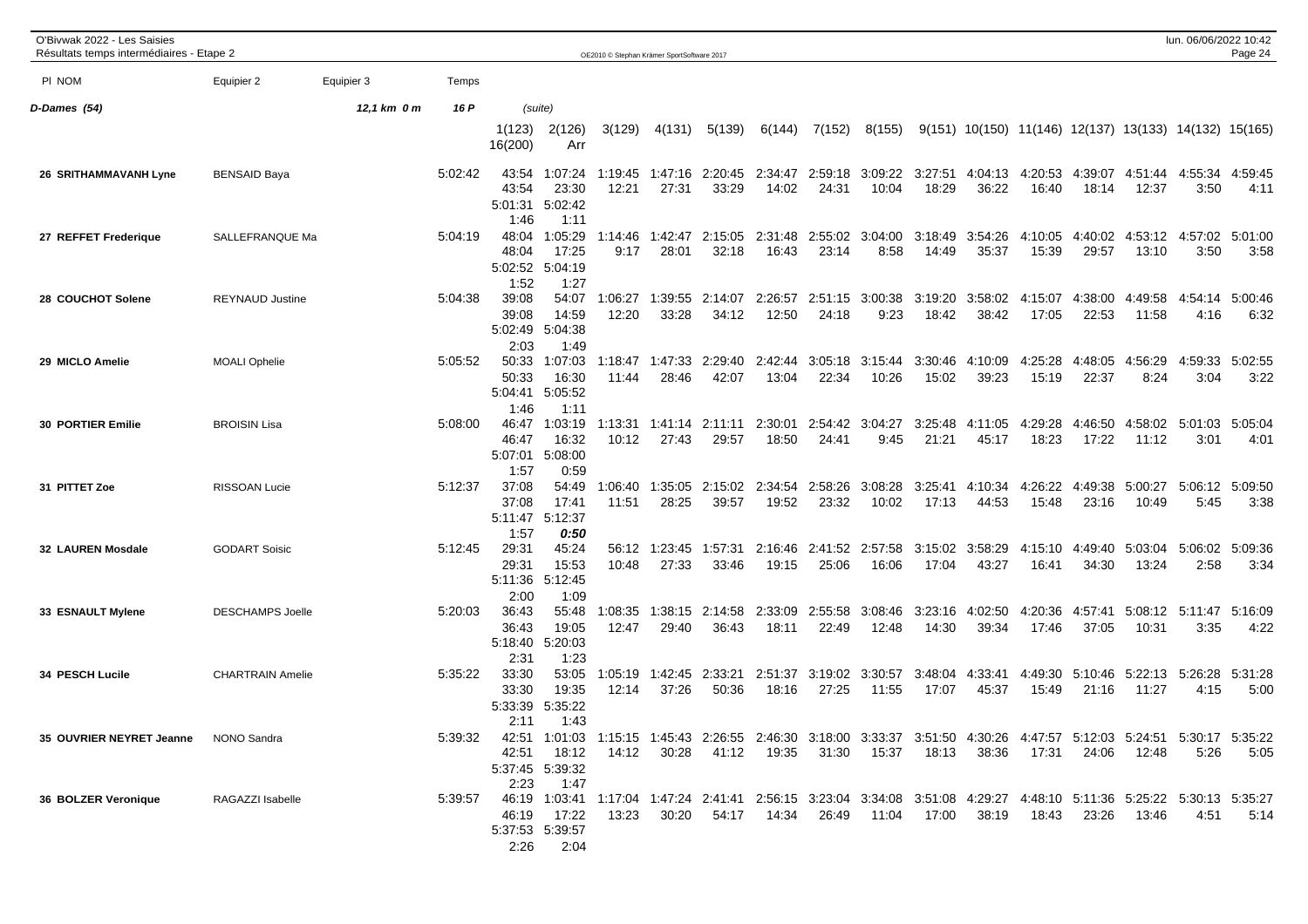| O'Bivwak 2022 - Les Saisies<br>Résultats temps intermédiaires - Etape 2 |                          |             |         |                                               |                                             | OE2010 © Stephan Krämer SportSoftware 2017 |                                       |                  |                  |                  |                          |                  |                  |                  |                  |                  | lun. 06/06/2022 10:42                                                | Page 25         |
|-------------------------------------------------------------------------|--------------------------|-------------|---------|-----------------------------------------------|---------------------------------------------|--------------------------------------------|---------------------------------------|------------------|------------------|------------------|--------------------------|------------------|------------------|------------------|------------------|------------------|----------------------------------------------------------------------|-----------------|
| PI NOM                                                                  | Equipier 2               | Equipier 3  | Temps   |                                               |                                             |                                            |                                       |                  |                  |                  |                          |                  |                  |                  |                  |                  |                                                                      |                 |
| D-Dames (54)                                                            |                          | 12,1 km 0 m | 16 P    |                                               | (suite)                                     |                                            |                                       |                  |                  |                  |                          |                  |                  |                  |                  |                  |                                                                      |                 |
|                                                                         |                          |             |         | 1(123)<br>16(200)                             | 2(126)<br>Arr                               | 3(129)                                     | 4(131)                                | 5(139)           | 6(144)           | 7(152)           | 8(155)                   |                  |                  |                  |                  |                  | $9(151)$ $10(150)$ $11(146)$ $12(137)$ $13(133)$ $14(132)$ $15(165)$ |                 |
| 37 GAIGE Axelle                                                         | <b>GAIGE Laure</b>       |             | 5:45:25 | 45:49<br>45:49<br>5:43:30<br>2:22             | 1:03:50<br>18:01<br>5:45:25<br>1:55         | 1:19:08<br>15:18                           | 1:55:14<br>36:06                      | 2:38:19<br>43:05 | 2:57:19<br>19:00 | 3:22:53<br>25:34 | 3:33:53<br>11:00         | 3:53:22<br>19:29 | 4:34:50<br>41:28 | 4:51:44<br>16:54 | 5:17:13<br>25:29 | 5:30:00<br>12:47 | 5:35:25<br>5:25                                                      | 5:41:08<br>5:43 |
| <b>38 BULTEAU Florence</b>                                              | <b>LASSAIGNE Alice</b>   |             | 5:57:48 | 36:40<br>36:40<br>5:55:33 5:57:48<br>2:48     | 1:00:16<br>23:36<br>2:15                    | 1:17:28<br>17:12                           | 1:53:55<br>36:27                      | 2:28:28<br>34:33 | 2:47:06<br>18:38 | 3:16:32<br>29:26 | 3:28:18<br>11:46         | 3:51:02<br>22:44 | 4:37:35<br>46:33 | 4:55:53<br>18:18 | 5:28:38<br>32:45 | 5:43:05<br>14:27 | 5:47:49<br>4:44                                                      | 5:52:45<br>4:56 |
| 39 SAVIDAN Amelie                                                       | <b>PATUREL Cecile</b>    |             | 5:59:28 | 47:54<br>47:54<br>2:22                        | 1:06:52<br>18:58<br>5:56:56 5:59:28<br>2:32 | 1:18:49<br>11:57                           | 1:50:42<br>31:53                      | 2:26:13<br>35:31 | 2:47:07<br>20:54 | 3:20:15<br>33:08 | 3:32:28<br>12:13         | 3:52:35<br>20:07 | 4:38:40<br>46:05 | 5:00:07<br>21:27 | 5:28:08<br>28:01 | 5:43:29<br>15:21 | 5:49:34<br>6:05                                                      | 5:54:34<br>5:00 |
| <b>40 PONNELLE Anne-Cecile</b>                                          | PONNELLE Marie-La        |             | 5:59:32 | 47:51<br>47:51<br>5:57:30 5:59:32<br>2:32     | 1:07:00<br>19:09<br>2:02                    | 1:19:02<br>12:02                           | 1:52:02<br>33:00                      | 2:28:44<br>36:42 | 2:47:46<br>19:02 | 3:20:50<br>33:04 | 3:32:47<br>11:57         | 3:52:53<br>20:06 | 4:39:30<br>46:37 | 5:00:15<br>20:45 | 5:28:10<br>27:55 | 5:43:40<br>15:30 | 5:49:43<br>6:03                                                      | 5:54:58<br>5:15 |
| <b>41 FONTANIERE Sandra</b>                                             | <b>RUPTIER Charlotte</b> |             | 6:02:58 | 38:23<br>38:23<br>6:01:16 6:02:58<br>2:33     | 1:01:36<br>23:13<br>1:42                    | 1:13:39<br>12:03                           | 1:42:24<br>28:45                      | 2:16:34<br>34:10 | 2:49:20<br>32:46 | 24:12            | 3:13:32 3:24:43<br>11:11 | 3:44:11<br>19:28 | 4:29:02<br>44:51 | 4:53:34<br>24:32 | 5:37:25<br>43:51 | 5:49:23<br>11:58 | 5:53:51<br>4:28                                                      | 5:58:43<br>4:52 |
| <b>42 DELATTRE Emeline</b>                                              | <b>RIETHMULLER Solen</b> |             | 6:15:23 | 41:15<br>41:15<br>6:13:30<br>2:38             | 1:03:11<br>21:56<br>6:15:23<br>1:53         | 1:15:13<br>12:02                           | 1:50:40<br>35:27                      | 2:26:10<br>35:30 | 2:54:58<br>28:48 | 3:24:56<br>29:58 | 3:35:57<br>11:01         | 3:59:51<br>23:54 | 4:53:59<br>54:08 | 5:20:52<br>26:53 | 5:41:56<br>21:04 | 5:57:31<br>15:35 | 6:03:43<br>6:12                                                      | 6:10:52<br>7:09 |
| 43 LOMBARD Alice                                                        | <b>ROUX Solene</b>       |             | 6:15:55 | 47:34<br>47:34<br>6:13:32<br>2:32             | 1:06:56<br>19:22<br>6:15:55<br>2:23         | 1:18:52<br>11:56                           | 1:54:40<br>35:48                      | 2:33:10<br>38:30 | 2:55:07<br>21:57 | 3:26:10<br>31:03 | 3:36:17<br>10:07         | 3:55:26<br>19:09 | 4:45:39<br>50:13 | 5:12:45<br>27:06 | 5:41:15<br>28:30 | 5:58:07<br>16:52 | 6:04:56<br>6:49                                                      | 6:11:00<br>6:04 |
| 44 LANGLAIS Marie-Line                                                  | <b>JOUAULT Clemence</b>  |             | 6:17:42 | 42:55<br>42:55<br>6:15:44<br>2:29             | 1:05:27<br>22:32<br>6:17:42<br>1:58         | 1:16:54<br>11:27                           | 1:53:17<br>36:23                      | 2:46:12<br>52:55 | 3:01:17<br>15:05 | 3:34:08<br>32:51 | 3:48:31<br>14:23         | 4:17:00<br>28:29 | 5:00:04<br>43:04 | 5:22:08<br>22:04 | 5:42:35<br>20:27 | 6:02:13<br>19:38 | 6:07:46<br>5:33                                                      | 6:13:15<br>5:29 |
| <b>45 TOMIETTO Maelisse</b>                                             | <b>MOULIN Heloise</b>    |             |         | 6:50:02 1:00:48<br>1:00:48<br>6:47:15<br>4:16 | 1:19:54<br>19:06<br>6:50:02<br>2:47         | 1:34:37<br>14:43                           | 2:06:56<br>32:19<br>6:47:21<br>$*200$ | 2:54:07<br>47:11 | 3:08:47<br>14:40 | 3:43:06<br>34:19 | 3:55:07<br>12:01         | 4:17:49<br>22:42 | 5:04:21<br>46:32 | 5:21:11<br>16:50 | 6:11:37<br>50:26 | 6:29:17<br>17:40 | 6:34:45<br>5:28                                                      | 6:42:59<br>8:14 |
| <b>RYCKEWAERT Caroline</b>                                              | SAINTQUENTIN Delp        |             | pm      | 38:54<br>38:54                                | 56:22<br>17:28<br>$--- 5:22:09$<br>4:10     | 1:18:54<br>22:32                           | 1:46:43<br>27:49                      | 2:18:43<br>32:00 | 2:39:07<br>20:24 | 3:03:45<br>24:38 | 3:19:58<br>16:13         | 3:37:52<br>17:54 | 4:16:51<br>38:59 | 4:33:54<br>17:03 | 4:53:13<br>19:19 | 14:39            | 5:07:52 5:12:50<br>4:58                                              | 5:17:59<br>5:09 |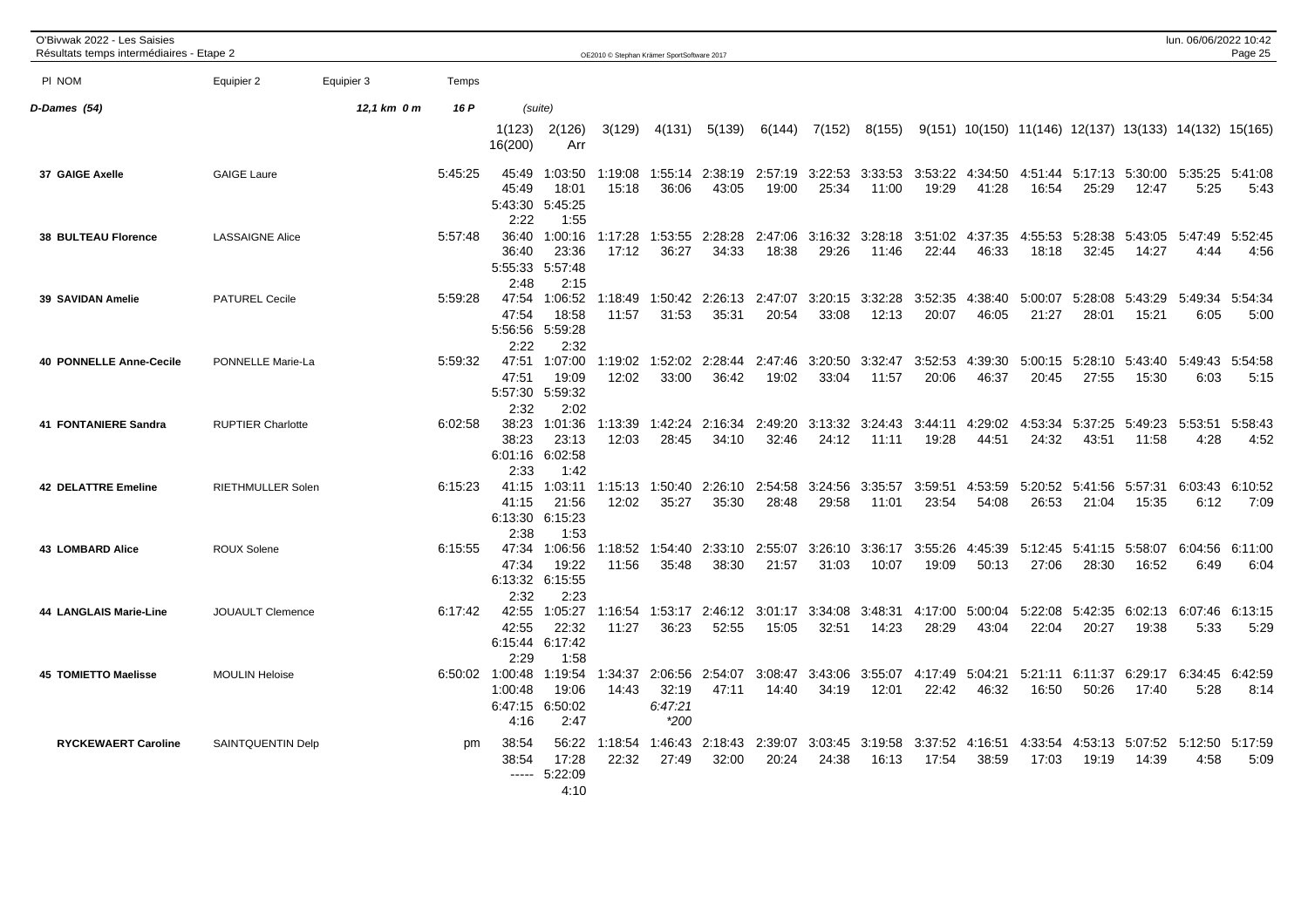| O'Bivwak 2022 - Les Saisies<br>Résultats temps intermédiaires - Etape 2 |                          |             |         |                               |                                             | OE2010 © Stephan Krämer SportSoftware 2017 |                  |                                  |                  |                          |                          |                  |                                  |                                                        |                  |                                                 | lun. 06/06/2022 10:42          | Page 26                 |
|-------------------------------------------------------------------------|--------------------------|-------------|---------|-------------------------------|---------------------------------------------|--------------------------------------------|------------------|----------------------------------|------------------|--------------------------|--------------------------|------------------|----------------------------------|--------------------------------------------------------|------------------|-------------------------------------------------|--------------------------------|-------------------------|
| PI NOM                                                                  | Equipier 2               | Equipier 3  | Temps   |                               |                                             |                                            |                  |                                  |                  |                          |                          |                  |                                  |                                                        |                  |                                                 |                                |                         |
| D-Dames (54)                                                            |                          | 12,1 km 0 m | 16 P    |                               | (suite)                                     |                                            |                  |                                  |                  |                          |                          |                  |                                  |                                                        |                  |                                                 |                                |                         |
|                                                                         |                          |             |         | 1(123)<br>16(200)             | 2(126)<br>Arr                               | 3(129)                                     | 4(131)           | 5(139)                           | 6(144)           | 7(152)                   | 8(155)                   |                  |                                  | 9(151) 10(150) 11(146) 12(137) 13(133) 14(132) 15(165) |                  |                                                 |                                |                         |
| <b>LEBRETON Alice</b>                                                   | <b>DAVROUX Clemence</b>  |             | pm      | 36:54<br>36:54<br>2:09        | 59:32<br>22:38<br>5:34:58 5:36:11<br>1:13   | 1:14:48<br>15:16                           | 27:30            | 1:42:18 2:14:21<br>32:03         | 28:51            | 2:43:12 3:07:44<br>24:32 | 3:17:17<br>9:33          | 3:40:06<br>22:49 | 4:22:54<br>42:48                 | 4:42:12<br>19:18                                       |                  | ----- 5:19:52 5:24:15 5:32:49<br>37:40          | 4:23                           | 8:34                    |
| <b>SORDET Claire</b>                                                    | SORDET Anne              |             | pm      | 47:58<br>47:58<br>3:09        | 1:05:37<br>17:39<br>5:56:40 5:58:54<br>2:14 | 1:17:27<br>11:50                           | 32:16            | 1:49:43 2:24:23 2:43:07<br>34:40 | 18:44            | 41:11                    | 3:24:18 3:35:45<br>11:27 | 3:58:36<br>22:51 | 4:36:17<br>37:41                 | 4:53:39<br>17:22                                       | 5:28:25<br>34:46 |                                                 | $--- 5:48:15 5:53:31$<br>19:50 | 5:16                    |
| <b>ROZIER Vero</b>                                                      | <b>PIMENTEL Dorothee</b> |             | pm      | 55:22<br>55:22<br>2:47        | 1:22:13<br>26:51<br>6:41:29 6:44:40<br>3:11 | 1:35:07<br>12:54                           | 2:10:42<br>35:35 | 3:02:07<br>51:25                 | 3:29:08<br>27:01 | 4:19:46<br>50:38         | 4:32:19<br>12:33         |                  | ----- 5:10:20<br>38:01           | 5:56:59<br>46:39                                       | $---$            | -----                                           | 34:57                          | 6:31:56 6:38:42<br>6:46 |
| <b>BUISSON ATES Zuhal</b>                                               | LE BRUCHEC Aureli        |             | pm      | 55:38<br>55:38<br>2:49        | 1:21:55<br>26:17<br>6:41:36 6:44:42<br>3:06 | 1:35:10<br>13:15                           | 2:10:31<br>35:21 | 3:02:00<br>51:29                 | 3:29:07<br>27:07 | 4:19:40<br>50:33         | 4:32:17<br>12:37         |                  | ----- 5:10:13<br>37:56           | 5:56:55<br>46:42                                       | -----            |                                                 | 6:31:52 6:38:47<br>34:57       | 6:55                    |
| <b>THOMAS Carole</b>                                                    | <b>MINJOLLET Estelle</b> |             | pm      | 55:50<br>55:50<br>2:56        | 1:22:09<br>26:19<br>6:42:14 6:44:54<br>2:40 | 1:35:23<br>13:14                           | 2:10:36<br>35:13 | 3:02:03<br>51:27                 | 3:29:14<br>27:11 | 4:19:55<br>50:41         | 4:32:35<br>12:40         |                  | ----- 5:10:42 5:57:30<br>38:07   | 46:48                                                  | -----            |                                                 | 6:32:17<br>34:47               | 6:39:18<br>7:01         |
| <b>SIMONIE Clarisse</b>                                                 | <b>GUELIN Julie</b>      |             | bandon  | 46:56<br>46:56<br>42:26       | 1:04:06<br>17:10<br>2:02:08 2:05:19<br>3:11 | 1:19:42<br>15:36                           |                  |                                  |                  |                          |                          |                  |                                  |                                                        |                  |                                                 |                                |                         |
| <b>HERY Romane</b>                                                      | <b>HUCK Camille</b>      |             | bandon  | 29:48<br>29:48<br>$- - - - -$ | 50:45<br>20:57                              | 1:01:19<br>10:34                           | 1:40:45<br>39:26 | 2:32:55<br>52:10                 | 2:53:27<br>20:32 |                          |                          |                  |                                  |                                                        |                  |                                                 |                                |                         |
| nc KIENNEMANN Perine                                                    | <b>KIENNEMANN Lise</b>   |             | pm      | 40:48<br>40:48<br>2:53        | 59:41<br>18:53<br>5:48:01 5:50:19<br>2:18   | 1:12:05<br>12:24                           | 1:43:23<br>31:18 | 2:28:59<br>45:36                 | 2:50:28<br>21:29 | 3:23:44<br>33:16         | 3:33:19<br>9:35          | 4:04:12<br>30:53 | 4:41:29<br>37:17                 | 5:00:39<br>19:10                                       | -----            |                                                 | 5:38:34<br>37:55               | 5:45:08<br>6:34         |
| D-Hommes (52)                                                           |                          | 12,1 km 0 m | 16 P    | 1(123)<br>16(200)             | 2(126)<br>Arr                               | 3(129)                                     | 4(131)           | 5(139)                           | 6(144)           | 7(152)                   | 8(155)                   |                  |                                  | 9(151) 10(150) 11(146) 12(137) 13(133) 14(132) 15(165) |                  |                                                 |                                |                         |
| 1 SUSIN Cedric                                                          | PIERRE Julien            |             | 2:55:32 | 25:12<br>25:12<br>1:17        | 37:08<br>11:56<br>2:54:18 2:55:32<br>1:14   | 44:54<br>7:46                              | 1:01:55<br>17:01 | 1:18:11<br>16:16                 | 1:30:20<br>12:09 | 1:44:07<br>13:47         | 5:07                     | 7:32             | 1:49:14 1:56:46 2:19:23<br>22:37 | 10:00                                                  | 11:52            | 2:29:23 2:41:15 2:47:27 2:49:24 2:53:01<br>6:12 | 1:57                           | 3:37                    |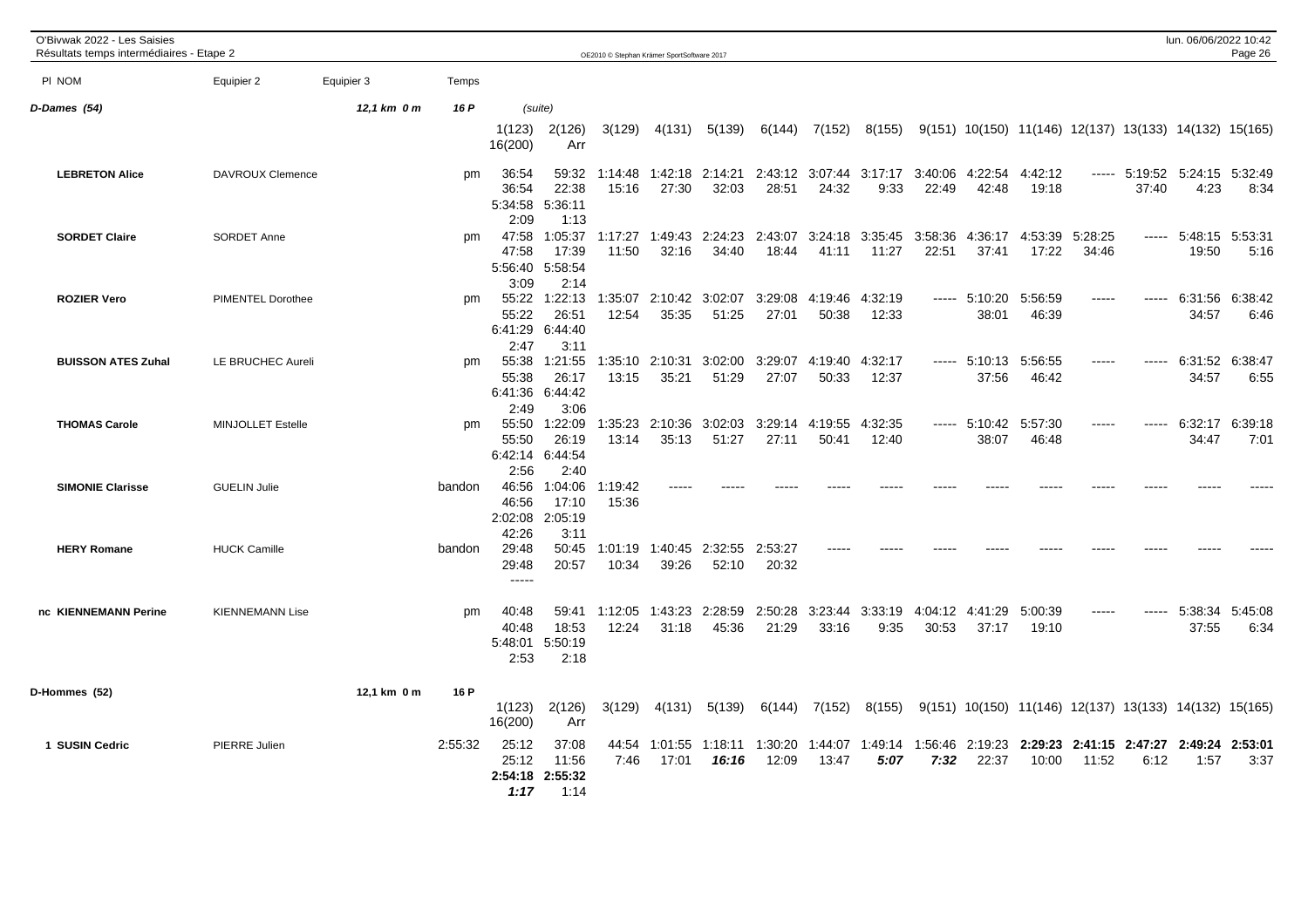| O'Bivwak 2022 - Les Saisies<br>Résultats temps intermédiaires - Etape 2 |                      |                     |         |                                   |                                           |                | OE2010 © Stephan Krämer SportSoftware 2017 |                                                                                                                |                  |                  |                         |                  |                  |                                                          |                  |                                 | lun. 06/06/2022 10:42 | Page 27         |
|-------------------------------------------------------------------------|----------------------|---------------------|---------|-----------------------------------|-------------------------------------------|----------------|--------------------------------------------|----------------------------------------------------------------------------------------------------------------|------------------|------------------|-------------------------|------------------|------------------|----------------------------------------------------------|------------------|---------------------------------|-----------------------|-----------------|
| PI NOM                                                                  | Equipier 2           | Equipier 3          | Temps   |                                   |                                           |                |                                            |                                                                                                                |                  |                  |                         |                  |                  |                                                          |                  |                                 |                       |                 |
| D-Hommes (52)                                                           |                      | 12,1 km 0 m         | 16 P    |                                   | (suite)                                   |                |                                            |                                                                                                                |                  |                  |                         |                  |                  |                                                          |                  |                                 |                       |                 |
|                                                                         |                      |                     |         | 1(123)<br>16(200)                 | 2(126)<br>Arr                             | 3(129)         | 4(131)                                     | 5(139)                                                                                                         | 6(144)           | 7(152)           | 8(155)                  |                  |                  | $9(151)$ 10(150) 11(146) 12(137) 13(133) 14(132) 15(165) |                  |                                 |                       |                 |
| 2 BEHRA Eric                                                            | <b>BEHRA Max</b>     |                     | 2:57:44 | 32:05<br>32:05<br>2:56:50<br>1:23 | 43:49<br>11:44<br>2:57:44<br>0:54         | 54:56<br>11:07 | 1:10:16<br>15:20                           | 1:29:00<br>18:44                                                                                               | 1:37:48<br>8:48  | 13:37            | 1:51:25 1:57:00<br>5:35 | 2:05:56<br>8:56  | 19:47            | 2:25:43 2:34:58 2:44:42 2:51:16 2:53:07<br>9:15          | 9:44             | 6:34                            | 1:51                  | 2:55:27<br>2:20 |
| 3 JOLLY Andy                                                            | ALLOT CAUCHARD       |                     | 3:02:08 | 23:37<br>23:37<br>3:01:15<br>1:36 | 36:07<br>12:30<br>3:02:08<br>0:53         | 43:02<br>6:55  | 1:00:24<br>17:22                           | 1:18:13<br>17:49                                                                                               | 1:28:36<br>10:23 | 1:40:47<br>12:11 | 1:46:10<br>5:23         | 1:54:26<br>8:16  | 2:16:05<br>21:39 | 2:38:48<br>22:43                                         | 2:49:35<br>10:47 | 2:55:21<br>5:46                 | 2:57:26<br>2:05       | 2:59:39<br>2:13 |
| 4 INIESTA Laurent                                                       | <b>BENOIT Jeremy</b> |                     | 3:02:58 | 17:39<br>17:39<br>3:02:06<br>1:37 | 27:16<br>9:37<br>3:02:58<br>0:52          | 35:30<br>8:14  | 57:26<br>21:56                             | 1:17:39<br>20:13                                                                                               | 1:29:47<br>12:08 | 1:46:10<br>16:23 | 1:52:01<br>5:51         | 2:00:16<br>8:15  | 2:25:50<br>25:34 | 2:36:43<br>10:53                                         | 2:49:27<br>12:44 | 2:55:44<br>6:17                 | 2:57:48<br>2:04       | 3:00:29<br>2:41 |
| 5 COURTIADE-VANIN Jules                                                 | DEVEAUX Gedeon       |                     | 3:09:32 | 22:33<br>22:33<br>3:08:43<br>1:19 | 33:52<br>11:19<br>3:09:32<br>0:49         | 43:29<br>9:37  | 1:08:49<br>25:20                           | 1:27:25<br>18:36                                                                                               | 1:36:49<br>9:24  | 1:52:01<br>15:12 | 1:57:54<br>5:53         | 2:06:35<br>8:41  | 21:20            | 2:27:55 2:47:11 2:59:03<br>19:16                         | 11:52            | 3:03:48<br>4:45                 | 3:05:24<br>1:36       | 3:07:24<br>2:00 |
| 6 JOLLY Frederic                                                        | <b>JOLLY Sylvain</b> |                     | 3:12:03 | 23:41<br>23:41<br>3:10:50<br>1:28 | 33:10<br>9:29<br>3:12:03<br>1:13          | 42:17<br>9:07  | 1:02:10<br>19:53                           | 1:23:39<br>21:29                                                                                               | 1:32:31<br>8:52  | 1:51:06<br>18:35 | 1:57:37<br>6:31         | 2:09:42<br>12:05 | 2:36:03<br>26:21 | 2:46:48<br>10:45                                         | 2:58:58<br>12:10 | 3:04:41<br>5:43                 | 3:06:54<br>2:13       | 3:09:22<br>2:28 |
| 7 SEVIN Adrien                                                          | <b>REMY Didier</b>   |                     | 3:14:26 | 22:16<br>22:16<br>3:13:26<br>1:31 | 33:19<br>11:03<br>3:14:26<br>1:00         | 41:56<br>8:37  | 1:05:23<br>23:27                           | 1:25:54<br>20:31                                                                                               | 1:34:19<br>8:25  | 1:53:03<br>18:44 | 1:59:16<br>6:13         | 2:09:51<br>10:35 | 2:36:44<br>26:53 | 2:46:40<br>9:56                                          | 2:59:19<br>12:39 | 3:06:55<br>7:36                 | 3:09:19<br>2:24       | 3:11:55<br>2:36 |
| 8 ROLIN Christophe                                                      | <b>ROLIN Jerome</b>  |                     | 3:16:44 | 28:27<br>28:27<br>3:15:44<br>1:31 | 43:14<br>14:47<br>3:16:44<br>1:00         | 52:16<br>9:02  | 1:12:35<br>20:19                           | 1:33:23<br>20:48                                                                                               | 1:42:18<br>8:55  | 1:56:43<br>14:25 | 2:03:06<br>6:23         | 2:15:40<br>12:34 | 2:40:19<br>24:39 | 2:50:20<br>10:01                                         | 3:02:56<br>12:36 | 3:09:20<br>6:24                 | 3:11:39<br>2:19       | 3:14:13<br>2:34 |
| 9 AMY Julien                                                            | <b>GAGET Eneric</b>  |                     | 3:17:57 | 30:59<br>30:59<br>3:16:47<br>1:29 | 43:31<br>12:32<br>3:17:57<br>1:10         | 52:12<br>8:41  | 1:12:28<br>20:16                           | 1:34:16<br>21:48                                                                                               | 1:43:14<br>8:58  | 2:00:26<br>17:12 | 2:05:43<br>5:17         | 2:15:24<br>9:41  | 2:40:22<br>24:58 | 2:51:13<br>10:51                                         | 3:04:09<br>12:56 | 3:10:04<br>5:55                 | 3:12:18<br>2:14       | 3:15:18<br>3:00 |
| <b>10 TOURBIER Vincent</b>                                              | POSSICH Guillaume    |                     | 3:19:25 | 29:55<br>29:55<br>3:18:27<br>1:40 | 39:42<br>9:47<br>3:19:25<br>0:58          | 48:55<br>9:13  | 1:09:25<br>20:30                           | 1:30:57<br>21:32                                                                                               | 1:39:54<br>8:57  | 14:30            | 1:54:24 2:02:18<br>7:54 | 2:12:27<br>10:09 | 2:40:55<br>28:28 | 2:52:01<br>11:06                                         | 13:01            | 3:05:02 3:11:38 3:13:54<br>6:36 | 2:16                  | 3:16:47<br>2:53 |
| 11 DOLLEANS Alexandre                                                   | LE GUEVELLOU Lilia   |                     | 3:24:02 | 23:59<br>23:59<br>1:49            | 34:06<br>10:07<br>3:22:40 3:24:02<br>1:22 | 8:01           | 22:00                                      | 42:07 1:04:07 1:28:04 1:40:50 1:55:55 2:04:02 2:13:26 2:39:48 2:52:02 3:08:23 3:14:46 3:17:30 3:20:51<br>23:57 | 12:46            | 15:05            | 8:07                    |                  | 9:24 26:22       | 12:14                                                    | 16:21            | 6:23                            | 2:44                  | 3:21            |
| <b>12 CHIERICI Piero</b>                                                | <b>DEBAT Pascal</b>  | <b>DEBAT Pascal</b> | 3:31:56 | 26:11<br>26:11<br>1:22            | 52:25<br>26:14<br>3:30:49 3:31:56<br>1:07 |                | 7:10 20:17                                 | 59:35 1:19:52 1:42:23 1:50:09 2:07:11 2:14:15 2:23:13 2:49:51 3:02:46 3:17:33 3:24:33 3:26:51 3:29:27<br>22:31 | 7:46             | 17:02            | 7:04                    |                  | 8:58 26:38       | 12:55                                                    | 14:47            | 7:00                            | 2:18                  | 2:36            |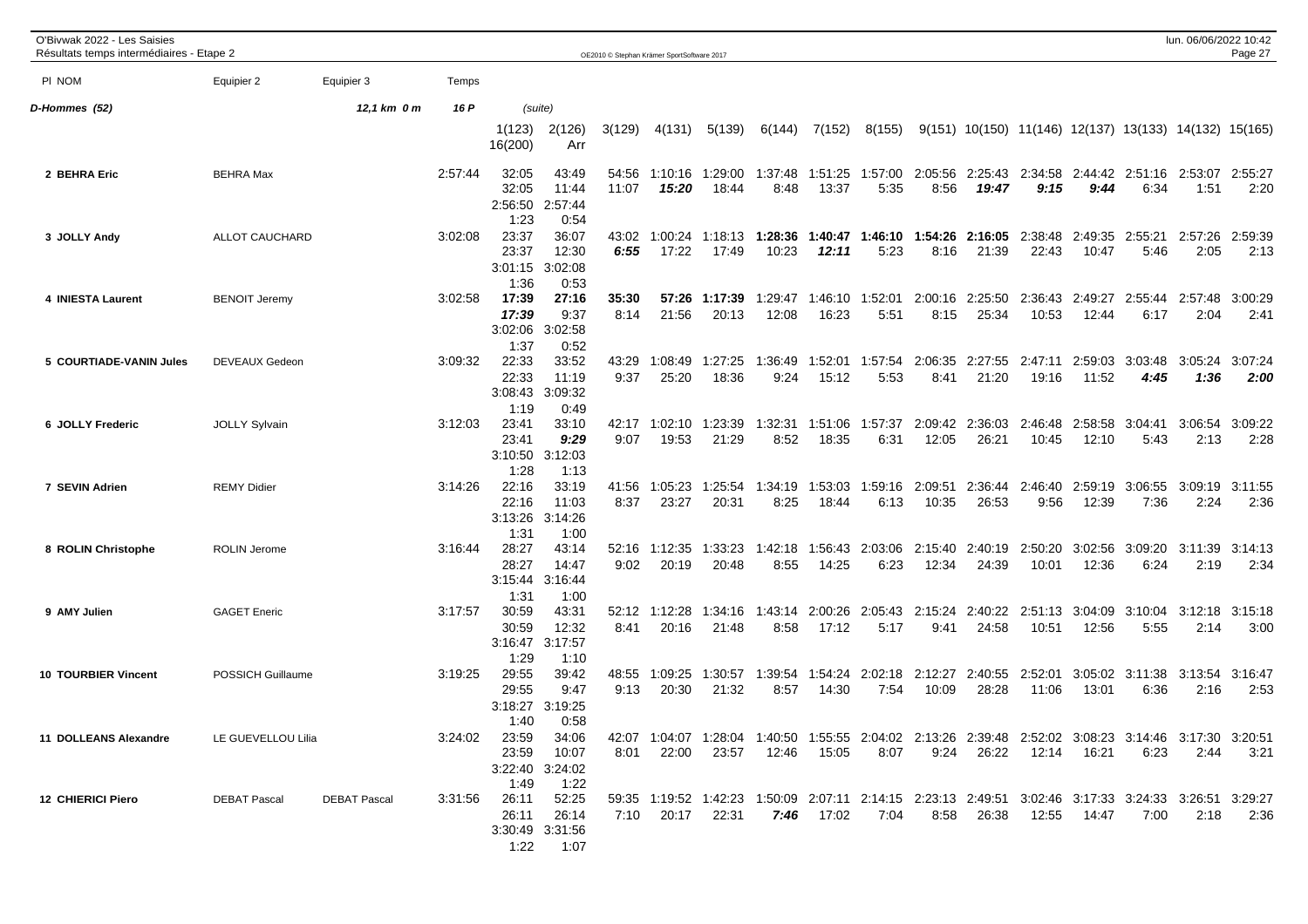| O'Bivwak 2022 - Les Saisies<br>Résultats temps intermédiaires - Etape 2 |                          |             |         |                                   |                                           |                | OE2010 © Stephan Krämer SportSoftware 2017 |                  |                  |                  |                                         |                          |                  |                  |                  |                         | lun. 06/06/2022 10:42                                                                                                 | Page 28         |
|-------------------------------------------------------------------------|--------------------------|-------------|---------|-----------------------------------|-------------------------------------------|----------------|--------------------------------------------|------------------|------------------|------------------|-----------------------------------------|--------------------------|------------------|------------------|------------------|-------------------------|-----------------------------------------------------------------------------------------------------------------------|-----------------|
| PI NOM                                                                  | Equipier 2               | Equipier 3  | Temps   |                                   |                                           |                |                                            |                  |                  |                  |                                         |                          |                  |                  |                  |                         |                                                                                                                       |                 |
| D-Hommes (52)                                                           |                          | 12,1 km 0 m | 16 P    |                                   | (suite)                                   |                |                                            |                  |                  |                  |                                         |                          |                  |                  |                  |                         |                                                                                                                       |                 |
|                                                                         |                          |             |         | 1(123)<br>16(200)                 | 2(126)<br>Arr                             | 3(129)         | 4(131)                                     | 5(139)           | 6(144)           | 7(152)           | 8(155)                                  |                          |                  |                  |                  |                         | 9(151) 10(150) 11(146) 12(137) 13(133) 14(132) 15(165)                                                                |                 |
| <b>13 DELAUNAY Antoine</b>                                              | <b>TURIN Arnaud</b>      |             | 3:32:00 | 26:09<br>26:09<br>3:30:56<br>1:24 | 39:12<br>13:03<br>3:32:00<br>1:04         | 49:21<br>10:09 | 1:09:16<br>19:55                           | 1:31:27<br>22:11 | 1:52:03<br>20:36 | 17:25            | 2:09:28 2:15:45 2:25:54 2:49:54<br>6:17 | 10:09                    | 24:00            | 12:49            | 14:35            | 7:19                    | 3:02:43 3:17:18 3:24:37 3:26:45<br>2:08                                                                               | 3:29:32<br>2:47 |
| <b>14 MAILLOCHEAU Vincent</b>                                           | MAILLOCHEAU Core         |             | 3:35:20 | 26:11<br>26:11<br>3:34:26<br>1:29 | 45:38<br>19:27<br>3:35:20<br>0:54         | 54:11<br>8:33  | 1:13:15<br>19:04                           | 1:35:06<br>21:51 | 1:49:43<br>14:37 | 2:08:46<br>19:03 | 12:26                                   | 2:21:12 2:31:15<br>10:03 | 2:56:59<br>25:44 | 3:08:55<br>11:56 | 3:21:37<br>12:42 | 3:27:51<br>6:14         | 3:30:17<br>2:26                                                                                                       | 3:32:57<br>2:40 |
| 15 DALENS Guillaume                                                     | <b>BONNAUD Bertrand</b>  |             | 3:38:46 | 24:35<br>24:35<br>3:37:34<br>1:54 | 41:15<br>16:40<br>3:38:46<br>1:12         | 51:24<br>10:09 | 1:11:08<br>19:44                           | 1:42:35<br>31:27 | 1:52:54<br>10:19 | 2:09:29<br>16:35 | 2:16:21<br>6:52                         | 2:27:03<br>10:42         | 2:55:26<br>28:23 | 3:07:02<br>11:36 | 3:20:35<br>13:33 | 3:29:36<br>9:01         | 3:32:11<br>2:35                                                                                                       | 3:35:40<br>3:29 |
| 16 FOURNEL Sebastien                                                    | <b>PERRET Olivier</b>    |             | 3:48:54 | 32:39<br>32:39<br>3:47:43<br>1:49 | 45:31<br>12:52<br>3:48:54<br>1:11         | 55:07<br>9:36  | 1:17:24<br>22:17                           | 1:43:27<br>26:03 | 1:53:37<br>10:10 | 16:41            | 2:10:18 2:19:33<br>9:15                 | 2:28:38<br>9:05          | 2:55:07<br>26:29 | 3:08:23<br>13:16 | 3:31:25<br>23:02 | 3:38:31<br>7:06         | 3:41:05<br>2:34                                                                                                       | 3:45:54<br>4:49 |
| <b>17 LLONCH Guillaume</b>                                              | <b>ROUSTAN Boris</b>     |             | 3:49:21 | 29:35<br>29:35<br>1:38            | 43:53<br>14:18<br>3:48:22 3:49:21<br>0:59 | 55:33<br>11:40 | 1:17:53<br>22:20                           | 1:39:32<br>21:39 | 1:53:44<br>14:12 | 2:14:42<br>20:58 | 2:22:58<br>8:16                         | 2:36:08<br>13:10         | 3:02:26<br>26:18 | 3:15:24<br>12:58 | 3:31:02<br>15:38 | 3:39:57<br>8:55         | 3:43:11<br>3:14                                                                                                       | 3:46:44<br>3:33 |
| 18 VERDEIL Olivier                                                      | <b>VERDEIL Tom</b>       |             | 3:52:40 | 30:55<br>30:55<br>1:29            | 46:14<br>15:19<br>3:51:31 3:52:40<br>1:09 | 54:59<br>8:45  | 1:15:14<br>20:15                           | 1:38:40<br>23:26 | 1:54:25<br>15:45 | 2:12:08<br>17:43 | 2:19:01<br>6:53                         | 2:30:08<br>11:07         | 2:58:47<br>28:39 | 3:11:18<br>12:31 | 3:37:30<br>26:12 | 3:44:21<br>6:51         | 3:47:01<br>2:40                                                                                                       | 3:50:02<br>3:01 |
| 19 ANSEL Theo                                                           | <b>COPPEE Fabien</b>     |             | 3:54:32 | 26:22<br>26:22<br>3:53:44<br>1:20 | 44:07<br>17:45<br>3:54:32<br>0:48         | 54:47<br>10:40 | 1:18:00<br>23:13                           | 1:45:00<br>27:00 | 2:08:06<br>23:06 | 2:32:40<br>24:34 | 2:37:55<br>5:15                         | 2:47:59<br>10:04         | 3:11:43<br>23:44 | 3:25:09<br>13:26 | 15:23            | 3:40:32 3:47:26<br>6:54 | 3:49:38<br>2:12                                                                                                       | 3:52:24<br>2:46 |
| 20 MARTY Sylvain                                                        | <b>MARTY Virgile</b>     |             | 3:55:05 | 33:59<br>33:59<br>3:54:09<br>1:27 | 51:12<br>17:13<br>3:55:05<br>0:56         | 59:29<br>8:17  | 1:19:44<br>20:15                           | 1:43:01<br>23:17 | 1:58:28<br>15:27 | 2:20:23<br>21:55 | 2:31:12<br>10:49                        | 2:41:58<br>10:46         | 3:09:34<br>27:36 | 3:23:38<br>14:04 | 3:39:46<br>16:08 | 3:47:21<br>7:35         | 3:49:22<br>2:01                                                                                                       | 3:52:42<br>3:20 |
| 21 JULIEN Remy                                                          | <b>BOITEAU Pierre-Em</b> |             | 4:01:58 | 35:09<br>35:09<br>4:00:31<br>1:49 | 49:47<br>14:38<br>4:01:58<br>1:27         | 59:08<br>9:21  | 1:20:55<br>21:47                           | 1:44:29<br>23:34 | 2:01:50<br>17:21 | 19:38            | 2:21:28 2:29:17<br>7:49                 | 2:41:13<br>11:56         | 3:11:34<br>30:21 | 3:25:59<br>14:25 | 3:42:31<br>16:32 | 3:52:37<br>10:06        | 3:55:04<br>2:27                                                                                                       | 3:58:42<br>3:38 |
| 22 VINCENT Martin                                                       | <b>GIRAUD Constant</b>   |             |         | 4:04:34 37:34<br>37:34<br>1:55    | 13:17<br>4:03:28 4:04:34<br>1:06          | 12:52          | 25:34                                      | 24:26            | 15:51            | 21:23            |                                         | 7:02  13:40  29:06       |                  |                  | 11:14  14:10     | 9:46                    | 50:51 1:03:43 1:29:17 1:53:43 2:09:34 2:30:57 2:37:59 2:51:39 3:20:45 3:31:59 3:46:09 3:55:55 3:58:01 4:01:33<br>2:06 | 3:32            |
| 23 DAUTREY Thomas                                                       | <b>BAYET Jean-Denis</b>  |             |         | 4:16:02 35:46<br>35:46<br>1:34    | 50:03<br>14:17<br>4:14:56 4:16:02<br>1:06 | 9:53           | 23:31                                      | 25:59            | 23:35            | 20:56            | 7:49                                    | 13:11                    | 27:53            | 23:09            | 14:12            | 7:18                    | 59:56 1:23:27 1:49:26 2:13:01 2:33:57 2:41:46 2:54:57 3:22:50 3:45:59 4:00:11 4:07:29 4:10:19 4:13:22<br>2:50         | 3:03            |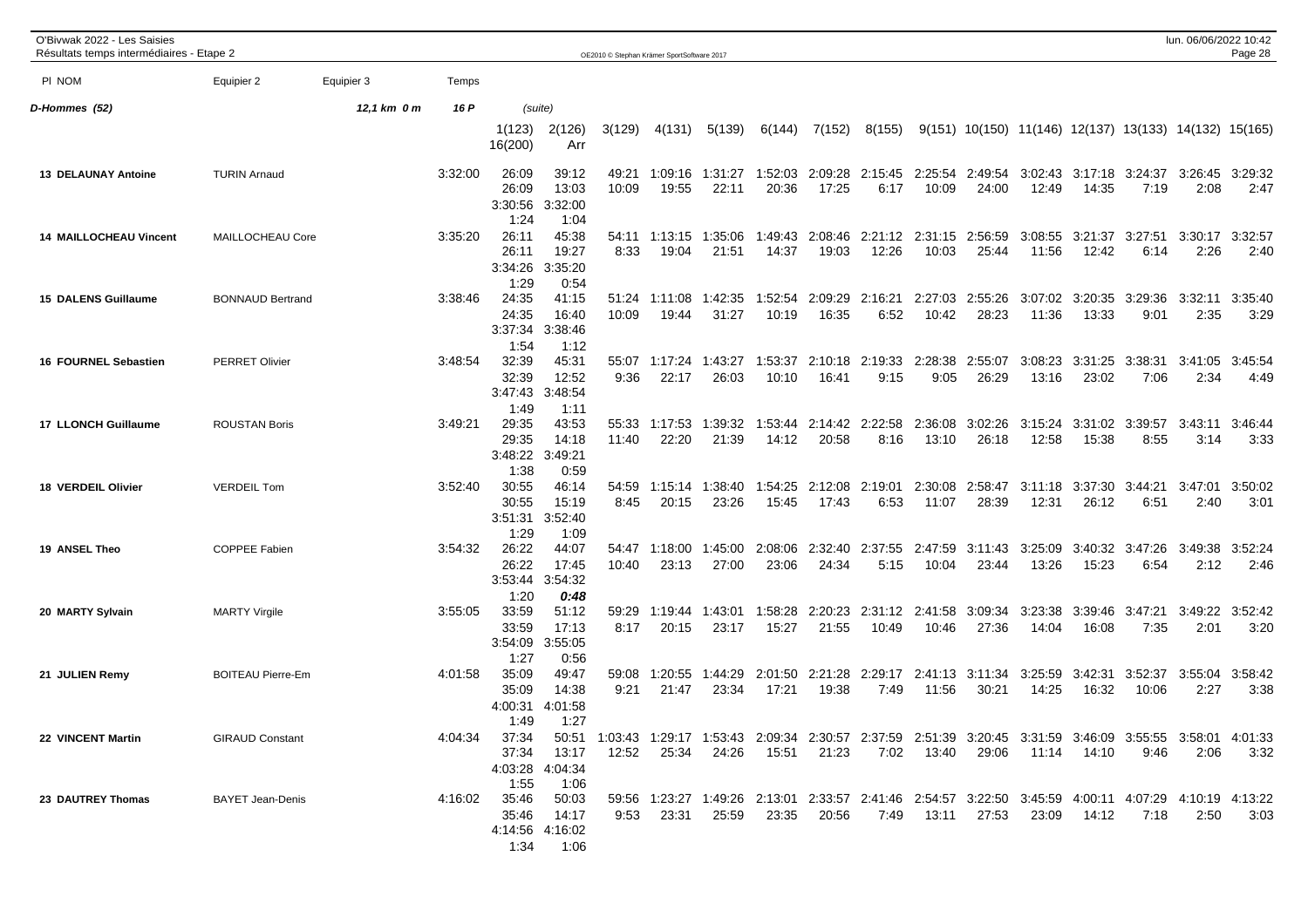| O'Bivwak 2022 - Les Saisies<br>Résultats temps intermédiaires - Etape 2 |                          |             |         |                                   |                                             |                  | OE2010 C Stephan Krämer SportSoftware 2017 |                                                                                                                                |                  |                  |                         |                  |                  |                  |                          |                  | lun. 06/06/2022 10:42                                    | Page 29         |
|-------------------------------------------------------------------------|--------------------------|-------------|---------|-----------------------------------|---------------------------------------------|------------------|--------------------------------------------|--------------------------------------------------------------------------------------------------------------------------------|------------------|------------------|-------------------------|------------------|------------------|------------------|--------------------------|------------------|----------------------------------------------------------|-----------------|
| PI NOM                                                                  | Equipier 2               | Equipier 3  | Temps   |                                   |                                             |                  |                                            |                                                                                                                                |                  |                  |                         |                  |                  |                  |                          |                  |                                                          |                 |
| D-Hommes (52)                                                           |                          | 12,1 km 0 m | 16 P    |                                   | (suite)                                     |                  |                                            |                                                                                                                                |                  |                  |                         |                  |                  |                  |                          |                  |                                                          |                 |
|                                                                         |                          |             |         | 1(123)<br>16(200)                 | 2(126)<br>Arr                               | 3(129)           | 4(131)                                     | 5(139)                                                                                                                         | 6(144)           | 7(152)           | 8(155)                  |                  |                  |                  |                          |                  | $9(151)$ 10(150) 11(146) 12(137) 13(133) 14(132) 15(165) |                 |
| 24 FUCHS Jean-Francois                                                  | <b>DELMAS Christian</b>  |             | 4:16:50 | 35:40<br>35:40<br>4:15:39<br>1:59 | 49:30<br>13:50<br>4:16:50<br>1:11           | 1:01:43<br>12:13 | 23:30                                      | 1:25:13 1:51:02<br>25:49                                                                                                       | 2:06:58<br>15:56 | 19:32            | 2:26:30 2:34:51<br>8:21 | 2:46:46<br>11:55 | 3:19:08<br>32:22 | 14:09            | 3:33:17 3:56:03<br>22:46 | 4:07:21<br>11:18 | 4:10:30 4:13:40<br>3:09                                  | 3:10            |
| 25 POULAIN Thomas                                                       | <b>RAYBAUD Vincent</b>   |             | 4:19:45 | 41:23<br>41:23<br>1:35            | 58:29<br>17:06<br>4:18:47 4:19:45<br>0:58   | 1:08:28<br>9:59  | 1:31:55<br>23:27                           | 1:55:59<br>24:04                                                                                                               | 2:12:11<br>16:12 | 2:32:14<br>20:03 | 2:41:08<br>8:54         | 2:50:36<br>9:28  | 3:19:28<br>28:52 | 3:33:59<br>14:31 | 4:04:17<br>30:18         | 4:10:59<br>6:42  | 4:13:47<br>2:48                                          | 4:17:12<br>3:25 |
| 26 FEAU Stephane                                                        | <b>BOURMAULT Vincent</b> |             | 4:26:27 | 30:49<br>30:49<br>4:25:06<br>1:57 | 44:59<br>14:10<br>4:26:27<br>1:21           | 58:45<br>13:46   | 1:26:07<br>27:22                           | 1:53:40<br>27:33                                                                                                               | 2:08:59<br>15:19 | 2:28:25<br>19:26 | 2:38:02<br>9:37         | 2:53:12<br>15:10 | 3:31:16<br>38:04 | 3:46:35<br>15:19 | 4:07:19<br>20:44         | 4:16:36<br>9:17  | 4:19:36<br>3:00                                          | 4:23:09<br>3:33 |
| 27 ADAM Olivier                                                         | <b>ADAM Michael</b>      |             | 4:29:59 | 30:33<br>30:33<br>4:28:53<br>1:35 | 45:39<br>15:06<br>4:29:59<br>1:06           | 1:00:28<br>14:49 | 1:27:17<br>26:49                           | 2:04:29<br>37:12                                                                                                               | 2:19:27<br>14:58 | 21:52            | 2:41:19 2:49:28<br>8:09 | 3:04:17<br>14:49 | 3:40:58<br>36:41 | 3:55:32<br>14:34 | 4:11:28<br>15:56         | 4:20:44<br>9:16  | 4:23:38<br>2:54                                          | 4:27:18<br>3:40 |
| 28 ANSEL Pascal                                                         | <b>MICHELOT Laurent</b>  |             | 4:37:08 | 33:12<br>33:12<br>4:36:06<br>1:53 | 1:00:57<br>27:45<br>4:37:08<br>1:02         | 1:13:25<br>12:28 | 1:37:56<br>24:31                           | 2:05:59<br>28:03                                                                                                               | 2:21:48<br>15:49 | 2:43:45<br>21:57 | 3:00:33<br>16:48        | 3:10:52<br>10:19 | 3:46:01<br>35:09 | 4:00:21<br>14:20 | 4:18:49<br>18:28         | 4:27:42<br>8:53  | 4:30:43<br>3:01                                          | 4:34:13<br>3:30 |
| 29 COPPEE Vincent                                                       | <b>BREDOW Christophe</b> |             | 4:37:36 | 33:09<br>33:09<br>1:45            | 1:00:51<br>27:42<br>4:36:18 4:37:36<br>1:18 | 1:13:44<br>12:53 | 1:38:01<br>24:17                           | 2:06:19<br>28:18                                                                                                               | 2:21:51<br>15:32 | 2:43:55<br>22:04 | 3:00:41<br>16:46        | 3:11:00<br>10:19 | 3:46:22<br>35:22 | 4:01:18<br>14:56 | 4:18:53<br>17:35         | 4:27:48<br>8:55  | 4:30:50<br>3:02                                          | 4:34:33<br>3:43 |
| 30 IMBAUD Romain                                                        | <b>IMBAUD Nathanael</b>  |             | 4:49:08 | 33:41<br>33:41<br>4:48:06<br>1:45 | 1:00:27<br>26:46<br>4:49:08<br>1:02         | 1:12:18<br>11:51 | 1:38:28<br>26:10                           | 2:06:05<br>27:37                                                                                                               | 2:21:46<br>15:41 | 2:42:25<br>20:39 | 2:52:59<br>10:34        | 3:10:05<br>17:06 | 3:45:51<br>35:46 | 4:01:57<br>16:06 | 4:24:23<br>22:26         | 4:37:58<br>13:35 | 4:41:48<br>3:50                                          | 4:46:21<br>4:33 |
| 31 FOURNIER Christian                                                   | <b>DELOS Baptiste</b>    |             | 4:49:15 | 57:13<br>57:13<br>4:48:13<br>1:43 | 1:23:44<br>26:31<br>4:49:15<br>1:02         | 1:33:19<br>9:35  | 1:57:50<br>24:31                           | 2:26:41<br>28:51                                                                                                               | 2:37:44<br>11:03 | 3:06:59<br>29:15 | 3:15:38<br>8:39         | 3:29:35<br>13:57 | 3:56:07<br>26:32 | 4:10:09<br>14:02 | 4:27:04<br>16:55         | 4:38:40<br>11:36 | 4:42:36<br>3:56                                          | 4:46:30<br>3:54 |
| 32 PELLE Sebastien                                                      | PELLE Hugo               |             | 4:49:31 | 41:36<br>41:36<br>4:48:04<br>1:56 | 1:00:25<br>18:49<br>4:49:31<br>1:27         | 1:12:21<br>11:56 | 1:38:15<br>25:54                           | 2:06:22<br>28:07                                                                                                               | 2:21:45<br>15:23 | 2:42:28<br>20:43 | 2:53:08<br>10:40        | 3:09:48<br>16:40 | 3:45:48<br>36:00 | 4:01:53<br>16:05 | 4:24:30<br>22:37         | 4:37:51<br>13:21 | 4:41:43<br>3:52                                          | 4:46:08<br>4:25 |
| 33 DEGRAND Nicolas                                                      | DEGRAND Jean-Bap         |             | 4:49:35 | 47:48<br>1:35                     | 20:30<br>4:48:23 4:49:35<br>1:12            | 9:25             | 26:59                                      | 47:48 1:08:18 1:17:43 1:44:42 2:15:24 2:27:43 2:51:08 2:59:57 3:13:01 3:48:20 4:03:32 4:25:06 4:38:28 4:41:09 4:46:48<br>30:42 | 12:19            | 23:25            | 8:49                    | 13:04            | 35:19            | 15:12            |                          | 21:34 13:22      | 2:41                                                     | 5:39            |
| 34 MICHEL Arnaud                                                        | <b>PANIER Stephane</b>   |             | 4:52:31 | 55:02<br>2:02                     | 12:27<br>4:50:55 4:52:31<br>1:36            | 11:43            | 23:52                                      | 55:02 1:07:29 1:19:12 1:43:04 2:09:45 2:21:43 2:48:05 2:56:41 3:10:08 3:40:46 3:56:11 4:29:23 4:40:34 4:44:36 4:48:53<br>26:41 | 11:58            | 26:22            | 8:36                    | 13:27            | 30:38            | 15:25            | 33:12                    | 11:11            | 4:02                                                     | 4:17            |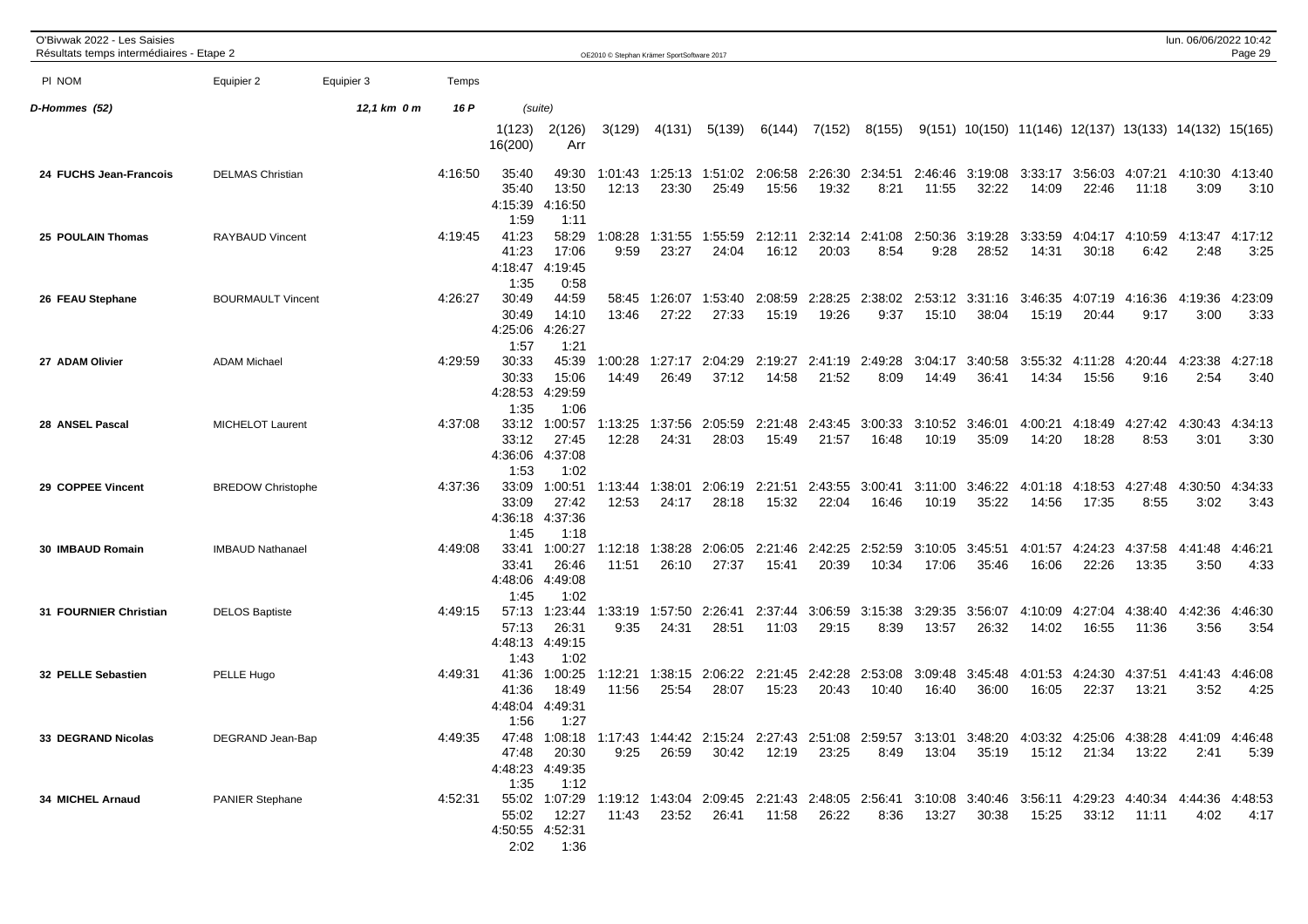| O'Bivwak 2022 - Les Saisies<br>Résultats temps intermédiaires - Etape 2 |                         |             |         |                                           |                                             | OE2010 © Stephan Krämer SportSoftware 2017 |                  |                  |                          |                  |                          |                  |                  |                                                        |                  |                                  | lun. 06/06/2022 10:42 | Page 30         |
|-------------------------------------------------------------------------|-------------------------|-------------|---------|-------------------------------------------|---------------------------------------------|--------------------------------------------|------------------|------------------|--------------------------|------------------|--------------------------|------------------|------------------|--------------------------------------------------------|------------------|----------------------------------|-----------------------|-----------------|
| PI NOM                                                                  | Equipier 2              | Equipier 3  | Temps   |                                           |                                             |                                            |                  |                  |                          |                  |                          |                  |                  |                                                        |                  |                                  |                       |                 |
| D-Hommes (52)                                                           |                         | 12,1 km 0 m | 16 P    |                                           | (suite)                                     |                                            |                  |                  |                          |                  |                          |                  |                  |                                                        |                  |                                  |                       |                 |
|                                                                         |                         |             |         | 1(123)<br>16(200)                         | 2(126)<br>Arr                               | 3(129)                                     | 4(131)           | 5(139)           | 6(144)                   | 7(152)           | 8(155)                   |                  |                  | 9(151) 10(150) 11(146) 12(137) 13(133) 14(132) 15(165) |                  |                                  |                       |                 |
| 35 PECAL Franck                                                         | <b>PECAL Mathieu</b>    |             | 4:55:17 | 36:09<br>36:09<br>1:17                    | 50:55<br>14:46<br>4:54:04 4:55:17<br>1:13   | 1:00:58<br>10:03                           | 1:32:24<br>31:26 | 2:01:58<br>29:34 | 2:30:03<br>28:05         | 2:55:20<br>25:17 | 3:04:41<br>9:21          | 3:21:39<br>16:58 | 3:56:31<br>34:52 | 4:13:21<br>16:50                                       | 4:35:41<br>22:20 | 4:45:30<br>9:49                  | 4:49:00<br>3:30       | 4:52:47<br>3:47 |
| 36 HERAUT Alain                                                         | <b>GESSEN Nicolas</b>   |             | 4:57:39 | 40:33<br>40:33<br>4:55:38<br>2:02         | 58:12<br>17:39<br>4:57:39<br>2:01           | 1:10:02<br>11:50                           | 1:36:10<br>26:08 | 2:07:25<br>31:15 | 2:23:18<br>15:53         | 2:46:26<br>23:08 | 2:57:06<br>10:40         | 3:14:54<br>17:48 | 3:58:34<br>43:40 | 4:15:22<br>16:48                                       | 4:34:16<br>18:54 | 4:44:09<br>9:53                  | 4:48:39<br>4:30       | 4:53:36<br>4:57 |
| 37 MANGAS Jose                                                          | <b>JOSE David</b>       |             | 5:27:53 | 38:44<br>38:44<br>5:26:31<br>1:37         | 54:02<br>15:18<br>5:27:53<br>1:22           | 1:06:42<br>12:40                           | 1:35:36<br>28:54 | 2:16:38<br>41:02 | 2:36:24<br>19:46         | 3:02:36<br>26:12 | 3:18:53<br>16:17         | 3:38:21<br>19:28 | 4:17:03<br>38:42 | 4:35:06<br>18:03                                       | 4:54:11<br>19:05 | 5:15:01<br>20:50                 | 5:20:56<br>5:55       | 5:24:54<br>3:58 |
| 38 MORVAN Fabien                                                        | LOISEAU Romain          |             | 5:30:31 | 47:14<br>47:14<br>5:28:26 5:30:31<br>1:53 | 1:05:52<br>18:38<br>2:05                    | 1:19:33<br>13:41                           | 1:56:44<br>37:11 | 2:54:19<br>57:35 | 3:11:40<br>17:21         | 3:37:47<br>26:07 | 3:46:38<br>8:51          | 3:58:32<br>11:54 | 4:24:27<br>25:55 | 4:41:25<br>16:58                                       | 5:10:28<br>29:03 | 5:19:47<br>9:19                  | 5:22:55<br>3:08       | 5:26:33<br>3:38 |
| 39 BROCHET Jeremy                                                       | <b>MEUNIER Romain</b>   |             | 5:58:15 | 47:29<br>47:29<br>2:32                    | 1:04:36<br>17:07<br>5:55:57 5:58:15<br>2:18 | 1:15:20<br>10:44                           | 1:42:51<br>27:31 | 32:21            | 2:15:12 2:38:32<br>23:20 | 3:13:54<br>35:22 | 3:31:17<br>17:23         | 3:59:34<br>28:17 | 4:39:01<br>39:27 | 4:57:43<br>18:42                                       | 5:28:43<br>31:00 | 5:42:32<br>13:49                 | 5:47:59<br>5:27       | 5:53:25<br>5:26 |
| <b>40 POINAS Nicolas</b>                                                | POINAS Noah             |             | 5:58:31 | 51:39<br>51:39<br>5:56:16 5:58:31<br>2:49 | 1:07:35<br>15:56<br>2:15                    | 1:31:04<br>23:29                           | 1:57:37<br>26:33 | 2:37:05<br>39:28 | 2:55:04<br>17:59         | 3:20:23<br>25:19 | 3:32:02<br>11:39         | 3:59:08<br>27:06 | 4:37:40<br>38:32 | 4:55:58<br>18:18                                       | 5:28:45<br>32:47 | 5:42:36<br>13:51                 | 5:48:06<br>5:30       | 5:53:27<br>5:21 |
| 41 DESBIOLLES Thibaud                                                   | <b>PATTY Remy</b>       |             | 6:06:04 | 57:22<br>57:22<br>6:04:07<br>2:34         | 1:16:47<br>19:25<br>6:06:04<br>1:57         | 1:35:52<br>19:05                           | 2:05:40<br>29:48 | 2:44:22<br>38:42 | 3:02:07<br>17:45         | 3:31:52<br>29:45 | 3:42:47<br>10:55         | 4:08:17<br>25:30 | 4:54:08<br>45:51 | 5:17:27<br>23:19                                       | 5:37:46<br>20:19 | 5:50:38<br>12:52                 | 5:55:55<br>5:17       | 6:01:33<br>5:38 |
| 42 PALLUY Thierry                                                       | <b>MARTINEZ Jerome</b>  |             | 6:11:08 | 43:09<br>43:09<br>6:09:07<br>2:31         | 1:02:22<br>19:13<br>6:11:08<br>2:01         | 1:18:32<br>16:10                           | 2:05:38<br>47:06 | 2:41:27<br>35:49 | 3:05:01<br>23:34         | 3:34:22<br>29:21 | 3:47:11<br>12:49         | 4:09:10<br>21:59 | 4:48:07<br>38:57 | 5:10:59<br>22:52                                       | 5:38:50<br>27:51 | 5:56:05<br>17:15                 | 6:01:16<br>5:11       | 6:06:36<br>5:20 |
| <b>43 MORVAN Martial</b>                                                | POULAIN Dominique       |             | 6:13:58 | 47:45<br>47:45<br>6:11:31 6:13:58<br>2:32 | 1:06:46<br>19:01<br>2:27                    | 1:19:24<br>12:38                           | 2:02:56<br>43:32 | 2:59:00<br>56:04 | 3:20:17<br>21:17         | 3:47:50<br>27:33 | 3:56:17<br>8:27          | 4:11:08<br>14:51 | 4:52:38<br>41:30 | 5:18:31<br>25:53                                       | 5:41:44<br>23:13 | 5:58:24 6:03:20<br>16:40         | 4:56                  | 6:08:59<br>5:39 |
| 44 HOYAU Christophe                                                     | <b>SCHNEIDER Stepha</b> |             | 6:28:45 | 52:09<br>52:09<br>6:26:32 6:28:45<br>3:09 | 1:13:46<br>21:37<br>2:13                    | 1:25:36<br>11:50                           | 2:00:29<br>34:53 | 2:46:27<br>45:58 | 3:07:09<br>20:42         | 32:54            | 3:40:03 3:51:37<br>11:34 | 4:17:06<br>25:29 | 4:59:41<br>42:35 | 5:21:48<br>22:07                                       | 37:16            | 5:59:04 6:13:02 6:17:56<br>13:58 | 4:54                  | 6:23:23<br>5:27 |
| <b>44 DEZILES Laurent</b>                                               | <b>DEZILES</b> Antoine  |             | 6:28:45 | 52:01<br>52:01                            | 1:13:40<br>21:39<br>6:26:29 6:28:45         | 1:25:41<br>12:01                           | 2:00:28<br>34:47 | 2:47:22<br>46:54 | 3:07:18<br>19:56         | 3:39:51<br>32:33 | 3:56:24<br>16:33         | 4:17:10<br>20:46 | 4:59:48<br>42:38 | 5:21:43<br>21:55                                       | 5:58:51<br>37:08 | 6:13:00<br>14:09                 | 6:17:54<br>4:54       | 6:23:19<br>5:25 |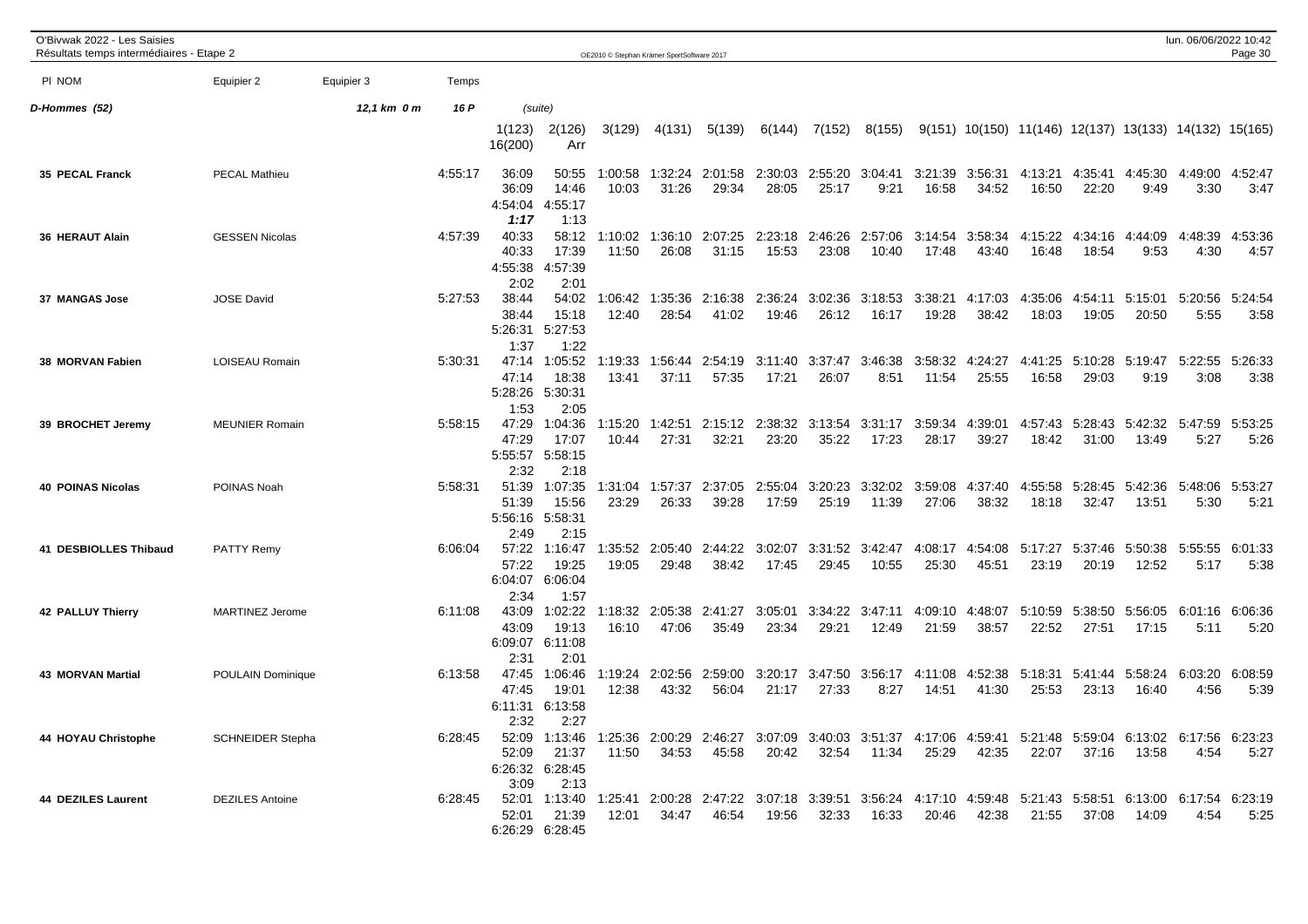| O'Bivwak 2022 - Les Saisies<br>Résultats temps intermédiaires - Etape 2 |                           |             |         |                                                   |                                                      |                  | OE2010 © Stephan Krämer SportSoftware 2017 |                  |                  |                  |                 |                  |                  |                          |                  |                  | lun. 06/06/2022 10:42                                           | Page 31         |
|-------------------------------------------------------------------------|---------------------------|-------------|---------|---------------------------------------------------|------------------------------------------------------|------------------|--------------------------------------------|------------------|------------------|------------------|-----------------|------------------|------------------|--------------------------|------------------|------------------|-----------------------------------------------------------------|-----------------|
| PI NOM                                                                  | Equipier 2                | Equipier 3  | Temps   |                                                   |                                                      |                  |                                            |                  |                  |                  |                 |                  |                  |                          |                  |                  |                                                                 |                 |
| D-Hommes (52)                                                           |                           | 12,1 km 0 m | 16 P    | 1(123)<br>16(200)                                 | (suite)<br>2(126)<br>Arr                             | 3(129)           | 4(131)                                     | 5(139)           | 6(144)           | 7(152)           | 8(155)          |                  |                  |                          |                  |                  | $9(151)$ 10(150) 11(146) 12(137) 13(133) 14(132) 15(165)        |                 |
| <b>LEBLANC Antoine</b>                                                  | MORENDIERE Seba           |             | pm      | 3:10<br>50:38<br>50:38<br>4:23:39                 | 2:16<br>1:07:33<br>16:55<br>4:25:38                  |                  | ----- 1:54:47<br>47:14                     | 2:37:01<br>42:14 | 2:55:02<br>18:01 | -----            |                 | -----            | 24:40            | 3:19:42 3:36:48<br>17:06 | 4:00:29<br>23:41 | 4:11:00<br>10:31 | 4:15:48<br>4:48                                                 | 4:21:09<br>5:21 |
| <b>DENOUAL Quentin</b>                                                  | <b>CAROFF Antoine</b>     |             | pm      | 2:30<br>41:10<br>41:10<br>5:48:43 5:50:58<br>3:22 | 1:59<br>59:30<br>18:20<br>2:15                       | 1:11:57<br>12:27 | 1:44:49<br>32:52                           | 2:29:33<br>44:44 | 2:50:47<br>21:14 | 3:23:49<br>33:02 | 3:33:29<br>9:40 | 4:04:38<br>31:09 | 4:41:35<br>36:57 | 5:00:45<br>19:10         | $- - - - -$      | -----            | 5:38:48 5:45:21<br>38:03                                        | 6:33            |
| <b>BIDET Sylvain</b>                                                    | <b>ALLA David</b>         |             | pm      | -----                                             |                                                      |                  |                                            |                  |                  |                  |                 |                  |                  |                          |                  |                  |                                                                 |                 |
| <b>TISSOT Andre</b>                                                     | ROSSI Elia                |             | bandon  | -----<br>1:52:18 1:54:40                          | 37:28<br>37:28                                       | 53:20<br>15:52   |                                            |                  |                  |                  |                 |                  |                  |                          | -----            | 1:38:41<br>45:21 | 1:43:25<br>4:44                                                 | 1:48:59<br>5:34 |
| <b>TENEV Preslav</b>                                                    | <b>ALLOU Adrien</b>       |             | bandon  | 3:19<br>47:39<br>47:39                            | 2:22<br>1:04:41<br>17:02<br>$--- 2:23:15$<br>1:05:56 | 1:17:19<br>12:38 |                                            |                  |                  |                  |                 |                  |                  |                          |                  |                  |                                                                 |                 |
| <b>MADRIGNAC Yannick</b>                                                | <b>BRUNET Alexis</b>      |             | bandon  | 32:30<br>32:30<br>3:00:10<br>1:52                 | 47:12<br>14:42<br>3:01:33<br>1:23                    | 10:59            | 58:11 1:28:17<br>30:06                     | 2:05:09<br>36:52 | 2:24:46<br>19:37 | -----            |                 |                  |                  | -----                    | 2:38:17<br>13:31 | 2:50:27<br>12:10 | 2:54:36<br>4:09                                                 | 2:58:18<br>3:42 |
| <b>GUILLEMOT David</b>                                                  | <b>GUILLEMOT Oscar</b>    |             | bandon  | -----<br>-----                                    | $---$                                                |                  |                                            |                  |                  |                  |                 |                  |                  |                          |                  |                  |                                                                 |                 |
| D-Mixtes (Homme+Dame) (130)                                             |                           | 12,1 km 0 m | 16 P    | 1(123)<br>16(200)                                 | 2(126)<br>Arr                                        | 3(129)           | 4(131)                                     | 5(139)           | 6(144)           | 7(152)           | 8(155)          |                  |                  |                          |                  |                  | 9(151) 10(150) 11(146) 12(137) 13(133) 14(132) 15(165)          |                 |
| 1 ANDRIEUX Marion                                                       | <b>ANDRIEUX Titouan</b>   |             | 3:03:24 | 21:01<br>21:01<br>3:02:26<br>1:22                 | 35:31<br>14:30<br>3:03:24<br>0:58                    | 44:23<br>8:52    | 1:03:48<br>19:25                           | 1:23:26<br>19:38 | 1:30:19<br>6:53  | 1:45:52<br>15:33 | 1:51:38<br>5:46 | 8:22             | 22:45            | 12:20                    | 13:27            | 6:46             | 2:00:00 2:22:45 2:35:05 2:48:32 2:55:18 2:57:38 3:01:04<br>2:20 | 3:26            |
| 2 THIBAULT Camille                                                      | <b>TEMPELAERE Guillau</b> |             | 3:05:11 | 21:21<br>21:21<br>1:38                            | 34:06<br>12:45<br>3:04:01 3:05:11<br>1:10            | 7:41             | 41:47 1:01:52<br>20:05                     | 1:22:08<br>20:16 | 1:29:59<br>7:51  | 1:47:33<br>17:34 | 1:53:58<br>6:25 | 2:03:06<br>9:08  | 23:16            | 2:26:22 2:37:26<br>11:04 | 12:37            | 6:52             | 2:50:03 2:56:55 2:59:37<br>2:42                                 | 3:02:23<br>2:46 |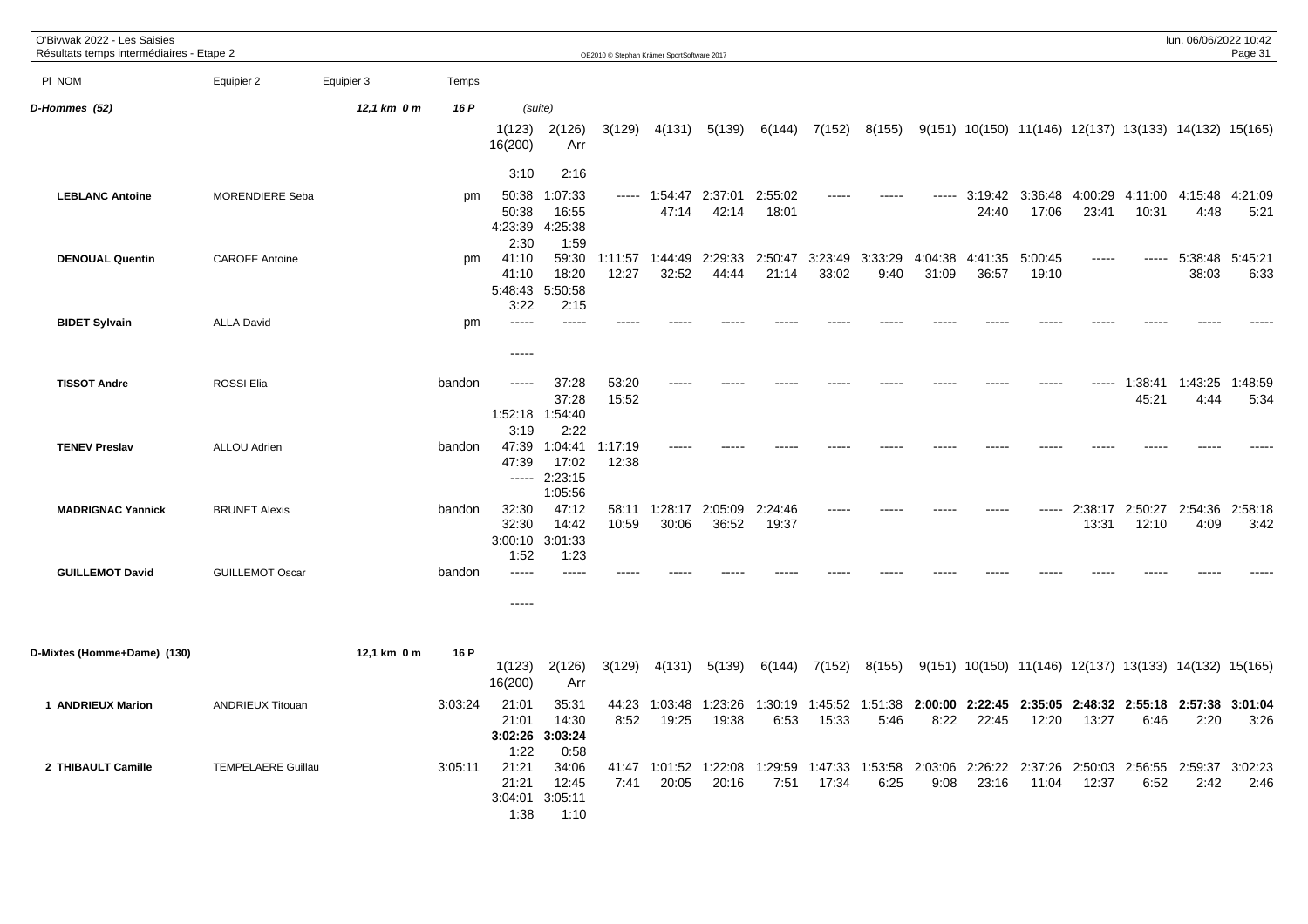| O'Bivwak 2022 - Les Saisies<br>Résultats temps intermédiaires - Etape 2 |                          |             |         |                                   |                                                 |                | OE2010 © Stephan Krämer SportSoftware 2017 |                                                                                                                |                  |                  |                          |                  |                  |                                                                      |                  |                                         | lun. 06/06/2022 10:42 | Page 32         |
|-------------------------------------------------------------------------|--------------------------|-------------|---------|-----------------------------------|-------------------------------------------------|----------------|--------------------------------------------|----------------------------------------------------------------------------------------------------------------|------------------|------------------|--------------------------|------------------|------------------|----------------------------------------------------------------------|------------------|-----------------------------------------|-----------------------|-----------------|
| PI NOM                                                                  | Equipier 2               | Equipier 3  | Temps   |                                   |                                                 |                |                                            |                                                                                                                |                  |                  |                          |                  |                  |                                                                      |                  |                                         |                       |                 |
| D-Mixtes (Homme+Dame) (130)                                             |                          | 12,1 km 0 m | 16 P    | (suite)                           |                                                 |                |                                            |                                                                                                                |                  |                  |                          |                  |                  |                                                                      |                  |                                         |                       |                 |
|                                                                         |                          |             |         | 1(123)<br>16(200)                 | 2(126)<br>Arr                                   | 3(129)         | 4(131)                                     | 5(139)                                                                                                         | 6(144)           | 7(152)           | 8(155)                   |                  |                  | $9(151)$ $10(150)$ $11(146)$ $12(137)$ $13(133)$ $14(132)$ $15(165)$ |                  |                                         |                       |                 |
| 3 CARON Mathilde                                                        | <b>LACROIX Timothee</b>  |             | 3:05:27 | 19:06<br>19:06<br>3:04:26<br>1:46 | 28:12<br>9:06<br>3:05:27<br>1:01                | 36:48<br>8:36  | 56:39<br>19:51                             | 1:20:18<br>23:39                                                                                               | 1:28:55<br>8:37  | 1:46:26<br>17:31 | 1:52:02<br>5:36          | 2:01:05<br>9:03  | 2:25:30<br>24:25 | 11:45                                                                | 13:05            | 2:37:15 2:50:20 2:57:35 2:59:49<br>7:15 | 2:14                  | 3:02:40<br>2:51 |
| 4 LINTZ Jean Baptiste                                                   | <b>BRUAND Cecile</b>     |             | 3:07:02 | 22:27<br>22:27<br>3:06:06<br>1:35 | 32:07<br>9:40<br>3:07:02<br>0:56                | 40:40<br>8:33  | 1:01:35<br>20:55                           | 1:22:53<br>21:18                                                                                               | 1:31:09<br>8:16  | 1:46:58<br>15:49 | 1:53:30<br>6:32          | 2:02:44<br>9:14  | 2:27:38<br>24:54 | 2:39:32<br>11:54                                                     | 2:52:28<br>12:56 | 2:59:22<br>6:54                         | 3:01:39<br>2:17       | 3:04:31<br>2:52 |
| 5 MACIAN Anais                                                          | <b>MACIAN Balbino</b>    |             | 3:08:17 | 24:09<br>24:09<br>3:07:16<br>1:34 | 33:07<br>8:58<br>3:08:17<br>1:01                | 41:20<br>8:13  | 59:10<br>17:50                             | 1:18:39<br>19:29                                                                                               | 1:25:29<br>6:50  | 1:45:25<br>19:56 | 1:50:39<br>5:14          | 2:04:42<br>14:03 | 2:28:42<br>24:00 | 2:39:10<br>10:28                                                     | 2:55:11<br>16:01 | 3:00:45<br>5:34                         | 3:02:56<br>2:11       | 3:05:42<br>2:46 |
| <b>6 MASSE Pierrick</b>                                                 | <b>CARPREAU Elise</b>    |             | 3:10:28 | 24:35<br>24:35<br>3:09:27<br>1:55 | 34:25<br>9:50<br>3:10:28<br>1:01                | 44:34<br>10:09 | 1:06:09<br>21:35                           | 1:27:17<br>21:08                                                                                               | 1:35:16<br>7:59  | 1:50:38<br>15:22 | 1:56:47<br>6:09          | 2:05:32<br>8:45  | 2:28:26<br>22:54 | 2:41:26<br>13:00                                                     | 2:55:38<br>14:12 | 3:02:01<br>6:23                         | 3:04:27<br>2:26       | 3:07:32<br>3:05 |
| 7 ERTEL Kelly                                                           | <b>ERTEL Jacques</b>     |             | 3:12:45 | 20:33<br>20:33<br>3:11:44<br>1:32 | 35:02<br>14:29<br>3:12:45<br>1:01               | 45:04<br>10:02 | 1:06:36<br>21:32                           | 1:28:53<br>22:17                                                                                               | 1:37:03<br>8:10  | 1:53:38<br>16:35 | 2:02:34<br>8:56          | 2:13:20<br>10:46 | 2:35:43<br>22:23 | 2:46:27<br>10:44                                                     | 2:58:29<br>12:02 | 3:05:39<br>7:10                         | 3:07:42<br>2:03       | 3:10:12<br>2:30 |
| 8 LEBLANC Michel                                                        | <b>GIMBERT Juliette</b>  |             | 3:13:55 | 26:13<br>26:13<br>3:13:05<br>1:11 | 41:23<br>15:10<br>3:13:55<br>0:50               | 50:46<br>9:23  | 1:10:49<br>20:03                           | 1:30:54<br>20:05                                                                                               | 1:39:05<br>8:11  | 1:57:08<br>18:03 | 2:02:49<br>5:41          | 2:10:21<br>7:32  | 25:31            | 2:35:52 2:47:56<br>12:04                                             | 13:02            | 3:00:58 3:07:10 3:09:22<br>6:12         | 2:12                  | 3:11:54<br>2:32 |
| 9 GOUREAU Nolwenn                                                       | <b>JORT Hugo</b>         |             | 3:15:28 | 21:07<br>21:07<br>1:16            | 32:03<br>10:56<br>3:14:30 3:15:28<br>0:58       | 39:43<br>7:40  | 1:01:05<br>21:22                           | 1:22:21<br>21:16                                                                                               | 1:31:15<br>8:54  | 1:49:27<br>18:12 | 1:54:51<br>5:24          | 2:05:16<br>10:25 | 2:32:15<br>26:59 | 2:44:23<br>12:08                                                     | 3:01:45<br>17:22 | 3:07:49<br>6:04                         | 3:10:35<br>2:46       | 3:13:14<br>2:39 |
| <b>10 LEPAILLEUR Leelou</b>                                             | LEPAILLEUR Fabien        |             | 3:17:25 | 17:30<br>17:30<br>3:16:21<br>1:52 | 29:19<br>11:49<br>3:17:25<br>1:04               | 37:54<br>8:35  | 58:42<br>20:48                             | 1:22:55<br>24:13                                                                                               | 1:37:28<br>14:33 | 1:55:16<br>17:48 | 2:01:38<br>6:22          | 2:10:37<br>8:59  | 2:35:54<br>25:17 | 2:48:07<br>12:13                                                     | 13:48            | 3:01:55 3:08:37<br>6:42                 | 3:11:21<br>2:44       | 3:14:29<br>3:08 |
| <b>11 LEMAIRE Stanislas</b>                                             | <b>REAUD Delphine</b>    |             | 3:20:00 | 23:49<br>23:49<br>3:18:59<br>1:45 | 33:18<br>9:29<br>3:20:00<br>1:01                | 43:23<br>10:05 | 1:03:19<br>19:56                           | 1:25:28<br>22:09                                                                                               | 1:39:01<br>13:33 | 14:33            | 1:53:34 2:09:03<br>15:29 | 2:19:39<br>10:36 | 2:41:54<br>22:15 | 2:52:27<br>10:33                                                     | 12:21            | 3:04:48 3:12:25 3:14:35 3:17:14<br>7:37 | 2:10                  | 2:39            |
| 12 MUTREL Soazig                                                        | <b>DREVETON Francois</b> |             | 3:22:29 | 21:21<br>3:21:35 3:22:29<br>1:46  | 21:21 31:10<br>9:49<br>0:54                     | 39:11<br>8:01  |                                            | 58:31 1:19:47 1:30:41 1:48:21 1:54:53 2:03:52 2:29:03 2:42:44 3:07:32 3:14:10 3:16:24 3:19:49<br>19:20 21:16   |                  |                  | 6:32                     |                  |                  | 8:59 25:11 13:41 24:48                                               |                  | 6:38                                    | 2:14                  | 3:25            |
| <b>13 BOUTEILLE Damien</b>                                              | <b>BOUTEILLE Louise</b>  |             | 3:24:23 | 20:01<br>1:31                     | 20:01 32:35<br>12:34<br>3:23:21 3:24:23<br>1:02 | 9:54           | 20:26                                      | 42:29 1:02:55 1:33:34 1:42:25 2:02:20 2:09:06 2:19:58 2:44:34 2:55:26 3:09:46 3:16:24 3:18:45 3:21:50<br>30:39 |                  | 8:51 19:55       |                          | 6:46 10:52 24:36 |                  |                                                                      |                  | 6:38                                    | 2:21                  | 3:05            |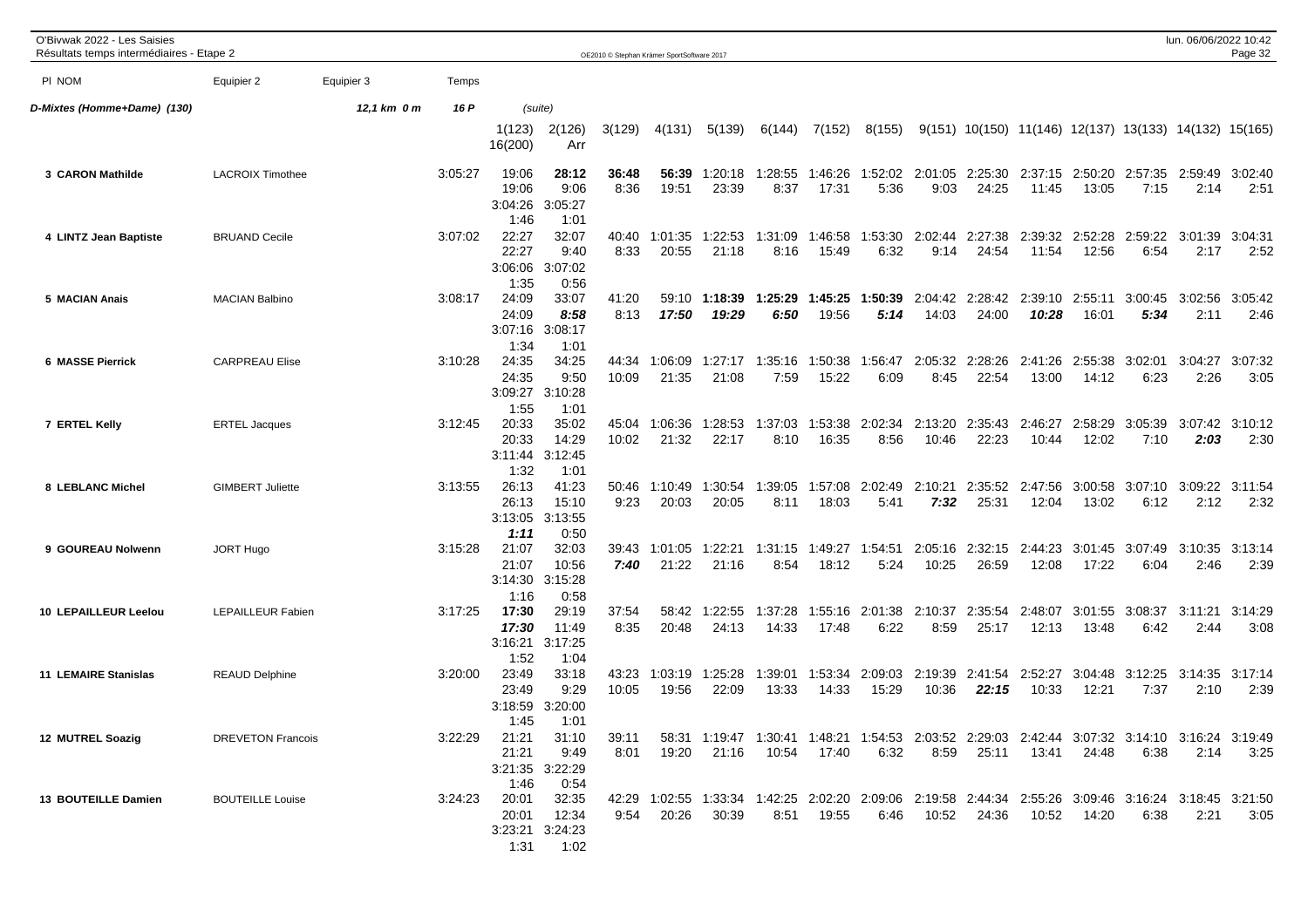| O'Bivwak 2022 - Les Saisies<br>Résultats temps intermédiaires - Etape 2 |                           |             |         |                                   |                                           | OE2010 © Stephan Krämer SportSoftware 2017 |                  |                                                                                                                        |                  |                           |                                 |                  |                                                          |                  |                  |                                         | lun. 06/06/2022 10:42   | Page 33         |
|-------------------------------------------------------------------------|---------------------------|-------------|---------|-----------------------------------|-------------------------------------------|--------------------------------------------|------------------|------------------------------------------------------------------------------------------------------------------------|------------------|---------------------------|---------------------------------|------------------|----------------------------------------------------------|------------------|------------------|-----------------------------------------|-------------------------|-----------------|
| PI NOM                                                                  | Equipier 2                | Equipier 3  | Temps   |                                   |                                           |                                            |                  |                                                                                                                        |                  |                           |                                 |                  |                                                          |                  |                  |                                         |                         |                 |
| D-Mixtes (Homme+Dame)  (130)                                            |                           | 12,1 km 0 m | 16 P    |                                   | (suite)                                   |                                            |                  |                                                                                                                        |                  |                           |                                 |                  |                                                          |                  |                  |                                         |                         |                 |
|                                                                         |                           |             |         | 1(123)<br>16(200)                 | 2(126)<br>Arr                             | 3(129)                                     | 4(131)           | 5(139)                                                                                                                 | 6(144)           | 7(152)                    | 8(155)                          |                  | $9(151)$ 10(150) 11(146) 12(137) 13(133) 14(132) 15(165) |                  |                  |                                         |                         |                 |
| <b>14 MARTIN Olivia</b>                                                 | <b>AYNIE Henri</b>        |             | 3:31:58 | 29:20<br>29:20<br>3:31:03<br>1:38 | 43:14<br>13:54<br>3:31:58<br>0:55         | 53:02<br>9:48                              | 1:16:26<br>23:24 | 1:40:56<br>24:30                                                                                                       | 1:51:27<br>10:31 | 19:52                     | 2:11:19 2:17:56 2:27:39<br>6:37 | 9:43             | 2:53:26<br>25:47                                         | 11:17            | 13:24            | 3:04:43 3:18:07 3:24:29 3:26:47<br>6:22 | 2:18                    | 3:29:25<br>2:38 |
| 15 BUDILLON-RABATEL Melani RIGAUD Quentin                               |                           |             | 3:34:43 | 25:59<br>25:59<br>3:33:33<br>1:27 | 35:34<br>9:35<br>3:34:43<br>1:10          | 46:11<br>10:37                             | 1:05:51<br>19:40 | 1:27:29<br>21:38                                                                                                       | 1:39:03<br>11:34 | 1:53:26<br>14:23          | 2:16:50<br>23:24                | 2:29:40<br>12:50 | 2:59:16<br>29:36                                         | 3:09:45<br>10:29 | 3:21:23<br>11:38 | 3:26:58<br>5:35                         | 3:29:14<br>2:16         | 3:32:06<br>2:52 |
| 16 MEIGNAUD Maxime                                                      | <b>BIDEGORRY Karine</b>   |             | 3:35:58 | 29:18<br>29:18<br>1:46            | 43:37<br>14:19<br>3:34:52 3:35:58<br>1:06 | 53:35<br>9:58                              | 1:20:18<br>26:43 | 1:43:14<br>22:56                                                                                                       | 1:52:02<br>8:48  | 2:10:12<br>18:10          | 2:16:10<br>5:58                 | 2:26:54<br>10:44 | 2:53:24<br>26:30                                         | 3:05:54<br>12:30 | 3:19:47<br>13:53 | 3:27:51<br>8:04                         | 3:30:12<br>2:21         | 3:33:06<br>2:54 |
| <b>17 MATTON Carole</b>                                                 | <b>LEBRUN Flavien</b>     |             | 3:36:44 | 22:07<br>22:07<br>3:35:47<br>1:41 | 41:09<br>19:02<br>3:36:44<br>0:57         | 49:13<br>8:04                              | 1:09:03<br>19:50 | 1:38:38<br>29:35                                                                                                       | 13:15            | 1:51:53  2:11:41<br>19:48 | 2:18:13<br>6:32                 | 2:29:11<br>10:58 | 2:54:00<br>24:49                                         | 3:06:20<br>12:20 | 3:21:19<br>14:59 | 3:29:05<br>7:46                         | 3:31:32 3:34:06<br>2:27 | 2:34            |
| 18 PICTON Juliette                                                      | <b>COLLIGNON Antoine</b>  |             | 3:38:21 | 35:42<br>35:42<br>3:36:48<br>1:59 | 48:43<br>13:01<br>3:38:21<br>1:33         | :00:20<br>11:37                            | 1:23:01<br>22:41 | 1:46:14<br>23:13                                                                                                       | 1:55:34<br>9:20  | 2:13:12<br>17:38          | 2:19:41<br>6:29                 | 2:30:27<br>10:46 | 2:55:16<br>24:49                                         | 3:08:27<br>13:11 | 3:22:44<br>14:17 | 3:29:23<br>6:39                         | 3:31:43<br>2:20         | 3:34:49<br>3:06 |
| 19 LETERME Alexandre                                                    | <b>LETERME Philomene</b>  |             | 3:40:03 | 41:09<br>41:09<br>3:39:03<br>1:28 | 52:35<br>11:26<br>3:40:03<br>1:00         | 1:02:04<br>9:29                            | 1:22:28<br>20:24 | 1:45:33<br>23:05                                                                                                       | 1:57:15<br>11:42 | 2:14:37<br>17:22          | 2:23:55<br>9:18                 | 2:34:08<br>10:13 | 2:59:29<br>25:21                                         | 3:11:52<br>12:23 | 3:26:15<br>14:23 | 3:32:26<br>6:11                         | 3:34:31<br>2:05         | 3:37:35<br>3:04 |
| 20 LEBERT Eloi                                                          | <b>HUGON Gabrielle</b>    |             | 3:42:52 | 19:00<br>19:00<br>3:41:55<br>1:40 | 30:25<br>11:25<br>3:42:52<br>0:57         | 42:39<br>12:14                             | 1:05:02<br>22:23 | 1:30:21<br>25:19                                                                                                       | 1:41:10<br>10:49 | 2:03:58<br>22:48          | 2:11:37<br>7:39                 | 2:25:09<br>13:32 | 2:53:17<br>28:08                                         | 3:07:09<br>13:52 | 3:23:49<br>16:40 | 3:34:54<br>11:05                        | 3:37:23<br>2:29         | 3:40:15<br>2:52 |
| 21 GERBEL Marion                                                        | <b>MATRINGE Pierre</b>    |             | 3:45:27 | 32:03<br>32:03<br>3:44:25<br>1:32 | 45:22<br>13:19<br>3:45:27<br>1:02         | 55:31<br>10:09                             | 1:18:02<br>22:31 | 1:42:11<br>24:09                                                                                                       | 1:55:20<br>13:09 | 2:13:45<br>18:25          | 2:20:57<br>7:12                 | 2:30:47<br>9:50  | 2:57:10<br>26:23                                         | 3:09:03<br>11:53 | 3:29:45<br>20:42 | 3:37:47<br>8:02                         | 3:39:54<br>2:07         | 3:42:53<br>2:59 |
| 22 PERRIN David                                                         | <b>PERRIN Capucine</b>    |             | 3:46:55 | 28:41<br>28:41<br>3:46:07<br>2:05 | 41:44<br>13:03<br>3:46:55<br>0:48         | 52:03<br>10:19                             | 1:14:23<br>22:20 | 1:38:45<br>24:22                                                                                                       | 1:53:32<br>14:47 | 2:13:01<br>19:29          | 2:20:54<br>7:53                 | 2:35:17<br>14:23 | 3:03:20<br>28:03                                         | 3:16:39<br>13:19 | 3:30:46<br>14:07 | 3:38:19 3:40:40<br>7:33                 | 2:21                    | 3:44:02<br>3:22 |
| 23 RIGOLLET Agathe                                                      | <b>CROUVIZIER Olivier</b> |             | 3:48:25 | 41:16<br>1:59                     | 41:16 14:14<br>3:47:17 3:48:25<br>1:08    | 9:23                                       | 21:19            | 55:30 1:04:53 1:26:12 1:50:09 2:05:41 2:23:34 2:29:55 2:42:46 3:06:43 3:19:22 3:32:43 3:39:23 3:42:18 3:45:18<br>23:57 |                  |                           | 6:21                            |                  | 12:51 23:57                                              | 12:39            | 13:21            | 6:40                                    | 2:55                    | 3:00            |
| 24 GABOLDE Simon                                                        | <b>ROBERT Marjorie</b>    |             | 3:48:30 | 29:39<br>29:39<br>1:52            | 43:20<br>13:41<br>3:47:26 3:48:30<br>1:04 | 8:12                                       | 22:05            | 51:32 1:13:37 1:40:00 1:49:42 2:09:52 2:17:23 2:29:07 3:01:11 3:14:54 3:31:30 3:39:39 3:42:15 3:45:34<br>26:23         | 9:42             | 20:10                     | 7:31                            | 11:44            | 32:04                                                    | 13:43            | 16:36            | 8:09                                    | 2:36                    | 3:19            |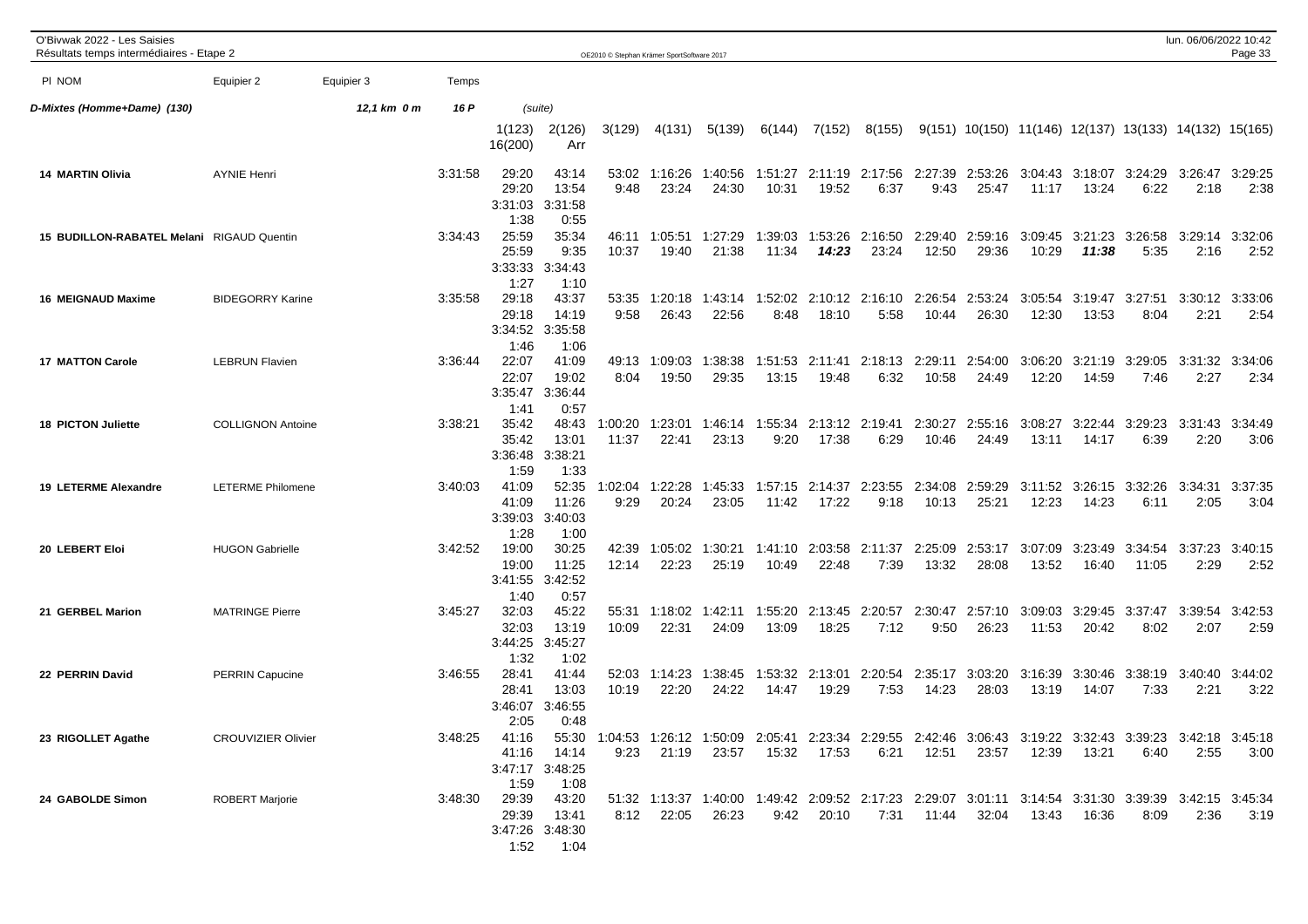| O'Bivwak 2022 - Les Saisies<br>Résultats temps intermédiaires - Etape 2 |                           |             |         |                                   |                                                 |                  | OE2010 © Stephan Krämer SportSoftware 2017 |                                                                                                                              |                  |                     |                          |                  |                          |                                                          |                  |                         | lun. 06/06/2022 10:42 | Page 34         |
|-------------------------------------------------------------------------|---------------------------|-------------|---------|-----------------------------------|-------------------------------------------------|------------------|--------------------------------------------|------------------------------------------------------------------------------------------------------------------------------|------------------|---------------------|--------------------------|------------------|--------------------------|----------------------------------------------------------|------------------|-------------------------|-----------------------|-----------------|
| PI NOM                                                                  | Equipier 2                | Equipier 3  | Temps   |                                   |                                                 |                  |                                            |                                                                                                                              |                  |                     |                          |                  |                          |                                                          |                  |                         |                       |                 |
| D-Mixtes (Homme+Dame) (130)                                             |                           | 12,1 km 0 m | 16 P    |                                   | (suite)                                         |                  |                                            |                                                                                                                              |                  |                     |                          |                  |                          |                                                          |                  |                         |                       |                 |
|                                                                         |                           |             |         | 1(123)<br>16(200)                 | 2(126)<br>Arr                                   | 3(129)           | 4(131)                                     | 5(139)                                                                                                                       | 6(144)           | 7(152)              | 8(155)                   |                  |                          | $9(151)$ 10(150) 11(146) 12(137) 13(133) 14(132) 15(165) |                  |                         |                       |                 |
| 25 BIGOTTE Sophie                                                       | CASEZ Joris               |             | 3:48:44 | 31:49<br>31:49<br>3:47:03<br>2:01 | 44:37<br>12:48<br>3:48:44<br>1:41               | 54:58<br>10:21   | 1:18:35<br>23:37                           | 1:44:47  1:55:16<br>26:12                                                                                                    | 10:29            | 19:01               | 2:14:17 2:21:40<br>7:23  | 2:32:45<br>11:05 | 3:01:43 3:14:41<br>28:58 | 12:58                                                    | 13:49            | 3:28:30 3:37:11<br>8:41 | 3:41:20<br>4:09       | 3:45:02<br>3:42 |
| 26 CLEMENT Delvine                                                      | <b>CLEMENT Pierre-Ben</b> |             | 3:48:54 | 30:24<br>30:24<br>3:48:04<br>1:48 | 46:20<br>15:56<br>3:48:54<br>0:50               | 57:02<br>10:42   | 1:19:10<br>22:08                           | 1:43:21<br>24:11                                                                                                             | 1:53:47<br>10:26 | 21:41               | 2:15:28 2:27:58<br>12:30 | 2:37:59<br>10:01 | 3:02:36<br>24:37         | 3:14:26<br>11:50                                         | 3:30:49<br>16:23 | 3:38:28<br>7:39         | 3:42:54<br>4:26       | 3:46:16<br>3:22 |
| 27 TRILLAT Richard                                                      | <b>TRILLAT Lou</b>        |             | 3:52:17 | 26:37<br>26:37<br>3:51:01<br>1:51 | 49:15<br>22:38<br>3:52:17<br>1:16               | 1:01:28<br>12:13 | 1:22:08<br>20:40                           | 1:47:23<br>25:15                                                                                                             | 2:05:06<br>17:43 | 2:22:10<br>17:04    | 2:29:21<br>7:11          | 2:38:45<br>9:24  | 3:02:42<br>23:57         | 3:15:13<br>12:31                                         | 3:31:43<br>16:30 | 3:41:27<br>9:44         | 3:44:59<br>3:32       | 3:49:10<br>4:11 |
| 28 DENOEUD Quentin                                                      | <b>BUET Marie</b>         |             | 3:52:35 | 29:12<br>29:12<br>3:51:29<br>1:34 | 44:42<br>15:30<br>3:52:35<br>1:06               | 54:07<br>9:25    | 1:16:50<br>22:43                           | 1:39:40<br>22:50                                                                                                             | 1:54:27<br>14:47 | 19:35               | 2:14:02 2:26:37<br>12:35 | 2:38:51<br>12:14 | 3:06:00<br>27:09         | 3:19:44<br>13:44                                         | 3:35:52<br>16:08 | 3:43:43<br>7:51         | 3:46:38<br>2:55       | 3:49:55<br>3:17 |
| 29 ANDRIEUX Veronique                                                   | <b>ELION Sebastien</b>    |             | 3:53:16 | 27:58<br>27:58<br>3:52:15<br>1:35 | 51:28<br>23:30<br>3:53:16<br>1:01               | 59:44<br>8:16    | 1:21:13<br>21:29                           | 1:43:24<br>22:11                                                                                                             | 1:53:42<br>10:18 | 2:12:46<br>19:04    | 2:19:38<br>6:52          | 2:30:30<br>10:52 | 2:55:20<br>24:50         | 3:08:21<br>13:01                                         | 3:36:25<br>28:04 | 3:44:40<br>8:15         | 3:47:26<br>2:46       | 3:50:40<br>3:14 |
| <b>30 DAMANGE Florian</b>                                               | <b>DAMANGE Anne</b>       |             | 3:54:38 | 22:16<br>22:16<br>3:53:10<br>2:00 | 35:45<br>13:29<br>3:54:38<br>1:28               | 44:25<br>8:40    | 1:09:14<br>24:49                           | 1:38:02<br>28:48                                                                                                             | 1:48:25<br>10:23 | 2:06:40<br>18:15    | 2:16:40<br>10:00         | 2:28:32<br>11:52 | 2:58:18<br>29:46         | 3:12:34<br>14:16                                         | 3:37:27<br>24:53 | 3:44:57<br>7:30         | 3:47:18<br>2:21       | 3:51:10<br>3:52 |
| 31 MORIN Anne                                                           | <b>MORIN Pierre</b>       |             | 3:55:13 | 31:58<br>31:58<br>1:44            | 45:45<br>13:47<br>3:54:15 3:55:13<br>0:58       | 58:34<br>12:49   | 1:19:21<br>20:47                           | 1:41:50<br>22:29                                                                                                             | 1:55:03<br>13:13 | 2:15:10<br>20:07    | 2:34:42 2:44:26<br>19:32 | 9:44             | 3:10:56<br>26:30         | 3:24:04<br>13:08                                         | 3:38:23<br>14:19 | 3:46:27<br>8:04         | 3:49:04<br>2:37       | 3:52:31<br>3:27 |
| 32 ROUX Laetitia                                                        | <b>PARIS Quentin</b>      |             | 3:55:42 | 26:34<br>26:34<br>3:54:40<br>1:43 | 37:02<br>10:28<br>3:55:42<br>1:02               | 46:47<br>9:45    | 1:17:33<br>30:46                           | 1:41:43<br>24:10                                                                                                             | 1:54:13<br>12:30 | 2:13:50<br>19:37    | 2:20:16<br>6:26          | 2:32:16<br>12:00 | 3:01:44<br>29:28         | 3:17:27<br>15:43                                         | 3:34:46<br>17:19 | 3:45:57<br>11:11        | 3:49:20<br>3:23       | 3:52:57<br>3:37 |
| 33 FREYCHET Thomas                                                      | FREYCHET Emmanu           |             | 3:56:55 | 32:05<br>32:05<br>3:55:44<br>1:54 | 45:55<br>13:50<br>3:56:55<br>1:11               | 55:55<br>10:00   | 1:20:10<br>24:15                           | 1:46:12<br>26:02                                                                                                             | 1:59:19<br>13:07 | 17:23               | 2:16:42 2:26:06<br>9:24  | 2:36:54<br>10:48 | 3:07:31<br>30:37         | 3:23:28<br>15:57                                         | 3:40:00<br>16:32 | 3:47:40 3:50:26<br>7:40 | 2:46                  | 3:53:50<br>3:24 |
| 34 HAJOST Guillaume                                                     | <b>HAJOST Aurelie</b>     |             | 3:57:27 | 21:34<br>1:52                     | 34:21<br>21:34 12:47<br>3:56:03 3:57:27<br>1:24 | 10:51            | 26:41                                      | 45:12 1:11:53 1:39:57 1:54:52 2:14:13 2:24:33 2:35:41 3:06:38 3:22:07 3:39:03 3:47:09 3:49:53 3:54:11<br>28:04               |                  | 14:55  19:21  10:20 |                          |                  | 11:08 30:57              | 15:29                                                    | 16:56            | 8:06                    | 2:44                  | 4:18            |
| 35 ROUSSET Julien                                                       | ROUSSET Apolline          |             | 3:59:19 | 45:23<br>45:23<br>1:27            | 14:24<br>3:58:21 3:59:19<br>0:58                | 11:09            |                                            | 59:47 1:10:56 1:33:08 1:54:56 2:08:21 2:29:36 2:39:09 2:50:04 3:16:18 3:29:20 3:43:15 3:50:41 3:53:42 3:56:54<br>22:12 21:48 |                  | 13:25 21:15         | 9:33                     | 10:55            | 26:14                    | 13:02                                                    | 13:55            | 7:26                    | 3:01                  | 3:12            |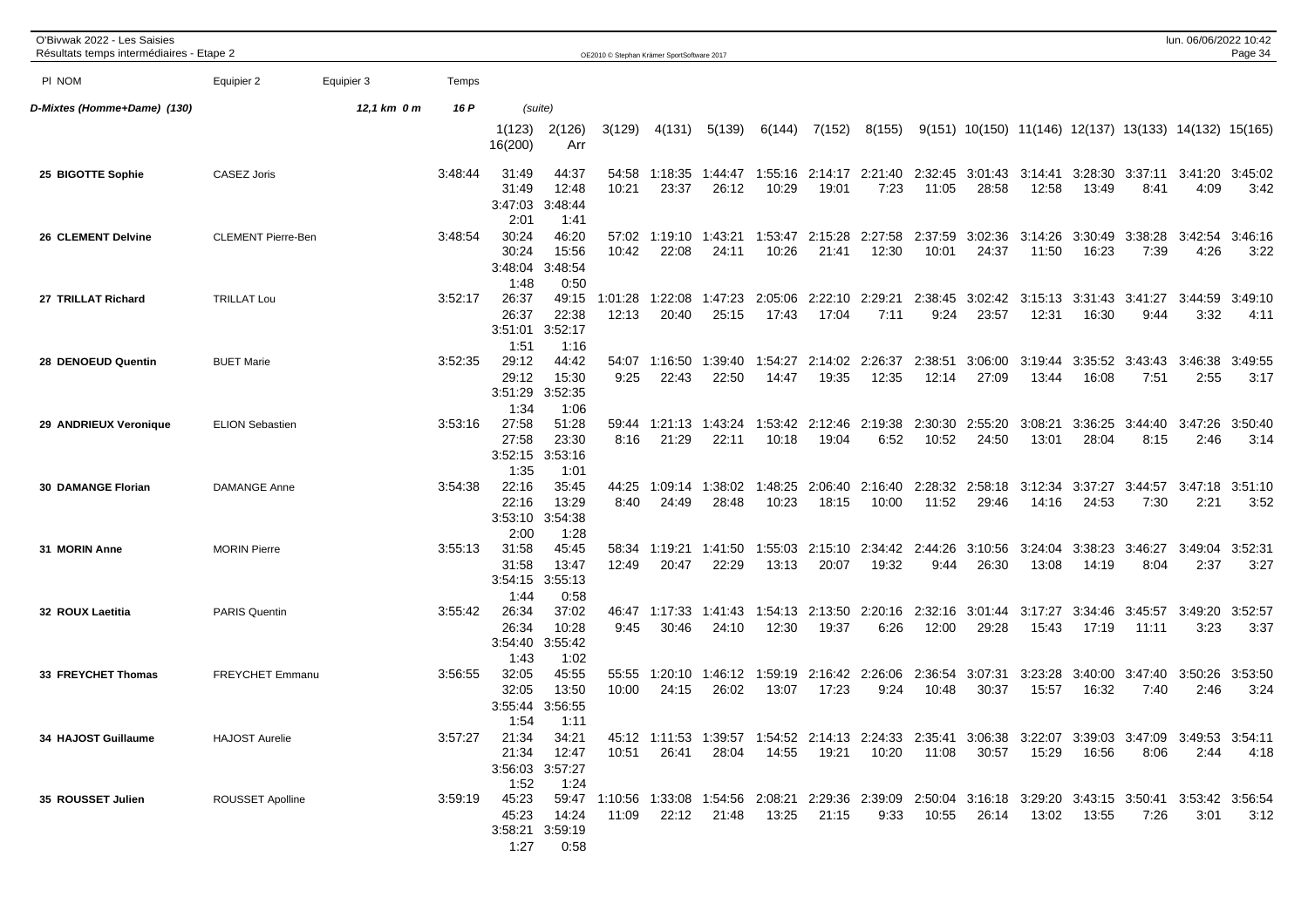| O'Bivwak 2022 - Les Saisies<br>Résultats temps intermédiaires - Etape 2 |                          |             |         |                                   |                                        | OE2010 © Stephan Krämer SportSoftware 2017 |                  |                                                                                                                                |                  |                  |                                 |                  |                  |                                                                      |                  |                         | lun. 06/06/2022 10:42                   | Page 35         |
|-------------------------------------------------------------------------|--------------------------|-------------|---------|-----------------------------------|----------------------------------------|--------------------------------------------|------------------|--------------------------------------------------------------------------------------------------------------------------------|------------------|------------------|---------------------------------|------------------|------------------|----------------------------------------------------------------------|------------------|-------------------------|-----------------------------------------|-----------------|
| PI NOM                                                                  | Equipier 2               | Equipier 3  | Temps   |                                   |                                        |                                            |                  |                                                                                                                                |                  |                  |                                 |                  |                  |                                                                      |                  |                         |                                         |                 |
| D-Mixtes (Homme+Dame) (130)                                             |                          | 12,1 km 0 m | 16 P    |                                   | (suite)                                |                                            |                  |                                                                                                                                |                  |                  |                                 |                  |                  |                                                                      |                  |                         |                                         |                 |
|                                                                         |                          |             |         | 1(123)<br>16(200)                 | 2(126)<br>Arr                          | 3(129)                                     | 4(131)           | 5(139)                                                                                                                         | 6(144)           | 7(152)           | 8(155)                          |                  |                  | $9(151)$ $10(150)$ $11(146)$ $12(137)$ $13(133)$ $14(132)$ $15(165)$ |                  |                         |                                         |                 |
| 36 SANJUAN Stephane                                                     | <b>SANJUAN Sophie</b>    |             | 3:59:59 | 31:02<br>31:02<br>3:58:58<br>1:44 | 1:03:22<br>32:20<br>3:59:59<br>1:01    | 1:12:31<br>9:09                            | 1:36:16<br>23:45 | 2:00:46 2:11:41<br>24:30                                                                                                       | 10:55            | 18:10            | 2:29:51 2:35:34<br>5:43         | 2:45:56<br>10:22 | 3:12:33<br>26:37 | 3:26:37<br>14:04                                                     | 16:26            | 8:49                    | 3:43:03 3:51:52 3:54:14 3:57:14<br>2:22 | 3:00            |
| 37 BEVALOT Nicolas                                                      | <b>BEVALOT Marie</b>     |             | 4:00:35 | 33:19<br>33:19<br>3:59:25<br>1:43 | 58:33<br>25:14<br>4:00:35<br>1:10      | 1:08:06<br>9:33                            | 1:30:02<br>21:56 | 1:53:16<br>23:14                                                                                                               | 2:07:26<br>14:10 | 2:25:42<br>18:16 | 2:33:01<br>7:19                 | 2:44:52<br>11:51 | 3:14:34<br>29:42 | 3:27:47<br>13:13                                                     | 3:43:13<br>15:26 | 3:51:33<br>8:20         | 3:54:12<br>2:39                         | 3:57:42<br>3:30 |
| 38 BISSON Loise                                                         | <b>SNAPPE Raphael</b>    |             | 4:03:33 | 42:03<br>42:03<br>4:02:50<br>1:37 | 58:17<br>16:14<br>4:03:33<br>0:43      | 1:11:16<br>12:59                           | 1:31:19<br>20:03 | 1:56:04<br>24:45                                                                                                               | 2:10:11<br>14:07 | 2:27:01<br>16:50 | 2:36:38<br>9:37                 | 2:48:55<br>12:17 | 3:16:36<br>27:41 | 3:30:06<br>13:30                                                     | 3:48:03<br>17:57 | 3:55:40<br>7:37         | 3:57:49<br>2:09                         | 4:01:13<br>3:24 |
| <b>39 POMMIER Marie</b>                                                 | <b>ARBOUET Jeremie</b>   |             | 4:06:05 | 26:28<br>26:28<br>4:04:59<br>2:06 | 44:23<br>17:55<br>4:06:05<br>1:06      | 55:45<br>11:22                             | 1:19:46<br>24:01 | 1:46:06<br>26:20                                                                                                               | 2:00:45<br>14:39 | 2:24:39<br>23:54 | 2:32:54<br>8:15                 | 2:44:43<br>11:49 | 3:17:16<br>32:33 | 3:31:02<br>13:46                                                     | 3:46:15<br>15:13 | 3:56:30<br>10:15        | 3:59:35<br>3:05                         | 4:02:53<br>3:18 |
| <b>40 BRETON Emile</b>                                                  | <b>CATIMEL Charlotte</b> |             | 4:06:23 | 46:37<br>46:37<br>4:05:20<br>1:28 | 59:44<br>13:07<br>4:06:23<br>1:03      | 1:11:21<br>11:37                           | 1:32:02<br>20:41 | 1:53:47<br>21:45                                                                                                               | 2:10:27<br>16:40 | 2:28:20<br>17:53 | 2:34:25<br>6:05                 | 2:48:53<br>14:28 | 3:16:42<br>27:49 | 3:30:35<br>13:53                                                     | 3:48:00<br>17:25 | 3:57:50<br>9:50         | 4:00:53<br>3:03                         | 4:03:52<br>2:59 |
| 41 FOURNIER Renaud                                                      | <b>FOURNIER Anouk</b>    |             | 4:06:31 | 29:03<br>29:03<br>4:05:31<br>2:01 | 44:54<br>15:51<br>4:06:31<br>1:00      | 53:49<br>8:55                              | 1:16:27<br>22:38 | 1:42:17<br>25:50                                                                                                               | 1:55:58<br>13:41 | 2:16:33<br>20:35 | 2:24:14<br>7:41                 | 2:34:23<br>10:09 | 3:05:53<br>31:30 | 3:22:10<br>16:17                                                     | 3:45:15<br>23:05 | 3:56:45<br>11:30        | 4:00:21<br>3:36                         | 4:03:30<br>3:09 |
| <b>42 MANGUERO Olivier</b>                                              | <b>BEDOUCH Carine</b>    |             | 4:06:39 | 20:43<br>20:43<br>4:05:23<br>1:49 | 35:30<br>14:47<br>4:06:39<br>1:16      | 45:16<br>9:46                              | 1:08:15<br>22:59 | 1:45:36<br>37:21                                                                                                               | 1:59:56<br>14:20 | 2:20:39<br>20:43 | 2:34:18<br>13:39                | 2:46:58<br>12:40 | 3:15:36<br>28:38 | 3:28:56<br>13:20                                                     | 3:48:54<br>19:58 | 3:57:32<br>8:38         | 4:00:23<br>2:51                         | 4:03:34<br>3:11 |
| <b>43 CONDAMIN Delphine</b>                                             | <b>CONDAMIN Guy</b>      |             | 4:08:03 | 32:42<br>32:42<br>4:06:32<br>2:05 | 45:42<br>13:00<br>4:08:03<br>1:31      | 56:30<br>10:48                             | 1:21:40<br>25:10 | 1:53:38<br>31:58                                                                                                               | 2:08:16<br>14:38 | 2:27:21<br>19:05 | 2:34:58<br>7:37                 | 2:45:42<br>10:44 | 3:15:41<br>29:59 | 3:29:49<br>14:08                                                     | 3:45:47<br>15:58 | 3:56:55<br>11:08        | 4:00:50<br>3:55                         | 4:04:27<br>3:37 |
| 44 BENSSY Amine                                                         | <b>GIRARD Isabelle</b>   |             | 4:09:22 | 32:08<br>32:08<br>4:07:51<br>1:55 | 46:44<br>14:36<br>4:09:22<br>1:31      | 57:28<br>10:44                             | 1:18:50<br>21:22 | 1:43:10<br>24:20                                                                                                               | 12:50            | 21:58            | 1:56:00 2:17:58 2:27:04<br>9:06 | 2:42:34<br>15:30 | 3:11:58<br>29:24 | 3:25:30<br>13:32                                                     | 23:22            | 3:48:52 3:58:25<br>9:33 | 4:01:55<br>3:30                         | 4:05:56<br>4:01 |
| <b>45 RUAULT Audrey</b>                                                 | <b>RUAULT Emmanuel</b>   |             | 4:10:47 | 37:19<br>2:02                     | 37:19 13:22<br>4:08:58 4:10:47<br>1:49 | 16:30                                      | 25:28            | 50:41 1:07:11 1:32:39 2:00:50 2:12:52 2:31:49 2:42:10 2:53:09 3:23:13 3:37:48 3:53:59 4:01:07 4:03:50 4:06:56<br>28:11         | 12:02            | 18:57            | 10:21                           | 10:59            | 30:04            | 14:35                                                                | 16:11            | 7:08                    | 2:43                                    | 3:06            |
| 46 HILAIRE Jean-Christophe L HOSTIS Elena                               |                          |             | 4:14:41 | 50:41<br>1:23                     | 14:52<br>4:13:25 4:14:41<br>1:16       | 10:14                                      | 21:24            | 50:41 1:05:33 1:15:47 1:37:11 2:06:17 2:22:09 2:43:59 2:50:10 3:02:38 3:27:12 3:39:46 3:55:37 4:05:22 4:09:00 4:12:02<br>29:06 | 15:52            | 21:50            | 6:11                            | 12:28            | 24:34            | 12:34                                                                | 15:51            | 9:45                    | 3:38                                    | 3:02            |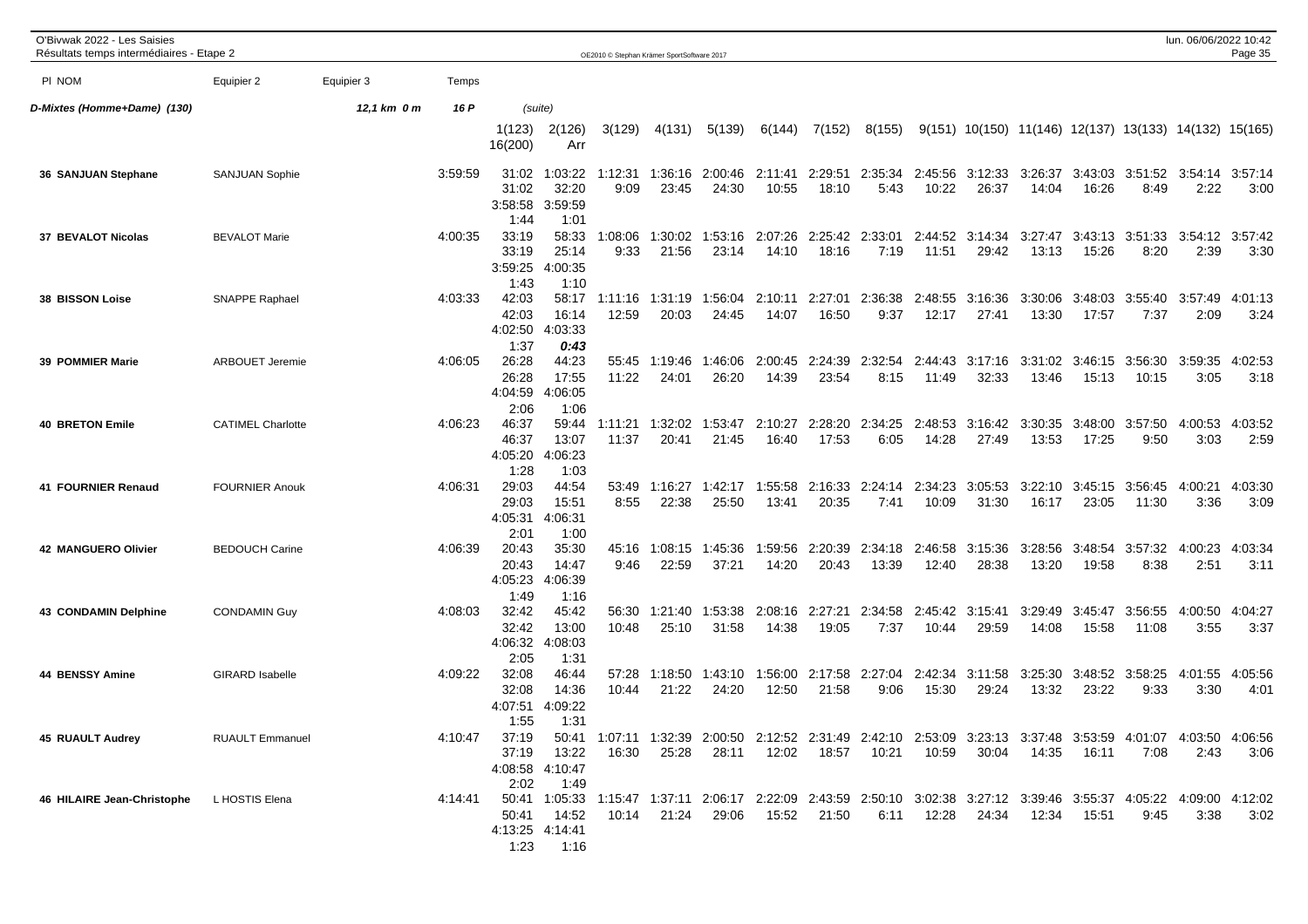| O'Bivwak 2022 - Les Saisies<br>Résultats temps intermédiaires - Etape 2 |                        |             |         |                                   |                                           |                  | OE2010 C Stephan Krämer SportSoftware 2017 |                  |                  |                  |                                 |                    |                  |                                  |                  |                  | lun. 06/06/2022 10:42                                                                                                 | Page 36         |
|-------------------------------------------------------------------------|------------------------|-------------|---------|-----------------------------------|-------------------------------------------|------------------|--------------------------------------------|------------------|------------------|------------------|---------------------------------|--------------------|------------------|----------------------------------|------------------|------------------|-----------------------------------------------------------------------------------------------------------------------|-----------------|
| PI NOM                                                                  | Equipier 2             | Equipier 3  | Temps   |                                   |                                           |                  |                                            |                  |                  |                  |                                 |                    |                  |                                  |                  |                  |                                                                                                                       |                 |
| D-Mixtes (Homme+Dame) (130)                                             |                        | 12,1 km 0 m | 16 P    |                                   | (suite)                                   |                  |                                            |                  |                  |                  |                                 |                    |                  |                                  |                  |                  |                                                                                                                       |                 |
|                                                                         |                        |             |         | 1(123)<br>16(200)                 | 2(126)<br>Arr                             | 3(129)           | 4(131)                                     | 5(139)           | 6(144)           | 7(152)           | 8(155)                          |                    |                  |                                  |                  |                  | $9(151)$ 10(150) 11(146) 12(137) 13(133) 14(132) 15(165)                                                              |                 |
| 47 VILLERET Gaetan                                                      | <b>ORLHAC Sarah</b>    |             | 4:19:36 | 27:20<br>27:20<br>4:17:59<br>1:58 | 45:36<br>18:16<br>4:19:36<br>1:37         | 57:00<br>11:24   | 1:19:49<br>22:49                           | 1:43:39<br>23:50 | 17:57            | 21:21            | 2:01:36 2:22:57 2:31:33<br>8:36 | 2:44:46<br>13:13   | 3:22:57<br>38:11 | 3:38:28<br>15:31                 | 3:56:39<br>18:11 | 10:27            | 4:07:06 4:11:43<br>4:37                                                                                               | 4:16:01<br>4:18 |
| <b>48 MONTAGARD Frederic</b>                                            | PELLERIN Stephanie     |             | 4:21:11 | 33:45<br>33:45<br>4:19:34<br>2:17 | 48:45<br>15:00<br>4:21:11<br>1:37         | 1:01:12<br>12:27 | 1:29:24<br>28:12<br>4:19:36<br>$*200$      | 1:56:08<br>26:44 | 2:08:36<br>12:28 | 2:30:05<br>21:29 | 2:41:03<br>10:58                | 2:56:13<br>15:10   | 3:28:27<br>32:14 | 3:43:24<br>14:57                 | 4:01:05<br>17:41 | 4:09:07<br>8:02  | 4:12:37<br>3:30                                                                                                       | 4:17:17<br>4:40 |
| <b>49 DELVALLEE Marion</b>                                              | <b>GIBERNON Louis</b>  |             | 4:22:24 | 31:38<br>31:38<br>4:21:04<br>1:48 | 46:02<br>14:24<br>4:22:24<br>1:20         | 59:33<br>13:31   | 1:24:59<br>25:26                           | 1:51:28<br>26:29 | 2:07:24<br>15:56 | 2:27:27<br>20:03 | 2:37:02<br>9:35                 | 2:52:08<br>15:06   | 3:28:05<br>35:57 | 3:43:27<br>15:22                 | 4:02:08<br>18:41 | 4:11:29<br>9:21  | 4:15:08<br>3:39                                                                                                       | 4:19:16<br>4:08 |
| 50 BASSET Regis                                                         | <b>BASSET Laurence</b> |             | 4:25:02 | 36:50<br>36:50<br>4:23:54<br>2:07 | 54:33<br>17:43<br>4:25:02<br>1:08         | 1:05:38<br>11:05 | 1:33:24<br>27:46                           | 2:00:10<br>26:46 | 2:15:42<br>15:32 | 2:35:52<br>20:10 | 2:43:44<br>7:52                 | 2:58:49<br>15:05   | 3:33:08<br>34:19 | 3:47:51<br>14:43                 | 4:03:53<br>16:02 | 4:14:35<br>10:42 | 4:17:46<br>3:11                                                                                                       | 4:21:47<br>4:01 |
| 51 HEGRON Fabien                                                        | <b>HEGRON Sarah</b>    |             | 4:26:26 | 45:02<br>45:02<br>4:25:31<br>1:43 | 1:03:05<br>18:03<br>4:26:26<br>0:55       | 1:12:44<br>9:39  | 1:38:06<br>25:22                           | 2:02:45<br>24:39 | 2:31:23<br>28:38 | 2:50:28<br>19:05 | 2:58:28<br>8:00                 | 3:12:16<br>13:48   | 3:38:00<br>25:44 | 3:53:11<br>15:11                 | 4:10:20<br>17:09 | 4:17:59<br>7:39  | 4:20:28<br>2:29                                                                                                       | 4:23:48<br>3:20 |
| 52 LELONG Chloris                                                       | <b>MENARD Kevin</b>    |             | 4:26:30 | 32:47<br>32:47<br>4:25:04<br>1:54 | 47:43<br>14:56<br>4:26:30<br>1:26         | 59:09<br>11:26   | 1:24:12<br>25:03                           | 1:52:31<br>28:19 | 2:08:24<br>15:53 | 2:30:22<br>21:58 | 2:38:56<br>8:34                 | 2:54:59<br>16:03   | 3:30:29<br>35:30 | 3:47:18<br>16:49                 | 4:04:39<br>17:21 | 4:15:51<br>11:12 | 4:19:18<br>3:27                                                                                                       | 4:23:10<br>3:52 |
| 53 AUBERTIN Paul                                                        | <b>LECOCQ Chloe</b>    |             | 4:26:49 | 38:20<br>38:20<br>4:25:59<br>1:43 | 53:26<br>15:06<br>4:26:49<br>0:50         | 1:02:54<br>9:28  | 1:27:13<br>24:19                           | 1:58:42<br>31:29 | 2:15:49<br>17:07 | 2:39:05<br>23:16 | 2:47:04<br>7:59                 | 3:04:20<br>17:16   | 3:34:47<br>30:27 | 3:49:19<br>14:32                 | 4:08:15<br>18:56 | 4:17:48<br>9:33  | 4:20:55<br>3:07                                                                                                       | 4:24:16<br>3:21 |
| 54 ROUCHON Delphine                                                     | ROUCHON Pierre-Al      |             | 4:27:18 | 29:15<br>29:15<br>4:26:17<br>1:39 | 46:31<br>17:16<br>4:27:18<br>1:01         | 56:00<br>9:29    | 1:21:15<br>25:15                           | 1:53:35<br>32:20 | 2:10:15<br>16:40 | 2:38:07<br>27:52 | 2:47:28<br>9:21                 | 3:02:48<br>15:20   | 3:37:40<br>34:52 | 3:53:49<br>16:09                 | 4:11:32<br>17:43 | 4:19:56<br>8:24  | 4:22:08<br>2:12                                                                                                       | 4:24:38<br>2:30 |
| 55 SOUBEYRAND Ambre                                                     | <b>BOURGEAY Joris</b>  |             | 4:29:44 | 35:13<br>35:13<br>4:28:18<br>2:07 | 50:25<br>15:12<br>4:29:44<br>1:26         | 1:02:32<br>12:07 | 1:29:03<br>26:31                           | 1:56:18<br>27:15 | 2:11:49<br>15:31 | 2:32:51<br>21:02 | 2:41:42 2:57:10<br>8:51         | 15:28              | 36:32            | 3:33:42 3:50:04 4:09:30<br>16:22 | 19:26            | 4:20:09<br>10:39 | 4:22:56<br>2:47                                                                                                       | 4:26:11<br>3:15 |
| 56 ROBUCHON Gaelle                                                      | <b>VARGAS Geoffrey</b> |             | 4:29:46 | 35:17<br>2:25                     | 35:17 15:00<br>4:28:37 4:29:46<br>1:09    | 12:12            | 25:34                                      | 28:10            | 15:40            | 21:13            |                                 | 9:00  15:19  36:26 |                  | 16:18                            | 19:39            | 10:17            | 50:17 1:02:29 1:28:03 1:56:13 2:11:53 2:33:06 2:42:06 2:57:25 3:33:51 3:50:09 4:09:48 4:20:05 4:22:49 4:26:12<br>2:44 | 3:23            |
| 57 DUPONT Paul                                                          | MORLOT Isabelle        |             | 4:30:54 | 31:08<br>31:08<br>1:55            | 45:51<br>14:43<br>4:29:28 4:30:54<br>1:26 | 9:48             | 29:14                                      | 34:57            | 16:45            | 20:20            |                                 | 9:19  16:17  37:43 |                  | 15:10                            | 15:14            | 9:35             | 55:39 1:24:53 1:59:50 2:16:35 2:36:55 2:46:14 3:02:31 3:40:14 3:55:24 4:10:38 4:20:13 4:23:32 4:27:33<br>3:19         | 4:01            |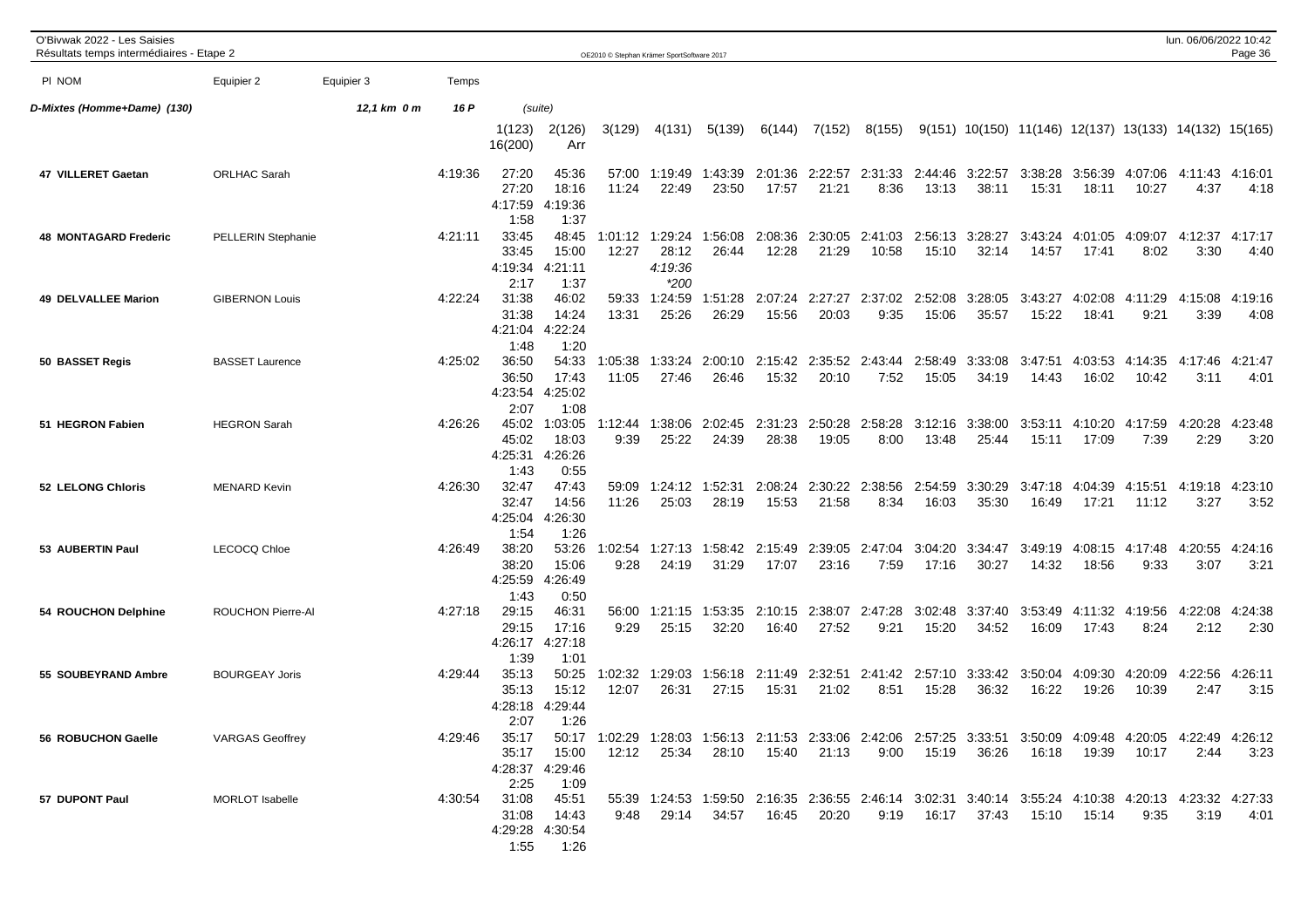| O'Bivwak 2022 - Les Saisies<br>Résultats temps intermédiaires - Etape 2 |                          |             |         |                                   |                                        |                  | OE2010 C Stephan Krämer SportSoftware 2017 |                                                                                                                              |                  |                  |                                 |                  |                  |                                                                      |                  |                                 | lun. 06/06/2022 10:42 | Page 37         |
|-------------------------------------------------------------------------|--------------------------|-------------|---------|-----------------------------------|----------------------------------------|------------------|--------------------------------------------|------------------------------------------------------------------------------------------------------------------------------|------------------|------------------|---------------------------------|------------------|------------------|----------------------------------------------------------------------|------------------|---------------------------------|-----------------------|-----------------|
| PI NOM                                                                  | Equipier 2               | Equipier 3  | Temps   |                                   |                                        |                  |                                            |                                                                                                                              |                  |                  |                                 |                  |                  |                                                                      |                  |                                 |                       |                 |
| D-Mixtes (Homme+Dame) (130)                                             |                          | 12,1 km 0 m | 16 P    |                                   | (suite)                                |                  |                                            |                                                                                                                              |                  |                  |                                 |                  |                  |                                                                      |                  |                                 |                       |                 |
|                                                                         |                          |             |         | 1(123)<br>16(200)                 | 2(126)<br>Arr                          | 3(129)           | 4(131)                                     | 5(139)                                                                                                                       | 6(144)           | 7(152)           | 8(155)                          |                  |                  | $9(151)$ $10(150)$ $11(146)$ $12(137)$ $13(133)$ $14(132)$ $15(165)$ |                  |                                 |                       |                 |
| 58 HERNANDEZ Didier                                                     | <b>DECHAUD Celine</b>    |             | 4:31:00 | 40:06<br>40:06<br>4:29:41<br>2:11 | 53:11<br>13:05<br>4:31:00<br>1:19      | 1:03:09<br>9:58  | 1:27:48<br>24:39                           | 1:59:52<br>32:04                                                                                                             | 12:54            | 20:28            | 2:12:46 2:33:14 2:41:50<br>8:36 | 2:55:54<br>14:04 | 3:40:20<br>44:26 | 3:55:00<br>14:40                                                     | 17:50            | 4:12:50 4:21:17 4:23:48<br>8:27 | 2:31                  | 4:27:30<br>3:42 |
| 59 GOBE Laurent                                                         | GOBE Sarah               |             | 4:32:50 | 26:59<br>26:59<br>4:31:35<br>1:43 | 41:25<br>14:26<br>4:32:50<br>1:15      | 52:36<br>11:11   | 1:25:49<br>33:13                           | 1:57:05<br>31:16                                                                                                             | 2:12:47<br>15:42 | 2:35:27<br>22:40 | 2:54:54<br>19:27                | 3:07:50<br>12:56 | 3:38:23<br>30:33 | 3:52:49<br>14:26                                                     | 4:12:46<br>19:57 | 4:21:44<br>8:58                 | 4:24:33<br>2:49       | 4:29:52<br>5:19 |
| 60 TAVELLA Laura                                                        | <b>BOUTEILLE Lionel</b>  |             | 4:37:32 | 34:23<br>34:23<br>4:36:32<br>1:57 | 49:12<br>14:49<br>4:37:32<br>1:00      | 1:00:33<br>11:21 | 1:24:21<br>23:48                           | 1:53:27<br>29:06                                                                                                             | 2:11:51<br>18:24 | 23:51            | 2:35:42 2:47:38<br>11:56        | 3:07:04<br>19:26 | 3:40:27<br>33:23 | 3:56:08<br>15:41                                                     | 4:13:15<br>17:07 | 4:26:58<br>13:43                | 4:30:48<br>3:50       | 4:34:35<br>3:47 |
| 61 DESVIGNES Chloe                                                      | RANDAZZO Mickael         |             | 4:39:22 | 33:00<br>33:00<br>4:38:21<br>1:46 | 55:44<br>22:44<br>4:39:22<br>1:01      | 1:06:33<br>10:49 | 1:31:00<br>24:27                           | 1:58:33<br>27:33                                                                                                             | 2:16:32<br>17:59 | 2:37:58<br>21:26 | 2:47:15<br>9:17                 | 3:05:50<br>18:35 | 3:40:30<br>34:40 | 3:54:58<br>14:28                                                     | 4:21:46<br>26:48 | 4:30:43<br>8:57                 | 4:33:15<br>2:32       | 4:36:35<br>3:20 |
| 62 MORIN Alice                                                          | <b>GONZALEZ Anthony</b>  |             | 4:40:40 | 39:05<br>39:05<br>4:39:07<br>1:57 | 54:16<br>15:11<br>4:40:40<br>1:33      | 1:04:39<br>10:23 | 1:30:12<br>25:33                           | 2:02:48<br>32:36                                                                                                             | 2:17:12<br>14:24 | 2:38:21<br>21:09 | 2:51:36<br>13:15                | 3:06:02<br>14:26 | 3:39:46<br>33:44 | 3:55:42<br>15:56                                                     | 4:20:01<br>24:19 | 4:30:00<br>9:59                 | 4:33:38<br>3:38       | 4:37:10<br>3:32 |
| 63 BOURDELIN Anne                                                       | SAPOLIN Theo             |             | 4:43:51 | 33:44<br>33:44<br>4:42:19<br>2:15 | 50:11<br>16:27<br>4:43:51<br>1:32      | 1:00:16<br>10:05 | 1:26:32<br>26:16                           | 2:02:52<br>36:20                                                                                                             | 2:19:26<br>16:34 | 2:42:20<br>22:54 | 2:51:19<br>8:59                 | 3:06:14<br>14:55 | 3:42:22<br>36:08 | 3:58:18<br>15:56                                                     | 4:18:56<br>20:38 | 4:30:51<br>11:55                | 4:35:28<br>4:37       | 4:40:04<br>4:36 |
| 64 REY Gaelle                                                           | <b>LENOIR Quentin</b>    |             | 4:44:30 | 26:03<br>26:03<br>4:43:01<br>2:25 | 41:28<br>15:25<br>4:44:30<br>1:29      | 52:38<br>11:10   | 1:17:46<br>25:08                           | 1:49:32<br>31:46                                                                                                             | 2:06:45<br>17:13 | 2:30:10<br>23:25 | 2:39:27<br>9:17                 | 2:59:55<br>20:28 | 3:40:33<br>40:38 | 3:58:44<br>18:11                                                     | 4:17:21<br>18:37 | 4:30:16<br>12:55                | 4:35:10<br>4:54       | 4:40:36<br>5:26 |
| <b>65 PONCET Clement</b>                                                | <b>TISSOT Juliette</b>   |             | 4:44:32 | 26:32<br>26:32<br>4:43:28<br>2:18 | 46:55<br>20:23<br>4:44:32<br>1:04      | 58:31<br>11:36   | 1:33:52<br>35:21                           | 2:02:49<br>28:57                                                                                                             | 2:17:38<br>14:49 | 2:40:26<br>22:48 | 2:49:17<br>8:51                 | 3:05:57<br>16:40 | 3:41:01<br>35:04 | 3:57:15<br>16:14                                                     | 4:17:18<br>20:03 | 4:31:51<br>14:33                | 4:35:53<br>4:02       | 4:41:10<br>5:17 |
| 66 HARVEY Will                                                          | <b>HARVEY Veronique</b>  |             | 4:48:07 | 39:56<br>39:56<br>4:46:48<br>1:50 | 1:00:18<br>20:22<br>4:48:07<br>1:19    | 1:12:37<br>12:19 | 1:38:36<br>25:59                           | 2:09:06<br>30:30                                                                                                             | 2:25:28<br>16:22 | 2:46:45<br>21:17 | 2:55:37<br>8:52                 | 3:09:32<br>13:55 | 3:48:05<br>38:33 | 4:03:11<br>15:06                                                     | 4:23:05<br>19:54 | 4:35:53<br>12:48                | 4:39:57<br>4:04       | 4:44:58<br>5:01 |
| 67 GOUDIN Romain                                                        | RIDOU Lucie              |             | 4:48:14 | 40:20<br>2:05                     | 40:20 16:05<br>4:47:18 4:48:14<br>0:56 | 12:28            |                                            | 56:25 1:08:53 1:33:10 1:59:57 2:24:12 2:46:56 2:56:07 3:11:13 3:45:46 4:02:15 4:26:14 4:36:47 4:40:22 4:45:13<br>24:17 26:47 |                  | 24:15 22:44      | 9:11                            |                  | 15:06 34:33      | 16:29                                                                | 23:59            | 10:33                           | 3:35                  | 4:51            |
| 68 TISSEUR Mathieu                                                      | <b>VILLERET Laetitia</b> |             | 4:48:51 | 35:59<br>35:59<br>1:35            | 16:22<br>4:47:49 4:48:51<br>1:02       | 9:15             | 25:29                                      | 52:21 1:01:36 1:27:05 1:56:28 2:11:14 2:32:44 2:41:35 2:55:07 3:37:48 3:54:55 4:27:54 4:38:44 4:42:19 4:46:14<br>29:23       |                  | 14:46 21:30      | 8:51                            |                  | 13:32   42:41    | 17:07                                                                | 32:59            | 10:50                           | 3:35                  | 3:55            |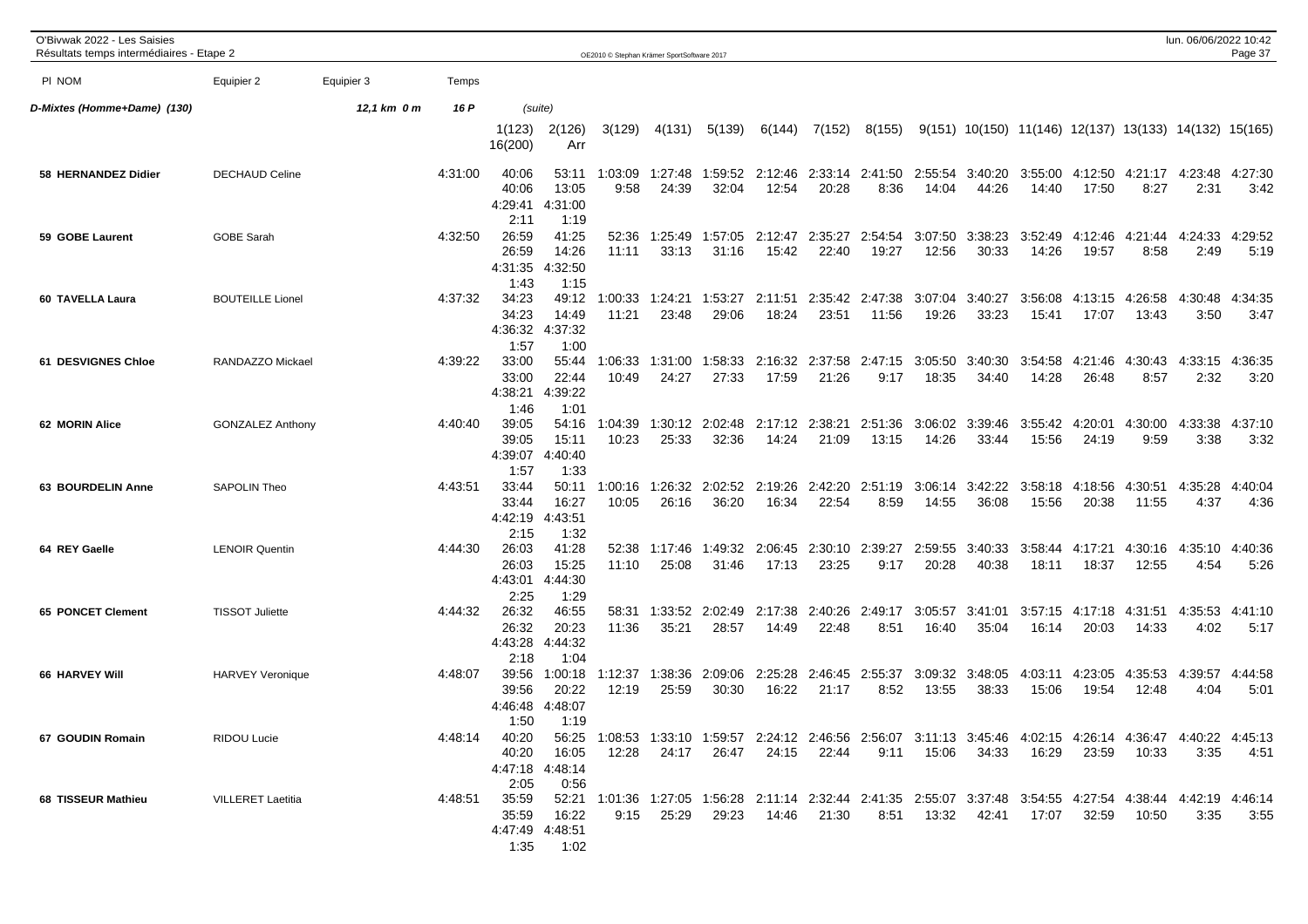| O'Bivwak 2022 - Les Saisies<br>Résultats temps intermédiaires - Etape 2 |                          |             |         |                                   |                                             |                  | OE2010 C Stephan Krämer SportSoftware 2017 |                                          |                     |                  |                          |                  |                  |                                                                                                                                |                  |                          | lun. 06/06/2022 10:42 | Page 38         |
|-------------------------------------------------------------------------|--------------------------|-------------|---------|-----------------------------------|---------------------------------------------|------------------|--------------------------------------------|------------------------------------------|---------------------|------------------|--------------------------|------------------|------------------|--------------------------------------------------------------------------------------------------------------------------------|------------------|--------------------------|-----------------------|-----------------|
| PI NOM                                                                  | Equipier 2               | Equipier 3  | Temps   |                                   |                                             |                  |                                            |                                          |                     |                  |                          |                  |                  |                                                                                                                                |                  |                          |                       |                 |
| D-Mixtes (Homme+Dame) (130)                                             |                          | 12,1 km 0 m | 16 P    |                                   | (suite)                                     |                  |                                            |                                          |                     |                  |                          |                  |                  |                                                                                                                                |                  |                          |                       |                 |
|                                                                         |                          |             |         | 1(123)<br>16(200)                 | 2(126)<br>Arr                               | 3(129)           | 4(131)                                     | 5(139)                                   | 6(144)              | 7(152)           | 8(155)                   |                  |                  | $9(151)$ 10(150) 11(146) 12(137) 13(133) 14(132) 15(165)                                                                       |                  |                          |                       |                 |
| 69 RODRIGUEZ VAZQUEZ Felix RODRIGUEZ VAZQ                               |                          |             | 4:49:15 | 48:01<br>48:01<br>4:47:37<br>2:31 | 1:04:15<br>16:14<br>4:49:15<br>1:38         | 1:17:47<br>13:32 | 24:26                                      | 1:42:13 2:07:45 2:22:56 2:43:41<br>25:32 | 15:11               | 20:45            | 2:51:31<br>7:50          | 3:06:24<br>14:53 | 3:39:25<br>33:01 | 3:57:33<br>18:08                                                                                                               | 4:19:31<br>21:58 | 4:33:12<br>13:41         | 4:38:06<br>4:54       | 4:45:06<br>7:00 |
| 70 BENZAID Lina                                                         | <b>COFFIGNEAU Thom</b>   |             | 4:51:35 | 34:41<br>34:41<br>4:50:10<br>2:01 | 51:00<br>16:19<br>4:51:35<br>1:25           | 1:11:08<br>20:08 | 1:39:17<br>28:09                           | 2:14:55<br>35:38                         | 2:32:06<br>17:11    | 2:54:21<br>22:15 | 3:13:27<br>19:06         | 3:26:06<br>12:39 | 3:56:54<br>30:48 | 4:11:46<br>14:52                                                                                                               | 4:31:29<br>19:43 | 4:41:20<br>9:51          | 4:44:02<br>2:42       | 4:48:09<br>4:07 |
| 71 TERPANT Kevin                                                        | <b>BILLARD Valentine</b> |             | 4:52:49 | 33:54<br>33:54<br>4:50:53<br>2:00 | 50:06<br>16:12<br>4:52:49<br>1:56           | 1:00:24<br>10:18 | 1:27:25<br>27:01                           | 1:59:30<br>32:05                         | 2:16:28<br>16:58    | 2:40:47<br>24:19 | 2:50:13<br>9:26          | 3:05:31<br>15:18 | 3:40:50<br>35:19 | 3:57:29<br>16:39                                                                                                               | 4:22:56<br>25:27 | 4:40:21<br>17:25         | 4:44:29<br>4:08       | 4:48:53<br>4:24 |
| 72 HOUOT Benjamin                                                       | QUILLERY Elsa            |             | 4:53:58 | 37:16<br>37:16<br>4:52:24<br>2:12 | 52:00<br>14:44<br>4:53:58<br>1:34           | 1:02:58<br>10:58 | 1:29:26<br>26:28                           | 2:00:53<br>31:27                         | 2:24:56<br>24:03    | 23:00            | 2:47:56 2:57:00<br>9:04  | 3:11:53<br>14:53 | 3:50:09<br>38:16 | 4:05:05<br>14:56                                                                                                               | 4:25:00<br>19:55 | 4:39:41<br>14:41         | 4:45:08<br>5:27       | 4:50:12<br>5:04 |
| 73 GALEY Mathilde                                                       | <b>DUVAL Maxime</b>      |             | 4:54:46 | 41:00<br>41:00<br>4:53:33<br>1:48 | 58:55<br>17:55<br>4:54:46<br>1:13           | 1:10:51<br>11:56 | 1:37:52<br>27:01                           | 2:12:14<br>34:22                         | 2:27:08<br>14:54    | 2:50:41<br>23:33 | 2:58:23<br>7:42          | 3:13:21<br>14:58 | 3:57:58<br>44:37 | 4:13:36<br>15:38                                                                                                               | 4:31:13<br>17:37 | 4:44:47<br>13:34         | 4:48:08<br>3:21       | 4:51:45<br>3:37 |
| 74 CHAPUT Julie                                                         | <b>SANDELIS Thomas</b>   |             | 4:55:03 | 41:05<br>41:05<br>4:53:54<br>1:33 | 1:03:52<br>22:47<br>4:55:03<br>1:09         | 1:13:01<br>9:09  | 1:36:29<br>23:28<br>4:16:39<br>$*141$      | 1:59:54<br>23:25                         | 2:19:29<br>19:35    | 2:41:47<br>22:18 | 2:51:33<br>9:46          | 3:17:59<br>26:26 | 3:52:24<br>34:25 | 4:06:23<br>13:59                                                                                                               | 4:26:27<br>20:04 | 4:44:36 4:47:44<br>18:09 | 3:08                  | 4:52:21<br>4:37 |
| 75 TINIERE Romain                                                       | <b>TINIERE Manon</b>     |             | 4:55:25 | 40:28<br>40:28<br>2:31            | 1:06:00<br>25:32<br>4:54:00 4:55:25<br>1:25 | 1:17:11<br>11:11 | 1:43:13<br>26:02                           | 2:10:37<br>27:24                         | 2:29:13<br>18:36    | 2:52:38<br>23:25 | 3:04:17<br>11:39         | 3:21:17<br>17:00 | 3:56:03<br>34:46 | 4:13:24<br>17:21                                                                                                               | 4:32:10<br>18:46 | 4:42:47<br>10:37         | 4:46:55<br>4:08       | 4:51:29<br>4:34 |
| 75 TINIERE Frederique                                                   | <b>TINIERE Gabrielle</b> |             | 4:55:25 | 40:30<br>40:30<br>4:53:59<br>2:31 | 1:06:43<br>26:13<br>4:55:25<br>1:26         | 1:17:14<br>10:31 | 1:43:15<br>26:01                           | 2:10:51<br>27:36                         | 2:29:15<br>18:24    | 2:52:45<br>23:30 | 3:04:31<br>11:46         | 3:21:15<br>16:44 | 3:56:17<br>35:02 | 4:13:28<br>17:11                                                                                                               | 4:32:11<br>18:43 | 4:42:50<br>10:39         | 4:46:53<br>4:03       | 4:51:28<br>4:35 |
| 77 BELLES Anne Lyse                                                     | <b>BELLES</b> Eric       |             | 4:57:12 | 37:12<br>37:12<br>4:55:28<br>2:10 | 58:08<br>20:56<br>4:57:12<br>1:44           | 1:11:06<br>12:58 | 1:36:36<br>25:30                           | 2:07:43<br>31:07                         | 2:20:32<br>12:49    | 25:31            | 2:46:03 2:58:17<br>12:14 | 3:11:45<br>13:28 | 3:45:54<br>34:09 | 4:10:02<br>24:08                                                                                                               | 4:32:08<br>22:06 | 4:44:33<br>12:25         | 4:48:41<br>4:08       | 4:53:18<br>4:37 |
| <b>78 COTTET Marine</b>                                                 | <b>MERCIER Laurent</b>   |             | 5:02:12 | 1:34                              | 54:47 16:41<br>5:01:05 5:02:12<br>1:07      | 11:26            | 24:49                                      |                                          | 33:17  17:15  25:55 |                  | 9:15                     | 18:17 36:39      |                  | 54:47 1:11:28 1:22:54 1:47:43 2:21:00 2:38:15 3:04:10 3:13:25 3:31:42 4:08:21 4:25:25 4:45:23 4:53:36 4:56:29 4:59:31<br>17:04 | 19:58            | 8:13                     | 2:53                  | 3:02            |
| 79 CHAN YONG Aurelie                                                    | <b>BOIVIN Christophe</b> |             | 5:02:44 | 44:04                             | 23:18<br>5:01:32 5:02:44<br>1:49 1:12       | 12:31            | 28:45                                      | 32:16                                    | 14:05               | 25:21            | 9:37                     | 18:30            | 36:05            | 44:04 1:07:22 1:19:53 1:48:38 2:20:54 2:34:59 3:00:20 3:09:57 3:28:27 4:04:32 4:21:01 4:39:30 4:51:50 4:55:45 4:59:43<br>16:29 | 18:29            | 12:20                    | 3:55                  | 3:58            |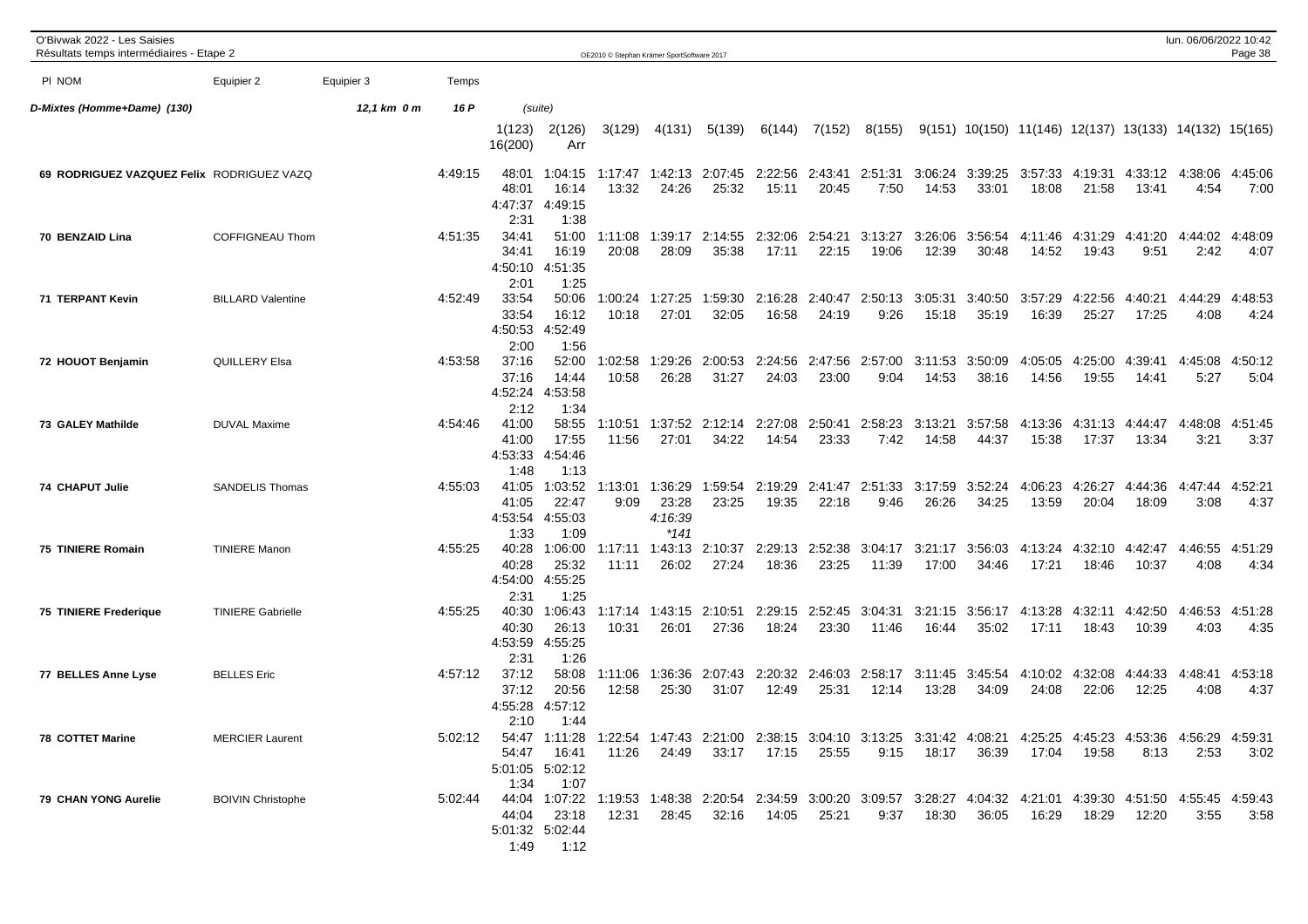| O'Bivwak 2022 - Les Saisies<br>Résultats temps intermédiaires - Etape 2 |                          |             |         |                                   |                                           | OE2010 © Stephan Krämer SportSoftware 2017 |                  |                                                                                                                        |                  |                  |                          |                  |                  |                  |                  |                          | lun. 06/06/2022 10:42                                    | Page 39         |
|-------------------------------------------------------------------------|--------------------------|-------------|---------|-----------------------------------|-------------------------------------------|--------------------------------------------|------------------|------------------------------------------------------------------------------------------------------------------------|------------------|------------------|--------------------------|------------------|------------------|------------------|------------------|--------------------------|----------------------------------------------------------|-----------------|
| PI NOM                                                                  | Equipier 2               | Equipier 3  | Temps   |                                   |                                           |                                            |                  |                                                                                                                        |                  |                  |                          |                  |                  |                  |                  |                          |                                                          |                 |
| D-Mixtes (Homme+Dame) (130)                                             |                          | 12,1 km 0 m | 16 P    |                                   | (suite)                                   |                                            |                  |                                                                                                                        |                  |                  |                          |                  |                  |                  |                  |                          |                                                          |                 |
|                                                                         |                          |             |         | 1(123)<br>16(200)                 | 2(126)<br>Arr                             | 3(129)                                     | 4(131)           | 5(139)                                                                                                                 | 6(144)           | 7(152)           | 8(155)                   |                  |                  |                  |                  |                          | $9(151)$ 10(150) 11(146) 12(137) 13(133) 14(132) 15(165) |                 |
| 80 DEBRUYNE Laurent                                                     | RIVOMALA Veronirina      |             | 5:03:22 | 27:05<br>27:05<br>5:01:31<br>1:55 | 43:22<br>16:17<br>5:03:22<br>1:51         | 57:37<br>14:15                             | 1:27:20<br>29:43 | 1:59:47<br>32:27                                                                                                       | 2:20:10<br>20:23 | 28:52            | 2:49:02 2:58:04<br>9:02  | 3:12:57<br>14:53 | 46:14            | 19:00            | 19:02            | 12:30                    | 3:59:11 4:18:11 4:37:13 4:49:43 4:54:47<br>5:04          | 4:59:36<br>4:49 |
| 81 PAGNAC Remy                                                          | <b>DINTHEER Loredane</b> |             | 5:05:43 | 33:20<br>33:20<br>1:32            | 49:35<br>16:15<br>5:04:32 5:05:43<br>1:11 | 1:04:07<br>14:32                           | 1:31:46<br>27:39 | 2:11:55<br>40:09                                                                                                       | 2:30:14<br>18:19 | 2:54:49<br>24:35 | 3:08:42<br>13:53         | 3:28:37<br>19:55 | 4:07:43<br>39:06 | 4:23:51<br>16:08 | 4:46:18<br>22:27 | 4:57:58<br>11:40         | 5:00:32<br>2:34                                          | 5:03:00<br>2:28 |
| 82 CUOQ Xavier                                                          | <b>BRUN Laurianne</b>    |             | 5:06:09 | 33:23<br>33:23<br>1:51            | 49:39<br>16:16<br>5:04:52 5:06:09<br>1:17 | 1:03:45<br>14:06                           | 1:32:00<br>28:15 | 2:12:07<br>40:07                                                                                                       | 2:30:07<br>18:00 | 2:54:58<br>24:51 | 3:08:38<br>13:40         | 3:28:12<br>19:34 | 4:07:41<br>39:29 | 4:24:00<br>16:19 | 4:46:19<br>22:19 | 4:57:57<br>11:38         | 5:00:28<br>2:31                                          | 5:03:01<br>2:33 |
| 83 LYOTARD Alexandre                                                    | <b>FARGETTE Claire</b>   |             | 5:06:34 | 33:34<br>33:34<br>5:05:15<br>1:51 | 49:25<br>15:51<br>5:06:34<br>1:19         | 1:03:48<br>14:23                           | 27:54            | 1:31:42 2:11:52<br>40:10                                                                                               | 2:29:51<br>17:59 | 2:55:36<br>25:45 | 3:08:26<br>12:50         | 3:28:48<br>20:22 | 4:07:47<br>38:59 | 4:23:58<br>16:11 | 4:46:16<br>22:18 | 4:57:59 5:00:35<br>11:43 | 2:36                                                     | 5:03:24<br>2:49 |
| 84 WITTISCHE Michael                                                    | <b>SCANDELLA Celine</b>  |             | 5:07:24 | 46:58<br>46:58<br>5:06:23<br>2:07 | 1:07:06<br>20:08<br>5:07:24<br>1:01       | 1:19:22<br>12:16                           | 1:49:27<br>30:05 | 2:23:28<br>34:01                                                                                                       | 2:40:41<br>17:13 | 3:03:10<br>22:29 | 3:11:51<br>8:41          | 3:27:45<br>15:54 | 4:07:51<br>40:06 | 4:24:25<br>16:34 | 4:46:21<br>21:56 | 4:58:37<br>12:16         | 5:00:58<br>2:21                                          | 5:04:16<br>3:18 |
| 85 BELLENGIER Christophe                                                | <b>BELLENGIER Sabine</b> |             | 5:07:43 | 35:56<br>35:56<br>5:05:39<br>1:46 | 55:13<br>19:17<br>5:07:43<br>2:04         | 1:10:42<br>15:29                           | 1:42:28<br>31:46 | 2:23:26<br>40:58                                                                                                       | 2:42:47<br>19:21 | 3:08:31<br>25:44 | 3:23:18<br>14:47         | 3:36:19<br>13:01 | 4:10:57<br>34:38 | 4:27:13<br>16:16 | 17:59            | 12:48                    | 2:42                                                     | 5:03:53<br>3:11 |
| 86 TISSOT Melissa                                                       | <b>BARALLON Nicolas</b>  |             | 5:08:18 | 47:25<br>47:25<br>5:07:04<br>2:02 | 1:03:36<br>16:11<br>5:08:18<br>1:14       | 1:13:37<br>10:01                           | 1:41:16<br>27:39 | 2:11:19<br>30:03                                                                                                       | 2:30:09<br>18:50 | 25:03            | 2:55:12 3:04:24<br>9:12  | 3:28:21<br>23:57 | 4:11:41<br>43:20 | 4:29:24<br>17:43 | 4:47:59<br>18:35 | 4:58:20<br>10:21         | 5:01:02<br>2:42                                          | 5:05:02<br>4:00 |
| 87 BUKOWINSKI Pascal                                                    | <b>DIMPRE Aurelie</b>    |             | 5:08:41 | 36:48<br>36:48<br>5:07:11<br>2:13 | 55:38<br>18:50<br>5:08:41<br>1:30         | 1:10:44<br>15:06                           | 1:41:10<br>30:26 | 2:23:56<br>42:46                                                                                                       | 2:42:52<br>18:56 | 3:08:34<br>25:42 | 3:23:29<br>14:55         | 3:36:21<br>12:52 | 4:10:59<br>34:38 | 4:27:04<br>16:05 | 4:45:26<br>18:22 | 4:58:09<br>12:43         | 5:00:39<br>2:30                                          | 5:04:58<br>4:19 |
| 88 LAMBERTHO Gael                                                       | <b>GARAND Axelle</b>     |             | 5:09:10 | 34:13<br>34:13<br>2:14            | 49:55<br>15:42<br>5:07:42 5:09:10<br>1:28 | 1:03:51<br>13:56                           | 29:51            | 1:33:42 2:07:29<br>33:47                                                                                               | 2:32:14<br>24:45 | 26:00            | 2:58:14 3:13:58<br>15:44 | 3:30:55<br>16:57 | 4:19:20<br>48:25 | 4:35:03<br>15:43 | 4:50:56<br>15:53 | 4:59:24 5:02:10<br>8:28  | 2:46                                                     | 5:05:28<br>3:18 |
| 89 ANDRE Margaux                                                        | GOMEZ Julien             |             | 5:11:26 | 35:50<br>35:50<br>2:13            | 16:21<br>5:10:02 5:11:26<br>1:24          | 9:52                                       | 29:09            | 52:11 1:02:03 1:31:12 2:07:21 2:27:59 2:55:24 3:04:53 3:23:52 4:06:52 4:23:28 4:48:18 4:59:58 5:02:55 5:07:49<br>36:09 |                  | 20:38 27:25      | 9:29                     | 18:59            | 43:00            | 16:36            |                  | 24:50 11:40              | 2:57                                                     | 4:54            |
| 90 TARDY Audrey                                                         | <b>MINCK Olivier</b>     |             | 5:11:50 | 23:39<br>23:39<br>2:19            | 30:16<br>5:10:05 5:11:50<br>1:45          | 9:35                                       | 24:13            | 53:55 1:03:30 1:27:43 2:01:12 2:14:48 2:36:08 2:51:57 3:15:21 4:08:33 4:25:59 4:46:10 4:56:50 5:01:57 5:07:46<br>33:29 |                  | 13:36 21:20      | 15:49                    | 23:24            | 53:12            | 17:26            | 20:11            | 10:40                    | 5:07                                                     | 5:49            |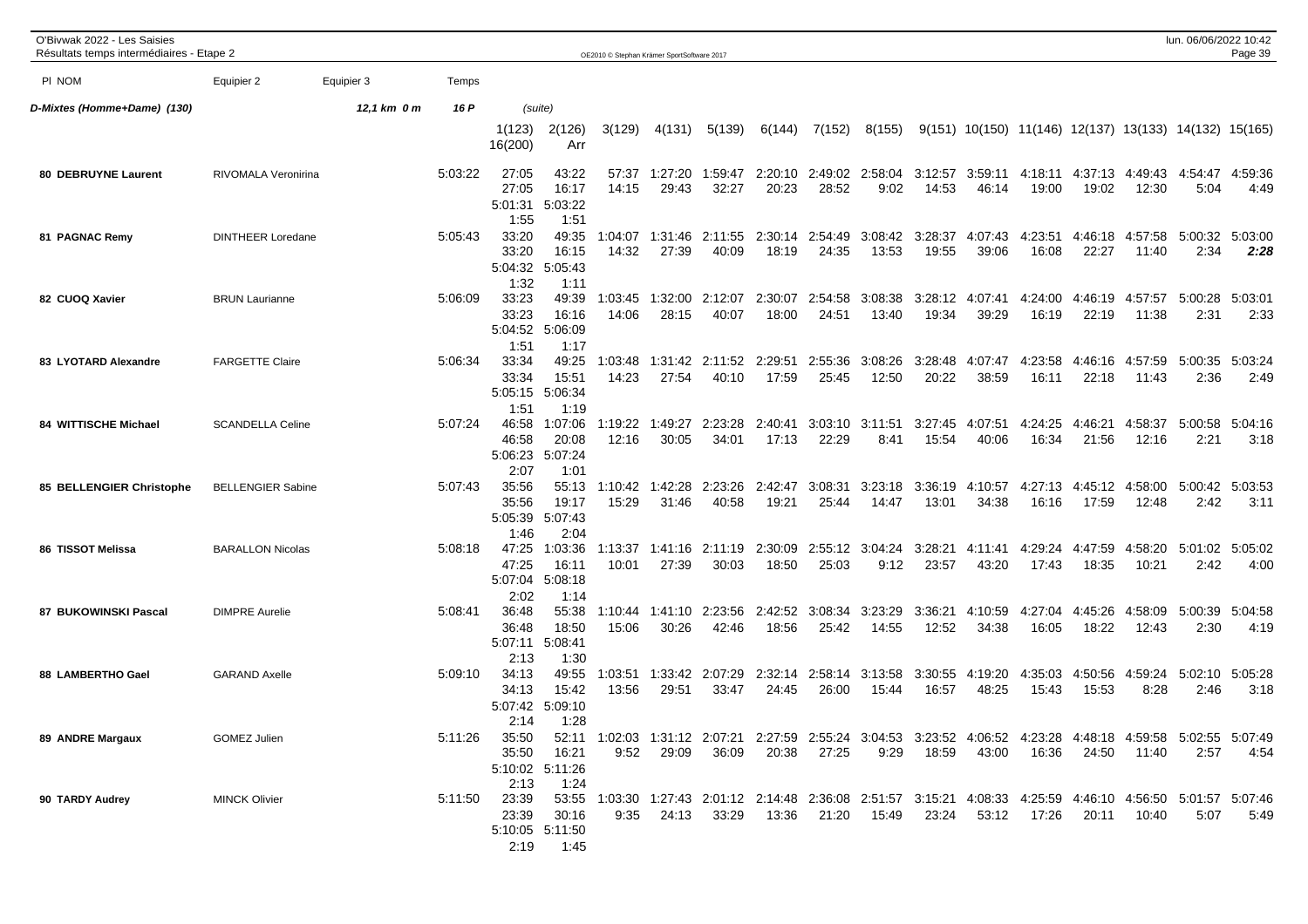| O'Bivwak 2022 - Les Saisies<br>Résultats temps intermédiaires - Etape 2 |                         |             |         |                                                                                                                                                          |                                             | OE2010 © Stephan Krämer SportSoftware 2017 |                  |                                                                                                                              |                     |                          |                                  |                  |                          |                                                          |                     |                                  | lun. 06/06/2022 10:42           | Page 40         |
|-------------------------------------------------------------------------|-------------------------|-------------|---------|----------------------------------------------------------------------------------------------------------------------------------------------------------|---------------------------------------------|--------------------------------------------|------------------|------------------------------------------------------------------------------------------------------------------------------|---------------------|--------------------------|----------------------------------|------------------|--------------------------|----------------------------------------------------------|---------------------|----------------------------------|---------------------------------|-----------------|
| PI NOM                                                                  | Equipier 2              | Equipier 3  | Temps   |                                                                                                                                                          |                                             |                                            |                  |                                                                                                                              |                     |                          |                                  |                  |                          |                                                          |                     |                                  |                                 |                 |
| D-Mixtes (Homme+Dame) (130)                                             |                         | 12,1 km 0 m | 16 P    |                                                                                                                                                          | (suite)                                     |                                            |                  |                                                                                                                              |                     |                          |                                  |                  |                          |                                                          |                     |                                  |                                 |                 |
|                                                                         |                         |             |         | 1(123)<br>16(200)                                                                                                                                        | 2(126)<br>Arr                               | 3(129)                                     | 4(131)           | 5(139)                                                                                                                       | 6(144)              | 7(152)                   | 8(155)                           |                  |                          | $9(151)$ 10(150) 11(146) 12(137) 13(133) 14(132) 15(165) |                     |                                  |                                 |                 |
| 91 BODINIER David                                                       | <b>BODINIER Julie</b>   |             | 5:15:53 | 45:59<br>45:59<br>5:14:43<br>1:53                                                                                                                        | 1:02:58<br>16:59<br>5:15:53<br>1:10         | 1:14:39<br>11:41                           | 1:44:40<br>30:01 | 2:15:20<br>30:40                                                                                                             | 21:42               | 26:53                    | 2:37:02 3:03:55 3:15:00<br>11:05 | 19:02            | 3:34:02 4:12:46<br>38:44 | 4:29:34<br>16:48                                         | 4:50:31<br>20:57    | 13:55                            | 5:04:26 5:08:13 5:12:50<br>3:47 | 4:37            |
| 92 BODINIER Corinne                                                     | <b>BODINIER Thomas</b>  |             | 5:16:04 | 45:51<br>45:51<br>1:52                                                                                                                                   | 1:03:01<br>17:10<br>5:14:40 5:16:04<br>1:24 | 1:14:31<br>11:30                           | 1:44:28<br>29:57 | 2:15:16<br>30:48                                                                                                             | 2:37:41<br>22:25    | 3:04:14<br>26:33         | 3:14:25<br>10:11                 | 3:34:11<br>19:46 | 4:12:27<br>38:16         | 4:29:39<br>17:12                                         | 4:50:46<br>21:07    | 5:04:23<br>13:37                 | 5:08:10<br>3:47                 | 5:12:48<br>4:38 |
| 93 DOS SANTOS Fernando                                                  | <b>FLORENT Claire</b>   |             | 5:16:06 | 42:10<br>42:10<br>2:07                                                                                                                                   | 1:03:16<br>21:06<br>5:14:18 5:16:06<br>1:48 | 1:14:26<br>11:10                           | 1:46:05<br>31:39 | 2:21:34<br>35:29                                                                                                             | 2:38:37<br>17:03    | 3:02:30<br>23:53         | 3:11:27<br>8:57                  | 3:30:00<br>18:33 | 4:09:25<br>39:25         | 4:26:05<br>16:40                                         | 4:49:52<br>23:47    | 5:03:23<br>13:31                 | 5:07:28<br>4:05                 | 5:12:11<br>4:43 |
| 94 BUTZBACH Thomas                                                      | <b>WERST Marlene</b>    |             | 5:16:18 | 29:52<br>29:52<br>5:14:53<br>1:56                                                                                                                        | 45:28<br>15:36<br>5:16:18<br>1:25           | 56:28<br>11:00                             | 1:24:51<br>28:23 | 1:58:29<br>33:38                                                                                                             | 2:18:28<br>19:59    | 2:42:13 2:58:21<br>23:45 | 16:08                            | 3:16:17<br>17:56 | 3:58:38<br>42:21         | 4:15:15<br>16:37                                         | 4:51:05<br>35:50    | 5:03:58<br>12:53                 | 5:08:18 5:12:57<br>4:20         | 4:39            |
| 95 GARNIER Etienne                                                      | <b>MELLA Blandine</b>   |             | 5:17:05 | 40:05<br>40:05<br>5:14:34<br>2:13                                                                                                                        | 56:45<br>16:40<br>5:17:05<br>2:31           | 1:07:32<br>10:47                           | 1:35:38<br>28:06 | 2:10:31<br>34:53                                                                                                             | 2:29:05<br>18:34    | 2:57:31<br>28:26         | 3:08:12<br>10:41                 | 3:35:41<br>27:29 | 4:10:14<br>34:33         | 4:30:09<br>19:55                                         | 4:49:24<br>19:15    | 5:03:30<br>14:06                 | 5:07:36<br>4:06                 | 5:12:21<br>4:45 |
| 96 CRETEUR Cyril                                                        | <b>CRETEUR Eve</b>      |             | 5:20:11 | 38:52<br>38:52<br>2:04                                                                                                                                   | 56:18<br>17:26<br>5:18:42 5:20:11<br>1:29   | 1:18:44<br>22:26                           | 1:46:45<br>28:01 | 2:18:30 2:38:55<br>31:45                                                                                                     | 20:25               | 3:03:15<br>24:20         | 3:19:56<br>16:41                 | 3:37:05<br>17:09 | 4:16:39<br>39:34         | 4:33:48<br>17:09                                         | 4:52:51<br>19:03    | 5:07:47<br>14:56                 | 5:12:14<br>4:27                 | 5:16:38<br>4:24 |
| 97 INAN Christophe                                                      | <b>INAN Clarisse</b>    |             | 5:20:30 | 48:22<br>48:22<br>2:12                                                                                                                                   | 1:05:23<br>17:01<br>5:18:49 5:20:30<br>1:41 | 1:18:36<br>13:13                           | 1:59:42<br>41:06 | 2:37:24<br>37:42                                                                                                             | 2:58:58<br>21:34    | 3:22:38<br>23:40         | 3:31:34<br>8:56                  | 3:48:14<br>16:40 | 4:19:06<br>30:52         | 4:35:21<br>16:15                                         | 17:41               | 4:53:02 5:07:15 5:11:50<br>14:13 | 4:35                            | 5:16:37<br>4:47 |
| 98 MARCOUX Romain                                                       | <b>CHATEAU Sarah</b>    |             | 5:27:56 | 33:49<br>33:49<br>5:26:36<br>1:44                                                                                                                        | 49:10<br>15:21<br>5:27:56<br>1:20           | 1:01:24<br>12:14                           | 1:35:55<br>34:31 | 2:20:48<br>44:53                                                                                                             | 2:42:08<br>21:20    | 3:07:11<br>25:03         | 3:20:14<br>13:03                 | 3:32:37<br>12:23 | 4:13:45<br>41:08         | 4:42:05<br>28:20                                         | 4:59:31<br>17:26    | 5:17:30<br>17:59                 | 5:20:39<br>3:09                 | 5:24:52<br>4:13 |
| 99 SCHMETS Benoit                                                       | <b>VEYSSIERE Karine</b> |             | 5:28:34 | 38:27<br>38:27<br>5:27:08<br>2:11                                                                                                                        | 55:14<br>16:47<br>5:28:34<br>1:26           | 1:07:02<br>11:48                           | 1:35:34<br>28:32 | 2:16:59<br>41:25                                                                                                             | 2:36:56<br>19:57    | 25:56                    | 3:02:52 3:18:43<br>15:51         | 3:38:29<br>19:46 | 4:18:07<br>39:38         | 4:35:11<br>17:04                                         | 19:11               | 4:54:22 5:15:16 5:20:54<br>20:54 | 5:38                            | 5:24:57<br>4:03 |
| 100 BONNARD Christopher                                                 | <b>BONNARD Sixtine</b>  |             | 5:28:44 | 2:15                                                                                                                                                     | 38:38 16:02<br>5:27:21 5:28:44<br>1:23      | 12:05                                      | 28:55            | 38:38 54:40 1:06:45 1:35:40 2:16:43 2:36:26 3:02:48 3:18:18 3:39:08 4:17:17 4:35:15 4:54:27 5:15:26 5:20:50 5:25:06<br>41:03 | 19:43  26:22  15:30 |                          |                                  |                  | 20:50 38:09              |                                                          | 17:58  19:12  20:59 |                                  |                                 | $5:24$ $4:16$   |
| 101 VERGNET Jules                                                       | <b>VERGERON Laure</b>   |             |         | 5:30:52 5:05:26 5:18:30 5:23:08 5:27:05 1:07:24 1:54:34 2:32:45 2:51:53 3:14:48 3:31:10 3:47:11 4:20:01 4:43:19 5:05:26 5:18:30 5:23:08 5:27:05<br>50:26 | 16:13<br>5:29:16 5:30:52<br>2:11 1:36       | 10:45                                      |                  | 37:10 38:11                                                                                                                  |                     |                          | 19:08  22:55  16:22              | 16:01            | 32:50                    | 23:18                                                    | 22:07               | 13:04                            | 4:38                            | 3:57            |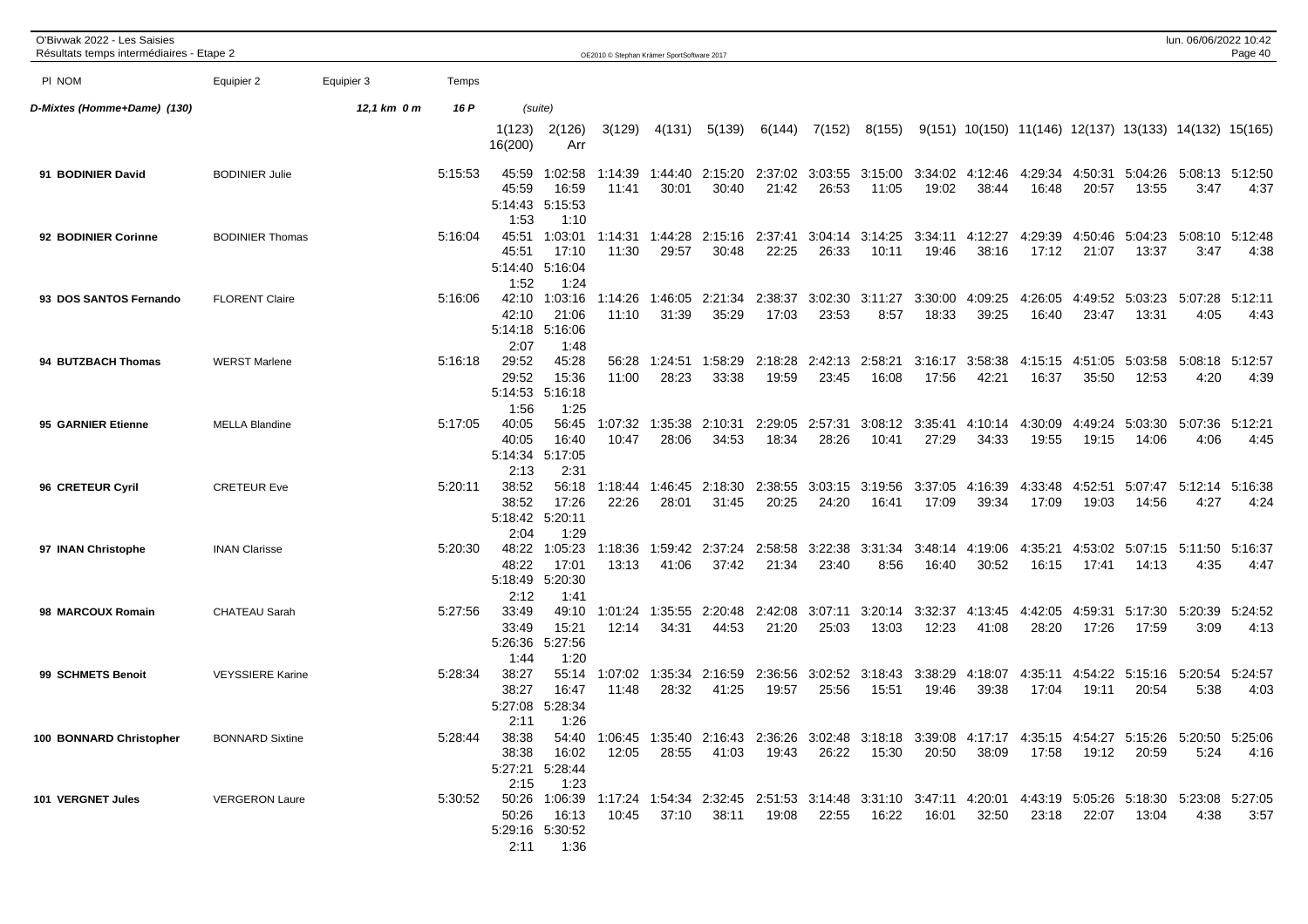| O'Bivwak 2022 - Les Saisies<br>Résultats temps intermédiaires - Etape 2 |                        |                                 |         |                                    |                                     |                  | OE2010 © Stephan Krämer SportSoftware 2017 |                                                                                                                                          |                  |                  |                         |                  |                  |                                                          |                          |                                          | lun. 06/06/2022 10:42 | Page 41         |
|-------------------------------------------------------------------------|------------------------|---------------------------------|---------|------------------------------------|-------------------------------------|------------------|--------------------------------------------|------------------------------------------------------------------------------------------------------------------------------------------|------------------|------------------|-------------------------|------------------|------------------|----------------------------------------------------------|--------------------------|------------------------------------------|-----------------------|-----------------|
| PI NOM                                                                  | Equipier 2             | Equipier 3                      | Temps   |                                    |                                     |                  |                                            |                                                                                                                                          |                  |                  |                         |                  |                  |                                                          |                          |                                          |                       |                 |
| D-Mixtes (Homme+Dame) (130)                                             |                        | 12,1 km 0 m                     | 16 P    |                                    | (suite)                             |                  |                                            |                                                                                                                                          |                  |                  |                         |                  |                  |                                                          |                          |                                          |                       |                 |
|                                                                         |                        |                                 |         | 1(123)<br>16(200)                  | 2(126)<br>Arr                       | 3(129)           | 4(131)                                     | 5(139)                                                                                                                                   | 6(144)           | 7(152)           | 8(155)                  |                  |                  | $9(151)$ 10(150) 11(146) 12(137) 13(133) 14(132) 15(165) |                          |                                          |                       |                 |
| 102 BAFFERT Renaud                                                      | <b>BAFFERT Alberte</b> |                                 | 5:31:37 | 51:36<br>51:36<br>5:29:43<br>2:26  | 1:09:52<br>18:16<br>5:31:37<br>1:54 | 1:25:27<br>15:35 | 2:00:35<br>35:08                           | 2:33:23<br>32:48                                                                                                                         | 2:53:09<br>19:46 | 3:17:30<br>24:21 | 3:28:21<br>10:51        | 3:42:25<br>14:04 | 4:19:38<br>37:13 | 4:35:56<br>16:18                                         | 21:24                    | 4:57:20 5:18:20 5:22:51 5:27:17<br>21:00 | 4:31                  | 4:26            |
| 103 PELE Mickael                                                        | <b>PELE Fanny</b>      |                                 | 5:32:34 | 47:18<br>47:18<br>5:30:59<br>2:09  | 1:10:00<br>22:42<br>5:32:34<br>1:35 | :32:17<br>22:17  | 1:57:40<br>25:23                           | 2:36:03<br>38:23                                                                                                                         | 2:50:07<br>14:04 | 3:15:58<br>25:51 | 3:28:43<br>12:45        | 3:48:10<br>19:27 | 4:25:09<br>36:59 | 4:42:15<br>17:06                                         | 5:00:15<br>18:00         | 5:19:34<br>19:19                         | 5:24:09<br>4:35       | 5:28:50<br>4:41 |
| 104 HELBO Penelope                                                      | <b>PESCH Antoine</b>   |                                 | 5:35:21 | 33:39<br>33:39<br>5:33:38<br>2:08  | 53:18<br>19:39<br>5:35:21<br>1:43   | 1:05:21<br>12:03 | 1:42:21<br>37:00                           | 2:31:22<br>49:01                                                                                                                         | 2:51:21<br>19:59 | 3:19:00<br>27:39 | 3:30:53<br>11:53        | 3:47:44<br>16:51 | 4:33:29<br>45:45 | 4:49:34<br>16:05                                         | 21:17                    | 5:10:51 5:22:14<br>11:23                 | 5:26:27<br>4:13       | 5:31:30<br>5:03 |
| 105 BROSSET Serge                                                       | <b>TRISNA Audrey</b>   |                                 | 5:38:18 | 38:48<br>38:48<br>5:36:24<br>2:17  | 58:28<br>19:40<br>5:38:18<br>1:54   | 1:11:03<br>12:35 | 1:45:16<br>34:13                           | 2:27:00<br>41:44                                                                                                                         | 2:46:42<br>19:42 | 3:15:47<br>29:05 | 3:25:25<br>9:38         | 3:46:36<br>21:11 | 4:28:21<br>41:45 | 4:45:48<br>17:27                                         | 31:22                    | 5:17:10 5:26:43<br>9:33                  | 5:30:04<br>3:21       | 5:34:07<br>4:03 |
| <b>106 BONNERY Gilles</b>                                               | <b>MARCEL Maryline</b> |                                 | 5:42:06 | 46:28<br>46:28<br>5:39:58<br>2:19  | 1:05:05<br>18:37<br>5:42:06<br>2:08 | 1:16:34<br>11:29 | 1:43:29<br>26:55                           | 2:15:09<br>31:40                                                                                                                         | 2:36:29<br>21:20 | 3:02:44<br>26:15 | 3:25:35<br>22:51        | 3:42:47<br>17:12 | 4:25:01<br>42:14 | 4:41:11<br>16:10                                         | 5:16:24<br>35:13         | 5:28:16<br>11:52                         | 5:32:52<br>4:36       | 5:37:39<br>4:47 |
| 107 BENIN L                                                             | <b>BENIN A</b>         |                                 | 6:03:20 | 43:03<br>43:03<br>6:01:21<br>2:48  | 1:02:34<br>19:31<br>6:03:20<br>1:59 | 1:14:33<br>11:59 | 1:48:08<br>33:35                           | 2:31:00<br>42:52                                                                                                                         | 2:56:49<br>25:49 | 3:32:47<br>35:58 | 3:46:26<br>13:39        | 4:06:08<br>19:42 | 4:50:43<br>44:35 | 5:09:52<br>19:09                                         | 5:35:39<br>25:47         | 5:47:51<br>12:12                         | 5:52:45<br>4:54       | 5:58:33<br>5:48 |
| 107 BLAY Etienne                                                        | <b>CALMEL Marine</b>   |                                 | 6:03:20 | 43:14<br>43:14<br>6:01:21<br>2:48  | 1:02:39<br>19:25<br>6:03:20<br>1:59 | 1:14:53<br>12:14 | 1:48:10<br>33:17                           | 2:30:20<br>42:10                                                                                                                         | 2:56:43<br>26:23 | 3:32:12<br>35:29 | 3:45:57<br>13:45        | 4:05:47<br>19:50 | 4:50:34<br>44:47 | 5:09:57<br>19:23                                         | 5:35:37<br>25:40         | 5:47:40<br>12:03                         | 5:52:47<br>5:07       | 5:58:33<br>5:46 |
| 109 PATTY Matthieu                                                      | PATTY Lylou            |                                 | 6:05:43 | 57:18<br>57:18<br>6:04:03<br>2:33  | 1:16:54<br>19:36<br>6:05:43<br>1:40 | 1:35:58<br>19:04 | 2:06:32<br>30:34                           | 2:40:24<br>33:52                                                                                                                         | 3:02:16<br>21:52 | 3:32:05<br>29:49 | 3:42:30<br>10:25        | 4:08:33<br>26:03 | 4:54:05<br>45:32 | 5:17:25<br>23:20                                         | 5:37:52<br>20:27         | 5:50:36<br>12:44                         | 5:55:50<br>5:14       | 6:01:30<br>5:40 |
| 110 ANDRE Helene                                                        | POULAIN Viviane        |                                 | 6:13:53 | 47:42<br>47:42<br>6:11:18<br>2:25  | 1:06:05<br>18:23<br>6:13:53<br>2:35 | 1:19:19<br>13:14 | 2:01:55<br>42:36                           | 2:55:50<br>53:55                                                                                                                         | 3:20:02<br>24:12 | 3:47:56<br>27:54 | 3:56:12 4:11:09<br>8:16 | 14:57            | 4:52:30<br>41:21 | 5:18:20<br>25:50                                         | 5:41:42 5:58:21<br>23:22 | 16:39                                    | 6:03:19<br>4:58       | 6:08:53<br>5:34 |
| 111 RICHARD Yannis                                                      | <b>BAJARD Coraline</b> |                                 |         | 1:00:10<br>6:12:10 6:13:55<br>2:01 | 49:29<br>1:45                       | 12:13            | 23:54                                      | 6:13:55 1:00:10 1:49:39 2:01:52 2:25:46 2:55:25 3:12:33 3:36:56 3:49:50 4:12:14 4:51:57 5:23:54 5:46:48 6:01:01 6:05:45 6:10:09<br>29:39 |                  | 17:08 24:23      | 12:54                   | 22:24            | 39:43            | 31:57                                                    | 22:54                    | 14:13                                    | 4:44                  | 4:24            |
| 112 DUBRULLE Angelique                                                  |                        | SALAMON Mathieu VANDEWALLE Lisa | 6:15:28 | 55:14<br>2:32                      | 19:45<br>6:12:25 6:15:28<br>3:03    | 16:36            | 28:20                                      | 55:14 1:14:59 1:31:35 1:59:55 2:38:02 2:57:08 3:28:28 3:40:03 4:04:29 4:48:21 5:18:53 5:40:44 5:57:20 6:03:50 6:09:53<br>38:07           |                  | 19:06 31:20      | 11:35                   | 24:26            | 43:52            | 30:32                                                    | 21:51                    | 16:36                                    | 6:30                  | 6:03            |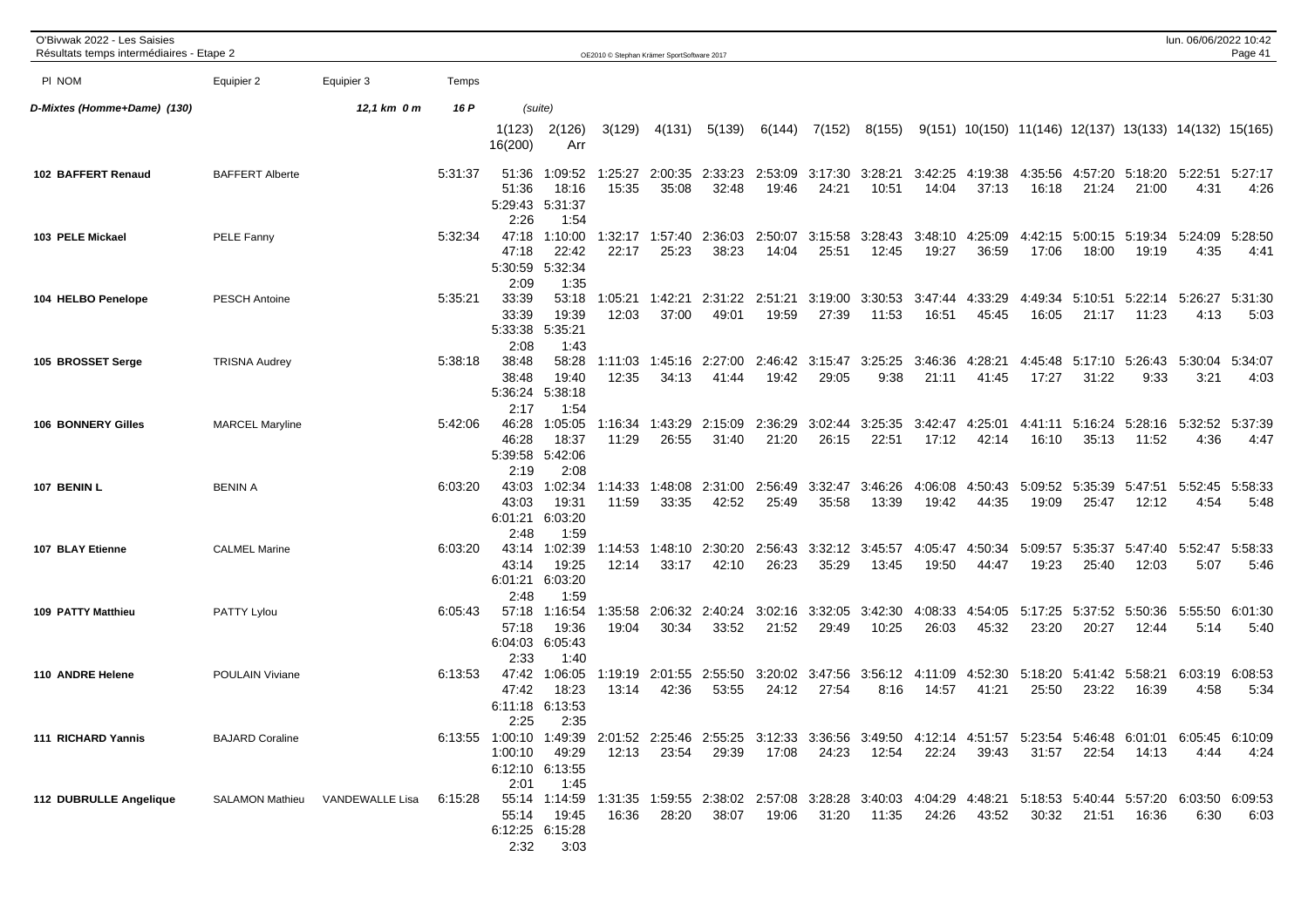| O'Bivwak 2022 - Les Saisies<br>Résultats temps intermédiaires - Etape 2 |                           |             |         |                                           |                                                   | OE2010 © Stephan Krämer SportSoftware 2017 |                  |                          |                  |                  |                          |                  |                    |                                                          |                  |                  | lun. 06/06/2022 10:42   | Page 42         |
|-------------------------------------------------------------------------|---------------------------|-------------|---------|-------------------------------------------|---------------------------------------------------|--------------------------------------------|------------------|--------------------------|------------------|------------------|--------------------------|------------------|--------------------|----------------------------------------------------------|------------------|------------------|-------------------------|-----------------|
| PI NOM                                                                  | Equipier 2                | Equipier 3  | Temps   |                                           |                                                   |                                            |                  |                          |                  |                  |                          |                  |                    |                                                          |                  |                  |                         |                 |
| D-Mixtes (Homme+Dame) (130)                                             |                           | 12,1 km 0 m | 16 P    | (suite)                                   |                                                   |                                            |                  |                          |                  |                  |                          |                  |                    |                                                          |                  |                  |                         |                 |
|                                                                         |                           |             |         | 1(123)<br>16(200)                         | 2(126)<br>Arr                                     | 3(129)                                     | 4(131)           | 5(139)                   | 6(144)           | 7(152)           | 8(155)                   |                  |                    | $9(151)$ 10(150) 11(146) 12(137) 13(133) 14(132) 15(165) |                  |                  |                         |                 |
| 113 VANDEWALLE Lisa                                                     | <b>LAIGLE Romain</b>      |             | 6:15:29 | 55:09<br>55:09<br>6:12:33<br>2:43         | 1:14:56<br>19:47<br>6:15:29<br>2:56               | 1:31:32<br>16:36                           | 1:59:49<br>28:17 | 2:38:07<br>38:18         | 2:57:12<br>19:05 | 3:28:37<br>31:25 | 3:39:47<br>11:10         | 4:04:35<br>24:48 | 4:48:00<br>43:25   | 5:18:50<br>30:50                                         | 5:40:41<br>21:51 | 5:57:01<br>16:20 | 6:03:55<br>6:54         | 6:09:50<br>5:55 |
| 114 JOUAULT Amelie                                                      | <b>MOTTEAU Pierre-Mic</b> |             | 6:18:06 | 42:59<br>42:59<br>2:42                    | 1:05:26<br>22:27<br>6:15:52 6:18:06<br>2:14       | 1:17:16<br>11:50                           | 1:53:22<br>36:06 | 2:47:12<br>53:50         | 3:01:25<br>14:13 | 3:37:11<br>35:46 | 3:48:42<br>11:31         | 4:15:59<br>27:17 | 4:59:52<br>43:53   | 5:22:14<br>22:22                                         | 5:42:38<br>20:24 | 6:01:29<br>18:51 | 6:07:36 6:13:10<br>6:07 | 5:34            |
| 115 MONNERON Chloe                                                      | <b>BOURY Charles</b>      |             | 6:52:17 | 52:35<br>52:35<br>2:42                    | 1:15:44<br>23:09<br>6:50:15 6:52:17<br>2:02       | 1:31:14<br>15:30                           | 2:09:41<br>38:27 | 2:42:47<br>33:06         | 3:04:43<br>21:56 | 3:37:55<br>33:12 | 3:56:07<br>18:12         | 4:24:06<br>27:59 | 5:18:34<br>54:28   | 5:36:23<br>17:49                                         | 6:09:23<br>33:00 | 6:35:13<br>25:50 | 6:40:43<br>5:30         | 6:47:33<br>6:50 |
| 116 ESPARTEIRO Daniel                                                   | <b>ESPARTEIRO Eden</b>    |             | 6:55:51 | 52:51<br>52:51<br>6:53:43 6:55:51<br>3:26 | 1:18:41<br>25:50<br>2:08                          | 1:34:41<br>16:00                           | 2:11:37<br>36:56 | 2:44:05<br>32:28         | 3:09:46<br>25:41 | 3:45:04<br>35:18 | 3:56:52<br>11:48         | 4:24:17<br>27:25 | 5:38:50<br>1:14:33 | 5:56:43<br>17:53                                         | 6:20:23<br>23:40 | 6:38:38<br>18:15 | 6:44:15<br>5:37         | 6:50:17<br>6:02 |
| <b>MAHMOUD Wajih</b>                                                    | SALOU Emmanuelle          |             | pm      | 40:52<br>40:52<br>5:48:04<br>2:48         | 59:35<br>18:43<br>5:50:55<br>2:51                 | 1:12:08<br>12:33                           | 1:43:18<br>31:10 | 2:28:47<br>45:29         | 2:50:16<br>21:29 | 3:23:35<br>33:19 | 3:33:12<br>9:37          | 4:02:35<br>29:23 | 4:41:22<br>38:47   | 5:00:29<br>19:07                                         | -----            | ------           | 5:38:39<br>38:10        | 5:45:16<br>6:37 |
| <b>CROS Louis</b>                                                       | <b>TROUILLET Fanny</b>    |             | pm      | 31:24<br>31:24<br>2:29                    | 47:05<br>15:41<br>6:03:49 6:06:04<br>2:15         | 57:04<br>9:59                              | 44:38            | 1:41:42 2:28:39<br>46:57 | 2:48:30<br>19:51 | 3:17:01<br>28:31 | 3:28:25<br>11:24         | 3:55:34<br>27:09 | 4:45:54<br>50:20   | 5:18:11<br>32:17                                         | -----            | ------           | 5:55:25<br>37:14        | 6:01:20<br>5:55 |
| TRAULLE-LAMBELAIN Louis KHADIDE-BOUCHA                                  |                           |             | pm      | 44:16<br>44:16                            | 1:01:54<br>17:38<br>$--- 6:23:37$<br>1:25:36      | 1:13:35<br>11:41                           | 1:40:19<br>26:44 | 2:11:14 2:32:26<br>30:55 | 21:12            | 2:55:47<br>23:21 | 3:04:34<br>8:47          | 3:26:27<br>21:53 | 4:07:00<br>40:33   | 4:22:34<br>15:34                                         | 4:58:01<br>35:27 | $\frac{1}{2}$    | $---$                   |                 |
| <b>FOURNEL Faustine</b>                                                 | <b>GRAEFF Thimothe</b>    |             | pm      | 50:17<br>2:31                             | 50:17 1:09:32<br>19:15<br>6:31:56 6:33:52<br>1:56 | 1:25:04<br>15:32                           | 2:01:31<br>36:27 | 2:40:18<br>38:47         | 3:02:28<br>22:10 | 26:20            | 3:28:48 3:51:10<br>22:22 | 4:20:48<br>29:38 | 5:00:09<br>39:21   | 5:20:12<br>20:03                                         | -----            | $- - - - -$      | 6:23:21<br>1:03:09      | 6:29:25<br>6:04 |
| <b>BESQUEUT Swann</b>                                                   | <b>WATERMAN Alice</b>     |             | bandon  | $----$<br>3:27                            | 1:06:34<br>1:06:34<br>4:16:33 4:18:49<br>2:16     | 1:21:34<br>15:00                           | 2:06:23<br>44:49 | 2:59:34<br>53:11         | 3:24:38<br>25:04 |                  |                          |                  |                    | -----                                                    | 3:43:00<br>18:22 | 3:58:52<br>15:52 | 4:05:00<br>6:08         | 4:13:06<br>8:06 |
| <b>MASSON Julien</b>                                                    | <b>ORDRENNEAU Marg</b>    |             | bandon  | 47:10<br>47:10                            | 1:05:32<br>18:22<br>$--- 5:29:25$<br>41:33        | 1:19:37<br>14:05                           | 1:47:47<br>28:10 | 2:27:32<br>39:45         | 2:46:35<br>19:03 | 3:18:17<br>31:42 | 3:33:42<br>15:25         | 3:51:55<br>18:13 | 4:31:03<br>39:08   | 4:47:52<br>16:49                                         |                  |                  |                         |                 |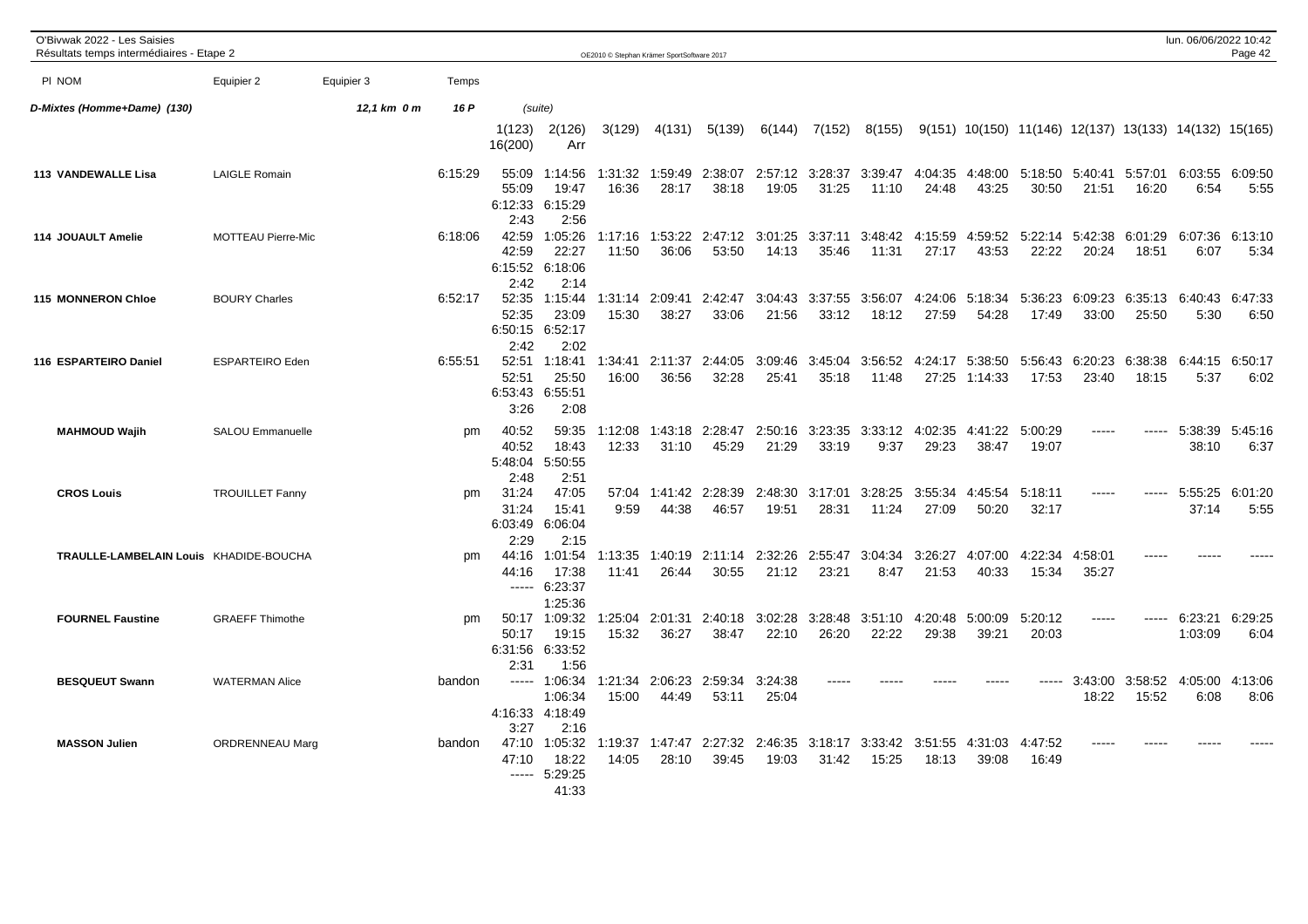| O'Bivwak 2022 - Les Saisies<br>Résultats temps intermédiaires - Etape 2 |                                |             |         |                                 |                                              | OE2010 © Stephan Krämer SportSoftware 2017 |                  |                                        |                  |                          |                  |                  |                                                                                                                |                                  |       |      | lun. 06/06/2022 10:42   | Page 43 |
|-------------------------------------------------------------------------|--------------------------------|-------------|---------|---------------------------------|----------------------------------------------|--------------------------------------------|------------------|----------------------------------------|------------------|--------------------------|------------------|------------------|----------------------------------------------------------------------------------------------------------------|----------------------------------|-------|------|-------------------------|---------|
| PI NOM                                                                  | Equipier 2                     | Equipier 3  | Temps   |                                 |                                              |                                            |                  |                                        |                  |                          |                  |                  |                                                                                                                |                                  |       |      |                         |         |
| D-Mixtes (Homme+Dame) (130)                                             |                                | 12.1 km 0 m | 16 P    |                                 | (suite)                                      |                                            |                  |                                        |                  |                          |                  |                  |                                                                                                                |                                  |       |      |                         |         |
|                                                                         |                                |             |         | 1(123)<br>16(200)               | 2(126)<br>Arr                                | 3(129)                                     | 4(131)           | 5(139)                                 | 6(144)           | 7(152)                   | 8(155)           |                  | $9(151)$ 10(150) 11(146) 12(137) 13(133) 14(132) 15(165)                                                       |                                  |       |      |                         |         |
| <b>DESGACHES Bernard</b>                                                | <b>DESGACHES Pauline</b>       |             | bandon  | 55:55<br>55:55<br>------        | 1:22:53<br>26:58<br>6:26:15<br>1:37:54       | 1:36:59<br>14:06                           | 2:08:55<br>31:56 | 3:04:25 3:28:07<br>55:30               | 23:42            | 4:03:04<br>34:57         | 4:15:36<br>12:32 | 4:48:21<br>32:45 |                                                                                                                |                                  |       |      |                         |         |
| <b>DESGACHES Elisabeth</b>                                              | <b>COURBON Dominiqu</b>        |             | bandon  | 56:06<br>56:06                  | 1:23:17<br>27:11<br>$--- 6:26:26$<br>1:37:53 | 1:37:02<br>13:45                           | 2:10:10<br>33:08 | 3:05:01<br>54:51                       | 3:28:10<br>23:09 | 4:03:13<br>35:03         | 4:15:50<br>12:37 | 4:48:33<br>32:43 |                                                                                                                |                                  |       |      |                         |         |
| <b>MACCHI Christophe</b>                                                | <b>MACCHI Anouck</b>           |             | bandon  | 32:45<br>32:45<br>$- - - - -$   | 1:03:08<br>30:23                             | 1:14:42<br>11:34                           | 1:43:02<br>28:20 | 2:18:59<br>35:57                       | 2:41:30<br>22:31 | 3:05:39<br>24:09         | 3:20:30<br>14:51 | 3:42:59<br>22:29 | 4:18:55<br>35:56                                                                                               | 4:36:45<br>17:50                 |       |      |                         |         |
| <b>KERN Karine</b>                                                      | <b>KERN Henri</b>              |             | bandon  | 32:51<br>32:51<br>-----         | 1:03:28<br>30:37                             | 1:14:44<br>11:16                           | 1:42:58<br>28:14 | 2:18:57<br>35:59                       | 2:41:39<br>22:42 | 3:05:50<br>24:11         | 3:20:34<br>14:44 | 3:43:10<br>22:36 | 4:18:52<br>35:42                                                                                               | 4:36:53<br>18:01                 | ----- |      |                         |         |
| <b>TATON Paul</b>                                                       | <b>BONNIN Lola</b>             |             | bandon  | $- - - - -$                     |                                              |                                            |                  |                                        |                  |                          |                  |                  |                                                                                                                |                                  |       |      |                         |         |
| <b>GRANGE Lucile</b>                                                    | DE GUINARD DE G                |             | bandon  | 40:17<br>40:17<br>$- - - - -$   | 57:56<br>17:39                               | 1:13:52<br>15:56                           | 1:52:16<br>38:24 | 2:43:39<br>51:23                       | 3:10:51<br>27:12 | 3:43:33<br>32:42         | 3:55:42<br>12:09 | 4:22:54<br>27:12 | -----                                                                                                          |                                  |       |      |                         |         |
| <b>DECHEPY Emilie</b>                                                   | <b>ANDREVON Lucas</b>          |             | bandon  | 46:36<br>46:36<br>$\frac{1}{2}$ | 1:03:39<br>17:03                             | :23:25<br>19:46                            | 1:48:29<br>25:04 | 2:28:51<br>40:22                       | 2:48:46<br>19:55 | 3:12:32 3:23:24<br>23:46 | 10:52            | 3:45:52<br>22:28 | 4:25:16<br>39:24                                                                                               | 4:43:04<br>17:48                 |       |      |                         |         |
| <b>FAURAX Camille</b>                                                   | <b>LEFEBVRE Gregory</b>        |             | bandon  | 40:25<br>40:25<br>$- - - - -$   | 58:03<br>17:38                               | 1:13:54<br>15:51                           | 1:55:30<br>41:36 | 2:43:38<br>48:08                       | 3:10:53<br>27:15 | 3:43:19<br>32:26         | 3:55:55<br>12:36 | 4:22:57<br>27:02 |                                                                                                                |                                  |       |      |                         |         |
| E-Dames (37)                                                            |                                | 10,2 km 0 m | 14 P    | 1(122)                          | 2(126)                                       | 3(129)                                     | 4(131)           | 5(138)                                 | 6(144)           | 7(152)                   | 8(150)           |                  | $9(146)$ 10(141) 11(133) 12(132) 13(165) 14(200)                                                               |                                  |       |      |                         | Arr     |
| 1 PROY Ariane                                                           | CARTIER-MOULIN C ROCHE Amaia   |             | 2:42:55 | 16:21<br>16:21                  | 26:41<br>10:20                               | 10:02                                      | 24:33            | 23:10                                  | 7:43             | 18:26                    | 13:54            | 12:03            | 36:43 1:01:16 1:24:26 1:32:09 1:50:35 2:04:29 2:16:32 2:24:57 2:34:19 2:36:35 2:40:18 2:41:54 2:42:55<br>8:25  | 9:22                             | 2:16  | 3:43 | 1:36                    | 1:01    |
| 2 CETRE Marion                                                          | <b>BERTHAUD Manon</b>          |             | 2:47:27 | 20:19<br>20:19                  | 27:36<br>7:17                                | 36:14<br>8:38                              | 58:04<br>21:50   | 1:20:22<br>22:18                       | 1:29:42<br>9:20  | 1:48:58<br>19:16         | 13:48            | 12:46            | 2:02:46 2:15:32 2:25:05 2:37:11 2:40:48 2:44:23 2:46:16 2:47:27<br>9:33                                        | 12:06                            | 3:37  | 3:35 | 1:53                    | 1:11    |
| 3 CHATEIGNER-LETINOIS Laur CHATEIGNER-LETIN                             |                                |             | 2:57:31 | 22:41<br>22:41                  | 35:11<br>12:30                               | 9:13                                       | 23:08            | 44:24 1:07:32 1:28:17 1:35:49<br>20:45 | 7:32             | 19:19                    | 18:20            | 12:47            | 1:55:08 2:13:28 2:26:15 2:37:09<br>10:54                                                                       | 2:48:07 2:50:28 2:54:30<br>10:58 | 2:21  | 4:02 | 2:56:13 2:57:31<br>1:43 | 1:18    |
| 4 LAFORCE Gaelle                                                        | VAUDEY Charlotte VAUDEY Louise |             | 2:58:12 | 28:43<br>28:43                  | 36:34<br>7:51                                | 11:45                                      | 23:56            | 23:14                                  | 6:23             | 17:09                    | 15:11            | 13:03            | 48:19 1:12:15 1:35:29 1:41:52 1:59:01 2:14:12 2:27:15 2:37:39 2:49:45 2:51:53 2:55:08 2:57:09 2:58:12<br>10:24 | 12:06                            | 2:08  | 3:15 | 2:01                    | 1:03    |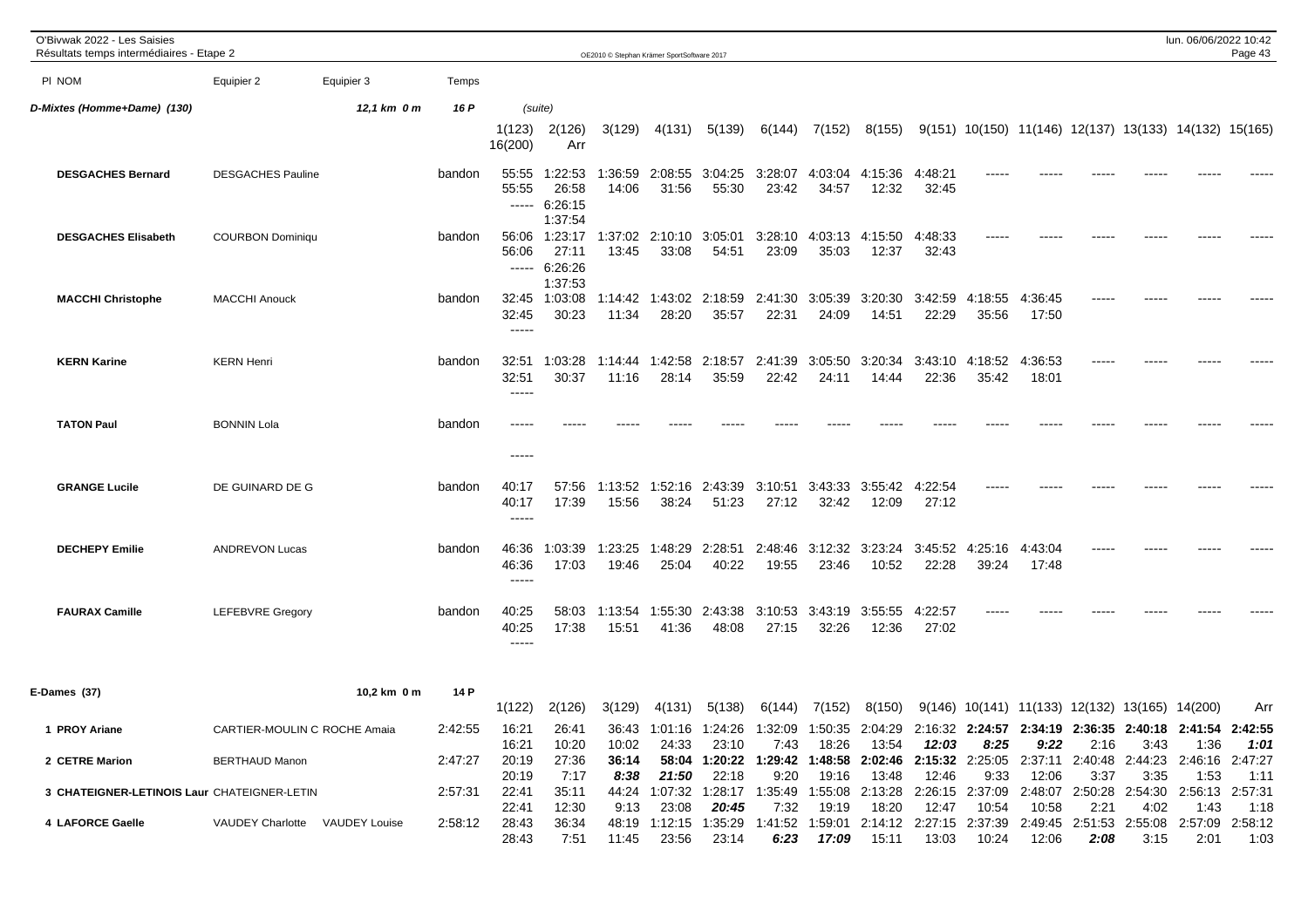| O'Bivwak 2022 - Les Saisies<br>Résultats temps intermédiaires - Etape 2 |                                 |                     |         |                |                | OE2010 © Stephan Krämer SportSoftware 2017 |                       |                  |                  |                  |                  |                  |                  |                                          |                                 |                 | lun. 06/06/2022 10:42            | Page 44         |
|-------------------------------------------------------------------------|---------------------------------|---------------------|---------|----------------|----------------|--------------------------------------------|-----------------------|------------------|------------------|------------------|------------------|------------------|------------------|------------------------------------------|---------------------------------|-----------------|----------------------------------|-----------------|
| PI NOM                                                                  | Equipier 2                      | Equipier 3          | Temps   |                |                |                                            |                       |                  |                  |                  |                  |                  |                  |                                          |                                 |                 |                                  |                 |
| E-Dames (37)                                                            |                                 | 10,2 km 0 m         | 14 P    | (suite)        |                |                                            |                       |                  |                  |                  |                  |                  |                  |                                          |                                 |                 |                                  |                 |
|                                                                         |                                 |                     |         | 1(122)         | 2(126)         | 3(129)                                     | 4(131)                | 5(138)           | 6(144)           | 7(152)           | 8(150)           |                  |                  | $9(146)$ 10(141) 11(133) 12(132) 13(165) |                                 |                 | 14(200)                          | Arr             |
| <b>5 MONCAREY Emilie</b>                                                | <b>CADIOU Marine</b>            |                     | 2:59:41 | 14:14<br>14:14 | 26:21<br>12:07 | 36:34<br>10:13                             | 1:01:05<br>24:31      | 1:25:42<br>24:37 | 1:36:48<br>11:06 | 1:57:14<br>20:26 | 2:10:25<br>13:11 | 2:23:45<br>13:20 | 2:39:23<br>15:38 | 11:37                                    | 2:51:00 2:53:32 2:56:45<br>2:32 | 3:13            | 2:58:15<br>1:30                  | 2:59:41<br>1:26 |
| 6 MATHIAN Alais                                                         | <b>HOUOT Elise</b>              |                     | 3:00:17 | 26:21<br>26:21 | 32:56<br>6:35  | 46:11<br>13:15                             | 1:13:03<br>26:52      | 1:37:42<br>24:39 | 1:46:42<br>9:00  | 2:06:38<br>19:56 | 2:18:55<br>12:17 | 2:32:24<br>13:29 | 2:41:43<br>9:19  | 2:51:15<br>9:32                          | 2:53:56<br>2:41                 | 2:57:31<br>3:35 | 2:59:04<br>1:33                  | 3:00:17<br>1:13 |
| 7 MORER Sophie                                                          | LOPERA Stephanie                |                     | 3:26:32 | 19:53<br>19:53 | 27:59<br>8:06  | 41:31<br>13:32                             | 1:11:50<br>30:19      | 1:42:48<br>30:58 | 1:52:46<br>9:58  | 2:18:56<br>26:10 | 2:36:35<br>17:39 | 2:52:16<br>15:41 | 3:02:53<br>10:37 | 3:15:57<br>13:04                         | 3:19:15<br>3:18                 | 3:23:02<br>3:47 | 3:25:00<br>1:58                  | 3:26:32<br>1:32 |
| 8 ARSEGUEL Clara                                                        | <b>ARSEGUEL Solene</b>          |                     | 3:27:45 | 26:18<br>26:18 | 35:52<br>9:34  | 46:11<br>10:19                             | 1:15:53<br>29:42      | 1:48:07<br>32:14 | 1:56:48<br>8:41  | 2:22:15<br>25:27 | 2:39:00<br>16:45 | 2:53:08<br>14:08 | 3:05:44<br>12:36 | 3:16:44<br>11:00                         | 3:19:59<br>3:15                 | 3:24:20<br>4:21 | 3:26:32<br>2:12                  | 3:27:45<br>1:13 |
| 9 FELIERS Corinne                                                       | <b>FELIERS Lise</b>             |                     | 3:28:31 | 26:55<br>26:55 | 38:03<br>11:08 | 47:51<br>9:48                              | 1:14:21<br>26:30      | 1:42:24<br>28:03 | 1:53:06<br>10:42 | 2:14:34<br>21:28 | 2:35:13<br>20:39 | 2:51:20<br>16:07 | 3:03:00<br>11:40 | 3:18:19<br>15:19                         | 3:21:04<br>2:45                 | 3:25:06<br>4:02 | 3:27:07<br>2:01                  | 3:28:31<br>1:24 |
| <b>10 CHABANCE Anne</b>                                                 | <b>CHABANCE Lucile</b>          |                     | 3:30:10 | 30:27<br>30:27 | 39:31<br>9:04  | 50:49<br>11:18                             | 1:17:58<br>27:09      | 1:44:26<br>26:28 | 1:55:18<br>10:52 | 2:19:51<br>24:33 | 2:38:09<br>18:18 | 2:53:58<br>15:49 | 3:05:49<br>11:51 | 3:18:03<br>12:14                         | 3:21:43<br>3:40                 | 3:26:32<br>4:49 | 3:28:35<br>2:03                  | 3:30:10<br>1:35 |
| 11 GINTZBURGER Veronique                                                | <b>ZACAR Laurence</b>           |                     | 3:34:27 | 29:22<br>29:22 | 38:59<br>9:37  | 51:28<br>12:29                             | 1:19:42<br>28:14      | 1:46:04<br>26:22 | 1:56:56<br>10:52 | 2:21:59<br>25:03 | 2:40:03<br>18:04 | 2:57:01<br>16:58 | 3:09:11<br>12:10 | 3:22:46<br>13:35                         | 3:26:42<br>3:56                 | 3:30:24<br>3:42 | 3:32:40<br>2:16                  | 3:34:27<br>1:47 |
| <b>12 DELALANDE Clarisse</b>                                            | <b>BLEUSE Estelle</b>           |                     | 3:42:29 | 33:46<br>33:46 | 43:58<br>10:12 | 57:24<br>13:26                             | :22:58<br>-1<br>25:34 | 1:49:11<br>26:13 | 2:00:14<br>11:03 | 2:22:19<br>22:05 | 2:46:56<br>24:37 | 3:03:43<br>16:47 | 3:15:32<br>11:49 | 3:29:17<br>13:45                         | 3:33:39<br>4:22                 | 3:38:32<br>4:53 | 3:40:42<br>2:10                  | 3:42:29<br>1:47 |
| 13 ROCH Sophie                                                          | <b>BOUVIER Line</b>             |                     | 3:45:14 | 38:14<br>38:14 | 55:40<br>17:26 | 1:06:32<br>10:52                           | :29:32<br>-1<br>23:00 | 1:58:25<br>28:53 | 2:08:39<br>10:14 | 2:28:51<br>20:12 | 2:48:08<br>19:17 | 3:03:54<br>15:46 | 3:14:30<br>10:36 | 3:31:36<br>17:06                         | 3:35:54<br>4:18                 | 3:41:22<br>5:28 | 3:43:35<br>2:13                  | 3:45:14<br>1:39 |
| <b>14 NAUCHE Marion</b>                                                 | DESORMEAUX Alice TESTI Marie    |                     | 3:53:47 | 36:29<br>36:29 | 46:29<br>10:00 | 1:02:51<br>16:22                           | 1:29:49<br>26:58      | 1:57:16<br>27:27 | 2:08:05<br>10:49 | 2:32:57<br>24:52 | 2:54:46<br>21:49 | 3:09:57<br>15:11 | 3:25:06<br>15:09 | 3:41:18<br>16:12                         | 3:45:47<br>4:29                 | 3:50:19<br>4:32 | 3:52:24<br>2:05                  | 3:53:47<br>1:23 |
| <b>15 BREUILLY Marine</b>                                               | <b>GUAQUIERE Aline</b>          |                     | 3:54:20 | 29:34<br>29:34 | 38:31<br>8:57  | 55:29<br>16:58                             | 1:26:23<br>30:54      | 1:52:57<br>26:34 | 2:06:50<br>13:53 | 2:31:19<br>24:29 | 2:52:33<br>21:14 | 3:08:57<br>16:24 | 3:22:24<br>13:27 | 3:39:46<br>17:22                         | 3:44:31<br>4:45                 | 3:50:16<br>5:45 | 3:52:46<br>2:30                  | 3:54:20<br>1:34 |
| 16 CASTILLO XARGAY Sara                                                 | <b>NOVION DUCASSO</b>           |                     | 3:55:54 | 27:26<br>27:26 | 37:50<br>10:24 | 53:10<br>15:20                             | 1:20:05<br>26:55      | 1:54:37<br>34:32 | 2:06:43<br>12:06 | 2:33:29<br>26:46 | 2:54:16<br>20:47 | 3:10:22<br>16:06 | 3:31:59<br>21:37 | 3:45:29<br>13:30                         | 3:48:50<br>3:21                 | 3:52:43<br>3:53 | 3:54:42<br>1:59                  | 3:55:54<br>1:12 |
| <b>17 COURIVAUD Veronique</b>                                           | ROBERT-ORBLIN Ca                |                     | 3:58:32 | 32:49<br>32:49 | 42:29<br>9:40  | 56:14<br>13:45                             | 1:24:34<br>28:20      | 1:50:02<br>25:28 | 2:02:23<br>12:21 | 2:33:09<br>30:46 | 2:54:14<br>21:05 | 3:10:58<br>16:44 | 3:28:31<br>17:33 | 3:44:11<br>15:40                         | 3:49:24<br>5:13                 | 3:53:55<br>4:3' | 3:56:48<br>2:53                  | 3:58:32<br>1:44 |
| 18 GERACI Sandra                                                        | <b>BIGOT Lise</b>               |                     | 4:07:09 | 44:10<br>44:10 | 55:09<br>10:59 | 1:14:23<br>19:14                           | :43:46<br>29:23       | 2:10:27<br>26:41 | 2:20:56<br>10:29 | 2:43:10<br>22:14 | 3:07:38<br>24:28 | 3:23:48<br>16:10 | 3:36:54<br>13:06 | 3:51:17<br>14:23                         | 3:57:18<br>6:01                 | 4:03:05<br>5:47 | 4:05:27<br>2:22                  | 4:07:09<br>1:42 |
| <b>19 CARON Solene</b>                                                  | <b>COQUET Claire</b>            |                     | 4:18:24 | 37:03<br>37:03 | 47:52<br>10:49 | 1:01:48<br>13:56                           | :33:15<br>-1<br>31:27 | 2:05:27<br>32:12 | 2:18:17<br>12:50 | 2:49:15<br>30:58 | 3:14:37<br>25:22 | 3:32:17<br>17:40 | 3:51:13<br>18:56 | 4:07:12<br>15:59                         | 4:11:09<br>3:57                 | 4:15:09<br>4:00 | 4:17:22<br>2:13                  | 4:18:24<br>1:02 |
| 20 JAN Vanessa                                                          | NICLOT Elea                     | NICLOT Candice      | 4:20:05 | 38:24<br>38:24 | 48:53<br>10:29 | 1:03:02<br>14:09                           | :34:45<br>-1<br>31:43 | 2:07:43<br>32:58 | 2:20:06<br>12:23 | 2:48:48<br>28:42 | 3:09:41<br>20:53 | 3:27:43<br>18:02 | 3:45:33<br>17:50 | 4:06:21<br>20:48                         | 4:10:03<br>3:42                 | 4:15:30<br>5:27 | 4:18:23<br>2:53                  | 4:20:05<br>1:42 |
| 21 ARCHINARD Marie                                                      | <b>GUIRONNET Celine</b>         | ROCHEREUX Coralie   | 4:21:37 | 29:32<br>29:32 | 39:19<br>9:47  | 56:10<br>16:51                             | 1:27:57<br>31:47      | 2:02:51<br>34:54 | 2:19:18<br>16:27 | 2:47:13<br>27:55 | 3:13:47<br>26:34 | 3:32:31<br>18:44 | 3:45:49<br>13:18 | 4:07:50<br>22:01                         | 4:12:04<br>4:14                 | 4:17:47<br>5:43 | 4:20:02<br>2:15                  | 4:21:37<br>1:35 |
| 22 BIZOUARD Camille                                                     | <b>GUILLAUME Thaliana</b>       |                     | 4:24:49 | 30:38<br>30:38 | 41:52<br>11:14 | 54:56<br>13:04                             | 1:32:55<br>37:59      | 2:05:51<br>32:56 | 2:19:09<br>13:18 | 2:50:14<br>31:05 | 3:21:20<br>31:06 | 3:40:20<br>19:00 | 3:52:59<br>12:39 | 4:09:52<br>16:53                         | 4:15:56<br>6:04                 | 4:21:05<br>5:09 | 4:23:23<br>2:18                  | 4:24:49<br>1:26 |
| 23 MADRANGES Maelys                                                     | <b>MESSY Alexandra</b>          |                     | 4:26:52 | 36:34<br>36:34 | 47:45<br>11:11 | 58:57<br>11:12                             | 1:28:23<br>29:26      | 1:57:07<br>28:44 | 2:10:25<br>13:18 | 2:40:37<br>30:12 | 3:24:05<br>43:28 | 3:41:42<br>17:37 | 3:56:21<br>14:39 | 4:12:56<br>16:35                         | 4:17:41<br>4:45                 | 4:23:09<br>5:28 | 4:25:26<br>2:17                  | 4:26:52<br>1:26 |
| 24 ALLAIX Athena                                                        | STEINMETZ Anaelle               | <b>SAM Mazarine</b> | 4:27:13 | 32:13<br>32:13 | 42:05<br>9:52  | 53:47<br>11:42                             | :33:04<br>-1<br>39:17 | 2:13:58<br>40:54 | 2:30:21<br>16:23 | 2:57:56<br>27:35 | 3:25:33<br>27:37 | 3:44:58<br>19:25 | 3:58:09<br>13:11 | 4:12:59<br>14:50                         | 4:17:25<br>4:26                 | 4:23:16<br>5:5' | :25:45<br>$\overline{4}$<br>2:29 | 4:27:13<br>1:28 |
| 25 FELLOUS-CROUZET Laurie                                               | <b>CHALAND Fanny</b>            |                     | 4:35:50 | 43:27<br>43:27 | 54:30<br>11:03 | 1:13:07<br>18:37                           | 1:44:12<br>31:05      | 2:15:49<br>31:37 | 2:29:10<br>13:21 | 2:56:09<br>26:59 | 3:33:32<br>37:23 | 3:50:47<br>17:15 | 4:04:18<br>13:31 | 4:20:41<br>16:23                         | 4:25:19<br>4:38                 | 4:31:17<br>5:58 | 4:33:33<br>2:16                  | 4:35:50<br>2:17 |
| 26 DELAMEA Sabine                                                       | BOCQUENE Aurelie DELAMEA Sabine |                     | 4:38:51 | 37:59<br>37:59 | 49:04<br>11:05 | 1:03:46<br>14:42                           | 1:35:50<br>32:04      | 2:10:44<br>34:54 | 2:23:32<br>12:48 | 3:00:16<br>36:44 | 3:27:26<br>27:10 | 3:50:16<br>22:50 | 4:05:30<br>15:14 | 4:23:55<br>18:25                         | 4:28:55<br>5:00                 | 4:34:33<br>5:38 | 4:37:12<br>2:39                  | 4:38:51<br>1:39 |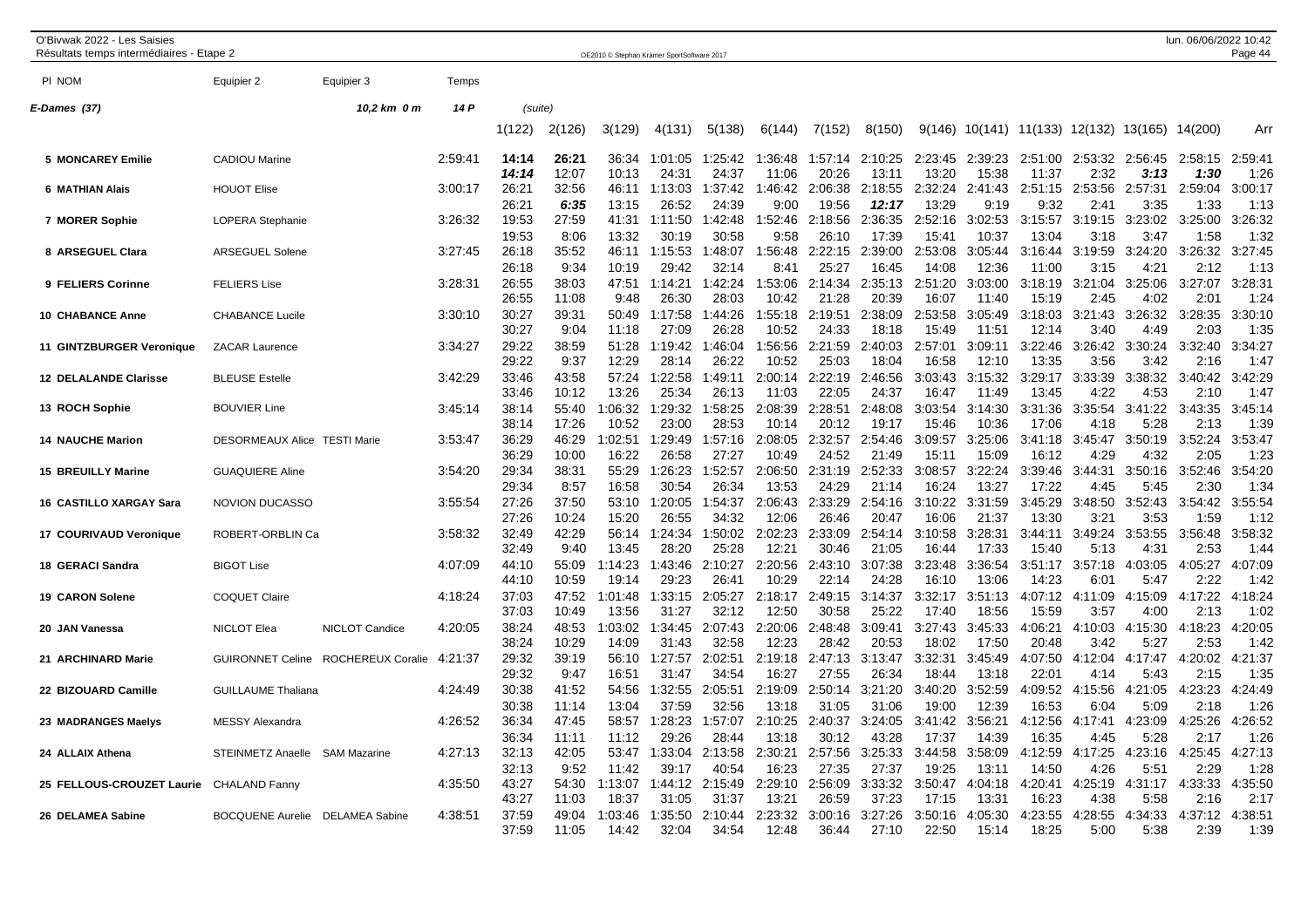| O'Bivwak 2022 - Les Saisies<br>Résultats temps intermédiaires - Etape 2 |                          |                         |         |                         |                  | OE2010 © Stephan Krämer SportSoftware 2017 |                    |                       |                  |                  |                  |                  |                  |                         |                     |                 | lun. 06/06/2022 10:42 | Page 45             |
|-------------------------------------------------------------------------|--------------------------|-------------------------|---------|-------------------------|------------------|--------------------------------------------|--------------------|-----------------------|------------------|------------------|------------------|------------------|------------------|-------------------------|---------------------|-----------------|-----------------------|---------------------|
| PI NOM                                                                  | Equipier 2               | Equipier 3              | Temps   |                         |                  |                                            |                    |                       |                  |                  |                  |                  |                  |                         |                     |                 |                       |                     |
| E-Dames (37)                                                            |                          | 10,2 km 0 m             | 14 P    | (suite)                 |                  |                                            |                    |                       |                  |                  |                  |                  |                  |                         |                     |                 |                       |                     |
|                                                                         |                          |                         |         | 1(122)                  | 2(126)           | 3(129)                                     | 4(131)             | 5(138)                | 6(144)           | 7(152)           | 8(150)           | 9(146)           |                  | 10(141) 11(133) 12(132) |                     | 13(165) 14(200) |                       | Arr                 |
| 27 BRISPOT Laura                                                        | <b>SAAS Melanie</b>      |                         | 4:45:50 | 41:34<br>41:34          | 56:15<br>14:41   | 1:07:00<br>10:45                           | 1:41:02<br>34:02   | 2:17:16<br>36:14      | 2:33:00<br>15:44 | 3:03:31<br>30:31 | 3:37:45<br>34:14 | 3:56:03<br>18:18 | 4:11:23<br>15:20 | 4:29:20<br>17:57        | 4:34:44<br>5:24     | 4:40:58<br>6:14 | 4:43:49<br>2:51       | 4:45:50<br>2:01     |
| 28 CHERRIER Sabine                                                      | <b>SEVIN Anne-Sophie</b> |                         | 4:48:55 | 50:20<br>50:20          | 1:01:56<br>11:36 | 1:15:23<br>13:27                           | 1:50:17<br>34:54   | 2:25:14<br>34:57      | 2:40:18<br>15:04 | 3:13:59<br>33:41 | 3:36:14<br>22:15 | 3:54:44<br>18:30 | 4:14:46<br>20:02 | 4:33:29<br>18:43        | 4:38:03<br>4:34     | 4:44:14<br>6:11 | 4:47:09<br>2:55       | :48:55<br>4<br>1:46 |
| 29 FOSSE Cecilia                                                        | FOSSE Jade               |                         | 5:03:24 | 27:38<br>27:38          | 38:29<br>10:51   | 52:57<br>14:28                             | 1:33:13<br>40:16   | 2:17:20<br>44:07      | 2:31:34<br>14:14 | 3:22:08<br>50:34 | 3:55:23<br>33:15 | 4:16:22<br>20:59 | 4:31:14<br>14:52 | 4:51:35<br>$20:2^7$     | 4:55:15<br>3:40     | 4:59:51<br>4:36 | 5:01:49<br>1:58       | 5:03:24<br>1:35     |
| 30 DUPIRE Nelia                                                         | <b>MARTIN Catherine</b>  | CHAZERAND Carolin       | 5:12:14 | 44:17<br>44:17          | 57:53<br>13:36   | 1:15:59<br>18:06                           | 1:53:11<br>37:12   | 2:31:25<br>38:14      | 2:47:25<br>16:00 | 3:19:51<br>32:26 | 3:58:42<br>38:51 | 4:20:27<br>21:45 | 4:43:14<br>22:47 | 4:58:07<br>14:53        | 5:02:13<br>4:06     | 5:08:24<br>6:11 | 5:10:37<br>2:13       | 5:12:14<br>1:37     |
| 31 MARENATI Stella                                                      | ABBAD EL ANDALO          |                         | 5:43:09 | 48:24<br>48:24          | 59:08<br>10:44   | 1:13:28<br>14:20                           | 2:03:32<br>50:04   | 2:49:18<br>45:46      | 3:05:19<br>16:01 | 3:39:15<br>33:56 | 4:05:13<br>25:58 | 4:32:33<br>27:20 | 4:59:28<br>26:55 | 5:23:58<br>24:30        | 5:30:19<br>6:21     | 5:37:04<br>6:45 | 5:40:29<br>3:25       | 5:43:09<br>2:40     |
| <b>CHEVALIER Alexia</b>                                                 | <b>FAUCONNOT Ornella</b> |                         | pm      | 29:15<br>29:15          | 40:42<br>11:27   | 51:36<br>10:54                             | 1:32:17<br>40:41   | 2:05:06<br>32:49      | 2:22:53<br>17:47 | -----            | -----            | $- - - - -$      | 2:32:19<br>9:26  | 3:01:26<br>29:07        | 3:08:22<br>6:56     | 3:15:26<br>7:04 | 3:18:24<br>2:58       | 3:19:41<br>1:17     |
| <b>DESMAILLET Roxane</b>                                                | <b>PERON Lucile</b>      |                         | pm      | 33:34<br>33:34          | 44:11<br>10:37   | $- - - - -$                                | 1:28:56<br>44:45   | 2:01:24<br>32:28      | 2:15:28<br>14:04 | 2:43:50<br>28:22 | 3:08:55<br>25:05 | 3:28:29<br>19:34 | 3:42:00<br>13:31 | 4:00:07<br>18:07        | :04:53<br>4<br>4:46 | 4:10:22<br>5:29 | 4:12:40<br>2:18       | 4:14:32<br>1:52     |
| <b>MENVIEL Berengere</b>                                                | MENVIEL OLLINET E        |                         | pm      | 46:40<br>46:40          | 1:01:22<br>14:42 | 1:19:46<br>18:24                           | 2:02:50<br>43:04   | 2:34:48<br>31:58      | 2:59:48<br>25:00 | 3:39:43<br>39:55 | $---$            |                  | 4:18:34<br>38:51 | 4:41:54<br>23:20        | :49:00<br>4<br>7:06 | 4:55:41<br>6:41 | 4:58:15<br>2:34       | 5:00:27<br>2:12     |
| <b>AOUNIL Kenza</b>                                                     | <b>CHAMAKH Kaina</b>     |                         | pm      | 45:18                   | 1:18:03<br>32:45 | 1:29:34<br>11:31                           | 2:04:03<br>34:29   | 2:49:37<br>45:34      | 3:02:25<br>12:48 | 3:35:54<br>33:29 | 4:03:36<br>27:42 | 4:22:18<br>18:42 | 4:38:44          |                         | -----               |                 | $- - - - -$           |                     |
| <b>ADEL Chahinez</b>                                                    | CHAZEAU Audrey           |                         | bandon  | 45:18<br>52:07<br>52:07 | 1:07:53<br>15:46 | 2:45:20<br>1:37:27                         | 3:50:00<br>1:04:40 | -----                 | -----            | -----            | -----            | $\frac{1}{2}$    | 16:26<br>-----   | -----                   | -----               |                 | -----                 | 5:28:19<br>1:38:19  |
| <b>HAGNIER Mathilde</b>                                                 | <b>GRILLET Johanna</b>   |                         | bandon  | 43:26<br>43:26          | -----            |                                            |                    |                       |                  |                  |                  |                  |                  |                         |                     |                 | ----                  |                     |
| E-Hommes (23)                                                           |                          | 10,2 km 0 m             | 14 P    | 1(122)                  | 2(126)           | 3(129)                                     | 4(131)             | 5(138)                | 6(144)           | 7(152)           | 8(150)           | 9(146)           |                  | 10(141) 11(133) 12(132) |                     | 13(165)         | 14(200)               | Arr                 |
| 1 CARTIER-MOULIN Olivier                                                | <b>CARTIER-MOULIN Pi</b> |                         | 2:13:04 | 18:11<br>18:11          | 26:22<br>8:11    | 34:28<br>8:06                              | 54:02<br>19:34     | 1:10:40<br>16:38      | 1:16:23<br>5:43  | 1:29:45<br>13:22 | 1:40:02<br>10:17 | 1:50:21<br>10:19 | 1:58:15<br>7:54  | 2:05:47<br>7:32         | 2:08:20<br>2:33     | 2:10:45<br>2:25 | 2:12:05<br>1:20       | 2:13:04<br>0:59     |
| 2 GOBILLOT Nicolas                                                      | <b>GOBILLOT Thomas</b>   | <b>GOBILLOT Jacques</b> | 2:33:48 | 21:24<br>21:24          | 26:50<br>5:26    | 37:13<br>10:23                             | 57:34<br>20:21     | 1:18:11<br>20:37      | 1:24:35<br>6:24  | 1:40:38<br>16:03 | 1:56:11<br>15:33 | 2:07:06<br>10:55 | 2:15:43<br>8:37  | 2:27:11<br>11:28        | 2:29:05<br>1:54     | 2:31:44<br>2:39 | 2:32:57<br>1:13       | 2:33:48<br>0:51     |
| 3 BARBET Mayeul                                                         | <b>BARBET Jules</b>      |                         | 2:35:47 | 20:54<br>20:54          | 27:22<br>6:28    | 38:05<br>10:43                             | 58:51<br>20:46     | 1:18:42<br>19:51      | 1:25:47<br>7:05  | 1:42:11<br>16:24 | 1:54:57<br>12:46 | 2:06:47<br>11:50 | 2:16:00<br>9:13  | 2:27:05<br>11:05        | 2:30:22<br>3:17     | 2:33:31<br>3:09 | 2:34:50<br>1:19       | 2:35:47<br>0:57     |
| 4 LESENNE Mathieu                                                       | <b>LESENNE Alexis</b>    |                         | 2:54:26 | 22:04<br>22:04          | 28:54<br>6:50    | 37:43<br>8:49                              | 59:38<br>21:55     | :22:12<br>22:34       | 1:31:29<br>9:17  | 1:50:37<br>19:08 | 2:08:23<br>17:46 | 2:22:58<br>14:35 | 2:32:10<br>9:12  | 2:44:49<br>12:39        | 2:48:02<br>3:13     | 2:51:41<br>3:39 | 2:53:33<br>1:52       | 2:54:26<br>0:53     |
| 5 BIRINGER Stephane                                                     | <b>BIRINGER Titouan</b>  |                         | 3:03:03 | 16:34<br>16:34          | 23:25<br>6:51    | 39:58<br>16:33                             | :05:51<br>25:53    | :28:26<br>-1<br>22:35 | 1:38:34<br>10:08 | 1:57:54<br>19:20 | 2:17:26<br>19:32 | 2:32:14<br>14:48 | 2:42:28<br>10:14 | 2:53:26<br>10:58        | 2:57:21<br>3:55     | 3:00:12<br>2:51 | 3:01:54<br>1:42       | 3:03:03<br>1:09     |
| 6 COLLET Pierrick                                                       | <b>COLLET Mathis</b>     | <b>COLLET Mathis</b>    | 3:07:07 | 14:31<br>14:31          | 23:26<br>8:55    | 34:14<br>10:48                             | 59:19<br>25:05     | :25:02<br>25:43       | 1:34:22<br>9:20  | 1:59:20<br>24:58 | 2:16:46<br>17:26 | 2:32:00<br>15:14 | 2:42:33<br>10:33 | 2:54:59<br>12:26        | 2:58:54<br>3:55     | 3:03:27<br>4:33 | 3:05:39<br>2:12       | 3:07:07<br>1:28     |
| <b>7 CLAUDIN Benoit</b>                                                 | <b>CLAUDIN Guillaume</b> |                         | 3:08:42 | 23:59<br>23:59          | 33:30<br>9:31    | 48:10<br>14:40                             | 1:20:02<br>31:52   | :42:19<br>22:17       | 1:50:50<br>8:31  | 2:11:52<br>21:02 | 2:28:52<br>17:00 | 2:41:14<br>12:22 | 2:49:39<br>8:25  | 2:59:47<br>10:08        | 3:02:35<br>2:48     | 3:06:01<br>3:26 | 3:07:33<br>1:32       | 3:08:42<br>1:09     |
| 8 MARCHESCHI Stephane                                                   | <b>RONJON Etienne</b>    |                         | 3:11:19 | 26:06<br>26:06          | 34:12<br>8:06    | 45:08<br>10:56                             | 1:07:58<br>22:50   | :30:04<br>22:06       | 1:39:46<br>9:42  | 2:03:01<br>23:15 | 2:22:04<br>19:03 | 2:36:59<br>14:55 | 2:48:58<br>11:59 | 3:01:44<br>12:46        | 3:04:54<br>3:10     | 3:08:22<br>3:28 | 3:10:22<br>2:00       | 3:11:19<br>0:57     |
| 9 MONGE Damien                                                          | <b>TRELIN Charles</b>    |                         | 3:11:53 | 18:02<br>18:02          | 25:08<br>7:06    | 35:13<br>10:05                             | 1:02:06<br>26:53   | :28:24<br>26:18       | 1:37:05<br>8:41  | 2:01:38<br>24:33 | 2:21:53<br>20:15 | 2:36:06<br>14:13 | 2:51:30<br>15:24 | 3:02:32<br>11:02        | 3:05:27<br>2:55     | 3:09:06<br>3:39 | 3:10:53<br>1:47       | 3:11:53<br>1:00     |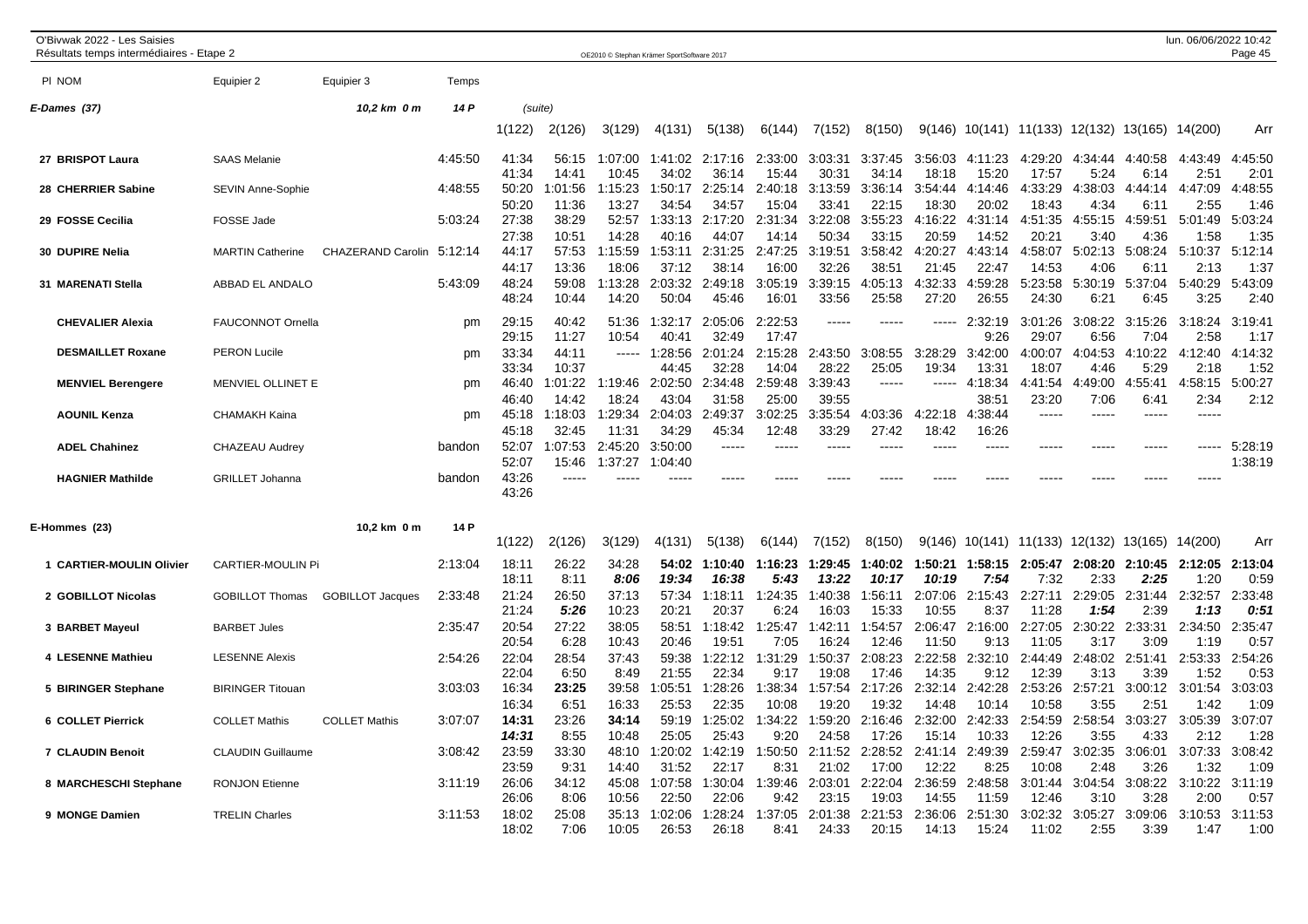| O'Bivwak 2022 - Les Saisies<br>Résultats temps intermédiaires - Etape 2 |                                  |                                     |         |                         |                         | OE2010 © Stephan Krämer SportSoftware 2017 |                           |                           |                           |                           |                           |                           |                           |                           |                                                |                         | lun. 06/06/2022 10:42   | Page 46                 |
|-------------------------------------------------------------------------|----------------------------------|-------------------------------------|---------|-------------------------|-------------------------|--------------------------------------------|---------------------------|---------------------------|---------------------------|---------------------------|---------------------------|---------------------------|---------------------------|---------------------------|------------------------------------------------|-------------------------|-------------------------|-------------------------|
| PI NOM                                                                  | Equipier 2                       | Equipier 3                          | Temps   |                         |                         |                                            |                           |                           |                           |                           |                           |                           |                           |                           |                                                |                         |                         |                         |
| E-Hommes (23)                                                           |                                  | 10,2 km 0 m                         | 14 P    | (suite)                 |                         |                                            |                           |                           |                           |                           |                           |                           |                           |                           |                                                |                         |                         |                         |
|                                                                         |                                  |                                     |         | 1(122)                  | 2(126)                  | 3(129)                                     | 4(131)                    | 5(138)                    | 6(144)                    | 7(152)                    | 8(150)                    |                           |                           |                           | 9(146) 10(141) 11(133) 12(132) 13(165) 14(200) |                         |                         | Arr                     |
| 10 RICHARDOT Jerome                                                     | RICHARDOT Benjam                 |                                     | 3:12:21 | 30:07<br>30:07          | 36:49<br>6:42           | 48:23<br>11:34                             | 1:10:04<br>21:41          | 1:30:49<br>20:45          | 1:39:25<br>8:36           | 2:00:37<br>21:12          | 2:19:12<br>18:35          | 2:33:01<br>13:49          | 2:44:51<br>11:50          | 2:59:21<br>14:30          | 3:02:29<br>3:08                                | 3:05:40<br>3:11         | 3:11:02<br>5:22         | 3:12:21<br>1:19         |
| 11 DESOUTTER Frederic                                                   | <b>DESOUTTER Malo</b>            |                                     | 3:17:41 | 31:01<br>31:01          | 39:40<br>8:39           | 49:48<br>10:08                             | 1:13:22<br>23:34          | 1:37:07<br>23:45          | 1:46:58<br>9:51           | 2:09:15<br>22:17          | 2:27:46<br>18:31          | 2:42:01<br>14:15          | 2:52:21<br>10:20          | 3:06:12<br>13:51          | 3:09:40<br>3:28                                | 3:14:03<br>4:23         | 3:16:24<br>2:21         | 3:17:41<br>1:17         |
| 12 DECOEUR Thomas                                                       | <b>DECOEUR Arthur</b>            |                                     | 3:25:12 | 22:21<br>22:21          | 30:25<br>8:04           | 42:56<br>12:31                             | 1:08:33<br>25:37          | 1:34:17<br>25:44          | 1:44:40<br>10:23          | 2:10:58<br>26:18          | 2:28:59<br>18:0'          | 2:44:06<br>15:07          | 2:57:07<br>13:01          | 3:12:13<br>15:06          | 3:15:39<br>3:26                                | 3:21:53<br>6:14         | 3:24:01<br>2:08         | 3:25:12<br>1:11         |
| 13 GRENIER Nolhan                                                       | <b>GRENIER Guilhem</b>           | <b>POMEON Baptiste</b>              | 3:27:39 | 32:21<br>32:21          | 40:25<br>8:04           | 52:33<br>12:08                             | 1:22:29<br>29:56          | 1:50:24<br>27:55          | 1:58:41<br>8:17           | 2:21:55<br>23:14          | 2:39:14<br>17:19          | 2:54:47<br>15:33          | 3:07:03<br>12:16          | 3:17:16<br>10:13          | 3:20:06<br>2:50                                | 3:24:28<br>4:22         | 3:26:05<br>1:37         | 3:27:39<br>1:34         |
| <b>14 THUET Boris</b>                                                   | <b>BOURDOIS RISSE T</b>          |                                     | 3:31:41 | 27:05<br>27:05          | 36:43<br>9:38           | 46:32<br>9:49                              | 1:09:59<br>23:27          | 1:32:03<br>22:04          | 1:43:30<br>11:27          | 2:08:09<br>24:39          | 2:34:03<br>25:54          | 2:51:09<br>17:06          | 3:03:27<br>12:18          | 3:19:47<br>16:20          | 3:23:48<br>4:01                                | 3:28:34<br>4:46         | 3:30:46<br>2:12         | 3:31:41<br>0:55         |
| <b>15 BRETTE Laurent</b>                                                | <b>BRETTE Ethan</b>              | <b>BRETTE Axel</b>                  | 3:35:19 | 22:55<br>22:55          | 32:07<br>9:12           | 46:17<br>14:10                             | 1:13:31<br>27:14          | 1:41:19<br>27:48          | 1:53:34<br>12:15          | 2:18:18<br>24:44          | 2:37:37<br>19:19          | 2:53:28<br>15:51          | 3:07:58<br>14:30          | 3:21:04<br>13:06          | 3:26:12<br>5:08                                | 3:31:12<br>5:00         | 3:33:38<br>2:26         | 3:35:19<br>1:41         |
| <b>16 HAYER Nicolas</b>                                                 | <b>DUHAGON Vincent</b>           | <b>HAYER Stephanie</b>              | 3:35:51 | 39:53<br>39:53          | 50:53<br>11:00          | 1:02:50<br>11:57                           | 1:35:31<br>32:41          | 2:05:47<br>30:16          | 2:22:42<br>16:55          | 2:44:50<br>22:08          | 2:57:32<br>12:42          | 3:09:52<br>12:20          | 3:18:50<br>8:58           | 3:26:17<br>7:27           | 3:29:07<br>2:50                                | 3:32:44<br>3:37         | 3:34:39<br>1:55         | 3:35:51<br>1:12         |
| 17 PEZEYRE Christophe                                                   | PEZEYRE Alexandre TATIN Ghyslain |                                     | 3:41:27 | 25:37<br>25:37          | 37:37<br>12:00          | 50:28<br>12:51                             | 1:16:15<br>25:47          | 1:40:27<br>24:12          | 1:59:52<br>19:25          | 2:23:20<br>23:28          | 2:41:33<br>18:13          | 2:57:56<br>16:23          | 3:10:17<br>12:21          | 3:25:07<br>14:50          | 3:29:29<br>4:22                                | 3:36:28<br>6:59         | 3:39:01<br>2:33         | 3:41:27<br>2:26         |
| 18 JOLY Cyril                                                           | <b>JOLY Mathias</b>              |                                     | 3:54:45 | 27:13<br>27:13          | 40:33<br>13:20          | 55:18<br>14:45                             | 1:25:18<br>30:00          | 1:54:03<br>28:45          | 2:06:20<br>12:17          | 2:31:17<br>24:57          | 2:52:48<br>21:31          | 3:13:51<br>21:03          | 3:27:15<br>13:24          | 3:41:54<br>14:39          | 3:45:51<br>3:57                                | 3:50:58<br>5:07         | 3:53:12<br>2:14         | 3:54:45<br>1:33         |
| 19 LE GOFF Jean-Francois                                                |                                  | ROSMY LE GOFF Pa ROSMY LE GOFF Vi   | 3:54:57 | 38:38                   | 49:06<br>10:28          | 1:07:24                                    | 1:33:44<br>26:20          | 2:02:14<br>28:30          | 2:11:59<br>9:45           | 2:34:40<br>22:41          | 3:00:55<br>26:15          | 3:17:09<br>16:14          | 3:31:02                   | 3:46:40                   | 3:49:03<br>2:23                                | 3:52:11<br>3:08         | 3:54:06<br>1:55         | 3:54:57<br>0:51         |
| 20 POUCHOL Cyril                                                        | <b>VERNAY Mathis</b>             | VALENTIN / LOU                      | 4:12:44 | 38:38<br>33:03          | 44:12                   | 18:18<br>1:03:40                           | 1:31:32                   | 2:04:02                   | 2:17:15                   | 2:42:46                   | 3:06:57                   | 3:26:21                   | 13:53<br>3:41:55          | 15:38<br>3:59:43          | 4:04:15                                        | 4:09:15                 | 4:11:22                 | 4:12:44                 |
| 21 BIZOUARD Arnaud                                                      | ROUMIGUIE Cyril Lu               |                                     | 4:42:22 | 33:03<br>36:50          | 11:09<br>47:16          | 19:28<br>1:06:48                           | 27:52<br>1:42:54          | 32:30<br>2:23:50          | 13:13<br>2:36:59          | 25:31<br>3:06:52          | 24:11<br>3:38:33          | 19:24<br>3:56:58          | 15:34<br>4:09:39          | 17:48<br>4:27:56          | 4:32<br>4:32:51                                | 5:00<br>4:38:04         | 2:07<br>4:40:23         | 1:22<br>:42:22<br>4     |
| 22 LAUTIER Vincent                                                      | <b>LAUTIER Valentin</b>          |                                     | 4:55:58 | 36:50<br>40:34<br>40:34 | 10:26<br>53:53<br>13:19 | 19:32<br>1:08:04<br>14:11                  | 36:06<br>1:50:23<br>42:19 | 40:56<br>2:25:07<br>34:44 | 13:09<br>2:44:29<br>19:22 | 29:53<br>3:25:05<br>40:36 | 31:41<br>3:48:43<br>23:38 | 18:25<br>4:07:11<br>18:28 | 12:41<br>4:25:30<br>18:19 | 18:17<br>4:41:01<br>15:31 | 4:55<br>4:46:06<br>5:05                        | 5:13<br>4:52:13<br>6:07 | 2:19<br>4:54:08<br>1:55 | 1:59<br>4:55:58<br>1:50 |
| <b>SCHMIDT Pierre-Antoine</b>                                           | <b>CHARLES Armand</b>            |                                     | bandon  | 52:02<br>52:02          | 1:07:54<br>15:52        | 2:45:17<br>1:37:23                         | 3:49:57<br>1:04:40        |                           |                           |                           |                           |                           |                           |                           |                                                |                         | -----                   | 5:28:26<br>1:38:29      |
| E-Mixtes (Homme+Dame)  (61)                                             |                                  | 10,2 km 0 m                         | 14 P    | 1(122)                  | 2(126)                  | 3(129)                                     | 4(131)                    | 5(138)                    | 6(144)                    | 7(152)                    | 8(150)                    | 9(146)                    | 10(141)                   | 11(133)                   | 12(132)                                        | 13(165)                 | 14(200)                 | Arr                     |
| 1 PONCET Claudine                                                       |                                  | VION-DELPHIN Bapti VION-DELPHIN Tho | 2:12:52 | 15:36                   | 23:52                   | 32:13                                      | 51:27                     | 1:08:54                   | 1:15:20                   | 1:28:28                   | 1:39:13                   | 1:49:21                   | 1:56:19                   | 2:04:17                   | 2:07:04                                        | 2:09:58                 | 2:11:43                 | 2:12:52                 |
| 2 LAGNEAU Julien                                                        | <b>LAGNEAU Marielle</b>          | <b>LAGNEAU Basile</b>               | 2:24:02 | 15:36<br>10:12          | 8:16<br>21:54           | 8:21<br>30:50                              | 19:14<br>50:10            | 17:27<br>1:08:26          | 6:26<br>1:15:29           | 13:08<br>1:35:09          | 10:45<br>1:46:23          | 10:08<br>1:56:49          | 6:58<br>2:04:54           | 7:58<br>2:16:25           | 2:47<br>2:18:40                                | 2:54<br>2:21:34         | 1:45<br>2:22:55         | 1:09<br>2:24:02         |
| 3 MATHIAN Timothe                                                       | <b>DELGADO Clement</b>           | <b>BEREZIAT M &amp; X</b>           | 2:24:43 | 10:12<br>16:03          | 11:42<br>27:06          | 8:56<br>34:32                              | 19:20<br>53:57            | 18:16<br>1:10:57          | 7:03<br>1:17:27           | 19:40<br>1:31:05          | 11:14<br>1:43:43          | 10:26<br>1:54:09          | 8:05<br>2:01:18           | 11:31<br>2:12:13          | 2:15<br>2:14:23                                | 2:54<br>2:17:28         | 1:21<br>2:23:51         | 1:07<br>2:24:43         |
| 4 GLAPA Noemie                                                          | <b>GAGNIERE Estelle</b>          | <b>GLAPA David</b>                  | 2:27:50 | 16:03<br>11:59          | 11:03<br>20:17          | 7:26<br>29:00                              | 19:25<br>50:16            | 17:00<br>1:09:15          | 6:30<br>1:18:22           | 13:38<br>1:36:10          | 12:38<br>1:48:20          | 10:26<br>1:59:40          | 7:09<br>2:09:21           | 10:55<br>2:19:17          | 2:10<br>2:21:53                                | 3:05<br>2:24:59         | 6:23<br>2:26:43         | 0:52<br>2:27:50         |
| 5 CORBIC Virginie                                                       | ROUX CORBIC Arthu                |                                     | 2:39:04 | 11:59<br>17:06          | 8:18<br>23:17           | 8:43<br>33:59                              | 21:16<br>58:08            | 18:59<br>1:20:30          | 9:07<br>1:29:02           | 17:48<br>1:44:45          | 12:10<br>1:57:46          | 11:20<br>2:10:47          | 9:41<br>2:19:10           | 9:56<br>2:30:10           | 2:36<br>2:32:25                                | 3:06<br>2:36:22         | 1:44<br>2:38:00         | 1:07<br>2:39:04         |
| 6 GUILLE Celine                                                         | <b>FRESSARD Valerie</b>          | <b>CHILLET Christophe</b>           | 2:46:13 | 17:06<br>16:49<br>16:49 | 6:11<br>24:49<br>8:00   | 10:42<br>35:51<br>11:02                    | 24:09<br>59:12<br>23:21   | 22:22<br>1:20:38<br>21:26 | 8:32<br>1:27:40<br>7:02   | 15:43<br>1:48:09<br>20:29 | 13:01<br>2:04:15<br>16:06 | 13:01<br>2:15:38<br>11:23 | 8:23<br>2:25:33<br>9:55   | 11:00<br>2:36:35<br>11:02 | 2:15<br>2:40:13<br>3:38                        | 3:57<br>2:43:24<br>3:11 | 1:38<br>2:45:08<br>1:44 | 1:04<br>2:46:13<br>1:05 |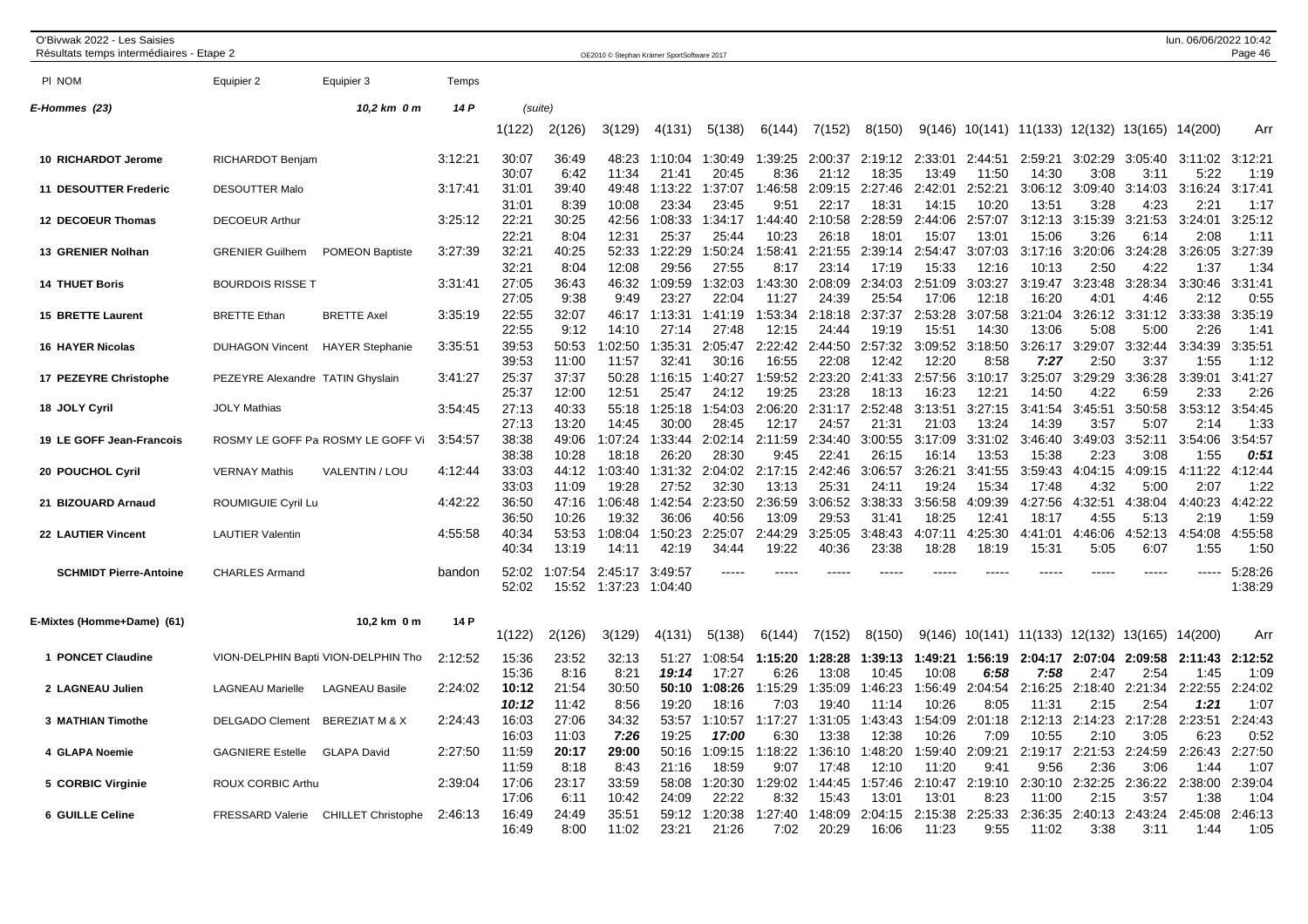| O'Bivwak 2022 - Les Saisies<br>Résultats temps intermédiaires - Etape 2 |                                        |                                    |         |                         |                        |                        | OE2010 © Stephan Krämer SportSoftware 2017 |                           |                         |                           |                           |                           |                          |                                  |                         |                         | lun. 06/06/2022 10:42   | Page 47                 |
|-------------------------------------------------------------------------|----------------------------------------|------------------------------------|---------|-------------------------|------------------------|------------------------|--------------------------------------------|---------------------------|-------------------------|---------------------------|---------------------------|---------------------------|--------------------------|----------------------------------|-------------------------|-------------------------|-------------------------|-------------------------|
| PI NOM                                                                  | Equipier 2                             | Equipier 3                         | Temps   |                         |                        |                        |                                            |                           |                         |                           |                           |                           |                          |                                  |                         |                         |                         |                         |
| E-Mixtes (Homme+Dame) (61)                                              |                                        | 10,2 km 0 m                        | 14 P    | (suite)                 |                        |                        |                                            |                           |                         |                           |                           |                           |                          |                                  |                         |                         |                         |                         |
|                                                                         |                                        |                                    |         | 1(122)                  | 2(126)                 | 3(129)                 | 4(131)                                     | 5(138)                    | 6(144)                  | 7(152)                    | 8(150)                    |                           |                          | $9(146)$ 10(141) 11(133) 12(132) |                         | 13(165)                 | 14(200)                 | Arr                     |
| 7 LENOBLE Christophe                                                    | <b>LENOBLE Tiphaine</b>                |                                    | 2:46:30 | 18:03<br>18:03          | 23:54<br>5:51          | 33:35<br>9:41          | 54:19<br>20:44                             | :14:29<br>-1<br>20:10     | 1:22:43<br>8:14         | 1:41:27<br>18:44          | 1:56:58<br>15:31          | 2:08:38<br>11:40          | 2:28:01<br>19:23         | 2:38:38<br>10:37                 | 2:41:00<br>2:22         | 2:43:42<br>2:42         | 2:45:30<br>1:48         | 2:46:30<br>1:00         |
| 8 CHAUVIER Maelle                                                       | <b>BONNARD Jordy</b>                   |                                    | 2:47:09 | 21:35<br>21:35          | 33:12<br>11:37         | 42:12<br>9:00          | 1:03:59<br>21:47                           | 1:24:25<br>20:26          | 1:31:25<br>7:00         | 1:46:40<br>15:15          | 2:03:09<br>16:29          | 2:14:33<br>11:24          | 2:23:40<br>9:07          | 2:36:33<br>12:53                 | 2:40:22<br>3:49         | 2:43:43<br>3:21         | 2:45:54<br>2:11         | 2:47:09<br>1:15         |
| 9 TILMONT Juliette                                                      | <b>GUIHARD Benjamin</b>                |                                    | 2:47:35 | 28:49<br>28:49          | 35:12<br>6:23          | 44:06<br>8:54          | 1:05:55<br>21:49                           | 1:26:24<br>20:29          | 1:34:09<br>7:45         | 1:54:35<br>20:26          | 2:09:47<br>15:12          | 2:21:32<br>11:45          | 2:29:45<br>8:13          | 2:40:12<br>10:27                 | 2:42:21<br>2:09         | 2:44:56<br>2:35         | 2:46:31<br>1:35         | 2:47:35<br>1:04         |
| <b>10 MAZIMANN Vincent</b>                                              | <b>BIRINGER Elea</b>                   |                                    | 2:48:16 | 14:11<br>14:11          | 22:37<br>8:26          | 31:33<br>8:56          | 52:27<br>20:54                             | 1:11:03<br>18:36          | 1:17:04<br>6:01         | 1:29:37<br>12:33          | 1:40:02<br>10:25          | 1:49:24<br>9:22           | 1:56:33<br>7:09          | 2:41:28<br>44:55                 | 2:43:17<br>1:49         | 2:45:39<br>2:22         | 2:47:20<br>1:41         | 2:48:16<br>0:56         |
| 11 MULLER Serge                                                         | <b>MULLER Marion</b>                   |                                    | 2:49:51 | 22:12<br>22:12          | 30:36<br>8:24          | 39:13<br>8:37          | :00:33<br>21:20                            | 1:21:39<br>21:06          | 1:31:00<br>9:21         | 1:49:43<br>18:43          | 2:04:45<br>15:02          | 2:17:07<br>12:22          | 2:27:49<br>10:42         | 2:38:41<br>10:52                 | 2:42:24<br>3:43         | 2:46:08<br>3:44         | 2:48:51<br>2:43         | 2:49:51<br>1:00         |
| 12 CASTILLO Sylvie                                                      | PARZYCH Matheis                        |                                    | 2:50:44 | 21:19<br>21:19          | 27:17<br>5:58          | 36:31<br>9:14          | 57:35<br>21:04                             | 1:18:57<br>21:22          | 1:28:21<br>9:24         | 1:48:21<br>20:00          | 2:10:57<br>22:36          | 2:23:19<br>12:22          | 2:32:07<br>8:48          | 2:42:20<br>10:13                 | 2:45:05<br>2:45         | 2:48:03<br>2:58         | 2:49:52<br>1:49         | 2:50:44<br>0:52         |
| 13 BUFFET-EYMARD Celine                                                 | <b>BUFFET Tom</b>                      |                                    | 2:57:59 | 28:09<br>28:09          | 35:37<br>7:28          | 44:29<br>8:52          | 1:07:03<br>22:34                           | 1:29:28<br>22:25          | 1:38:42<br>9:14         | 1:56:34<br>17:52          | 2:14:46<br>18:12          | 2:28:06<br>13:20          | 2:38:06<br>10:00         | 2:49:43<br>11:37                 | 2:52:01<br>2:18         | 2:55:12<br>3:11         | 2:57:05<br>1:53         | 2:57:59<br>0:54         |
| 14 FOUCARD Yoann                                                        | PILLOT Clara                           |                                    | 2:59:45 | 21:54<br>21:54          | 35:13<br>13:19         | 46:14<br>11:01         | 1:11:11<br>24:57                           | 1:34:37<br>23:26          | 1:42:23<br>7:46         | 2:00:44<br>18:21          | 2:15:44<br>15:00          | 2:30:24<br>14:40          | 2:40:47<br>10:23         | 2:50:47<br>10:00                 | 2:53:40<br>2:53         | 2:56:48<br>3:08         | 2:58:38<br>1:50         | 2:59:45<br>1:07         |
| 15 SOUBRENIE Alexandra                                                  | <b>DEMARE Hugo</b>                     |                                    | 3:00:18 | 24:04<br>24:04          | 32:09<br>8:05          | 41:43<br>9:34          | 1:05:03<br>23:20                           | 1:29:57<br>24:54          | 1:38:48<br>8:51         | 1:56:32<br>17:44          | 2:11:17<br>14:45          | 2:23:20<br>12:03          | 2:32:48<br>9:28          | 2:49:42<br>16:54                 | 2:53:01<br>3:19         | 2:57:06<br>4:05         | 2:59:03<br>1:57         | 3:00:18<br>1:15         |
| 16 LIOGIER Catherine                                                    | <b>LIOGIER Alexandre</b>               | <b>LIOGIER Philippe</b>            | 3:01:00 | 16:56<br>16:56          | 26:48<br>9:52          | 37:16<br>10:28         | 1:00:20<br>23:04                           | :22:01<br>21:41           | 1:32:40<br>10:39        | 1:52:13<br>19:33          | 2:10:57<br>18:44          | 2:25:48<br>14:51          | 2:36:46<br>10:58         | 2:51:06<br>14:20                 | 2:53:45<br>2:39         | 2:57:49<br>4:04         | 2:59:33<br>1:44         | 3:01:00<br>1:27         |
| 17 BELLON Alice                                                         | <b>BELLON Noe</b>                      |                                    | 3:01:30 | 19:11                   | 27:23                  | 38:04                  | 1:03:21                                    | 1:27:42                   | :36:59                  | 1:58:24                   | 2:15:48                   | 2:32:00                   | 2:41:11                  | 2:51:40                          | 2:54:46                 | 2:58:23                 | 3:00:12                 | 3:01:30                 |
| <b>18 RIBAULT Herve</b>                                                 | <b>RIBAULT Anne</b>                    |                                    | 3:03:38 | 19:11<br>28:13<br>28:13 | 8:12<br>39:37<br>11:24 | 10:41<br>49:10<br>9:33 | 25:17<br>1:13:13<br>24:03                  | 24:21<br>1:35:25<br>22:12 | 9:17<br>1:44:38<br>9:13 | 21:25<br>2:04:56<br>20:18 | 17:24<br>2:19:20<br>14:24 | 16:12<br>2:33:16<br>13:56 | 9:11<br>2:43:46<br>10:30 | 10:29<br>2:54:00<br>10:14        | 3:06<br>2:56:59<br>2:59 | 3:37<br>3:00:53<br>3:54 | 1:49<br>3:02:30<br>1:37 | 1:18<br>3:03:38<br>1:08 |
| 19 MARTINEZ Jean-Christophe                                             | MARTINEZ Marie Lau MARTINEZ Noemie     |                                    | 3:04:06 | 26:20<br>26:20          | 33:58<br>7:38          | 44:19<br>10:21         | 1:08:04<br>23:45                           | 1:30:14<br>22:10          | 1:38:32<br>8:18         | 1:58:46<br>20:14          | 2:19:08<br>20:22          | 2:32:03<br>12:55          | 2:41:44<br>9:41          | 2:52:41<br>10:57                 | 2:56:54<br>4:13         | 3:01:05<br>4:11         | 3:02:57<br>1:52         | 3:04:06<br>1:09         |
| 20 GROSBOST Remi                                                        | <b>GROSBOST Marie Ag</b>               |                                    | 3:06:20 | 19:49<br>19:49          | 33:35<br>13:46         | 44:11<br>10:36         | 1:08:49<br>24:38                           | :32:45<br>23:56           | 1:42:03<br>9:18         | 2:01:22<br>19:19          | 2:20:14<br>18:52          | 2:34:38<br>14:24          | 2:45:33<br>10:55         | 2:56:58<br>11:25                 | 2:59:48<br>2:50         | 3:03:11<br>3:23         | 3:04:55<br>1:44         | 3:06:20<br>1:25         |
| 21 JACQUES Sandrine                                                     | <b>JACQUES Thibaut</b>                 | <b>BOITIAT Noe</b>                 | 3:07:04 | 19:57<br>19:57          | 27:30<br>7:33          | 42:46<br>15:16         | 1:09:46<br>27:00                           | :33:44<br>23:58           | 1:43:01<br>9:17         | 2:04:46<br>21:45          | 2:19:53<br>15:07          | 2:35:19<br>15:26          | 2:47:43<br>12:24         | 2:58:22<br>10:39                 | 3:00:27<br>2:05         | 3:03:43<br>3:16         | 3:05:52<br>2:09         | 3:07:04<br>1:12         |
| 22 AZZOPARDI Cendrine                                                   | <b>CHAMPANGE Kylian CHAMPANGE Axel</b> |                                    | 3:09:28 | 20:56<br>20:56          | 27:36<br>6:40          | 44:13<br>16:37         | 1:09:29<br>25:16                           | :33:20<br>23:51           | 1:42:00<br>8:40         | 2:05:08<br>23:08          | 2:26:28<br>21:20          | 2:40:20<br>13:52          | 2:49:35<br>9:15          | 3:00:56<br>$11:2^{\circ}$        | 3:03:17<br>2:21         | 3:06:44<br>3:27         | 3:08:24<br>1:40         | 3:09:28<br>1:04         |
| 23 COURTIAL Aurelien                                                    | <b>PESCIA Marianne</b>                 |                                    | 3:11:47 | 20:45<br>20:45          | 29:15<br>8:30          | 38:47<br>9:32          | 1:05:40<br>26:53                           | :33:05<br>27:25           | 1:43:05<br>10:00        | 2:05:17<br>22:12          | 2:22:30<br>17:13          | 2:37:20<br>14:50          | 2:48:38<br>11:18         | 3:01:36<br>12:58                 | 3:04:21<br>2:45         | 3:08:37<br>4:16         | 3:10:34<br>1:57         | 3:11:47<br>1:13         |
| 24 STORI Nicolas                                                        | <b>STORI Catherine</b>                 |                                    | 3:12:17 | 26:26<br>26:26          | 39:26<br>13:00         | 48:58<br>9:32          | 1:09:37<br>20:39                           | 1:31:13<br>21:36          | 1:41:04<br>9:51         | 2:04:51<br>23:47          | 2:23:09<br>18:18          | 2:37:41<br>14:32          | 2:47:45<br>10:04         | 3:01:23<br>13:38                 | 3:05:17<br>3:54         | 3:09:30<br>4:13         | 3:11:15<br>1:45         | 3:12:17<br>1:02         |
| 25 RONJON Sylvain                                                       | <b>RONJON Solene</b>                   |                                    | 3:12:36 | 24:56<br>24:56          | 32:46<br>7:50          | 43:33<br>10:47         | 1:07:59<br>24:26                           | 1:30:38<br>22:39          | 1:39:52<br>9:14         | 1:58:53<br>19:01          | 2:22:05<br>23:12          | 2:36:38<br>14:33          | 2:47:32<br>10:54         | 3:03:47<br>16:15                 | 3:06:22<br>2:35         | 3:09:49<br>3:27         | 3:11:34<br>1:45         | 3:12:36<br>1:02         |
| 26 UNAL Sebastien                                                       | <b>UNAL Elisa</b>                      |                                    | 3:13:30 | 25:52<br>25:52          | 34:59<br>9:07          | 44:41<br>9:42          | 1:08:56<br>24:15                           | :33:01<br>24:05           | 1:43:49<br>10:48        | 2:06:38<br>22:49          | 2:25:32<br>18:54          | 2:40:34<br>15:02          | 2:51:07<br>10:33         | 3:04:11<br>13:04                 | 3:06:42<br>2:31         | 3:10:48<br>4:06         | 3:12:22<br>1:34         | 3:13:30<br>1:08         |
| 27 ASTIGARRAGA Cedrick                                                  |                                        | ASTIGARRAGA Adeli ASTIGARRAGA Elyn | 3:21:08 | 32:00<br>32:00          | 39:58<br>7:58          | 51:21<br>11:23         | 1:17:43<br>26:22                           | 1:44:11<br>26:28          | 1:52:57<br>8:46         | 2:13:16<br>20:19          | 2:32:44<br>19:28          | 2:47:14<br>14:30          | 2:58:41<br>11:27         | 3:11:11<br>12:30                 | 3:14:08<br>2:57         | 3:18:06<br>3:58         | 3:19:53<br>1:47         | 3:21:08<br>1:15         |
| 28 MAHE Angeline                                                        | <b>KUNTZ Maxime</b>                    |                                    | 3:24:23 | 22:58<br>22:58          | 32:56<br>9:58          | 43:48<br>10:52         | 1:08:47<br>24:59                           | 1:38:37<br>29:50          | 1:50:25<br>11:48        | 2:10:50<br>20:25          | 2:29:53<br>19:03          | 2:45:52<br>15:59          | 2:58:32<br>12:40         | 3:12:43<br>14:11                 | 3:16:30<br>3:47         | 3:21:07<br>4:37         | 3:23:04<br>1:57         | 3:24:23<br>1:19         |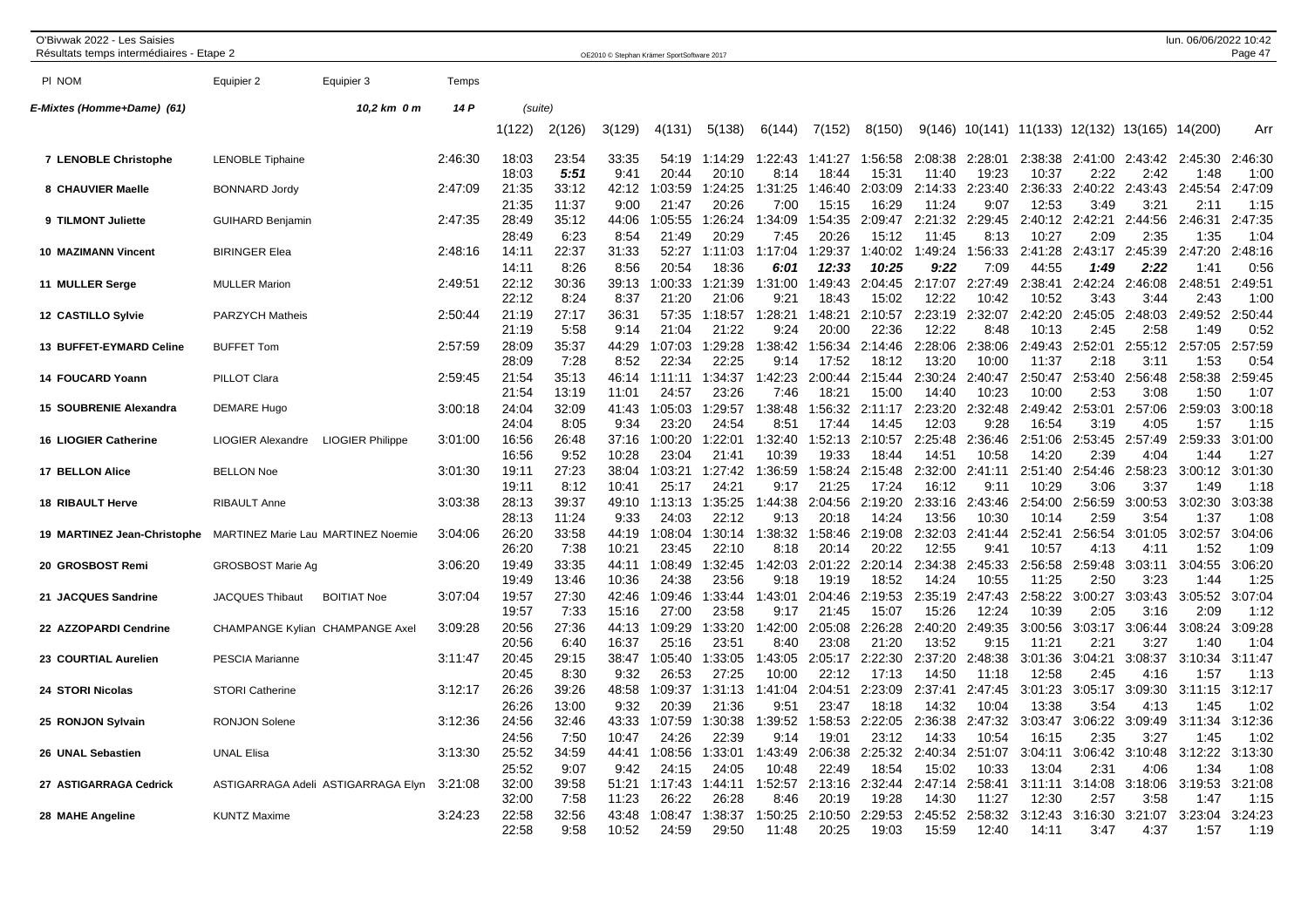| O'Bivwak 2022 - Les Saisies<br>Résultats temps intermédiaires - Etape 2 |                           |                                 |         |                         |                         | OE2010 © Stephan Krämer SportSoftware 2017 |                           |                           |                           |                           |                           |                           |                           |                           |                         |                         | lun. 06/06/2022 10:42       | Page 48                 |
|-------------------------------------------------------------------------|---------------------------|---------------------------------|---------|-------------------------|-------------------------|--------------------------------------------|---------------------------|---------------------------|---------------------------|---------------------------|---------------------------|---------------------------|---------------------------|---------------------------|-------------------------|-------------------------|-----------------------------|-------------------------|
| PI NOM                                                                  | Equipier 2                | Equipier 3                      | Temps   |                         |                         |                                            |                           |                           |                           |                           |                           |                           |                           |                           |                         |                         |                             |                         |
| E-Mixtes (Homme+Dame) (61)                                              |                           | 10,2 km 0 m                     | 14 P    | (suite)                 |                         |                                            |                           |                           |                           |                           |                           |                           |                           |                           |                         |                         |                             |                         |
|                                                                         |                           |                                 |         | 1(122)                  | 2(126)                  | 3(129)                                     | 4(131)                    | 5(138)                    | 6(144)                    | 7(152)                    | 8(150)                    | 9(146)                    |                           | 10(141) 11(133) 12(132)   |                         | 13(165) 14(200)         |                             | Arr                     |
| 29 LE GARGASSON Marie                                                   | <b>MEUNIER Nicolas</b>    |                                 | 3:25:34 | 35:05<br>35:05          | 42:07<br>7:02           | 55:24<br>13:17                             | 1:20:56<br>25:32          | 1:52:13<br>31:17          | 2:01:45<br>9:32           | 2:27:44<br>25:59          | 2:43:22<br>15:38          | 2:56:58<br>13:36          | 3:06:41<br>9:43           | 3:17:09<br>10:28          | 3:19:32<br>2:23         | 3:22:43<br>3:11         | 3:24:31<br>1:48             | 3:25:34<br>1:03         |
| 30 TRIBOLLET Pascal                                                     | TRIBOLLET Salome          |                                 | 3:26:11 | 22:37<br>22:37          | 32:38<br>10:01          | 42:50<br>10:12                             | 1:08:36<br>25:46          | 1:34:36<br>26:00          | 1:51:29<br>16:53          | 2:13:56<br>22:27          | 2:31:45<br>17:49          | 2:48:24<br>16:39          | 2:59:36<br>11:12          | 3:12:57<br>13:21          | 3:16:37<br>3:40         | 3:22:45<br>6:08         | 3:24:41<br>1:56             | 3:26:11<br>1:30         |
| 31 PERDRIAT Delphine                                                    | <b>LOPES David</b>        |                                 | 3:27:10 | 25:57<br>25:57          | 34:37<br>8:40           | 44:27<br>9:50                              | 1:11:14<br>26:47          | 1:39:25<br>28:11          | 1:50:27<br>11:02          | 2:15:37<br>25:10          | 2:35:27<br>19:50          | 2:51:44<br>16:17          | 3:03:25<br>11:41          | 3:16:57<br>13:32          | 3:19:46<br>2:49         | 3:23:48<br>4:02         | 3:25:42<br>1:54             | 3:27:10<br>1:28         |
| 32 JACOMY Eric                                                          | <b>JACOMY Celia</b>       | <b>BELLENGIER Marie</b>         | 3:27:24 | 21:32<br>21:32          | 33:00<br>11:28          | 53:29<br>20:29                             | 1:19:36<br>26:07          | 1:48:03<br>28:27          | 2:00:06<br>12:03          | 2:24:58<br>24:52          | 2:41:04<br>16:06          | 2:54:05<br>13:01          | 3:03:52<br>9:47           | 3:17:48<br>13:56          | 3:20:04<br>2:16         | 3:24:40<br>4:36         | 3:26:34<br>1:54             | 3:27:24<br>0:50         |
| 33 DAKOWSKI Mathieu                                                     | DAKOWSKI Gaetan           | <b>FOUSSAT Stephanie</b>        | 3:29:10 | 25:49<br>25:49          | 34:44<br>8:55           | 45:24<br>10:40                             | 1:10:25<br>25:01          | 1:37:36<br>27:11          | 1:49:58<br>12:22          | 2:13:21<br>23:23          | 2:37:14<br>23:53          | 2:52:46<br>15:32          | 3:04:00<br>11:14          | 3:17:14<br>13:14          | 3:21:30<br>4:16         | 3:25:47<br>4:17         | 3:27:56<br>2:09             | 3:29:10<br>1:14         |
| 34 SEGALEN Jean-Baptiste                                                | <b>GROSHENS Sophie</b>    |                                 | 3:39:20 | 30:04<br>30:04          | 38:46<br>8:42           | 49:02<br>10:16                             | 1:12:48<br>23:46          | 1:38:35<br>25:47          | 1:51:50<br>13:15          | 2:20:43<br>28:53          | 2:45:05<br>24:22          | 3:00:41<br>15:36          | 3:11:28<br>10:47          | 3:28:53<br>17:25          | 3:32:24<br>3:31         | 3:36:22<br>3:58         | 3:38:20<br>1:58             | 3:39:20<br>1:00         |
| 35 EGLIZOT Brice                                                        | <b>GOEMANS Juliette</b>   |                                 | 3:40:13 | 34:48<br>34:48          | 44:29<br>9:41           | 55:12<br>10:43                             | 1:20:23<br>25:11          | 1:44:14<br>23:51          | 1:55:48<br>11:34          | 2:19:15<br>23:27          | 2:39:44<br>20:29          | 2:56:08<br>16:24          | 3:09:08<br>13:00          | 3:25:00<br>15:52          | 3:29:52<br>4:52         | 3:35:42<br>5:50         | 3:38:16<br>2:34             | 3:40:13<br>1:57         |
| 36 VAN DER HEIJDE Marc                                                  | <b>BONHOMME Christell</b> |                                 | 3:41:06 | 32:07                   | 41:59                   | 59:19                                      | 1:29:38                   | 1:53:27                   | 2:05:02                   | 2:27:36                   | 2:50:38                   | 3:07:15                   | 3:19:19                   | 3:32:29                   | 3:34:59                 | 3:38:13                 | 3:40:00                     | 3:41:06                 |
| 37 HERAUT Lucas                                                         | <b>HERAUT Anais</b>       |                                 | 3:41:10 | 32:07<br>25:41          | 9:52<br>33:27           | 17:20<br>44:16                             | 30:19<br>1:14:18          | 23:49<br>1:44:36          | 11:35<br>1:54:38          | 22:34<br>2:17:47          | 23:02<br>2:46:01          | 16:37<br>3:01:44          | 12:04<br>3:12:56          | 13:10<br>3:28:50          | 2:30<br>3:32:15         | 3:14<br>3:37:16         | 1:47<br>3:39:32             | 1:06<br>3:41:10         |
| <b>38 GERMAINE Cyril</b>                                                | <b>VOURC H Lucie</b>      |                                 | 3:41:55 | 25:41<br>47:27          | 7:46<br>56:12           | 10:49<br>:07:20                            | 30:02<br>1:33:32          | 30:18<br>1:58:28          | 10:02<br>2:08:14          | 23:09<br>2:30:17          | 28:14<br>2:50:02          | 15:43<br>3:05:45          | 11:12<br>3:18:29          | 15:54<br>3:32:41          | 3:25<br>3:35:33         | 5:01<br>3:38:39         | 2:16<br>3:40:46             | 1:38<br>3:41:55         |
| 39 DORFFNER Frederic                                                    |                           | DORFFNER Anne-La DORFFNER Edmee | 3:42:21 | 47:27<br>30:50          | 8:45<br>39:29           | 11:08<br>49:45                             | 26:12<br>1:17:40          | 24:56<br>1:47:14          | 9:46<br>1:59:15           | 22:03<br>2:22:12          | 19:45<br>2:46:35          | 15:43<br>3:03:19          | 12:44<br>3:15:53          | 14:12<br>3:29:35          | 2:52<br>3:33:55         | 3:06<br>3:38:54         | 2:07<br>3:41:26             | 1:09<br>3:42:21         |
| <b>40 CHARDON Jerome</b>                                                | <b>MAZOYER Celine</b>     | MAZOYER Christoph               | 3:51:20 | 30:50<br>35:25          | 8:39<br>45:19           | 10:16<br>58:53                             | 27:55<br>1:28:20          | 29:34<br>1:57:35          | 12:01<br>2:08:58          | 22:57<br>2:33:46          | 24:23<br>3:01:15          | 16:44<br>3:16:53          | 12:34<br>3:27:50          | 13:42<br>3:40:16          | 4:20<br>3:43:40         | 4:59<br>3:47:46         | 2:32<br>3:49:55             | 0:55<br>3:51:20         |
| 41 RIFFAUD Jerome                                                       | <b>PARZYCH Nellie</b>     | PARZYCH / RIFFAU                | 3:53:28 | 35:25<br>38:15          | 9:54<br>47:58           | 13:34<br>58:49                             | 29:27<br>1:30:37<br>31:48 | 29:15<br>2:01:08          | 11:23<br>2:11:50          | 24:48<br>2:37:19<br>25:29 | 27:29<br>2:57:47          | 15:38<br>3:15:10          | 10:57<br>3:27:24          | 12:26<br>3:41:32          | 3:24<br>3:45:24         | 4:06<br>3:49:46         | 2:09<br>3:51:47             | 1:25<br>3:53:28<br>1:41 |
| <b>42 CHATAGNIER Philippe</b>                                           | <b>CHATAGNIER Anne</b>    |                                 | 3:55:35 | 38:15<br>29:18          | 9:43<br>42:43           | 10:51<br>57:26                             | 1:27:59                   | 30:31<br>1:59:02          | 10:42<br>2:10:23          | 2:36:51                   | 20:28<br>2:57:37          | 17:23<br>3:15:34          | 12:14<br>3:28:10          | 14:08<br>3:42:15          | 3:52<br>3:46:01         | 4:22<br>3:51:06         | 2:0 <sup>1</sup><br>3:53:14 | 3:55:35                 |
| 43 BESSARD Rejane                                                       | <b>ADAM Olivier</b>       |                                 | 3:56:11 | 29:18<br>25:55          | 13:25<br>35:10          | 14:43<br>46:43                             | 30:33<br>1:19:40          | 31:03<br>1:51:38          | 11:21<br>2:04:49          | 26:28<br>2:36:28          | 20:46<br>2:55:13          | 17:57<br>3:12:22          | 12:36<br>3:25:56          | 14:05<br>3:41:12          | 3:46<br>3:45:59         | 5:05<br>3:51:37         | 2:08<br>3:54:14             | 2:21<br>3:56:11         |
| <b>44 BELLET Mathis</b>                                                 | <b>NOURI Lucile</b>       |                                 | 3:59:06 | 25:55<br>49:26          | 9:15<br>58:54           | 11:33<br>1:10:05                           | 32:57<br>1:34:47          | 31:58<br>1:59:40          | 13:11<br>2:11:34          | 31:39<br>2:40:31          | 18:45<br>3:02:12          | 17:09<br>3:21:59          | 13:34<br>3:33:26          | 15:16<br>3:46:29          | 4:47<br>3:50:37         | 5:38<br>3:55:18         | 2:37<br>3:57:20             | 1:57<br>3:59:06         |
| 45 NOYER Emma                                                           | <b>JOSSO Heloise</b>      |                                 | 3:59:31 | 49:26<br>31:13          | 9:28<br>39:18           | 11:11<br>56:39                             | 24:42<br>1:24:40          | 24:53<br>1:58:13          | 11:54<br>2:09:25          | 28:57<br>2:35:22          | 21:41<br>3:02:08          | 19:47<br>3:19:15          | 11:27<br>3:35:12          | 13:03<br>3:47:48          | 4:08<br>3:51:18         | 4:41<br>3:56:11         | 2:02<br>3:58:26             | 1:46<br>3:59:31         |
| 46 CARRON Jean-Philippe                                                 | <b>CARRON Rachel</b>      |                                 | 4:03:55 | 31:13<br>39:33          | 8:05<br>50:38           | 17:21<br>1:07:36                           | 28:01<br>1:44:06          | 33:33<br>2:15:05          | 11:12<br>2:27:24          | 25:57<br>2:51:20          | 26:46<br>3:12:49          | 17:07<br>3:28:21          | 15:57<br>3:39:24          | 12:36<br>3:50:35          | 3:30<br>3:56:47         | 4:53<br>4:00:52         | 2:15<br>4:02:42             | 1:05<br>4:03:55         |
| 47 MOURLON Alexandra                                                    | <b>BOUTIN Etienne</b>     |                                 | 4:11:28 | 39:33<br>33:10          | 11:05<br>43:32          | 16:58<br>57:33                             | 36:30<br>1:28:59          | 30:59<br>2:08:02          | 12:19<br>2:20:09          | 23:56<br>2:50:20          | 21:29<br>3:12:43          | 15:32<br>3:28:54          | 11:03<br>3:40:46          | 11:11<br>3:58:09          | 6:12<br>4:02:17         | 4:05<br>4:07:37         | 1:50<br>4:09:39             | 1:13<br>4:11:28         |
| 48 GEOFFROY Baptiste                                                    | <b>BERARD Sandie</b>      |                                 | 4:14:22 | 33:10<br>34:51          | 10:22<br>45:02          | 14:01<br>1:01:35                           | 31:26<br>1:32:27          | 39:03<br>2:10:01          | 12:07<br>2:23:24          | 30:11<br>2:51:39          | 22:23<br>3:12:40          | 16:11<br>3:30:23          | 11:52<br>3:44:38          | 17:23<br>4:02:05          | 4:08<br>4:05:58         | 5:20<br>4:10:30         | 2:02<br>4:12:47             | 1:49<br>4:14:22         |
| <b>49 CHAPELIER Laurent</b>                                             | <b>FREMONT Flora</b>      | CHAPELIER--F L & F              | 4:34:11 | 34:51<br>37:45          | 10:11<br>48:12          | 16:33<br>1:01:23                           | 30:52<br>1:32:43          | 37:34<br>2:02:43          | 13:23<br>2:16:55          | 28:15<br>2:45:36          | 21:01<br>3:20:12          | 17:43<br>3:44:32          | 14:15<br>4:00:05          | 17:27<br>4:20:05          | 3:53<br>4:24:52         | 4:32<br>4:30:00         | 2:17<br>4:32:17             | 1:35<br>4:34:11         |
| 50 GRAIL Emilie                                                         | <b>BERTIN Virgile</b>     |                                 | 4:37:22 | 37:45<br>33:24<br>33:24 | 10:27<br>48:26<br>15:02 | 13:11<br>1:02:26<br>14:00                  | 31:20<br>1:39:05<br>36:39 | 30:00<br>2:14:10<br>35:05 | 14:12<br>2:28:15<br>14:05 | 28:41<br>3:05:34<br>37:19 | 34:36<br>3:32:52<br>27:18 | 24:20<br>3:51:19<br>18:27 | 15:33<br>4:05:18<br>13:59 | 20:00<br>4:21:49<br>16:31 | 4:47<br>4:27:02<br>5:13 | 5:08<br>4:32:25<br>5:23 | 2:17<br>4:35:20<br>2:55     | 1:54<br>4:37:22<br>2:02 |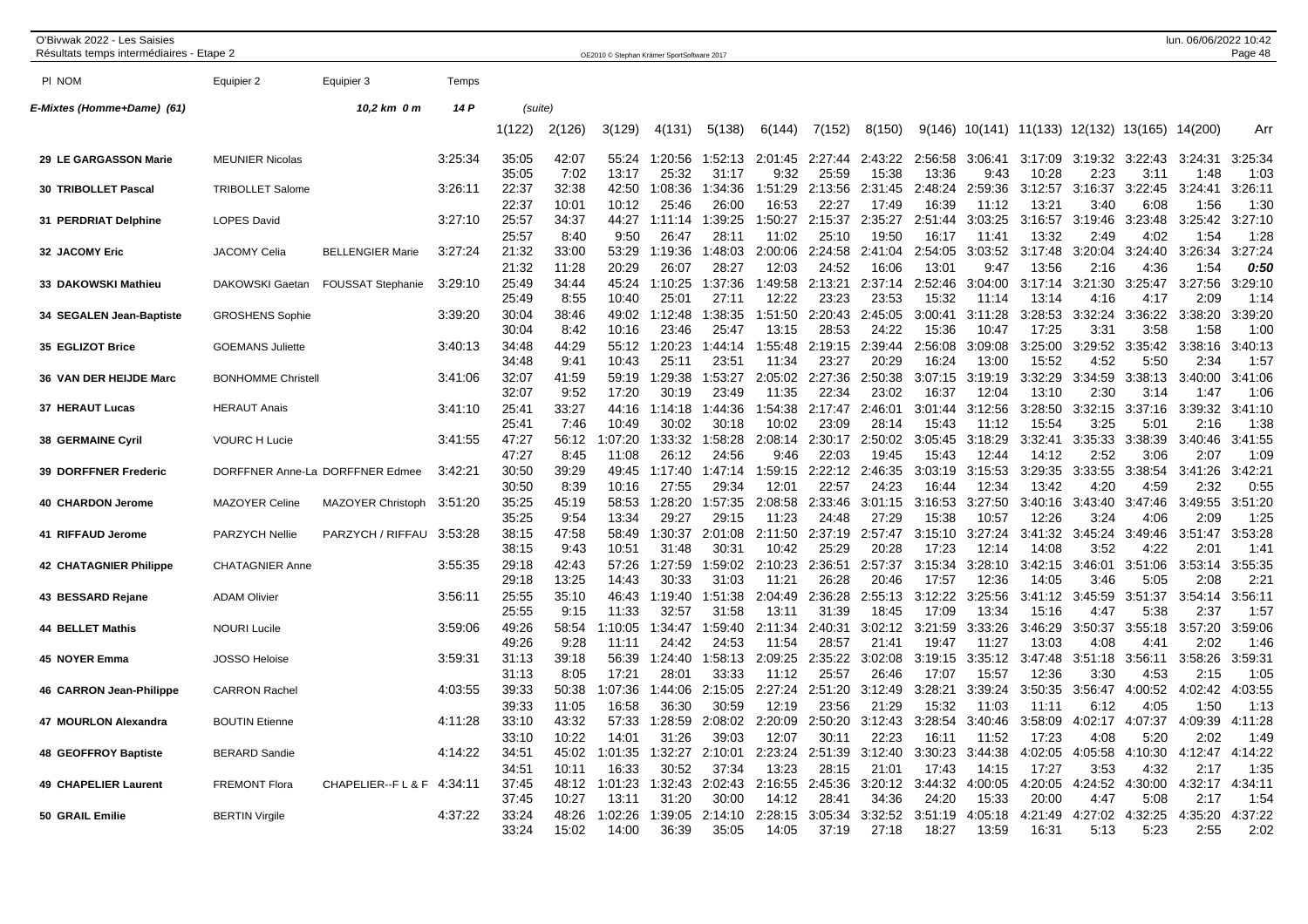| O'Bivwak 2022 - Les Saisies<br>Résultats temps intermédiaires - Etape 2 |                                   |                    |         |                |                  | OE2010 © Stephan Krämer SportSoftware 2017 |                       |                  |                  |                  |                  |                  |                  |                          |                         |                 | lun. 06/06/2022 10:42 | Page 49             |
|-------------------------------------------------------------------------|-----------------------------------|--------------------|---------|----------------|------------------|--------------------------------------------|-----------------------|------------------|------------------|------------------|------------------|------------------|------------------|--------------------------|-------------------------|-----------------|-----------------------|---------------------|
| PI NOM                                                                  | Equipier 2                        | Equipier 3         | Temps   |                |                  |                                            |                       |                  |                  |                  |                  |                  |                  |                          |                         |                 |                       |                     |
| E-Mixtes (Homme+Dame) (61)                                              |                                   | 10,2 km 0 m        | 14 P    | (suite)        |                  |                                            |                       |                  |                  |                  |                  |                  |                  |                          |                         |                 |                       |                     |
|                                                                         |                                   |                    |         | 1(122)         | 2(126)           | 3(129)                                     | 4(131)                | 5(138)           | 6(144)           | 7(152)           | 8(150)           |                  |                  | $9(146)$ 10(141) 11(133) | 12(132) 13(165) 14(200) |                 |                       | Arr                 |
| 51 KUBES Pierre                                                         | <b>GUYON Mathilde</b>             |                    | 4:39:07 | 37:39          | 48:38            | 1:02:34                                    | 1:37:54               | 2:11:04          | 2:39:40          | 3:06:13          | 3:29:28          | 3:55:27          | 4:07:15          | 4:27:22                  | 4:31:00                 | 4:35:32         | 4:37:21               | 4:39:07             |
| 52 HUSER Laurene                                                        | <b>BERTHEAU Fabien</b>            |                    | 4:39:31 | 37:39<br>37:31 | 10:59<br>48:56   | 13:56<br>1:02:21                           | 35:20<br>1:38:24      | 33:10<br>2:11:01 | 28:36<br>2:39:43 | 26:33<br>3:06:06 | 23:15<br>3:29:50 | 25:59<br>3:55:45 | 11:48<br>4:07:19 | 20:07<br>4:27:29         | 3:38<br>4:31:22         | 4:32<br>4:35:49 | 1:49<br>4:37:50       | 1:46<br>4:39:31     |
|                                                                         |                                   |                    |         | 37:31          | 11:25            | 13:25                                      | 36:03                 | 32:37            | 28:42            | 26:23            | 23:44            | 25:55            | 11:34            | 20:10                    | 3:53                    | 4:27            | 2:01                  | 1:41                |
| 53 REGNAULT Laurent                                                     | <b>REGNAULT Florence</b>          |                    | 4:49:42 | 44:34          | 1:03:45          | 1:16:48                                    | :53:13                | 2:26:00          | 2:42:02          | 3:17:51          | 3:42:32          | 4:02:24          | 4:15:02          | 4:33:17                  | 4:38:06                 | 4:45:11         | 4:47:39               | :49:42<br>4         |
| 54 GRUFFAZ Marie                                                        | <b>BOITIAT Tino</b>               | <b>GOY Laurent</b> | 4:58:00 | 44:34<br>38:40 | 19:11<br>51:23   | 13:03<br>1:16:59                           | 36:25<br>1:56:05      | 32:47<br>2:31:10 | 16:02<br>2:48:13 | 35:49<br>3:20:04 | 24:41<br>3:46:45 | 19:52<br>4:07:28 | 12:38<br>4:22:48 | 18:15<br>4:44:04         | 4:49<br>4:49:10         | 7:05<br>4:55:01 | 2:28<br>4:57:00       | 2:03<br>:58:00<br>4 |
| 55 LAUTIER Julien                                                       | <b>LAUTIER Caroline</b>           |                    | 4:58:10 | 38:40<br>40:59 | 12:43<br>53:59   | 25:36<br>1:08:09                           | 39:06<br>:50:36       | 35:05<br>2:26:07 | 17:03<br>2:45:46 | 31:51<br>3:25:37 | 26:41<br>3:49:29 | 20:43<br>4:07:20 | 15:20<br>4:25:37 | 21:16<br>4:42:02         | 5:06<br>4:48:54         | 5:51<br>4:54:04 | 1:59<br>4:56:16       | 1:00<br>:58:10<br>4 |
|                                                                         |                                   |                    |         | 40:59          | 13:00            | 14:10                                      | 42:27                 | 35:31            | 19:39            | 39:51            | 23:52            | 17:51            | 18:17            | 16:25                    | 6:52                    | 5:10            | 2:12                  | 1:54                |
| 56 COSSON Gerard                                                        | <b>COSSON Francoise</b>           |                    | 5:04:39 | 36:55<br>36:55 | 47:51<br>10:56   | 1:04:04<br>16:13                           | 1:41:28<br>37:24      | 2:27:20<br>45:52 | 2:46:46<br>19:26 | 3:20:29<br>33:43 | 3:48:59<br>28:30 | 4:17:16<br>28:17 | 4:31:42<br>14:26 | 4:51:48<br>20:06         | 4:56:14<br>4:26         | 5:00:34<br>4:20 | 5:02:51<br>2:17       | 5:04:39<br>1:48     |
| <b>FOURNIER Coline</b>                                                  | <b>FOURNIER Lila</b>              | PEREZ Jose         | pm      | 40:04          | 51:14            | 1:05:55                                    | 1:44:54               | 2:24:42          | 2:38:01          | -----            | -----            | 3:18:17          | 3:33:06          | 3:54:38                  | 3:59:41                 | 4:05:34         | 4:08:02               | 4:09:48             |
| <b>TITTON Doriane</b>                                                   | <b>GOUZY Guilhem</b>              |                    |         | 40:04<br>49:04 | 11:10<br>1:06:21 | 14:41<br>1:26:26                           | 38:59<br>2:09:24      | 39:48<br>2:49:04 | 13:19<br>3:03:55 | 3:41:22          | 4:21:34          | 40:16<br>4:41:20 | 14:49<br>5:00:23 | 21:32                    | 5:03                    | 5:53            | 2:28<br>-----         | 1:46<br>5:33:05     |
|                                                                         |                                   |                    | pm      | 49:04          | 17:17            | 20:05                                      | 42:58                 | 39:40            | 14:51            | 37:27            | 40:12            | 19:46            | 19:03            |                          |                         |                 |                       | 32:42               |
| <b>DUHAGON Jean-Jacques</b>                                             | <b>DUHAGON Sylvie</b>             |                    | bandon  | 39:51          | 50:50            | 1:03:00                                    | 1:35:54               | 2:06:45          | 2:26:13          | -----            |                  |                  |                  |                          |                         |                 |                       |                     |
|                                                                         |                                   |                    |         | 39:51          | 10:59            | 12:10                                      | 32:54                 | 30:51            | 19:28            |                  |                  |                  |                  |                          |                         |                 |                       |                     |
| <b>SEMMARTIN Thomas</b>                                                 | <b>MEINRAD Valentine</b>          |                    | bandon  | 44:25          | 58:21            | 1:17:18                                    | 2:01:28               | 2:46:14          | 3:09:37          | -----            |                  |                  |                  |                          |                         |                 | -----                 |                     |
| nc ROBERT Coralie                                                       | NIEDERMEYER Yan                   |                    | 4:50:22 | 44:25<br>49:08 | 13:56<br>58:05   | 18:57<br>1:10:08                           | 44:10<br>:52:54       | 44:46<br>2:31:42 | 23:23<br>2:45:11 | 3:11:09          | 3:44:23          | 4:05:25          | 4:16:35          | 4:34:30                  | 4:39:28                 | 4:46:47         | 48:56<br>4:           | 4:50:22             |
|                                                                         |                                   |                    |         | 49:08          | 8:57             | 12:03                                      | 42:46                 | 38:48            | 13:29            | 25:58            | 33:14            | 21:02            | 11:10            | 17:55                    | 4:58                    | 7:19            | 2:09                  | 1:26                |
| H-Dames (23)                                                            |                                   | 10,2 km 0 m        | 14 P    |                |                  |                                            |                       |                  |                  |                  |                  |                  |                  |                          |                         |                 |                       |                     |
| <b>AGNOLY Rachel</b>                                                    | <b>CARPREAU Cecile</b>            |                    | 4:56:59 | 38:59          | 52:31            | 1:09:45                                    | :52:26<br>-1<br>42:41 | 2:31:13<br>38:47 | 2:46:36          | 3:22:16          | 3:44:53<br>22:37 | 4:04:01          | 4:21:04          | 4:44:23                  | 4:48:50                 | 4:53:16         | 4:55:21               | 4:56:59             |
| <b>BABOULAZ Emilie</b>                                                  | PRIEUR Marie Laure PRIEUR Eva     |                    | 3:20:40 | 38:59<br>21:44 | 13:32<br>32:35   | 17:14<br>44:31                             | 1:07:35               | :35:53           | 15:23<br>1:46:32 | 35:40<br>2:08:18 | 2:30:55          | 19:08<br>2:48:53 | 17:03<br>2:58:54 | 23:19<br>3:11:05         | 4:27<br>3:13:59         | 4:26<br>3:17:54 | 2:05<br>3:19:43       | 1:38<br>3:20:40     |
|                                                                         |                                   |                    |         | 21:44          | 10:51            | 11:56                                      | 23:04                 | 28:18            | 10:39            | 21:46            | 22:37            | 17:58            | 10:01            | 12:11                    | 2:54                    | 3:55            | 1:49                  | 0:57                |
| <b>BAUMERT Caroline</b>                                                 | <b>DUMONT My-Linh</b>             |                    | bandon  | 33:08          | 43:40            | 54:17                                      | $---$                 | -----            |                  | -----            | ----             | $\frac{1}{2}$    | ----             | ----                     | $\frac{1}{2}$           | $--- - -$       | -----                 | 1:34:34             |
|                                                                         |                                   |                    |         | 33:08          | 10:32            | 10:37                                      |                       |                  |                  |                  |                  |                  |                  |                          |                         |                 |                       | 40:17               |
| <b>BLAIS Caroline</b>                                                   | <b>BLAIS Elodie</b>               |                    | 3:50:42 | 26:22<br>26:22 | 38:53<br>12:31   | 52:02<br>13:09                             | 1:19:05<br>27:03      | 1:47:25<br>28:20 | 1:59:02<br>11:37 | :26:19<br>27:17  | 2:51:27<br>25:08 | 3:09:42<br>18:15 | 3:25:11<br>15:29 | 3:39:34<br>14:23         | 3:43:24<br>3:50         | 3:47:16<br>3:52 | 3:49:19<br>2:03       | 3:50:42<br>1:23     |
| <b>BONNEL Florence</b>                                                  | <b>BLAIS Juliette</b>             |                    | 3:49:24 | 26:13          | 38:51            | 51:59                                      | 1:18:52               | 1:47:24          | 1:58:13          | 2:26:07          | 2:50:22          | 3:08:45          | 3:25:09          | 3:39:31                  | 3:43:23                 | 3:46:44         | 3:48:29               | 3:49:24             |
|                                                                         |                                   |                    |         | 26:13          | 12:38            | 13:08                                      | 26:53                 | 28:32            | 10:49            | 27:54            | 24:15            | 18:23            | 16:24            | 14:22                    | 3:52                    | 3:21            | 1:45                  | 0:55                |
| <b>CHABUEL Charlotte</b>                                                | <b>VAUJANY Gaelle</b>             |                    | 3:03:52 | 33:05          | 44:05            | 54:20                                      | 1:17:29               | :38:46           | 1:47:31          | 2:06:23          | 2:22:32          | 2:35:30          | 2:44:33          | 2:55:52                  | 2:57:59                 | 3:01:10         | 3:02:39               | 3:03:52             |
| <b>CHARTIER Elisabeth</b>                                               | <b>CHARTIER Elsa</b>              |                    | 3:19:30 | 33:05<br>21:19 | 11:00<br>29:46   | 10:15<br>39:10                             | 23:09<br>1:04:27      | 21:17<br>1:28:54 | 8:45<br>1:38:01  | 18:52<br>2:06:44 | 16:09<br>2:22:55 | 12:58<br>2:37:43 | 9:03<br>2:50:39  | 11:19<br>3:06:01         | 2:07<br>3:10:02         | 3:11<br>3:15:10 | 1:29<br>3:17:33       | 1:13<br>3:19:30     |
|                                                                         |                                   |                    |         | 21:19          | 8:27             | 9:24                                       | 25:17                 | 24:27            | 9:07             | 28:43            | 16:11            | 14:48            | 12:56            | 15:22                    | 4:01                    | 5:08            | 2:23                  | 1:57                |
| <b>CHEVALIER Caroline</b>                                               | <b>CREMADES Nathalie</b>          |                    | 3:04:40 | 26:15          | 35:18            | 44:45                                      | 1:06:15               | :27:06           | 1:36:39          | 2:02:36          | 2:21:22          | 2:34:43          | 2:44:25          | 2:54:35                  | 2:58:15                 | 3:01:34         | 3:03:29               | 3:04:40             |
| <b>DE LORENA Matilde</b>                                                | DE LORENA Madalen DE LORENA Sofia |                    | bandon  | 26:15          | 9:03             | 9:27                                       | 21:30                 | 20:51            | 9:33             | 25:57            | 18:46            | 13:21            | 9:42             | 10:10                    | 3:40                    | 3:19            | 1:55                  | 1:11                |
|                                                                         |                                   |                    |         |                |                  |                                            |                       |                  |                  |                  |                  |                  |                  |                          |                         |                 |                       |                     |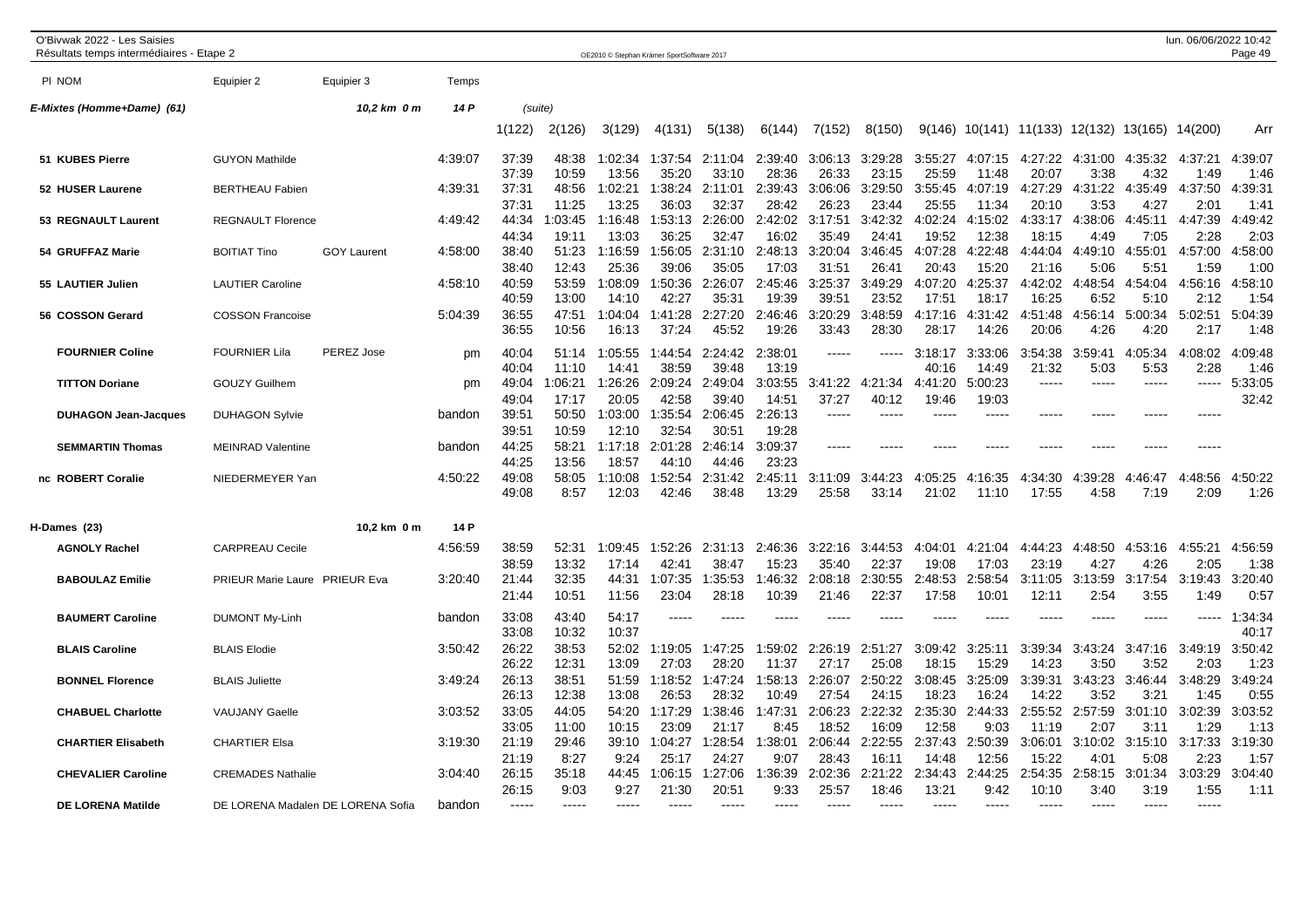| O'Bivwak 2022 - Les Saisies<br>Résultats temps intermédiaires - Etape 2 |                                         |                         |         |                         |                        |                           | OE2010 © Stephan Krämer SportSoftware 2017 |                           |                           |                           |                           |                           |                           |                           |                                  |                         | lun. 06/06/2022 10:42   | Page 50                 |
|-------------------------------------------------------------------------|-----------------------------------------|-------------------------|---------|-------------------------|------------------------|---------------------------|--------------------------------------------|---------------------------|---------------------------|---------------------------|---------------------------|---------------------------|---------------------------|---------------------------|----------------------------------|-------------------------|-------------------------|-------------------------|
| PI NOM                                                                  | Equipier 2                              | Equipier 3              | Temps   |                         |                        |                           |                                            |                           |                           |                           |                           |                           |                           |                           |                                  |                         |                         |                         |
| H-Dames (23)                                                            |                                         | 10,2 km 0 m             | 14 P    | (suite)                 |                        |                           |                                            |                           |                           |                           |                           |                           |                           |                           |                                  |                         |                         |                         |
| <b>AGNOLY Rachel</b>                                                    | <b>CARPREAU Cecile</b>                  |                         | 4:56:59 | 38:59<br>38:59          | 52:31<br>13:32         | 1:09:45<br>17:14          | 1:52:26<br>42:41                           | 2:31:13<br>38:47          | 2:46:36<br>15:23          | 3:22:16<br>35:40          | 3:44:53<br>22:37          | 4:04:01<br>19:08          | 4:21:04<br>17:03          | 4:44:23<br>23:19          | :48:50<br>$\overline{4}$<br>4:27 | 4:53:16<br>4:26         | 4:55:21<br>2:05         | 4:56:59<br>1:38         |
| <b>DELEGLISE Laetitia</b>                                               | <b>PICARD Marie</b>                     |                         | 3:10:12 | 27:40<br>27:40          | 36:37<br>8:57          | 46:15<br>9:38             | 1:09:05<br>22:50                           | 1:30:26<br>21:21          | 1:39:48<br>9:22           | 2:00:00<br>20:12          | 2:18:51<br>18:51          | 2:33:45<br>14:54          | 2:45:49<br>12:04          | 2:58:10<br>12:21          | 3:02:14<br>4:04                  | 3:07:12<br>4:58         | 3:09:06<br>1:54         | 3:10:12<br>1:06         |
| <b>DION Armelle</b>                                                     | <b>DEBAT Peggy</b>                      |                         | 3:48:59 | 31:20<br>31:20          | 42:19<br>10:59         | 55:49<br>13:30            | :22:54<br>27:05                            | 1:50:29<br>27:35          | 2:02:28<br>11:59          | 2:27:08<br>24:40          | 2:53:17<br>26:09          | 3:10:11<br>16:54          | 3:22:57<br>12:46          | 3:36:22<br>13:25          | 3:41:34<br>5:12                  | 3:45:29<br>3:55         | 3:47:41<br>2:12         | 3:48:59<br>1:18         |
| <b>FOREST Barbara</b>                                                   | <b>LORENTZ Karine</b>                   |                         | pm      | 40:11<br>40:11          | 52:13<br>12:02         | -----                     | 1:29:22<br>37:09                           | 1:55:24<br>26:02          | 2:07:18<br>11:54          | 2:40:11<br>32:53          | 3:06:08<br>25:57          | 3:22:44<br>16:36          | 3:39:10<br>16:26          | 3:55:31<br>16:21          | 4:00:07<br>4:36                  | 4:05:40<br>5:33         | 4:08:07<br>2:27         | 4:09:25<br>1:18         |
| <b>GERARD Nadege</b>                                                    | <b>MEY Astrid</b>                       |                         | 3:57:33 | 34:46<br>34:46          | 45:21<br>10:35         | 57:40<br>12:19            | 1:28:41<br>31:01                           | 1:58:51<br>30:10          | 2:11:27<br>12:36          | 2:36:46<br>25:19          | 2:58:09<br>21:23          | 3:14:22<br>16:13          | 3:27:31<br>13:09          | 3:42:11<br>14:40          | 3:47:40<br>5:29                  | 3:53:15<br>5:35         | 3:55:39<br>2:24         | 3:57:33<br>1:54         |
| <b>JACOTY Joelle</b>                                                    | <b>PRABEL Sandra</b>                    | <b>GRABIT Coralie</b>   | 3:40:18 | 27:18<br>27:18          | 38:09<br>10:51         | 49:38<br>11:29            | 1:13:27<br>23:49                           | 1:40:03<br>26:36          | 1:50:22<br>10:19          | 2:13:29<br>23:07          | 2:47:09<br>33:40          | 3:03:08<br>15:59          | 3:13:41<br>10:33          | 3:27:56<br>14:15          | 3:31:36<br>3:40                  | 3:36:44<br>5:08         | 3:38:45<br>2:01         | 3:40:18<br>1:33         |
| <b>JAILLARD Marine</b>                                                  | <b>GAUTREAU Mathilde</b>                |                         | 3:18:22 | 32:04<br>32:04          | 40:56<br>8:52          | 50:20<br>9:24             | 1:16:12<br>25:52                           | 1:38:42<br>22:30          | 1:49:11<br>10:29          | 2:09:47<br>20:36          | 2:27:25<br>17:38          | 2:43:48<br>16:23          | 2:54:38<br>10:50          | 3:07:21<br>12:43          | 3:10:43<br>3:22                  | 3:15:15<br>4:32         | 3:17:19<br>2:04         | 3:18:22<br>1:03         |
| <b>JOURDAN Fabienne</b>                                                 | <b>JOURDAN Cecile</b>                   |                         | 3:26:26 | 26:02<br>26:02          | 35:43<br>9:41          | 46:51<br>11:08            | 1:12:04<br>25:13                           | 1:34:21<br>22:17          | 1:45:19<br>10:58          | 2:07:36<br>22:17          | 2:33:14<br>25:38          | 2:48:31<br>15:17          | 3:01:39<br>13:08          | 3:16:30<br>14:51          | 3:19:37<br>3:07                  | 3:23:43<br>4:06         | 3:25:38<br>1:55         | 3:26:26<br>0:48         |
| <b>MARQUIS Sabrina</b>                                                  | <b>HADJADJ Myriam</b>                   |                         | bandon  | $---$                   | $---$                  |                           |                                            |                           |                           |                           |                           |                           |                           |                           |                                  |                         |                         |                         |
| <b>MARTINEU Chantal</b>                                                 | <b>RUFFIOT Megane</b>                   |                         | 3:58:47 | 25:26<br>25:26          | 35:33<br>10:07         | 56:20<br>20:47            | :24:36<br>-1<br>28:16                      | 1:55:35<br>30:59          | 2:09:57<br>14:22          | 2:34:47<br>24:50          | 2:55:59<br>21:12          | 3:12:47<br>16:48          | 3:26:31<br>13:44          | 3:45:19<br>18:48          | 3:49:30<br>4:11                  | 3:54:44<br>5:14         | 3:57:14<br>2:30         | 3:58:47<br>1:33         |
| <b>MICHEL Anne Sophie</b>                                               | <b>MICHEL Soline</b>                    |                         | 3:33:53 | 25:45<br>25:45          | 35:22<br>9:37          | 49:16<br>13:54            | 1:17:31<br>28:15                           | 1:46:22<br>28:51          | 1:57:00<br>10:38          | 2:20:03<br>23:03          | 2:39:55<br>19:52          | 2:54:26<br>14:31          | 3:11:13<br>16:47          | 3:23:05<br>11:52          | 3:26:39<br>3:34                  | 3:30:35<br>3:56         | 3:32:32<br>1:57         | 3:33:53<br>1:21         |
| <b>MOUTARDE DESBROSSES D MOUTARDE Marie-Au MOUTARDE KHALID</b>          |                                         |                         | 6:04:52 | 50:55<br>50:55          | :03:14<br>12:19        | :22:06<br>18:52           | 2:12:29<br>50:23                           | 3:02:26<br>49:57          | 3:21:02<br>18:36          | 3:56:40<br>35:38          | 4:45:17<br>48:37          | 5:09:12<br>23:55          | 5:26:38<br>17:26          | 5:46:54<br>20:16          | 5:53:00<br>6:06                  | 5:59:12<br>6:12         | 6:02:08<br>2:56         | 6:04:52<br>2:44         |
| <b>RICHARD Elisabeth</b>                                                | <b>BOUCLIER Charlotte BOUCLIER Aude</b> |                         | 4:20:11 | 28:17<br>28:17          | 36:41<br>8:24          | 50:01<br>13:20            | 1:16:47<br>26:46                           | 1:44:17<br>27:30          | 1:54:55<br>10:38          | 2:21:26<br>26:31          | 3:10:10<br>48:44          | 3:27:11<br>17:01          | 3:43:04<br>15:53          | 4:07:34<br>24:30          | 4:11:36<br>4:02                  | 4:16:15<br>4:39         | 4:18:31<br>2:16         | 4:20:11<br>1:40         |
| <b>SCHIEBER Anne Helene</b>                                             | <b>SCHIEBER Alix</b>                    | <b>HOUEL-MASSET Em</b>  | 3:47:46 | 38:05<br>38:05          | 49:19<br>11:14         | 1:04:34<br>15:15          | 1:33:06<br>28:32                           | 1:59:34<br>26:28          | 2:12:03<br>12:29          | 2:37:26<br>25:23          | 2:56:46<br>19:20          | 3:11:48<br>15:02          | 3:25:04<br>13:16          | 3:36:56<br>11:52          | 3:40:50<br>3:54                  | 3:44:34<br>3:44         | 3:46:15<br>1:41         | 3:47:46<br>1:31         |
| <b>THIMONIER Agnes</b>                                                  | <b>FOURNEL Anouk</b>                    | <b>HOPP Blandine</b>    | 3:38:26 | 34:01<br>34:01          | 43:17<br>9:16          | 57:55<br>14:38            | 1:22:42<br>24:47                           | 1:50:43<br>28:01          | 2:00:28<br>9:45           | 2:23:05<br>22:37          | 2:48:17<br>25:12          | 3:05:23<br>17:06          | 3:15:23<br>10:00          | 3:27:16<br>11:53          | 3:30:52<br>3:36                  | 3:35:31<br>4:39         | 3:37:18<br>1:47         | 3:38:26<br>1:08         |
| H-Hommes (8)                                                            |                                         | 10,2 km 0 m             | 14 P    |                         |                        |                           |                                            |                           |                           |                           |                           |                           |                           |                           |                                  |                         |                         |                         |
| <b>CHARTIER Pierre</b>                                                  | <b>CHARTIER Fantin</b>                  |                         | 2:46:45 | 22:34<br>22:34          | 29:44<br>7:10          | 38:23<br>8:39             | 56:46<br>18:23                             | 1:15:21<br>18:35          | 1:24:30<br>9:09           | 1:41:10<br>16:40          | 2:04:49<br>23:39          | 2:19:01<br>14:12          | 2:27:18<br>8:17           | 2:37:23<br>10:05          | 2:40:51<br>3:28                  | 2:44:10<br>3:19         | 2:45:44<br>1:34         | 2:46:45<br>1:01         |
| <b>COSTEA Viorel</b>                                                    | <b>COSTEA Victor</b>                    | <b>COSTEA Luca</b>      | 4:59:38 | 40:16<br>40:16          | 51:43<br>11:27         | 1:03:21<br>11:38          | 1:43:34<br>40:13                           | 2:16:36<br>33:02          | 2:32:21<br>15:45          | 3:11:49<br>39:28          | 3:35:11<br>23:22          | 3:55:58<br>20:47          | 4:28:02<br>32:04          | 4:47:39<br>19:37          | 4:51:48<br>4:09                  | 4:55:37<br>3:49         | 4:57:30<br>1:53         | 4:59:38<br>2:08         |
| <b>DOMPMARTIN Jerome</b>                                                | <b>DOMPMARTIN Louis</b>                 |                         | 3:41:36 | 27:32<br>27:32          | 37:39                  | 48:51                     | 1:14:34<br>25:43                           | 1:52:16<br>37:42          | 2:05:00                   | 2:26:40<br>21:40          | 2:47:15<br>20:35          | 3:03:49                   | 3:15:00                   | 3:31:51                   | 3:34:09<br>2:18                  | 3:38:03<br>3:54         | 3:40:01<br>1:58         | 3:41:36                 |
| <b>LE NOTRE Francois</b>                                                | <b>SEGUR Vincent</b>                    | <b>GODEFROY Thibaut</b> | 4:02:31 | 28:46                   | 10:07<br>39:34         | 11:12<br>52:32            | 1:23:52                                    | 1:44:40                   | 12:44<br>1:56:08          | 2:19:04                   | 2:42:05                   | 16:34<br>3:20:50          | 11:11<br>3:33:37          | 16:51<br>3:48:55          | 3:53:49                          | 3:59:14                 | 4:01:28                 | 1:35<br>4:02:31         |
| <b>MARTINEAU Vincent</b>                                                | <b>COUCHON Johany</b>                   | PITIOT Robin            | 3:29:21 | 28:46<br>34:56          | 10:48<br>44:51         | 12:58<br>59:01            | 31:20<br>1:22:48                           | 20:48<br>1:48:00          | 11:28<br>1:59:49          | 22:56<br>2:20:10          | 23:01<br>2:38:21          | 38:45<br>2:55:01          | 12:47<br>3:07:23          | 15:18<br>3:18:33          | 4:54<br>3:22:17                  | 5:25<br>3:26:23         | 2:14<br>3:27:52         | 1:03<br>3:29:21         |
| <b>MOSSET Eric</b>                                                      | <b>RENOU Vincent</b>                    | PAGNOD / NICOLAS        | 4:51:17 | 34:56<br>46:52<br>46:52 | 9:55<br>57:20<br>10:28 | 14:10<br>1:16:11<br>18:51 | 23:47<br>1:49:14<br>33:03                  | 25:12<br>2:25:17<br>36:03 | 11:49<br>2:36:49<br>11:32 | 20:21<br>3:03:01<br>26:12 | 18:11<br>3:34:53<br>31:52 | 16:40<br>3:55:53<br>21:00 | 12:22<br>4:16:18<br>20:25 | 11:10<br>4:37:23<br>21:05 | 3:44<br>4:41:06<br>3:43          | 4:06<br>4:46:54<br>5:48 | 1:29<br>4:49:40<br>2:46 | 1:29<br>4:51:17<br>1:37 |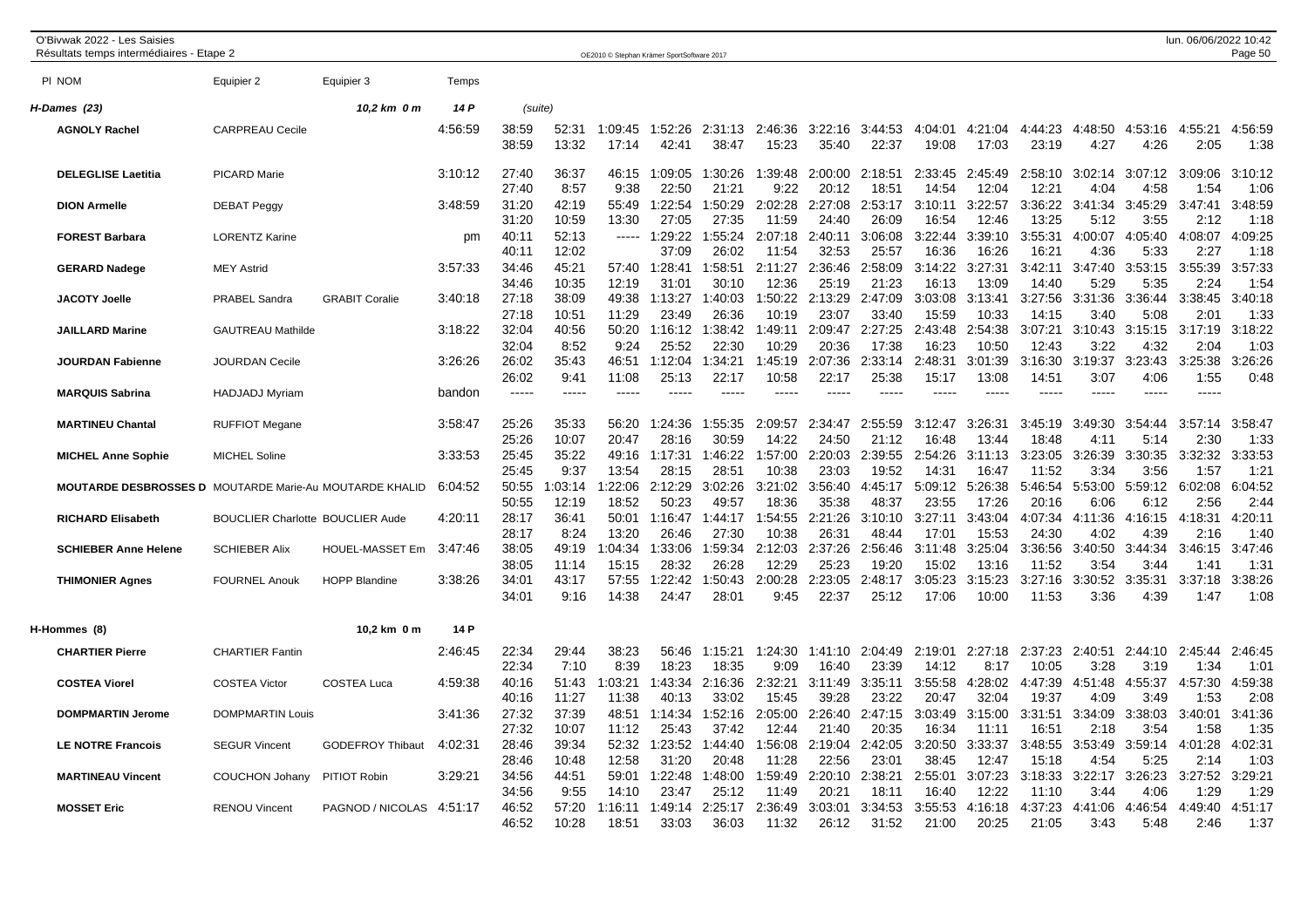| O'Bivwak 2022 - Les Saisies<br>Résultats temps intermédiaires - Etape 2 |                                                |                           |                    |                         |                           | OE2010 © Stephan Krämer SportSoftware 2017 |                             |                             |                             |                             |                             |                             |                             |                             |                            |                            | lun. 06/06/2022 10:42      | Page 51                    |
|-------------------------------------------------------------------------|------------------------------------------------|---------------------------|--------------------|-------------------------|---------------------------|--------------------------------------------|-----------------------------|-----------------------------|-----------------------------|-----------------------------|-----------------------------|-----------------------------|-----------------------------|-----------------------------|----------------------------|----------------------------|----------------------------|----------------------------|
| PI NOM                                                                  | Equipier 2                                     | Equipier 3                | Temps              |                         |                           |                                            |                             |                             |                             |                             |                             |                             |                             |                             |                            |                            |                            |                            |
| H-Hommes (8)                                                            |                                                | 10,2 km 0 m               | 14 P               | (suite)                 |                           |                                            |                             |                             |                             |                             |                             |                             |                             |                             |                            |                            |                            |                            |
| <b>CHARTIER Pierre</b>                                                  | <b>CHARTIER Fantin</b>                         |                           | 2:46:45            | 22:34<br>22:34          | 29:44<br>7:10             | 38:23<br>8:39                              | 56:46<br>18:23              | 1:15:21<br>18:35            | 1:24:30<br>9:09             | 1:41:10<br>16:40            | 2:04:49<br>23:39            | 2:19:01<br>14:12            | 2:27:18<br>8:17             | 2:37:23<br>10:05            | 2:40:51<br>3:28            | 2:44:10<br>3:19            | 2:45:44<br>1:34            | 2:46:45<br>1:01            |
| <b>PAILLARD Laurent</b>                                                 | PAILLARD Palmyre                               |                           | 3:41:09            | 32:10<br>32:10          | 42:25<br>10:15            | 53:06<br>10:41                             | 1:22:27<br>29:21            | 1:52:21<br>29:54            | 2:04:23<br>12:02            | 2:27:51<br>23:28            | 2:47:04<br>19:13            | 3:03:24<br>16:20            | 3:15:05<br>11:41            | 3:28:34<br>13:29            | 3:32:34<br>4:00            | 3:37:03<br>4:29            | 3:39:29<br>2:26            | 3:41:09<br>1:40            |
| <b>SERINE Thibaut</b>                                                   | VACCARO Jonathan                               |                           | 3:28:58            | 34:54<br>34:54          | 44:56<br>10:02            | 59:00<br>14:04                             | 1:22:21<br>23:21            | 1:47:57<br>25:36            | 1:59:45<br>11:48            | 2:19:42<br>19:57            | 2:38:13<br>18:31            | 2:54:58<br>16:45            | 3:07:18<br>12:20            | 3:18:29<br>11:11            | 3:22:14<br>3:45            | 3:26:22<br>4:08            | 3:27:53<br>1:31            | 3:28:58<br>1:05            |
| H-Mixtes (Homme+Dame) (55)                                              |                                                | 10,2 km 0 m               | 14 P               |                         |                           |                                            |                             |                             |                             |                             |                             |                             |                             |                             |                            |                            |                            |                            |
| <b>ANDRIEUX Victor</b>                                                  | <b>ANDRIEUX Stephani</b>                       |                           | 5:34:01            | 29:28<br>29:28          | 41:03<br>11:35            | 1:03:29<br>22:26                           | 1:52:31<br>49:02            | 2:33:47<br>41:16            | 2:56:32<br>22:45            | 3:32:22<br>35:50            | 4:09:58<br>37:36            | 4:31:17<br>21:19            | :53:10<br>4<br>21:53        | 5:15:29<br>22:19            | 5:22:03<br>6:34            | 5:28:20<br>6:17            | 5:31:50<br>3:30            | 5:34:01<br>2:11            |
| <b>AREF Michelle</b>                                                    | PETITJEAN Regis                                |                           | 4:56:12            | 51:23<br>51:23          | 1:06:32<br>15:09          | 1:21:49<br>15:17                           | 1:56:41<br>34:52            | 2:27:38<br>30:57            | 2:43:36<br>15:58            | 3:16:09<br>32:33            | 3:44:37<br>28:28            | 4:05:36<br>20:59            | 4:18:32<br>12:56            | 4:39:23<br>20:51            | 4:45:30<br>6:07            | 4:51:36<br>6:06            | 4:54:01<br>2:25            | 4:56:12<br>2:11            |
| <b>AUBERT Lionel</b>                                                    | <b>AUBERT Noe</b>                              | <b>AUBERT Juliette</b>    | 4:59:40            | 40:18<br>40:18          | 50:48<br>10:30            | 1:04:08<br>13:20                           | 1:43:36<br>39:28            | 2:17:42<br>34:06            | 2:32:22<br>14:40            | 3:11:45<br>39:23            | 3:35:24<br>23:39            | 3:56:05<br>20:41            | 4:28:13<br>32:08            | 4:47:39<br>19:26            | 4:51:55<br>4:16            | 4:55:56<br>4:01            | 4:57:27<br>1:31            | :59:40<br>4<br>2:13        |
| <b>AUTIE Celine</b>                                                     | <b>LINET Lucas</b>                             | <b>LINET Yael</b>         | 3:31:35            | 33:29<br>33:29          | 43:51<br>10:22            | 54:24<br>10:33                             | 1:21:19<br>26:55            | 1:43:58<br>22:39            | 1:54:18<br>10:20            | 2:17:51<br>23:33            | 2:38:34<br>20:43            | 2:55:03<br>16:29            | 3:07:16<br>12:13            | 3:19:53<br>12:37            | 3:23:43<br>3:50            | 3:28:28<br>4:45            | 3:30:32<br>2:04            | 3:31:35<br>1:03            |
| <b>BERNARD Lea</b>                                                      | <b>LADAVIER Loic</b>                           |                           | bandon             | 41:25<br>41:25          | 57:47<br>16:22            | 1:13:50<br>16:03                           | 2:11:59<br>58:09            | 2:55:38<br>43:39            | 3:19:53<br>24:15            | $---$                       | ----                        |                             |                             |                             |                            | -----                      | -----                      | :05:37<br>4<br>45:44       |
| <b>BIGUENET Loic</b>                                                    | <b>BIGUENET Sandrine</b>                       |                           | 4:04:06            | 28:31<br>28:31          | 38:42<br>10:11            | 52:19<br>13:37                             | 1:21:51<br>29:32            | 1:53:37<br>31:46            | 2:04:15<br>10:38            | 2:31:57<br>27:42            | 3:02:33<br>30:36            | 3:23:03<br>20:30            | 3:34:12<br>11:09            | 3:48:29<br>14:17            | 3:54:19<br>5:50            | 3:59:15<br>4:56            | 4:02:18<br>3:03            | 4:04:06<br>1:48            |
| <b>BONNET Sebastien</b>                                                 | <b>BONNET Stephanie</b>                        |                           | 3:48:45            | 33:39<br>33:39          | 42:39<br>9:00             | 57:08<br>14:29                             | 1:30:34<br>33:26            | 2:01:13<br>30:39            | 2:11:18<br>10:05            | 2:35:32<br>24:14            | 2:56:30<br>20:58            | 3:13:22<br>16:52            | 3:25:35<br>12:13            | 3:37:40<br>12:05            | 3:40:36<br>2:56            | 3:45:03<br>4:27            | 3:47:06<br>2:03            | 3:48:45<br>1:39            |
| <b>CANALS Amaury</b>                                                    | <b>SEVILLA Laetitia</b>                        |                           | 4:18:37<br>3:48:29 | 49:24<br>49:24<br>28:04 | 1:00:36<br>11:12<br>37:57 | 1:17:05<br>16:29<br>49:04                  | 1:43:32<br>26:27<br>1:16:23 | 2:10:48<br>27:16<br>1:45:22 | 2:27:46<br>16:58<br>1:56:45 | 2:54:54<br>27:08<br>2:24:33 | 3:15:56<br>21:02<br>2:45:22 | 3:33:46<br>17:50<br>3:06:08 | 3:47:12<br>13:26<br>3:18:26 | 4:02:36<br>15:24<br>3:33:39 | 4:07:32<br>4:56<br>3:38:05 | 4:14:03<br>6:31<br>3:43:54 | 4:16:51<br>2:48<br>3:46:32 | 4:18:37<br>1:46<br>3:48:29 |
| <b>CANTALOUBE Xavier</b><br><b>CHARTIER Celine</b>                      | <b>LEBLOND Karine</b><br><b>CHARTIER Cyril</b> | <b>CHARTIER N &amp; B</b> | pm                 | 28:04<br>$--- -$        | 9:53<br>52:30             | 11:07<br>:08:22                            | 27:19<br>$-----1$           | 28:59<br>2:20:28            | 11:23<br>2:32:45            | 27:48<br>-----              | 20:49<br>2:58:04            | 20:46<br>3:17:02            | 12:18<br>3:36:00            | 15:13<br>-----              | 4:26<br>3:58:15            | 5:49<br>4:03:58            | 2:38<br>4:06:15            | 1:57<br>4:07:41            |
| <b>COROMPT Virginie</b>                                                 | <b>GONCALVES Jose</b>                          |                           | 3:22:54            | 22:28                   | 52:30<br>32:13            | 15:52<br>44:53                             | 1:12:23                     | 1:12:06<br>1:34:09          | 12:17<br>1:47:12            | 2:09:19                     | 25:19<br>2:29:14            | 18:58<br>2:43:36            | 18:58<br>:57:36             | 3:10:36                     | 22:15<br>3:14:34           | 5:43<br>3:19:09            | 2:17<br>3:21:15            | 1:26<br>3:22:54            |
| <b>DANIEL Gregory</b>                                                   | <b>DANIEL Eloise</b>                           |                           | 4:05:16            | 22:28<br>26:40          | 9:45<br>37:54             | 12:40<br>52:55                             | 27:30<br>1:21:38            | 21:46<br>1:51:20            | 13:03<br>2:07:44            | 22:07<br>2:28:45            | 19:55<br>3:10:08            | 14:22<br>3:24:08            | 14:00<br>3:37:19            | 13:00<br>3:52:02            | 3:58<br>3:56:38            | 4:35<br>4:01:27            | 2:06<br>4:03:26            | 1:39<br>4:05:16            |
| <b>DARBOURET Martin</b>                                                 | <b>MAS Perrine</b>                             | DARBOURET Leonie          | 2:52:06            | 26:40<br>18:47          | 11:14<br>27:09            | 15:01<br>37:04                             | 28:43<br>1:01:24            | 29:42<br>1:29:38            | 16:24<br>1:37:48            | 21:01<br>1:57:23            | 41:23<br>2:10:17            | 14:00<br>2:23:47            | 13:11<br>2:32:11            | 14:43<br>2:42:17            | 4:36<br>2:46:04            | 4:49<br>2:49:40            | 1:59<br>2:51:11            | 1:50<br>2:52:06            |
| <b>DARBOURET Myriam</b>                                                 | <b>VEROT Nicolas</b>                           | <b>VEROT Mathis</b>       | 2:51:57            | 18:47<br>18:28          | 8:22<br>26:46             | 9:55<br>37:03                              | 24:20<br>1:01:16            | 28:14<br>1:29:40            | 8:10<br>:37:18              | 19:35<br>:57:21             | 12:54<br>2:10:06            | 13:30<br>:23:32<br>2        | 8:24<br>:31:48              | 10:06<br>2:42:07            | 3:47<br>2:45:59            | 3:36<br>:49:28             | 1:31<br>2:51:02            | 0:55<br>2:51:57            |
| DE JOUSSINEAU Albane                                                    | <b>BARRIOT Gabriel</b>                         | <b>BARRIOT Morgane</b>    | bandon             | 18:28<br>$---$          | 8:18<br>$- - - - -$       | 10:17<br>$\frac{1}{2}$                     | 24:13<br>----               | 28:24<br>$\frac{1}{2}$      | 7:38<br>-----               | 20:03<br>-----              | 12:45<br>----               | 13:26<br>$\frac{1}{2}$      | 8:16<br>$\frac{1}{2}$       | 10:19<br>-----              | 3:52<br>$\frac{1}{2}$      | 3:29<br>-----              | 1:34<br>-----              | 0:55<br>1:48:22            |
| DE LA SERRAZ Tanguy                                                     | <b>VALIN Jade</b>                              |                           | 4:08:33            | 31:50<br>31:50          | 39:03<br>7:13             | 52:47<br>13:44                             | 1:26:58<br>34:11            | 1:58:48<br>31:50            | 2:13:21<br>14:33            | 2:43:05<br>29:44            | 3:03:37<br>20:32            | 3:24:43<br>21:06            | 3:39:44<br>15:01            | 3:55:37<br>15:53            | 4:00:05<br>4:28            | 4:04:39<br>4:34            | 4:06:48<br>2:09            | 1:48:22<br>4:08:33<br>1:45 |
| <b>DENAT Alban</b>                                                      | <b>CAU Christine</b>                           |                           | 4:32:21            | 45:16<br>45:16          | 56:02<br>10:46            | 1:09:13<br>13:11                           | 1:38:43<br>29:30            | 2:10:12<br>31:29            | 2:33:51<br>23:39            | 2:59:07<br>25:16            | 3:26:51<br>27:44            | 3:44:43<br>17:52            | 3:58:25<br>13:42            | 4:17:04<br>18:39            | 4:21:56<br>4:52            | 4:27:25<br>5:29            | 4:30:25<br>3:00            | 4:32:21<br>1:56            |
| <b>DESELAIE Clara</b>                                                   | <b>PAGES Matthieu</b>                          | <b>DANIEL Mathilde</b>    | 4:13:21            | 40:28<br>40:28          | 51:51<br>11:23            | 1:02:37<br>10:46                           | :32:14<br>29:37             | 2:05:01<br>32:47            | 2:20:00<br>14:59            | 2:46:40<br>26:40            | 3:12:30<br>25:50            | 3:29:29<br>16:59            | 3:47:25<br>17:56            | 4:02:34<br>15:09            | :07:21<br>4<br>4:47        | 4:10:24<br>3:03            | 4:12:20<br>1:56            | 4:13:21<br>1:01            |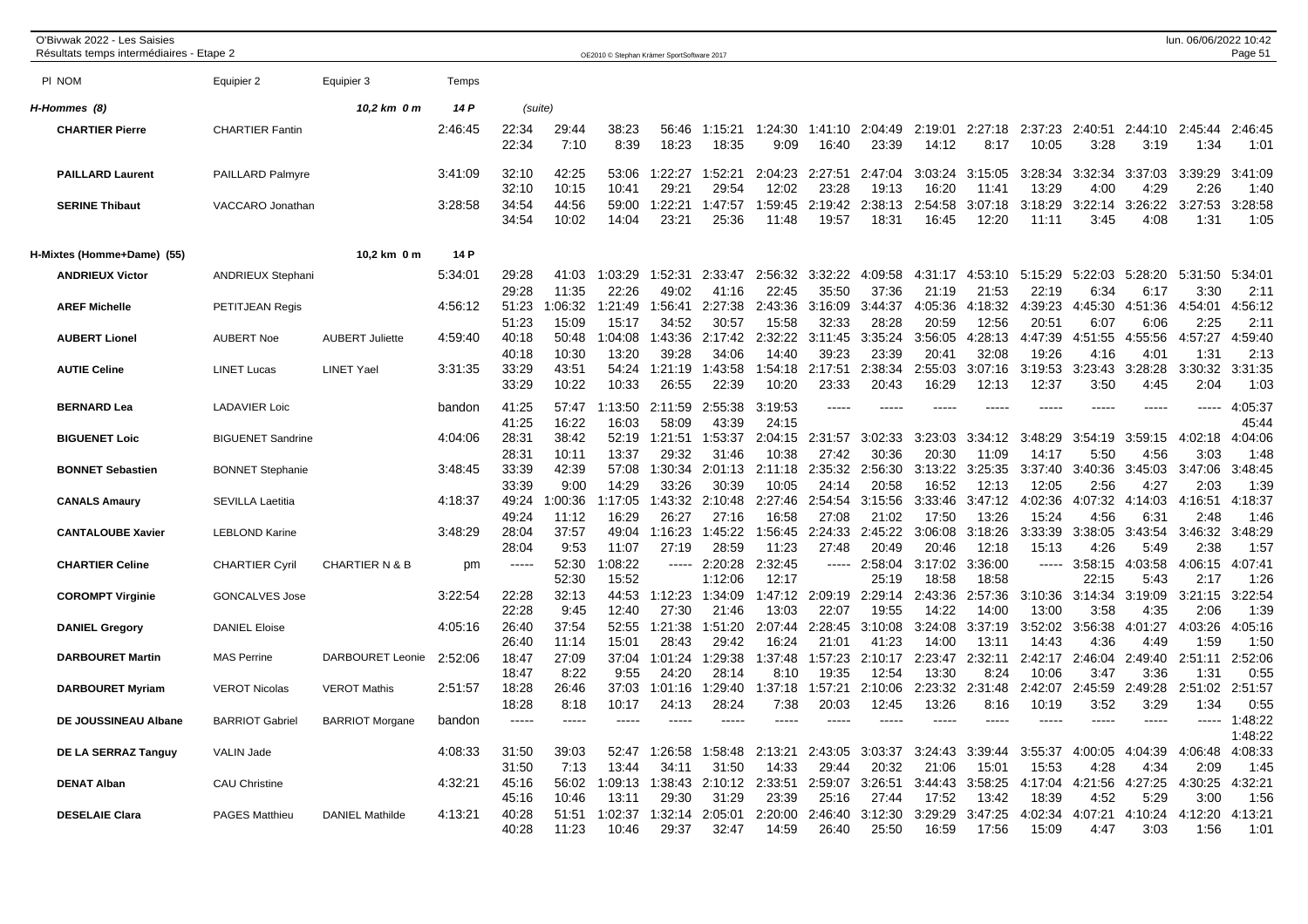| O'Bivwak 2022 - Les Saisies<br>Résultats temps intermédiaires - Etape 2 |                                  |                                           |         |                |                | OE2010 © Stephan Krämer SportSoftware 2017 |                        |                                                          |                  |                  |                          |                          |                      |                                                  |                 |                 | lun. 06/06/2022 10:42                           | Page 52         |
|-------------------------------------------------------------------------|----------------------------------|-------------------------------------------|---------|----------------|----------------|--------------------------------------------|------------------------|----------------------------------------------------------|------------------|------------------|--------------------------|--------------------------|----------------------|--------------------------------------------------|-----------------|-----------------|-------------------------------------------------|-----------------|
| PI NOM                                                                  | Equipier 2                       | Equipier 3                                | Temps   |                |                |                                            |                        |                                                          |                  |                  |                          |                          |                      |                                                  |                 |                 |                                                 |                 |
| H-Mixtes (Homme+Dame)  (55)                                             |                                  | 10,2 km 0 m                               | 14 P    | (suite)        |                |                                            |                        |                                                          |                  |                  |                          |                          |                      |                                                  |                 |                 |                                                 |                 |
| <b>ANDRIEUX Victor</b>                                                  | <b>ANDRIEUX Stephani</b>         |                                           | 5:34:01 | 29:28<br>29:28 | 41:03<br>11:35 | 1:03:29<br>22:26                           | :52:31<br>49:02        | 2:33:47<br>41:16                                         | 2:56:32<br>22:45 | 3:32:22<br>35:50 | 4:09:58<br>37:36         | 4:31:17<br>21:19         | 4:53:10<br>21:53     | 5:15:29<br>22:19                                 | 5:22:03<br>6:34 | 5:28:20<br>6:17 | 5:31:50<br>3:30                                 | 5:34:01<br>2:11 |
| <b>DOMPMARTIN Flavie</b>                                                | <b>REBOURS Lucas</b>             |                                           | 5:23:07 | 26:52          | 46:00          | :00:22                                     | :42:08                 | 2:33:51                                                  | 2:54:13          | 3:22:35          | 3:56:12                  | 4:24:47                  | 4:46:56              | 5:09:39                                          | 5:13:30         | 5:18:50         | 5:20:49                                         | 5:23:07         |
| <b>DURET Olivier</b>                                                    | <b>DURET Pauline</b>             | <b>DURET Colette</b>                      | 4:13:32 | 26:52<br>27:48 | 19:08<br>38:18 | 14:22<br>51:54                             | 41:46<br>1:21:25       | 51:43<br>1:54:27                                         | 20:22<br>2:06:56 | 28:22<br>2:41:05 | 33:37<br>3:06:32         | 28:35<br>3:23:23         | 22:09<br>:39:33<br>3 | 22:43<br>3:57:59                                 | 3:51<br>4:01:32 | 5:20<br>4:08:01 | 1:59<br>4:10:39                                 | 2:18<br>4:13:32 |
| <b>FONLUPT Philippe</b>                                                 | <b>FONLUPT Margaux</b>           |                                           | 4:05:55 | 27:48<br>40:31 | 10:30<br>53:43 | 13:36<br>:06:22                            | 29:31<br>:34:14        | 33:02<br>1:58:55                                         | 12:29<br>2:13:55 | 34:09<br>2:38:17 | 25:27<br>3:07:35         | 16:51<br>3:23:44         | 16:10<br>3:37:08     | 18:26<br>3:51:28                                 | 3:33<br>3:56:20 | 6:29<br>4:01:46 | 2:38<br>4:04:00                                 | 2:53<br>4:05:55 |
|                                                                         |                                  |                                           |         | 40:31          | 13:12          | 12:39                                      | 27:52                  | 24:41                                                    | 15:00            | 24:22            | 29:18                    | 16:09                    | 13:24                | 14:20                                            | 4:52            | 5:26            | 2:14                                            | 1:55            |
| <b>FRICK Nathalie</b>                                                   | <b>FRICK Baptiste</b>            |                                           | 3:48:19 | 25:59<br>25:59 | 35:14<br>9:15  | 47:19<br>12:05                             | 1:17:06<br>29:47       | 1:44:57<br>27:51                                         | 2:07:51<br>22:54 | 2:29:46<br>21:55 | 2:49:21<br>19:35         | 3:07:33<br>18:12         | 3:20:02<br>12:29     | 3:37:46<br>17:44                                 | 3:40:55<br>3:09 | 3:44:46<br>3:5' | 3:46:37<br>1:51                                 | 3:48:19<br>1:42 |
| <b>FRICK Sebastien</b>                                                  | <b>FRICK Emilie</b>              | <b>FRICK Camille</b>                      | 3:48:19 | 26:00<br>26:00 | 35:28<br>9:28  | 47:24<br>11:56                             | 1:17:02<br>29:38       | 1:44:52<br>27:50                                         | 2:07:28<br>22:36 | 2:29:42<br>22:14 | 2:49:16<br>19:34         | 3:07:22<br>18:06         | 3:19:53<br>12:31     | 3:37:48<br>17:55                                 | 3:40:55<br>3:07 | 3:45:09<br>4:14 | 3:47:08<br>1:59                                 | 3:48:19<br>1:11 |
| <b>GAL Berengere</b>                                                    | <b>HUSS Laura</b>                |                                           | 4:32:19 | 45:47<br>45:47 | 55:52<br>10:05 | :09:15<br>13:23                            | 1:41:05<br>31:50       | 2:10:14<br>29:09                                         | 2:34:04<br>23:50 | 2:59:02<br>24:58 | 3:27:05<br>28:03         | 3:44:53<br>17:48         | 3:58:29<br>13:36     | 4:17:01<br>18:32                                 | 4:22:09<br>5:08 | 4:27:24<br>5:15 | 4:30:24<br>3:00                                 | 4:32:19<br>1:55 |
| <b>GASTINEAU Lydie</b>                                                  | RAIMBAULT Marielle               | <b>FREMONDIERE A &amp;</b>                | 3:55:55 | 29:41<br>29:41 | 41:07<br>11:26 | 52:54<br>11:47                             | 1:21:20<br>28:26       | 1:48:57<br>27:37                                         | 2:01:10<br>12:13 | 2:25:38<br>24:28 | 2:58:10<br>32:32         | 3:15:07<br>16:57         | 3:27:37<br>12:30     | 3:43:05<br>15:28                                 | 3:47:29<br>4:24 | 3:52:13<br>4:44 | 3:54:27<br>2:14                                 | 3:55:55<br>1:28 |
| <b>GAUTHIER Vivian</b>                                                  | <b>ANCIAN Isabelle</b>           |                                           | 3:32:05 | 25:54<br>25:54 | 35:02          | 45:22<br>10:20                             | 1:12:07<br>26:45       | 1:38:23<br>26:16                                         | 1:49:02          | 2:13:37          | 2:37:22                  | 2:53:24<br>16:02         | 3:06:51              | 3:19:36                                          | 3:23:20         | 3:28:06         | 3:30:20<br>2:14                                 | 3:32:05         |
| <b>GUERIN Frederic</b>                                                  | <b>GUERIN Zely</b>               | CHAPELOT Amandin                          | 4:13:55 | 34:24          | 9:08<br>47:48  | :06:30                                     | 1:37:34                | 2:05:08                                                  | 10:39<br>2:22:50 | 24:35<br>2:47:41 | 23:45<br>3:07:25         | 3:24:10                  | 13:27<br>3:47:18     | 12:45<br>4:02:44                                 | 3:44<br>4:06:20 | 4:46<br>4:10:06 | 4:12:10                                         | 1:45<br>4:13:55 |
| <b>GUIBERT Julie</b>                                                    | <b>PINTO Mathieu</b>             | <b>REYNAUD Mael</b>                       | 4:23:53 | 34:24<br>35:23 | 13:24<br>50:34 | 18:42<br>1:02:44                           | 31:04<br>1:34:26       | 27:34<br>2:03:46                                         | 17:42<br>2:16:49 | 24:51<br>2:42:59 | 19:44<br>3:17:07         | 16:45<br>3:39:42         | 23:08<br>3:56:54     | 15:26<br>4:10:03                                 | 3:36<br>4:17:47 | 3:46<br>4:21:07 | 2:04<br>4:22:37                                 | 1:45<br>4:23:53 |
| <b>HANTZ Richard</b>                                                    | <b>HANTZ Leila</b>               | <b>HANTZ Nawelle</b>                      | 4:24:55 | 35:23<br>37:48 | 15:11<br>49:22 | 12:10<br>:00:42                            | 31:42<br>:35:52        | 29:20<br>2:07:57                                         | 13:03<br>2:26:52 | 26:10<br>2:58:04 | 34:08<br>3:25:20         | 22:35<br>3:43:06         | 17:12<br>3:55:55     | 13:09<br>4:12:20                                 | 7:44<br>4:16:40 | 3:20<br>4:21:39 | 1:30<br>:23:49<br>4                             | 1:16<br>:24:55  |
| <b>HEYDEL Arnaud</b>                                                    | <b>HEYDEL Baptiste</b>           | <b>HEYDEL M &amp; C</b>                   | pm      | 37:48<br>40:55 | 11:34<br>49:58 | 11:20<br>1:00:17                           | 35:10<br>1:27:08       | 32:05<br>1:53:07                                         | 18:55<br>2:02:06 | 31:12<br>2:26:16 | 27:16<br>2:46:42         | 17:46<br>3:03:31         | 12:49<br>3:17:05     | 16:25<br>3:32:35                                 | 4:20<br>3:36:04 | 4:59<br>3:40:19 | 2:10<br>$-----$                                 | 1:06<br>3:43:42 |
| <b>JAILLARD Lucie</b>                                                   | <b>LEGUET Tristan</b>            |                                           | 3:18:27 | 40:55<br>32:02 | 9:03<br>40:46  | 10:19<br>50:17                             | 26:51<br>1:16:07       | 25:59<br>1:38:44                                         | 8:59<br>1:49:09  | 24:10<br>2:09:57 | 20:26<br>2:27:30         | 16:49<br>2:43:46         | 13:34<br>2:54:34     | 15:30<br>3:07:18                                 | 3:29<br>3:10:36 | 4:15<br>3:15:12 | 3:17:16 3:18:27                                 | 3:23            |
| <b>LAPORTE Yvon</b>                                                     |                                  | <b>LAPORTE Laurene</b>                    | 4:59:38 | 32:02<br>40:20 | 8:44<br>51:40  | 9:31<br>:04:23                             | 25:50<br>:43:59        | 22:37<br>2:18:45                                         | 10:25<br>2:33:35 | 20:48<br>3:11:55 | 17:33<br>3:36:41         | 16:16<br>3:56:49         | 10:48<br>4:28:05     | 12:44<br>4:48:25                                 | 3:18<br>4:52:49 | 4:36<br>4:56:02 | 2:04<br>4:57:54                                 | 1:11<br>4:59:38 |
|                                                                         | LAPORTE Joanne                   |                                           |         | 40:20          | 11:20          | 12:43                                      | 39:36                  | 34:46                                                    | 14:50            | 38:20            | 24:46                    | 20:08                    | 31:16                | 20:20                                            | 4:24            | 3:13            | 1:52                                            | 1:44            |
| <b>LEJON-JOSSENT Louise</b>                                             | <b>GARNIER Bastien</b>           |                                           | 4:13:21 | 39:36<br>39:36 | 51:46<br>12:10 | :02:27<br>10:41                            | 1:32:13<br>29:46       | 2:05:14<br>33:01                                         | 2:20:13<br>14:59 | 2:46:42<br>26:29 | 3:12:25<br>25:43         | 3:29:45<br>17:20         | 3:47:31<br>17:46     | 4:03:27<br>15:56                                 | 4:07:19<br>3:52 | 4:10:26<br>3:07 | 4:12:22<br>1:56                                 | 4:13:21<br>0:59 |
| <b>LIBERT Cedric</b>                                                    | <b>BAILLEUL Sophie</b>           | LIBERT C & A                              | 4:49:57 | 31:41<br>31:41 | 46:38<br>14:57 | :00:49<br>14:11                            | :33:00<br>32:11        | 2:10:20<br>37:20                                         | 2:28:32<br>18:12 | 2:59:35<br>31:03 | 3:37:11<br>37:36         | 3:56:21<br>19:10         | 4:13:08<br>16:47     | 4:37:38<br>24:30                                 | 4:41:40<br>4:02 | 4:46:44<br>5:04 | 4:48:43<br>1:59                                 | 4:49:57<br>1:14 |
| <b>MERLE Jerome</b>                                                     | <b>MERLE Carine</b>              |                                           | 4:04:08 | 28:29<br>28:29 | 39:07<br>10:38 | 51:56<br>12:49                             | :22:15<br>30:19        | 1:53:40<br>31:25                                         | 2:04:20<br>10:40 | 2:32:03<br>27:43 | 3:02:39<br>30:36         | 3:23:08<br>20:29         | 3:34:14<br>11:06     | 3:48:33<br>14:19                                 | 3:54:25<br>5:52 | 3:59:17<br>4:52 | 4:02:19<br>3:02                                 | :04:08<br>1:49  |
| <b>NARDI Patrick</b>                                                    | <b>RAGOT Caroline</b>            | NARDIC&C                                  | 3:09:08 | 25:42<br>25:42 | 33:19<br>7:37  | 43:46<br>10:27                             | 1:05:24<br>21:38       | 1:26:21<br>20:57                                         | 1:34:46<br>8:25  | 2:06:13<br>31:27 | 2:26:31<br>20:18         | 2:38:24<br>11:53         | 2:47:41<br>9:17      | 3:01:06<br>13:25                                 | 3:03:41<br>2:35 | 3:06:25<br>2:44 | 3:07:43<br>1:18                                 | 3:09:08<br>1:25 |
| <b>NICOLAS Lea</b>                                                      |                                  | GIRALDE MOSSET V MAISONNEUVE / DU 4:51:17 |         | 47:15          | 57:25          | 1:16:31                                    | 1:49:00                | 2:25:33                                                  | 2:36:37          | 3:02:19          | 3:34:56                  |                          | 3:55:17 4:16:00      | 4:36:52                                          | 4:41:32         | 4:46:46         | 4:49:23 4:51:17                                 |                 |
| <b>OUBRIER Stephane</b>                                                 | <b>DUPUY Alice</b>               | <b>OUBRIER E &amp; R</b>                  | 2:50:50 | 47:15<br>17:24 | 10:10<br>24:14 | 19:06                                      | 32:29<br>35:25 1:00:00 | 36:33<br>1:26:53                                         | 11:04<br>1:36:58 | 25:42            | 32:37<br>1:56:26 2:11:10 | 20:21                    | 20:43                | 20:52<br>2:23:07 2:31:30 2:40:46 2:43:28 2:47:48 | 4:40            | 5:14            | 2:37<br>2:49:46 2:50:50                         | 1:54            |
| <b>PAGAT Philippe</b>                                                   | PAGAT Marie-Line                 | <b>PAGAT Stephanie</b>                    | 4:14:49 | 17:24<br>36:21 | 6:50<br>48:15  | 11:11                                      | 24:35                  | 26:53<br>1:00:13 1:29:59 2:05:32 2:17:26 2:46:52 3:10:44 | 10:05            | 19:28            | 14:44                    | 11:57<br>3:28:10 3:43:16 | 8:23                 | 9:16                                             | 2:42            | 4:20            | 1:58<br>4:01:17 4:05:29 4:10:31 4:12:49 4:14:49 | 1:04            |
| <b>PAILLARD Olivier</b>                                                 | PAILLARD Stephan PAILLARD Colyne |                                           | 3:41:06 | 36:21<br>32:05 | 11:54<br>42:12 | 11:58<br>53:08                             | 29:46                  | 35:33<br>1:20:39 1:52:19 2:04:17 2:27:15 2:46:51         | 11:54            | 29:26            | 23:52                    | 17:26                    | 15:06                | 18:01<br>3:02:51 3:14:35 3:28:26 3:32:29 3:36:54 | 4:12            | 5:02            | 2:18<br>3:39:27 3:41:06                         | 2:00            |
|                                                                         |                                  |                                           |         | 32:05          | 10:07          | 10:56                                      | 27:31                  | 31:40                                                    | 11:58            | 22:58            | 19:36                    | 16:00                    | 11:44                | 13:51                                            | 4:03            | 4:25            | 2:33                                            | 1:39            |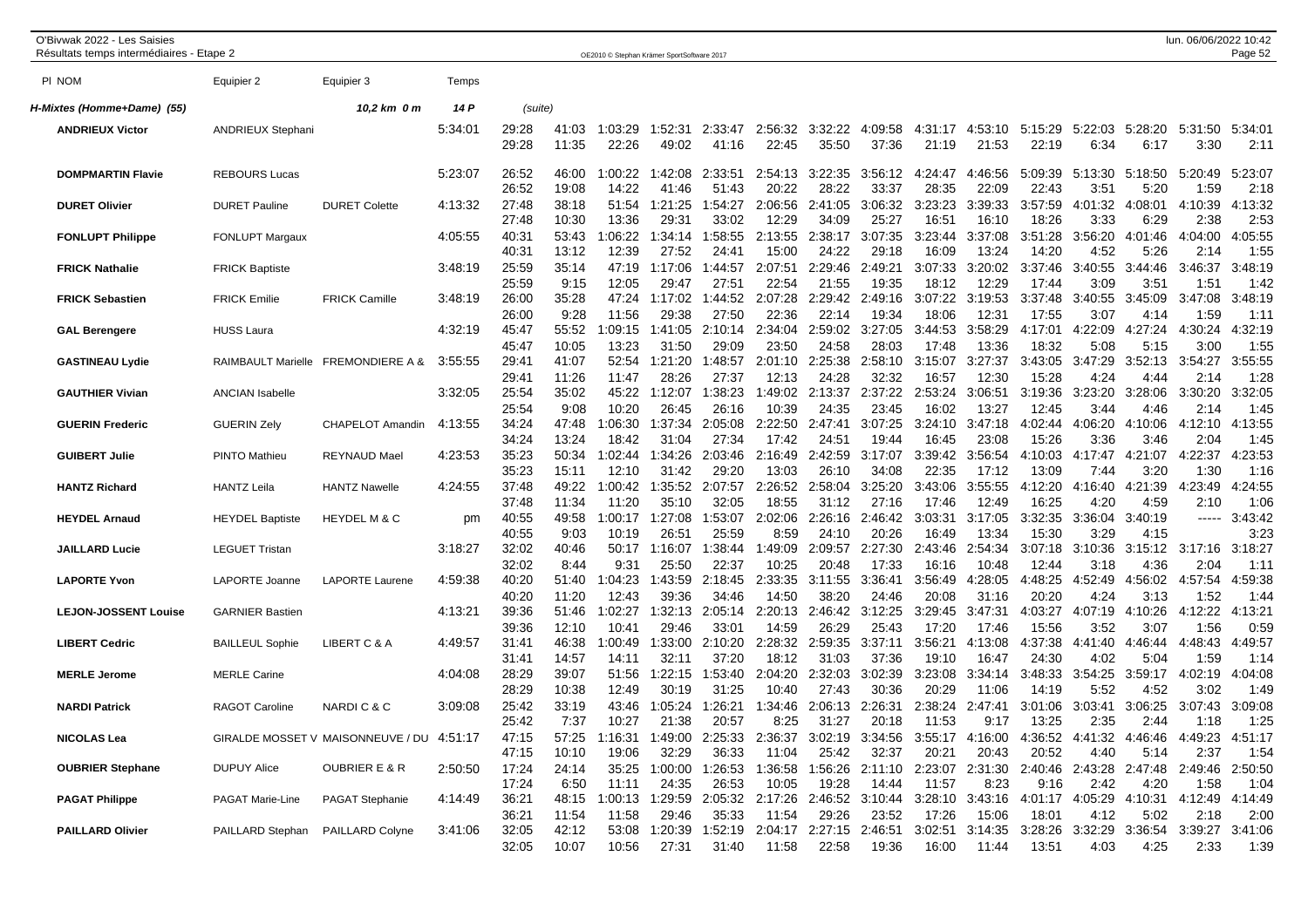| O'Bivwak 2022 - Les Saisies<br>Résultats temps intermédiaires - Etape 2 |                           |                         |         |                                           |                                           | OE2010 © Stephan Krämer SportSoftware 2017 |                                             |                                             |                  |                  |                  |                  |                  |                                         |                  |                     | lun. 06/06/2022 10:42 | Page 53          |
|-------------------------------------------------------------------------|---------------------------|-------------------------|---------|-------------------------------------------|-------------------------------------------|--------------------------------------------|---------------------------------------------|---------------------------------------------|------------------|------------------|------------------|------------------|------------------|-----------------------------------------|------------------|---------------------|-----------------------|------------------|
| PI NOM                                                                  | Equipier 2                | Equipier 3              | Temps   |                                           |                                           |                                            |                                             |                                             |                  |                  |                  |                  |                  |                                         |                  |                     |                       |                  |
| H-Mixtes (Homme+Dame) (55)                                              |                           | 10,2 km 0 m             | 14 P    |                                           | (suite)                                   |                                            |                                             |                                             |                  |                  |                  |                  |                  |                                         |                  |                     |                       |                  |
| <b>ANDRIEUX Victor</b>                                                  | <b>ANDRIEUX Stephani</b>  |                         | 5:34:01 | 29:28<br>29:28                            | 41:03<br>11:35                            | 1:03:29<br>22:26                           | 1:52:31<br>49:02                            | 2:33:47<br>41:16                            | 2:56:32<br>22:45 | 3:32:22<br>35:50 | 4:09:58<br>37:36 | 4:31:17<br>21:19 | 4:53:10<br>21:53 | 5:15:29<br>22:19                        | 5:22:03<br>6:34  | 5:28:20<br>6:17     | 5:31:50<br>3:30       | 5:34:01<br>2:11  |
| <b>PENEZ Damien</b>                                                     | PENEZ Sonya               | PENEZ Enzo & Pablo      | 4:23:56 | 33:37<br>33:37                            | 45:25<br>11:48                            | 58:19<br>12:54                             | 1:31:17<br>32:58                            | 2:05:04<br>33:47                            | 2:15:55<br>10:51 | 2:50:10<br>34:15 | 3:18:32<br>28:22 | 3:37:01<br>18:29 | 3:52:57<br>15:56 | 4:09:31<br>16:34                        | 4:13:00<br>3:29  | 4:19:36<br>6:36     | 4:22:35<br>2:59       | 4:23:56<br>1:21  |
| <b>POIRIER Anne</b>                                                     | <b>POIRIER Sebastien</b>  |                         | 3:48:10 | 28:01<br>28:01                            | 38:00<br>9:59                             | 49:14<br>11:14                             | 1:16:18<br>27:04                            | 1:44:08<br>27:50                            | 1:56:42<br>12:34 | 2:24:25<br>27:43 | :45:30<br>21:05  | 3:06:16<br>20:46 | 3:18:57<br>12:41 | 3:33:44<br>14:47                        | 3:38:07<br>4:23  | 3:43:57<br>5:50     | 3:46:35<br>2:38       | 3:48:10<br>1:35  |
| <b>PROST Christian</b>                                                  | <b>MARCEL Chantal</b>     |                         | bandon  | $\frac{1}{2}$                             | $---$                                     | $\frac{1}{2}$                              |                                             | $---$                                       | ----             | $\frac{1}{2}$    | $---$            | ----             |                  | $---$                                   | -----            | $\frac{1}{2}$       | $---$                 |                  |
| <b>REYNAUD Emmanuel</b>                                                 | <b>REYNAUD Mael</b>       | <b>REYNAUD Nerys</b>    | 4:31:02 | 35:40<br>35:40                            | 50:29<br>14:49                            | 1:02:48<br>12:19                           | 1:35:46<br>32:58                            | 2:04:57<br>29:11                            | 2:17:09<br>12:12 | 2:42:40<br>25:31 | 3:20:08<br>37:28 | 3:44:55<br>24:47 | 3:58:20<br>13:25 | 4:16:25<br>18:05                        | 4:21:29<br>5:04  | :27:09<br>4<br>5:40 | :29:36<br>4<br>2:27   | 4:31:02<br>1:26  |
| <b>RICHARD Francoise</b>                                                | <b>RICHARD Gilles</b>     |                         | pm      | 39:28<br>39:28                            | 51:09<br>11:41                            | 1:09:21<br>18:12                           | 1:56:01<br>46:40                            | 2:35:18<br>39:17                            | 2:53:34<br>18:16 | 3:27:33<br>33:59 | 3:59:39<br>32:06 | 4:25:13<br>25:34 | 4:40:48<br>15:35 | 5:00:30<br>19:42                        | -----            | $--- -$             | $- - - - -$           | 5:34:22<br>33:52 |
| <b>RODOT Nathalie</b>                                                   | <b>FORGET Bertrand</b>    |                         | bandon  | $---$                                     | -----                                     | -----                                      |                                             | -----                                       | ----             | $\frac{1}{2}$    | $---$            | ----             | $\frac{1}{2}$    | ----                                    | -----            |                     | $---$                 |                  |
| <b>RONAT Flavien</b>                                                    | <b>CEUILLERON Elvire</b>  | <b>SELMAN Claire</b>    | bandon  | $---$                                     | -----                                     | -----                                      |                                             |                                             |                  |                  |                  |                  |                  |                                         | -----            |                     | $---$                 |                  |
| <b>RUPPERT Eric</b>                                                     | <b>RUPPERT Kenny</b>      | <b>RUPPERT Maryline</b> | 3:13:39 | 16:10<br>16:10                            | 27:56<br>11:46                            | 39:50<br>11:54                             | 1:07:27<br>27:37                            | 1:30:19<br>22:52                            | 1:41:51<br>11:32 | 2:05:01<br>23:10 | 2:21:27<br>16:26 | 2:35:26<br>13:59 | 2:47:16<br>11:50 | 3:00:45<br>13:29                        | 3:05:45<br>5:00  | 3:09:43<br>3:58     | 3:11:49<br>2:06       | 3:13:39<br>1:50  |
| <b>RUPPERT Nell</b>                                                     | <b>SERROEN Clement</b>    |                         | 4:58:40 | 28:51<br>28:51                            | 41:16<br>12:25                            | 54:39<br>13:23                             | 1:23:32<br>28:53                            | 2:05:11<br>41:39                            | 2:30:31<br>25:20 | 3:00:04<br>29:33 | 3:28:59<br>28:55 | 3:48:12<br>19:13 | 4:08:09<br>19:57 | 4:30:40<br>22:31                        | 4:37:19<br>6:39  | 4:46:37<br>9:18     | 4:56:29<br>9:52       | 4:58:40<br>2:11  |
| <b>SCHANNE Rachel</b>                                                   | DERVIEUX Yann             |                         | 3:22:55 | 22:29<br>22:29                            | 32:03<br>9:34                             | 46:30<br>14:27                             | 1:12:18<br>25:48                            | 1:34:15<br>21:57                            | 1:47:13<br>12:58 | 2:09:23<br>22:10 | 2:29:11<br>19:48 | 2:43:32<br>14:21 | 2:57:42<br>14:10 | 3:10:34<br>12:52                        | 3:14:34<br>4:00  | 3:19:11<br>4:37     | 3:21:17<br>2:06       | 3:22:55<br>1:38  |
| <b>SCHIEBER Laurent</b>                                                 | <b>SCHIEBER Camille</b>   |                         | 3:47:51 | 38:07<br>38:07                            | 49:50<br>11:43                            | :04:21<br>14:31                            | 1:33:27<br>29:06                            | 1:59:33<br>26:06                            | 2:11:54<br>12:21 | 2:37:11<br>25:17 | 2:56:52<br>19:41 | 3:11:52<br>15:00 | 3:25:07<br>13:15 | 3:37:12<br>12:05                        | 3:41:22<br>4:10  | 3:44:37<br>3:15     | 3:47:03<br>2:26       | 3:47:51<br>0:48  |
| <b>TIEULENT Joannie</b>                                                 | <b>TIEULENT Raphael</b>   |                         | 4:02:50 | 43:02<br>43:02                            | 53:13<br>10:11                            | :08:16<br>15:03                            | 1:39:23<br>31:07                            | 2:09:14<br>29:51                            | 2:22:27<br>13:13 | 2:47:20<br>24:53 | 3:06:51<br>19:31 | 3:25:45<br>18:54 | 3:38:24<br>12:39 | 3:53:00<br>14:36                        | 3:55:58<br>2:58  | 3:59:37<br>3:39     | 4:01:26<br>1:49       | 4:02:50<br>1:24  |
| <b>TRIBOLET Jean-Pierre</b>                                             | <b>TRIBOLET Sasha</b>     |                         | 4:12:56 | 31:45<br>31:45                            | 40:53<br>9:08                             | 54:03<br>13:10                             | 1:30:40<br>36:37                            | 2:05:29<br>34:49                            | 2:22:39<br>17:10 | 2:52:23<br>29:44 | 3:13:58<br>21:35 | 3:31:54<br>17:56 | 3:43:59<br>12:05 | 4:01:11<br>17:12                        | 4:04:31<br>3:20  | 4:09:02<br>4:31     | 4:11:14<br>2:12       | 4:12:56<br>1:42  |
| <b>VERCHERE Marine</b>                                                  | <b>BLANDENET Matthie</b>  |                         | 4:38:15 | 40:38<br>40:38                            | 1:02:25<br>21:47                          | :14:17<br>11:52                            | 1:45:24<br>31:07                            | 2:13:55<br>28:31                            | 2:31:04<br>17:09 | 3:01:55<br>30:51 | 3:30:22<br>28:27 | 3:47:03<br>16:41 | 4:03:28<br>16:25 | 4:22:11<br>18:43                        | 4:27:49<br>5:38  | 4:33:29<br>5:40     | 4:36:15<br>2:46       | 4:38:15<br>2:00  |
| <b>VOUTSINAS Christophe</b>                                             | <b>VOUTSINAS Sophie</b>   |                         | 3:32:18 | 29:51<br>29:51                            | 39:23<br>9:32                             | 50:04<br>10:41                             | 1:18:09<br>28:05                            | 1:44:23<br>26:14                            | 1:56:38<br>12:15 | 2:18:03<br>21:25 | 2:37:32<br>19:29 | 2:52:59<br>15:27 | 3:05:07<br>12:08 | 3:19:22<br>14:15                        | 3:24:12<br>4:50  | 3:28:58<br>4:46     | 3:31:07<br>2:09       | 3:32:18<br>1:11  |
| TO-Dames (6)                                                            |                           | 18,5 km 0 m             | 19 P    | 1(124)                                    | 2(126)<br>16(133) 17(132)                 | 3(129)<br>18(165)                          | 4(131)<br>19(200)                           | 5(138)<br>Arr                               | 6(149)           | 7(162)           | 8(163)           | 9(160)           |                  | 10(157) 11(151) 12(144) 13(150) 14(146) |                  |                     |                       | 15(141)          |
| 1 EHRSTROM Sabine                                                       | <b>PATUREL Marie Hele</b> |                         | 2:56:47 | 13:12<br>13:12<br>2:49:25                 | 24:01<br>10:49<br>:52:00<br>2             | 30:19<br>6:18<br>2:54:40<br>2:40           | 45:06<br>14:47<br>2:55:56                   | 59:48<br>14:42<br>2:56:47                   | 1:09:35<br>9:47  | 1:34:46<br>25:11 | 1:37:24<br>2:38  | 1:44:53<br>7:29  | 1:53:00<br>8:07  | 2:04:35<br>11:35                        | 2:17:55<br>13:20 | 2:27:48<br>9:53     | 2:35:44<br>7:56       | 2:41:50<br>6:06  |
| 2 FIX Christelle                                                        | <b>BOULEY Lucie</b>       |                         | 3:52:43 | 7:35<br>26:52<br>26:52<br>3:44:53<br>7:30 | 2:35<br>41:34<br>14:42<br>3:47:36<br>2:43 | 50:07<br>8:33<br>3:50:14<br>2:38           | 1:16<br>1:09:12<br>19:05<br>3:51:41<br>1:27 | 0:51<br>1:27:02<br>17:50<br>3:52:43<br>1:02 | 1:38:22<br>11:20 | 2:14:43<br>36:21 | 2:17:33<br>2:50  | 2:27:53<br>10:20 | 2:35:39<br>7:46  | 2:50:40<br>15:01                        | 3:09:35<br>18:55 | 3:21:37<br>12:02    | 3:30:30<br>8:53       | 3:37:23<br>6:53  |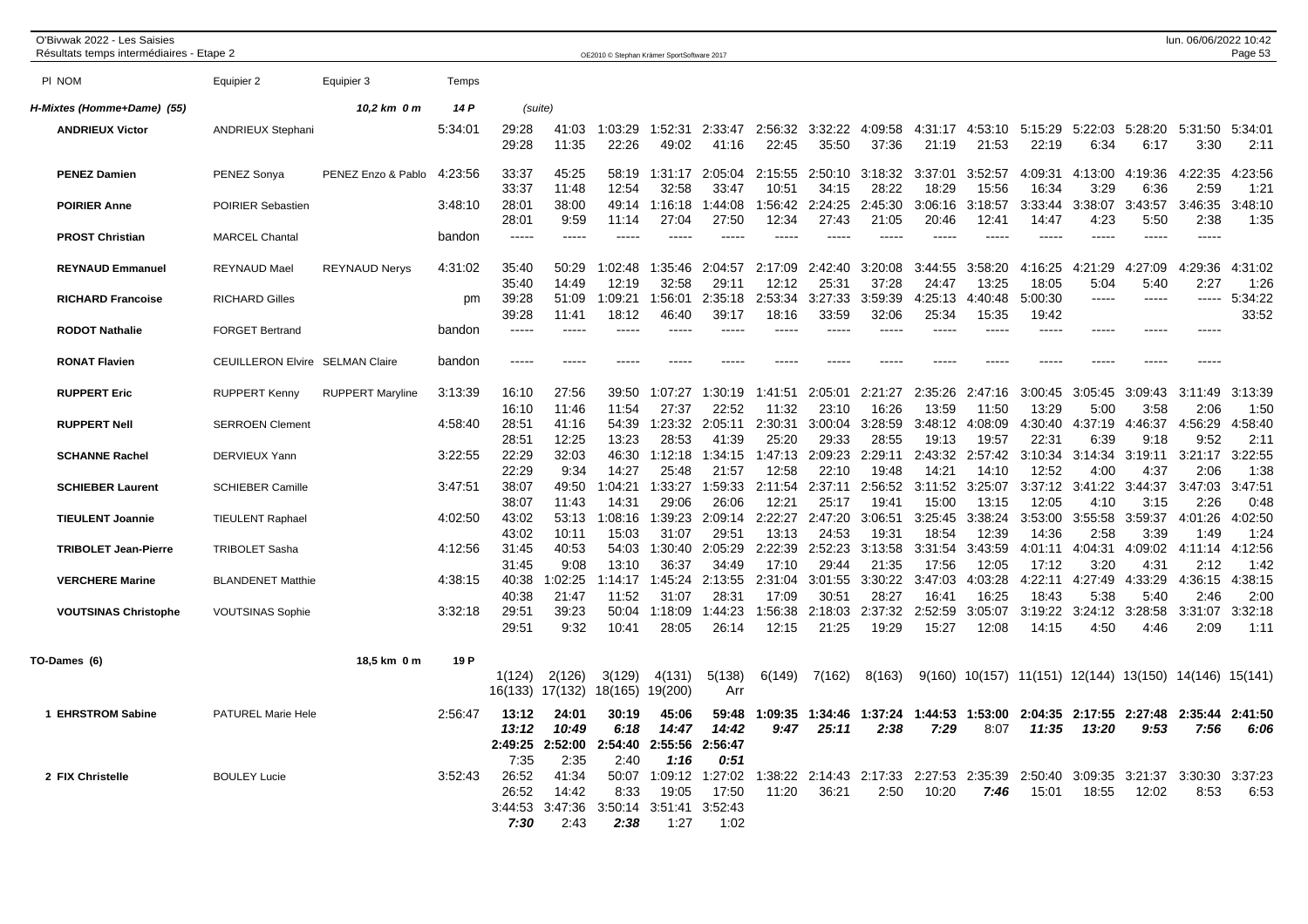| O'Bivwak 2022 - Les Saisies<br>Résultats temps intermédiaires - Etape 2 |                         |             |         |                                    |                                     | OE2010 © Stephan Krämer SportSoftware 2017 |                                     |                                     |                  |                  |                         |                                 |                  |                  |                                                          |                         | lun. 06/06/2022 10:42   | Page 54          |
|-------------------------------------------------------------------------|-------------------------|-------------|---------|------------------------------------|-------------------------------------|--------------------------------------------|-------------------------------------|-------------------------------------|------------------|------------------|-------------------------|---------------------------------|------------------|------------------|----------------------------------------------------------|-------------------------|-------------------------|------------------|
| PI NOM                                                                  | Equipier 2              | Equipier 3  | Temps   |                                    |                                     |                                            |                                     |                                     |                  |                  |                         |                                 |                  |                  |                                                          |                         |                         |                  |
| TO-Dames (6)                                                            |                         | 18,5 km 0 m | 19 P    |                                    | (suite)                             |                                            |                                     |                                     |                  |                  |                         |                                 |                  |                  |                                                          |                         |                         |                  |
|                                                                         |                         |             |         | 1(124)<br>16(133) 17(132)          | 2(126)                              | 3(129)<br>18(165) 19(200)                  | 4(131)                              | 5(138)<br>Arr                       | 6(149)           | 7(162)           | 8(163)                  |                                 |                  |                  | $9(160)$ 10(157) 11(151) 12(144) 13(150) 14(146) 15(141) |                         |                         |                  |
| 3 SOISSONS Celine                                                       | <b>TUBIANA Sarah</b>    |             | 4:00:28 | 16:32<br>16:32<br>3:52:45<br>10:22 | 32:04<br>15:32<br>3:55:14<br>2:29   | 45:32<br>13:28<br>3:57:54<br>2:40          | 1:05:45<br>20:13<br>3:59:34<br>1:40 | 1:24:05<br>18:20<br>4:00:28<br>0:54 | 1:35:34<br>11:29 | 2:09:01<br>33:27 | 2:11:54<br>2:53         | 2:21:34<br>9:40                 | 2:29:38<br>8:04  | 2:44:37<br>14:59 | 3:03:35<br>18:58                                         | 3:21:47<br>18:12        | 3:33:29<br>11:42        | 3:42:23<br>8:54  |
| 4 BILLAULT Noemie                                                       | <b>TALMANT Olivia</b>   |             | 5:02:04 | 18:33<br>18:33<br>4:51:41<br>14:30 | 35:49<br>17:16<br>4:54:56<br>3:15   | 46:10<br>10:21<br>4:58:22<br>3:26          | 1:11:40<br>25:30<br>5:00:53<br>2:31 | 1:34:41<br>23:01<br>5:02:04<br>1:11 | 1:55:19<br>20:38 | 2:38:43<br>43:24 | 2:42:28<br>3:45         | 2:53:52<br>11:24                | 3:07:10<br>13:18 | 3:28:53<br>21:43 | 3:54:09<br>25:16                                         | 4:11:52<br>17:43        | 4:26:55<br>15:03        | 4:37:11<br>10:16 |
| 5 VORON Amelie                                                          | <b>SOLLIER Noemie</b>   |             | 6:22:25 | 38:34<br>38:34<br>6:08:40<br>20:28 | 1:01:52<br>23:18<br>6:14:02<br>5:22 | 1:18:13<br>16:21<br>6:18:56<br>4:54        | 1:48:41<br>30:28<br>6:21:09<br>2:13 | 2:15:39<br>26:58<br>6:22:25<br>1:16 | 2:36:59          | 21:20 1:00:13    | 3:37:12 3:42:12<br>5:00 | 3:56:48<br>14:36                | 4:08:37<br>11:49 | 4:31:48<br>23:11 | 4:56:20<br>24:32                                         | 5:17:48<br>21:28        | 5:34:19<br>16:31        | 5:48:12<br>13:53 |
| <b>AMATO Emeline</b>                                                    | <b>NUNNE Justine</b>    |             | pm      | 26:42<br>26:42<br>5:46:34<br>14:43 | 50:20<br>23:38<br>5:51:18<br>4:44   | 1:04:17<br>13:57<br>5:56:11<br>4:53        | 1:38:21<br>34:04<br>5:58:33<br>2:22 | 2:05:44<br>27:23<br>6:00:40<br>2:07 | 2:42:58<br>37:14 | -----            |                         | 3:35:33<br>52:35                | 3:54:33<br>19:00 | 4:18:02<br>23:29 | 4:44:48<br>26:46                                         | 5:06:38<br>21:50        | 5:20:47<br>14:09        | 5:31:51<br>11:04 |
| TO-Hommes (10)                                                          |                         | 18,5 km 0 m | 19 P    | 1(124)<br>16(133)                  | 2(126)<br>17(132)                   | 3(129)<br>18(165) 19(200)                  | 4(131)                              | 5(138)<br>Arr                       | 6(149)           | 7(162)           | 8(163)                  |                                 |                  |                  | 9(160) 10(157) 11(151) 12(144) 13(150) 14(146) 15(141)   |                         |                         |                  |
| 1 GERARD Sebastien                                                      | DUC GONINAZ Enzo        |             | 2:36:22 | 11:37<br>11:37<br>2:30:32<br>7:17  | 23:53<br>12:16<br>2:32:14<br>1:42   | 29:56<br>6:03<br>2:34:28<br>2:14           | 42:57<br>13:01<br>2:35:34<br>1:06   | 55:06<br>12:09<br>2:36:22<br>0:48   | 1:02:48<br>7:42  | 1:25:20<br>22:32 | 1:27:21<br>2:01         | 1:34:04<br>6:43                 | 1:39:05<br>5:01  | 1:47:50<br>8:45  | 12:40                                                    | 2:00:30 2:10:19<br>9:49 | 2:17:39 2:23:15<br>7:20 | 5:36             |
| 2 GOURBIERE Arthur                                                      | <b>REMEUF Guillaume</b> |             | 2:40:59 | 11:39<br>11:39<br>2:35:02<br>5:58  | 23:56<br>12:17<br>2:36:58<br>1:56   | 30:42<br>6:46<br>2:39:11<br>2:13           | 44:12<br>13:30<br>2:40:12<br>1:01   | 57:57<br>13:45<br>2:40:59<br>0:47   | 1:06:09<br>8:12  | 1:29:24<br>23:15 | 1:31:04<br>1:40         | 1:37:53<br>6:49                 | 1:43:23<br>5:30  | 1:53:52<br>10:29 | 2:07:19<br>13:27                                         | 2:17:05<br>9:46         | 2:23:52 2:29:04<br>6:47 | 5:12             |
| 3 MURAT Benjamin                                                        | <b>CLAVELOUX Cyril</b>  |             | 2:56:41 | 11:48<br>11:48<br>2:49:35<br>6:12  | 24:52<br>13:04<br>2:51:48<br>2:13   | 31:21<br>6:29<br>2:54:29<br>2:41           | 47:40<br>16:19<br>2:55:51<br>1:22   | 1:02:59<br>15:19<br>2:56:41<br>0:50 | 1:12:06<br>9:07  | 1:40:07<br>28:01 | 1:41:54<br>1:47         | 1:48:25<br>6:31                 | 1:53:58<br>5:33  | 2:03:54<br>9:56  | 2:17:51<br>13:57                                         | 2:29:29<br>11:38        | 2:37:23 2:43:23<br>7:54 | 6:00             |
| <b>4 DESBROSSES Alexis</b>                                              | <b>NOIZILLIER Cyril</b> |             | 3:38:33 | 14:09<br>14:09<br>3:31:25<br>8:12  | 27:29<br>13:20<br>3:33:32<br>2:07   | 34:55<br>7:26<br>3:36:06<br>2:34           | 53:46<br>18:51<br>3:37:35<br>1:29   | 1:11:21<br>17:35<br>3:38:33<br>0:58 | 1:23:16<br>11:55 | 1:57:11<br>33:55 | 1:59:45<br>2:34         | 2:07:30<br>7:45                 | 2:18:17<br>10:47 | 2:33:39<br>15:22 | 2:53:23<br>19:44                                         | 3:05:39<br>12:16        | 3:15:28<br>9:49         | 3:23:13<br>7:45  |
| 5 LE CORRE Christophe                                                   | <b>HUTEAU Mathieu</b>   |             | 3:39:56 | 14:18<br>14:18<br>3:32:14<br>6:53  | 27:53<br>13:35<br>3:34:28<br>2:14   | 38:07<br>10:14<br>3:36:55<br>2:27          | 58:30<br>20:23<br>3:38:29<br>1:34   | 1:18:09<br>19:39<br>3:39:56<br>1:27 | 1:30:31<br>12:22 | 35:35            | 2:06:06 2:08:23<br>2:17 | 2:17:05 2:24:15 2:37:24<br>8:42 | 7:10             | 13:09            | 2:54:26<br>17:02                                         | 3:10:00<br>15:34        | 3:18:01<br>8:01         | 3:25:21<br>7:20  |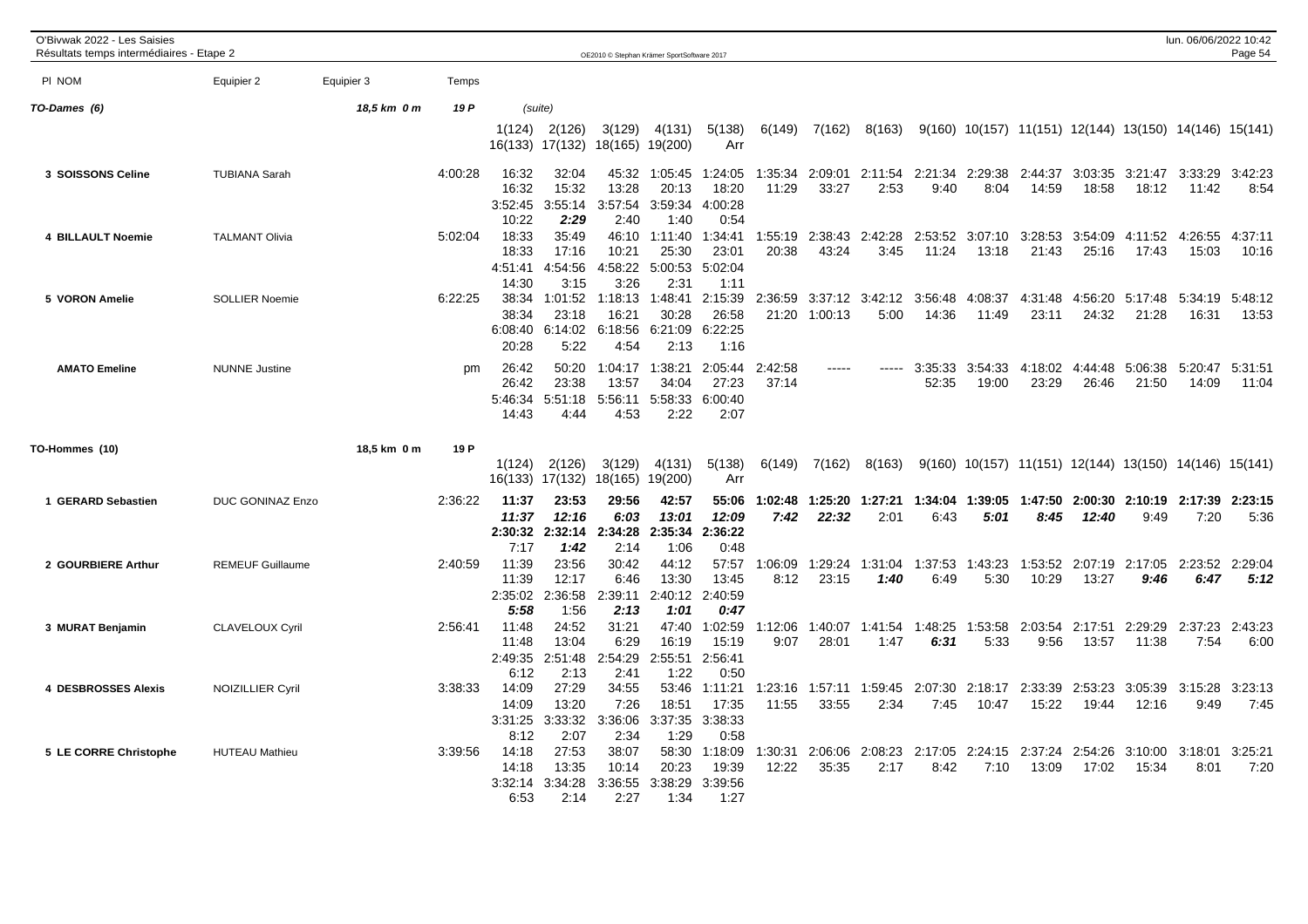| O'Bivwak 2022 - Les Saisies<br>Résultats temps intermédiaires - Etape 2 |                        |             |         |                                    |                                   | OE2010 © Stephan Krämer SportSoftware 2017 |                                     |                                     |                  |                  |                 |                  |                  |                                                                      |                  |                                  | lun. 06/06/2022 10:42 | Page 55          |
|-------------------------------------------------------------------------|------------------------|-------------|---------|------------------------------------|-----------------------------------|--------------------------------------------|-------------------------------------|-------------------------------------|------------------|------------------|-----------------|------------------|------------------|----------------------------------------------------------------------|------------------|----------------------------------|-----------------------|------------------|
| PI NOM                                                                  | Equipier 2             | Equipier 3  | Temps   |                                    |                                   |                                            |                                     |                                     |                  |                  |                 |                  |                  |                                                                      |                  |                                  |                       |                  |
| TO-Hommes (10)                                                          |                        | 18,5 km 0 m | 19 P    | (suite)                            |                                   |                                            |                                     |                                     |                  |                  |                 |                  |                  |                                                                      |                  |                                  |                       |                  |
|                                                                         |                        |             |         | 1(124)<br>16(133) 17(132)          | 2(126)                            | 3(129)<br>18(165) 19(200)                  | 4(131)                              | 5(138)<br>Arr                       | 6(149)           | 7(162)           | 8(163)          |                  |                  | 9(160) 10(157) 11(151) 12(144) 13(150) 14(146) 15(141)               |                  |                                  |                       |                  |
| 6 RAT Luc                                                               | <b>RAT Stephane</b>    |             | 3:58:46 | 16:22<br>16:22<br>3:49:03<br>8:42  | 30:09<br>13:47<br>3:52:07<br>3:04 | 39:38<br>9:29<br>3:55:50<br>3:43           | 59:17<br>19:39<br>3:57:43<br>1:53   | 1:17:40<br>18:23<br>3:58:46<br>1:03 | 1:31:27<br>13:47 | 2:09:10<br>37:43 | 2:11:33<br>2:23 | 2:20:54<br>9:21  | 2:28:46<br>7:52  | 2:46:21<br>17:35                                                     | 3:05:40<br>19:19 | 3:20:23<br>14:43                 | 3:32:02<br>11:39      | 3:40:21<br>8:19  |
| <b>7 CHARTIER Franck</b>                                                | <b>CHARTIER Nathan</b> |             | 3:58:59 | 19:10<br>19:10<br>3:52:21<br>7:39  | 33:42<br>14:32<br>3:54:25<br>2:04 | 42:08<br>8:26<br>3:57:00<br>2:35           | 1:02:39<br>20:31<br>3:58:08<br>1:08 | 1:20:50<br>18:11<br>3:58:59<br>0:51 | 1:38:02<br>17:12 | 2:13:29<br>35:27 | 2:16:20<br>2:51 | 2:27:12<br>10:52 | 2:36:39<br>9:27  | 2:54:47<br>18:08                                                     | 3:15:19<br>20:32 | 3:27:37<br>12:18                 | 3:37:15<br>9:38       | 3:44:42<br>7:27  |
| 8 SMITH Christopher                                                     | <b>THEVENOT Romain</b> |             | 4:13:17 | 19:26<br>19:26<br>4:04:17<br>8:44  | 35:25<br>15:59<br>4:07:34<br>3:17 | 45:26<br>10:01<br>4:10:18<br>2:44          | 1:06:22<br>20:56<br>4:12:08<br>1:50 | 1:25:46<br>19:24<br>4:13:17<br>1:09 | 1:39:49<br>14:03 | 2:19:31<br>39:42 | 2:22:48<br>3:17 | 2:33:18<br>10:30 | 2:43:34<br>10:16 | 3:01:48<br>18:14                                                     | 3:20:56<br>19:08 | 3:35:30<br>14:34                 | 3:47:13<br>11:43      | 3:55:33<br>8:20  |
| 9 MATZ Antonin                                                          | <b>CHAMPILOU Loic</b>  |             | 4:48:36 | 20:22<br>20:22<br>4:39:01<br>12:33 | 36:30<br>16:08<br>4:42:24<br>3:23 | 48:49<br>12:19<br>4:45:33<br>3:09          | 1:10:02<br>21:13<br>4:47:30<br>1:57 | 1:33:42<br>23:40<br>4:48:36<br>1:06 | 1:48:40<br>14:58 | 2:30:55<br>42:15 | 2:34:14<br>3:19 | 2:45:45<br>11:31 | 2:56:49<br>11:04 | 3:16:26<br>19:37                                                     | 3:39:02<br>22:36 | 4:01:53<br>22:51                 | 4:15:44<br>13:51      | 4:26:28<br>10:44 |
| <b>SALIN Florian</b>                                                    | <b>REMONDIN Jerome</b> |             | pm      | 20:11<br>20:11<br>3:54:55<br>24:30 | 36:31<br>16:20<br>3:59:52<br>4:57 | 46:13<br>9:42<br>4:04:44<br>4:52           | 1:08:03<br>21:50<br>4:06:54<br>2:10 | 1:28:51<br>20:48<br>4:08:01<br>1:07 | 1:47:18<br>18:27 |                  |                 | 2:18:40<br>31:22 | 2:38:06<br>19:26 | 3:06:22<br>28:16                                                     | 3:30:25<br>24:03 |                                  |                       |                  |
| TO-Mixtes (Homme+Dame) (14)                                             |                        | 18,5 km 0 m | 19 P    | 1(124)<br>16(133)                  | 2(126)<br>17(132)                 | 3(129)<br>18(165)                          | 4(131)<br>19(200)                   | 5(138)<br>Arr                       | 6(149)           | 7(162)           | 8(163)          |                  |                  | $9(160)$ $10(157)$ $11(151)$ $12(144)$ $13(150)$ $14(146)$ $15(141)$ |                  |                                  |                       |                  |
| 1 PASTUREL Maeva                                                        | GIROUD Leo             |             | 3:06:10 | 13:19<br>13:19<br>2:58:24<br>7:14  | 23:57<br>10:38<br>3:01:36<br>3:12 | 30:21<br>6:24<br>3:04:03<br>2:27           | 45:32<br>15:11<br>3:05:21<br>1:18   | 1:00:26<br>14:54<br>3:06:10<br>0:49 | 1:10:17<br>9:51  | 1:36:35<br>26:18 | 1:38:38<br>2:03 | 1:46:49<br>8:11  | 1:55:23<br>8:34  | 2:09:40<br>14:17                                                     | 16:06            | 2:25:46 2:36:22 2:44:57<br>10:36 | 8:35                  | 2:51:10<br>6:13  |
| 2 LOHR Gabriel                                                          | <b>MORAND Sabine</b>   |             | 3:14:39 | 12:59<br>12:59<br>3:07:12<br>7:15  | 24:31<br>11:32<br>3:09:24<br>2:12 | 33:04<br>8:33<br>3:12:06<br>2:42           | 50:11<br>17:07<br>3:13:33<br>1:27   | 1:05:13<br>15:02<br>3:14:39<br>1:06 | 1:18:39<br>13:26 | 1:47:22<br>28:43 | 1:49:32<br>2:10 | 1:57:57<br>8:25  | 2:04:39<br>6:42  | 2:17:03<br>12:24                                                     | 2:32:34<br>15:31 | 2:43:25<br>10:51                 | 2:53:06<br>9:41       | 2:59:57<br>6:51  |
| 3 GUMERY Nicolas                                                        | <b>LAMACQUE Fanny</b>  |             | 3:38:37 | 14:21<br>14:21<br>3:31:31<br>7:28  | 31:44<br>17:23<br>3:33:47<br>2:16 | 39:34<br>7:50<br>3:36:13<br>2:26           | 59:28<br>19:54<br>3:37:40<br>1:27   | 1:18:44<br>19:16<br>3:38:37<br>0:57 | 1:30:14<br>11:30 | 2:03:30<br>33:16 | 2:06:11<br>2:41 | 2:14:41<br>8:30  | 2:23:28<br>8:47  | 2:37:33<br>14:05                                                     | 2:54:41<br>17:08 | 3:06:22 3:16:13<br>11:41         | 9:51                  | 3:24:03<br>7:50  |
| 4 CUENIN Jeremy                                                         | <b>HLYN Alizee</b>     |             | 3:47:26 | 16:19<br>16:19<br>3:40:03<br>7:33  | 33:37<br>17:18<br>3:42:04<br>2:01 | 41:29<br>7:52<br>3:44:39<br>2:35           | 1:02:25<br>20:56<br>3:46:22<br>1:43 | 1:20:58<br>18:33<br>3:47:26<br>1:04 | 1:32:14<br>11:16 | 2:07:33<br>35:19 | 2:10:07<br>2:34 | 2:19:57<br>9:50  | 2:28:49<br>8:52  | 2:43:57<br>15:08                                                     | 18:22            | 3:02:19 3:13:49<br>11:30         | 3:24:55<br>11:06      | 3:32:30<br>7:35  |